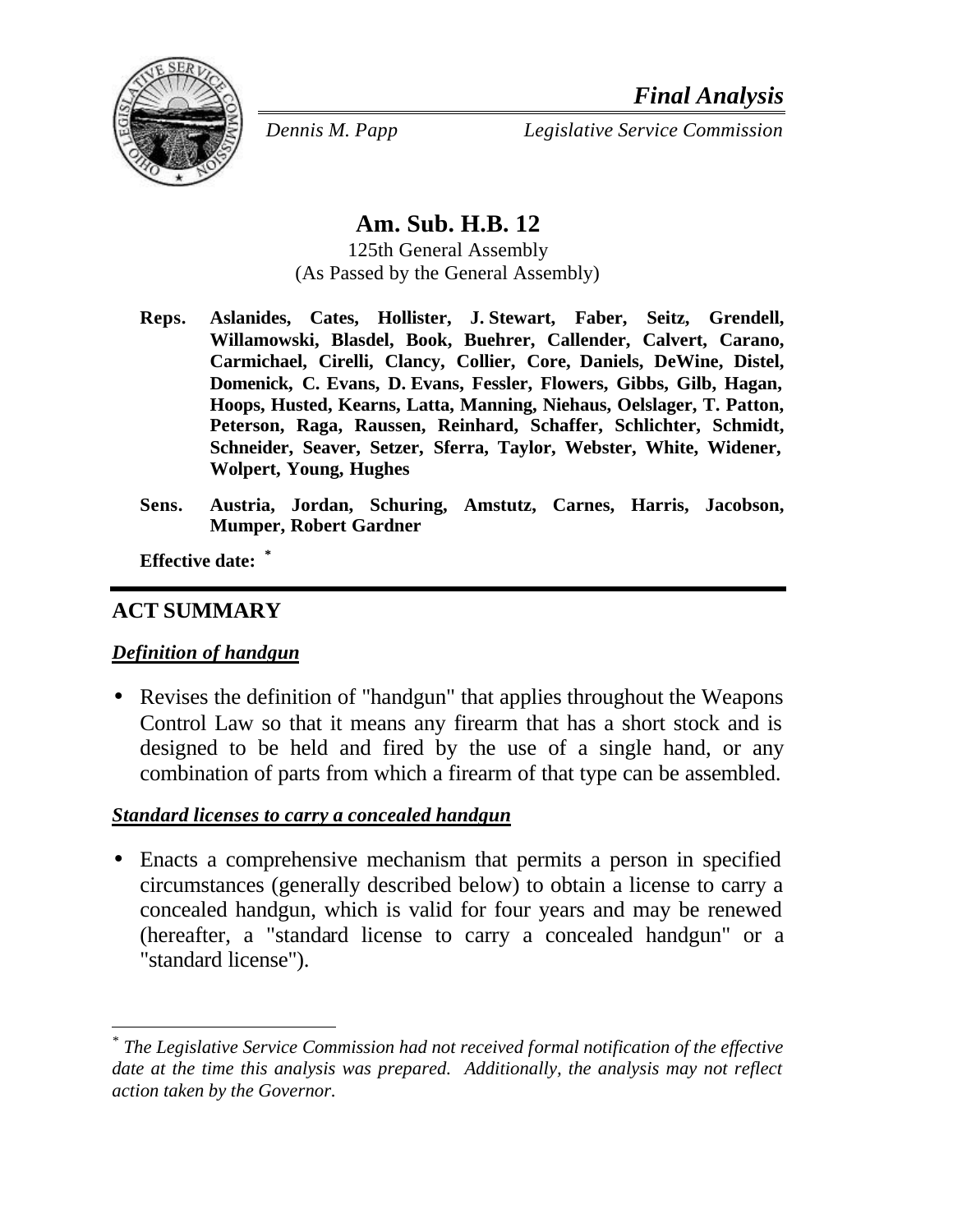- Specifies that a person who wishes to obtain a standard license to carry a concealed handgun must submit, to the sheriff of the county in which the person resides or the sheriff of any county adjacent to the county in which the person resides, all of the following: (1) a completed application form prescribed by the Ohio Peace Officer Training Commission (OPOTC), (2) generally, a nonrefundable license fee prescribed by the Commission, (3) a color photograph taken within the preceding 30 days, (4) a firearms competency certification of a specified nature (see the next dot point), (5) a certification that the person has read a firearms-related pamphlet prescribed by the Commission, and (6) a set of fingerprints provided in a specified manner.
- Specifies a series of alternative methods by which an applicant may establish competence in handling a firearm in order to satisfy the firearms competency certification requirement for a standard license, and specifies the content (including range time and live-fire training, and other types of training) of the courses, classes, or programs that generally must be completed in order to establish such competence.
- Requires the sheriff who receives an application for a standard license to carry a concealed handgun, and the other required materials and information, (or an application for a temporary emergency license to carry a concealed handgun and the other required materials and information--see "*Temporary emergency licenses to carry a concealed handgun*," below) to conduct or cause to be conducted a criminal records check and incompetency records check of the applicant for the license to determine whether the applicant fails to meet any of the eligibility criteria established for the license, and specifies the manners in which the checks must be conducted (either through the use of an electronic fingerprint reading device or, in specified circumstances, by requesting the Bureau of Criminal Identification and Investigation (BCII) to conduct it by using standard fingerprint impression sheets and the applicant's Social Security number).
- Provides in specified circumstances for the destruction, within a specified period of time, of records other than the application for a standard license to carry a concealed handgun (or the affidavit submitted regarding an application for a temporary emergency license to carry a concealed handgun--see "*Temporary emergency licenses to carry a concealed*

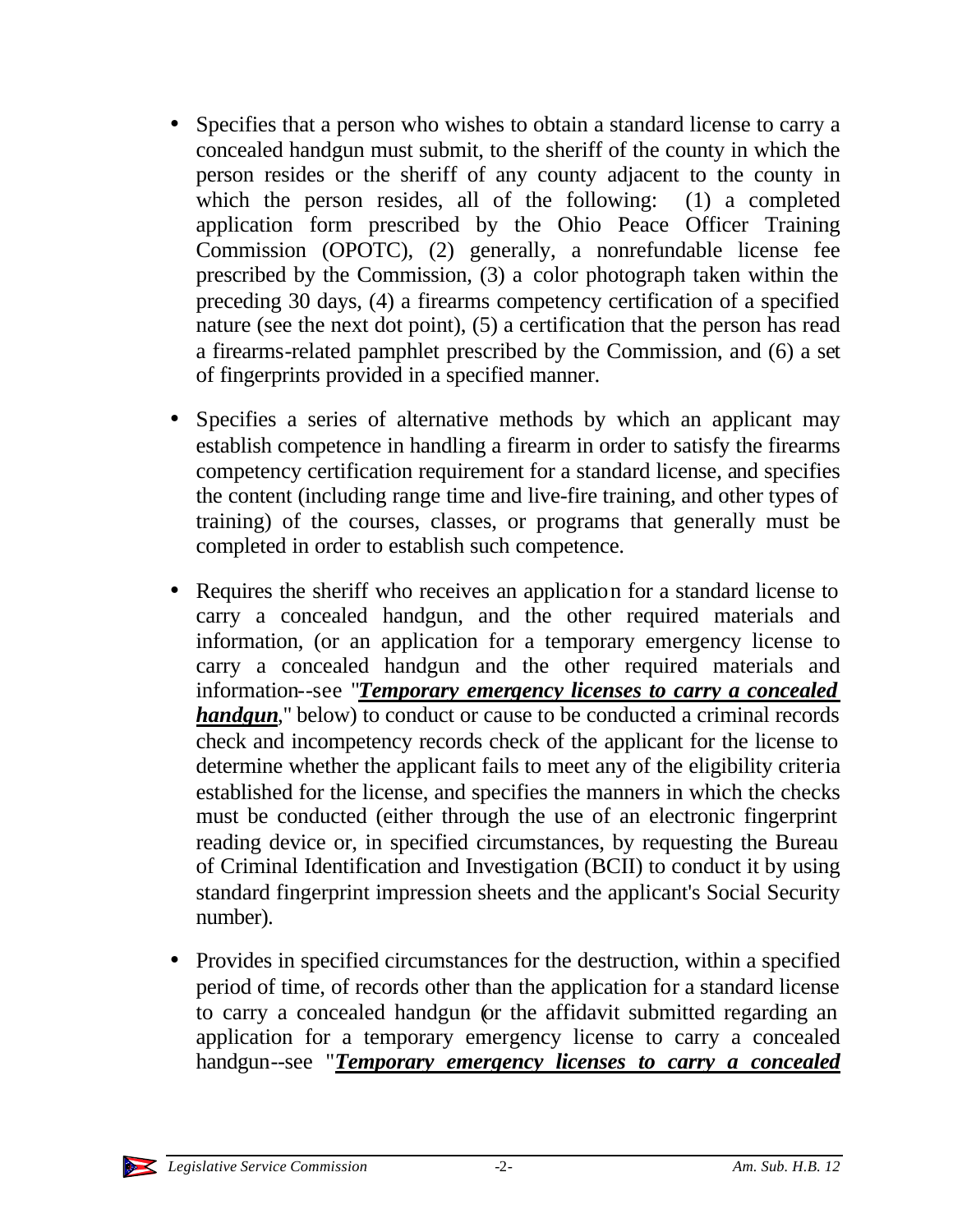*handgun*," below) that were made in connection with the criminal records check and incompetency records check.

- Requires a sheriff who receives an application for a standard license to carry a concealed handgun, and the other required materials and information, to enter specified information in the Law Enforcement Automated Data System (LEADS), within 45 days, if all of a list of specified eligibility criteria are satisfied, and upon entering the information into the System, to issue to the applicant a standard license to carry a concealed handgun.
- Specifies the content of a standard license to carry a concealed handgun, and that the license expires four years after the date of issuance.
- Provides procedures for a denial of an application for a standard license to carry a concealed handgun, the general appeal of a denial of an application, and, if the denial is based on the results of a criminal records check, for a challenge to the results of the records check (the appeal and challenge provisions also apply regarding a denial of an application for a temporary emergency license to carry a concealed handgun--see "*Temporary emergency licenses to carry a concealed handgun*," below).
- Provides procedures for the replacement of a lost or destroyed standard license to carry a concealed handgun.
- Specifies that a person who has been issued a standard license to carry a concealed handgun and who wishes to renew it must do so within 30 days after the expiration of the license by filing, with the sheriff of the county in which the person resides or the sheriff of any county adjacent to the county in which the person resides: (1) a completed renewal application form, (2) a new color photograph taken within the preceding 30 days, (3) a certification that the person has reread the firearms-related pamphlet, (4) a new set of fingerprints provided in a specified manner, (5) generally, a nonrefundable license renewal fee, and (6) a new firearms competency certification or a renewed firearms competency certification of a specified nature.
- Requires a sheriff who receives an application for renewal of a standard license to carry a concealed handgun, and the other required materials and information, to conduct or cause to be conducted a criminal records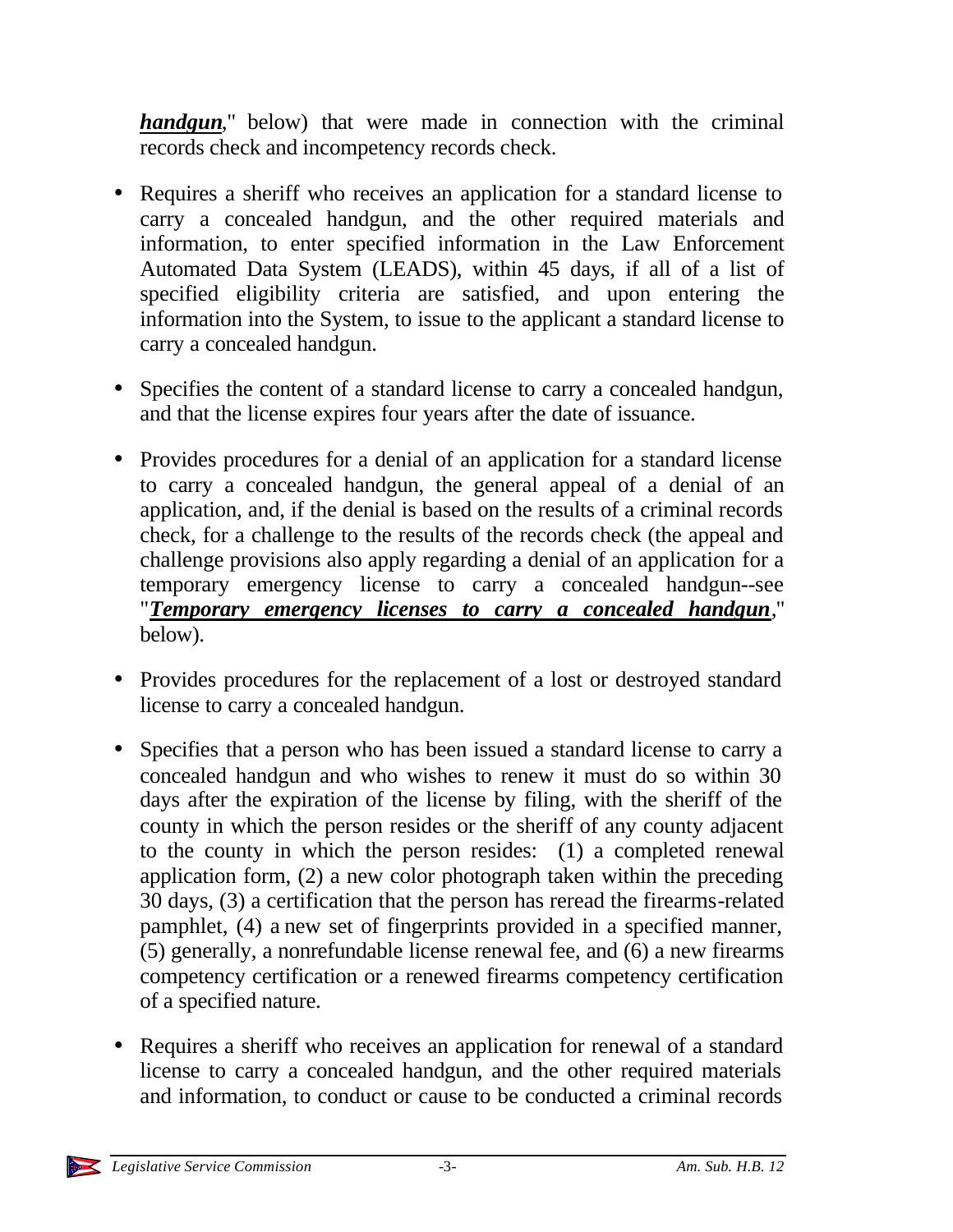check and incompetency records check of the applicant in the same manner as for an initial standard license, requires the sheriff to renew the standard license if the list of specified eligibility criteria regarding the issuance of initial standard licenses (subject to an exception, in specified circumstances, regarding renewed competency certifications) are satisfied, specifies that a renewed standard license is valid for four years after the date of issuance, and provides that the appeal and challenge provisions described above regarding denials of applications for initial standard licenses also apply regarding denials of applications for renewal of a standard license.

- Requires a sheriff, upon deciding to issue a standard license, issue a replacement standard license, or renew a standard license to carry a concealed handgun, and before actually issuing or renewing the license, to make available through LEADS all information to be contained on the license (this provision also applies regarding temporary emergency licenses to carry a concealed handgun--see "*Temporary emergency licenses to carry a concealed handgun*," below), and specifies that, except for use for law enforcement purposes by law enforcement agencies, the information made available by the sheriff is confidential and is not a public record (see the dot point below, regarding the offense of unauthorized use of LEADS).
- Specifies certain locations at which, and circumstances in which, a licensee with a valid standard license to carry a concealed handgun (or a valid temporary emergency license to carry a concealed handgun--see "*Temporary emergency licenses to carry a concealed handgun*," below) is not authorized to carry a concealed handgun, and provides that, except for those specified locations and circumstances, a person who is issued a valid license may carry a concealed handgun anywhere in Ohio if the person also carries the valid license and valid identification when in actual possession of the concealed handgun.
- Generally requires a person who has been issued a standard license to carry a concealed handgun (or a valid temporary emergency license to carry a concealed handgun--see "*Temporary emergency licenses to carry a concealed handgun*," below), who is approached by a law enforcement officer after the person has been stopped for a traffic stop or any other law enforcement purpose, and who is carrying a concealed handgun to promptly inform the officer that the person has been issued the license

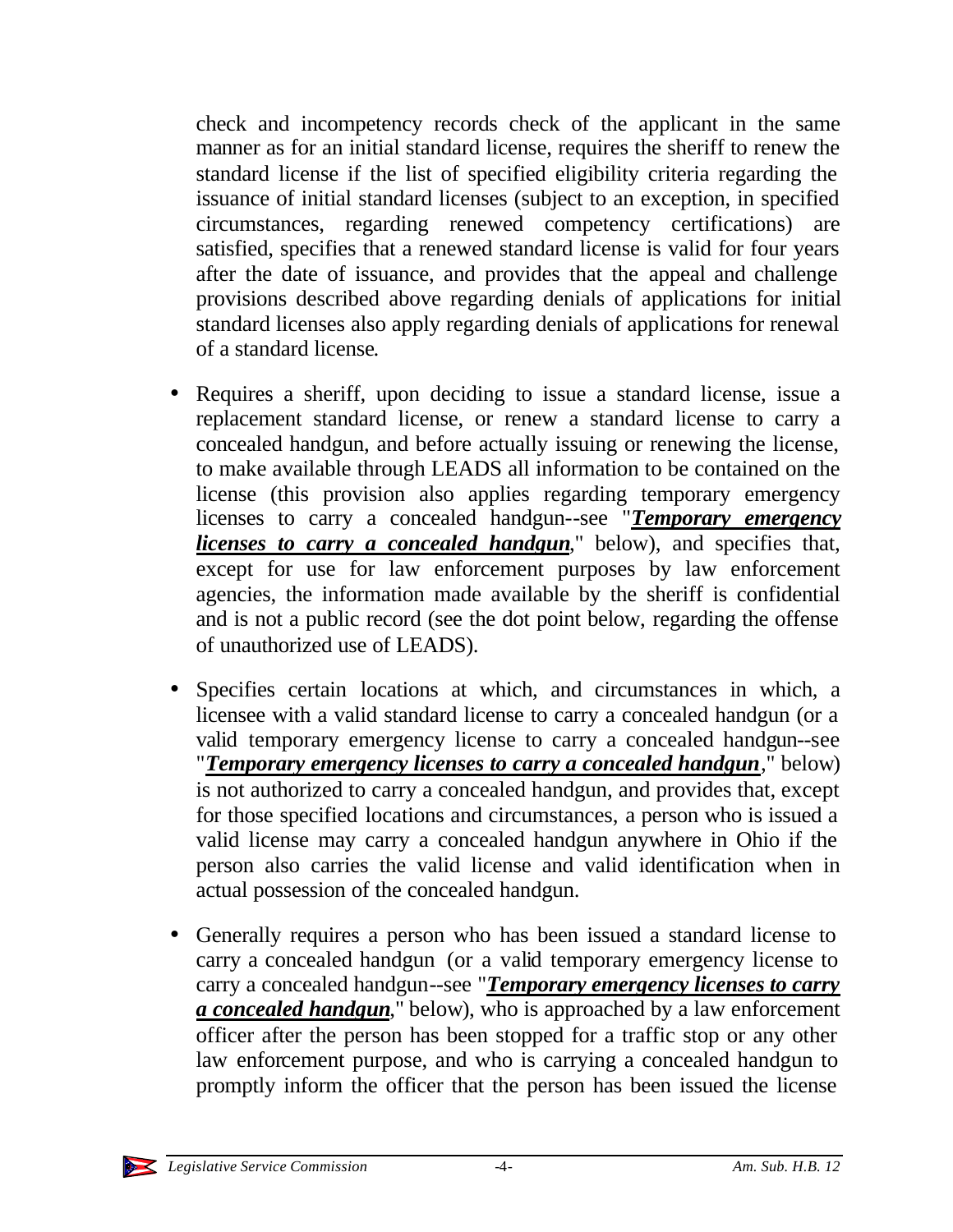and currently is carrying a concealed handgun, and imposes other duties upon the person if the person is in a motor vehicle that is stopped.

- Specifies that the act's provisions do not: (1) negate or restrict any rule, policy, or practice of a private employer (that is not a private institution of higher education) concerning or prohibiting the presence of firearms on the employer's premises or property, including motor vehicles the employer owns, or (2) require any such private employer to adopt a rule, policy, or practice concerning or prohibiting the presence of firearms on the employer's premises or property.
- Grants qualified immunity from civil liability: (1) to private employers (including private institutions of higher education) and to political subdivisions, in specified circumstances, for injury, death, or loss caused by or related to the bringing of a handgun onto the employer's or political subdivision's premises or property by a person with a standard license to carry a concealed handgun, and (2) to private employers of the type described in clause (1), in specified circumstances, for injury, death, or loss caused by or related to the employer's decision to permit or prohibit a licensee's bringing of handguns onto the employer's property.
- Specifies that the owner or person in control of private land or premises, and a private person or entity leasing land or premises owned by a governmental entity, may post a sign in a conspicuous location prohibiting persons from carrying firearms or concealed firearms on that land or those premises, and specifies that a knowing violation of such a posted prohibition is the offense of criminal trespass.
- Provides that: (1) a person who holds a license to carry a concealed handgun issued by another state that is recognized by the Ohio Attorney General (the AG) pursuant to a reciprocity agreement entered into under the act under provisions described below (hereafter, a reciprocity state) has the same right to carry a concealed handgun in Ohio as a person who is issued a standard license to carry a concealed handgun, and is subject to the same restrictions as apply to a person who carries such a standard license, and (2) a peace officer has the same right to carry a concealed handgun in Ohio as a person who is issued a standard license, and is considered for reciprocity purposes as an Ohio licensee.
- Provides criteria and procedures for suspending or revoking a standard license to carry a concealed handgun (they also apply regarding a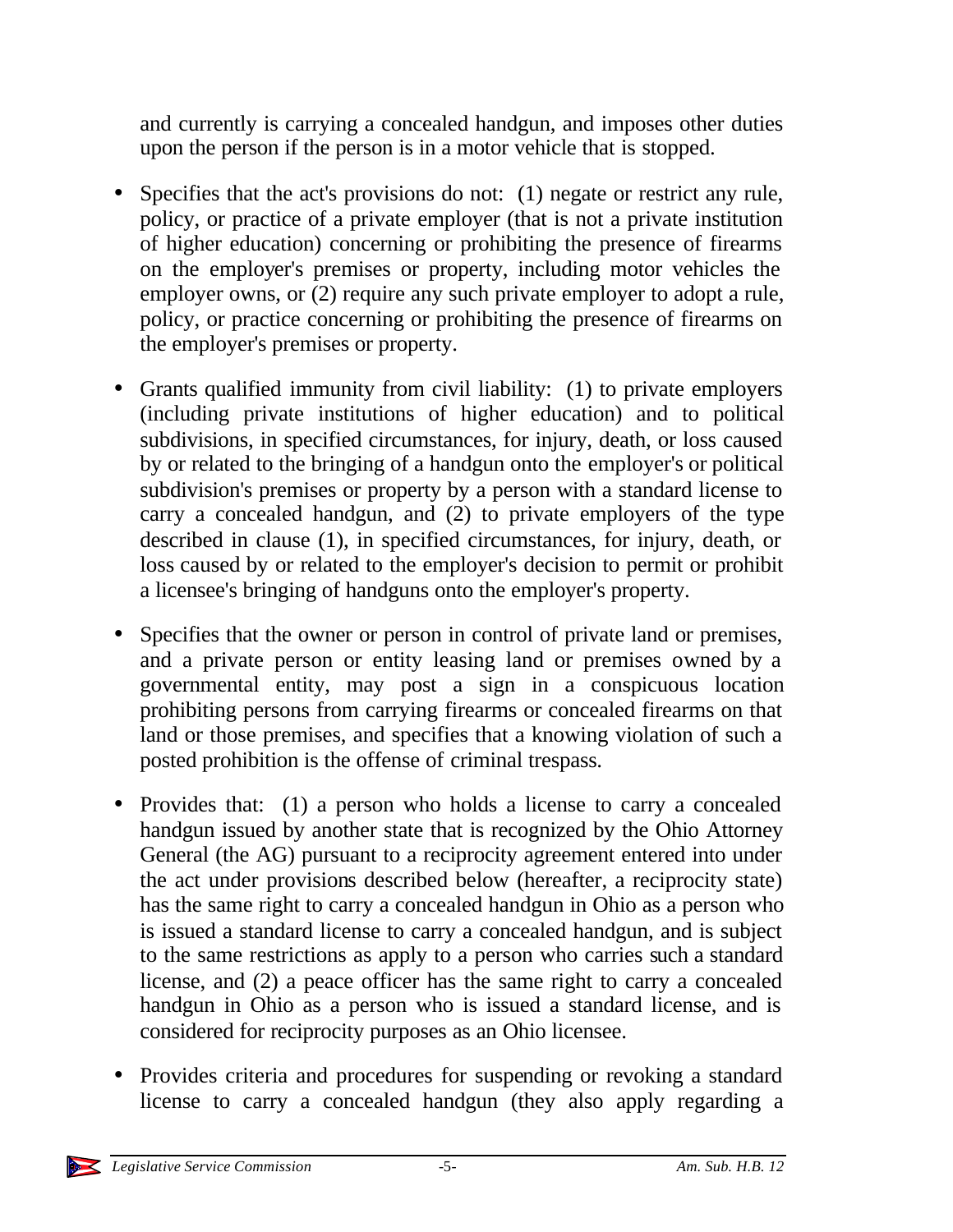temporary emergency license to carry a concealed handgun--see "*Temporary emergency licenses to carry a concealed handgun*," below), and enacts the offense of possessing a revoked or suspended concealed handgun license.

• Sets forth a form for an application for a standard license to carry a concealed handgun.

# *Civil immunity*

• Grants qualified immunity from civil liability, in certain circumstances, to certain public officers and employees performing in good faith their licensing functions under the act, to entities and instructors performing in good faith certain actions related to competency certifications and renewed competency certifications under the act, and to law enforcement agencies regarding conduct of off-duty officers of the agency carrying a concealed handgun.

# *Sheriff's licensure records--generally not public records; criminal offense; journalist access*

- Specifies that, except as described in the next dot point: (1) the records a sheriff keeps relative to the issuance, renewal, suspension, or revocation of a standard license to carry a concealed handgun (or to the issuance, suspension, or revocation of a temporary emergency license to carry a concealed handgun--see "*Temporary emergency licenses to carry a concealed handgun*," below), including the application, reports of criminal records checks and incompetency records checks, Social Security numbers, and fingerprints, are confidential and are not public records, (2) a person who releases or disseminates records that are confidential under clause (1), unless required to do so by court order, is guilty of the offense of illegal release of confidential concealed handgun license records.
- Provides an exception to the confidentiality provision and criminal offense described in the preceding dot point, pursuant to which a sheriff, upon written request made and signed by a "journalist" (as defined in the act) must disclose to the journalist the name, county of residence, and date of birth of each person to whom the sheriff has issued a standard license, issued a replacement standard license, or renewed a standard license to carry a concealed handgun (or issued a temporary emergency

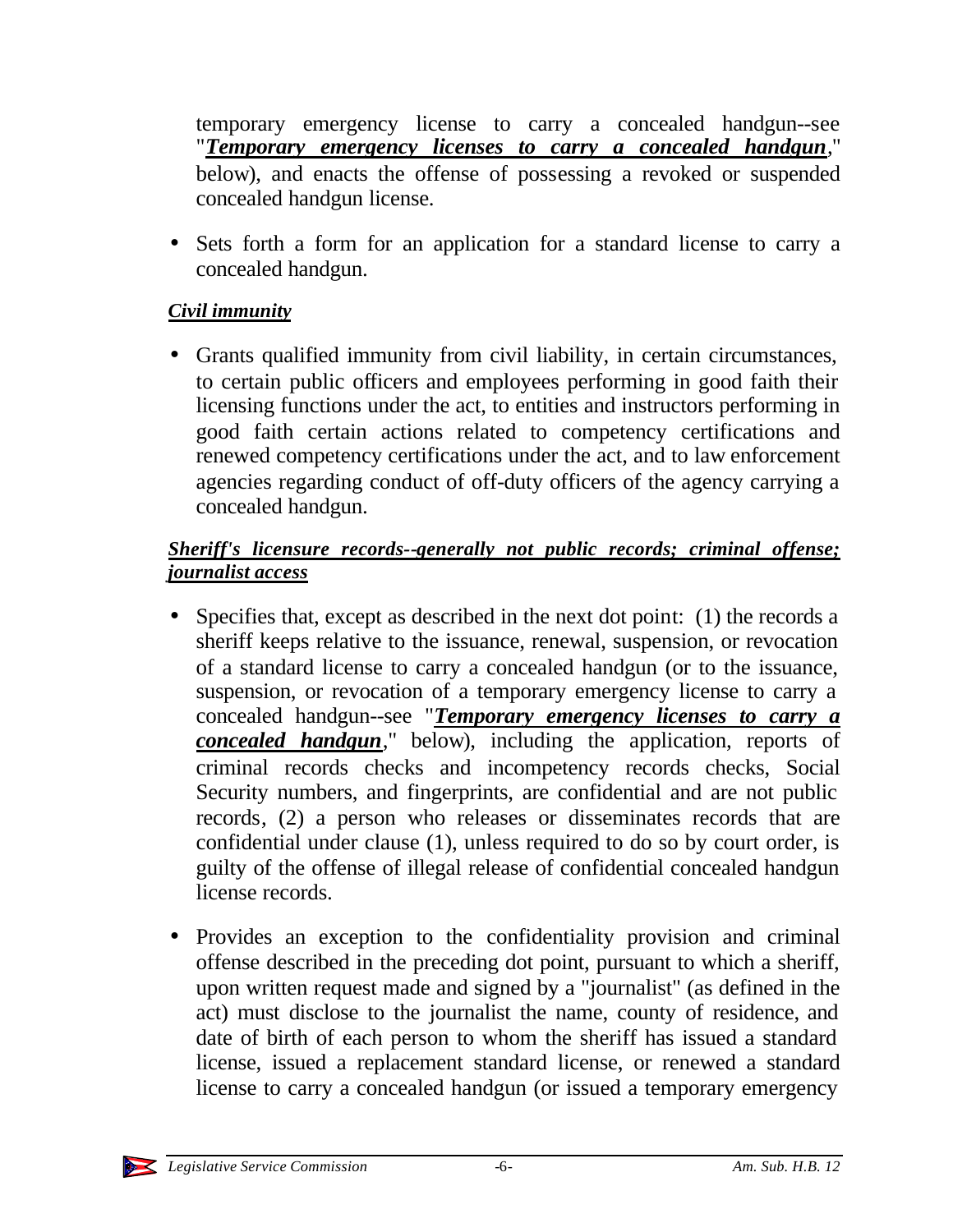license or replacement temporary emergency license to carry a concealed handgun--see "*Obtaining a temporary emergency license to carry a concealed handgun*," below); the request must include the journalist's name and title, include the name and address of the journalist's employer, and state that the disclosure of the information sought would be in the public interest.

# *Miscellaneous provisions relating to sheriffs*

- Requires each sheriff to compile and report to OPOTC certain countywide statistical information regarding licenses to carry a concealed handgun (and temporary emergency licenses to carry a concealed handgun--see "*Temporary emergency licenses to carry a concealed handgun*," below).
- Requires each county to establish in the county treasury a sheriff's concealed handgun license issuance expense fund, and requires the sheriff to deposit into the fund for his or her county all fees paid by applicants regarding the issuance or renewal of standard licenses, or duplicate standard licenses, to carry a concealed handgun (or regarding temporary emergency licenses to carry a concealed handgun--see "*Temporary emergency licenses to carry a concealed handgun*," below), and specifies the purposes for which the sheriff may expend any county portion of the fees in the fund.

# *Temporary emergency licenses to carry a concealed handgun*

- Enacts a comprehensive mechanism that permits a person in specified circumstances (generally described below) to obtain a temporary emergency license to carry a concealed handgun, which is valid for 90 days and may not be renewed (hereafter, a "temporary emergency license to carry a concealed handgun" or a "temporary emergency license").
- Specifies that a person seeking a temporary emergency license to carry a concealed handgun must submit to the sheriff of the county in which the person resides all of the following: (1) "evidence of imminent danger" (see below) to the person or a member of the person's family, (2) a sworn affidavit containing all the information required to be on the license and attesting that the person satisfies specified eligibility criteria (they are the same as the eligibility criteria for the issuance of a standard license to carry a concealed handgun, other than the criteria that relate to a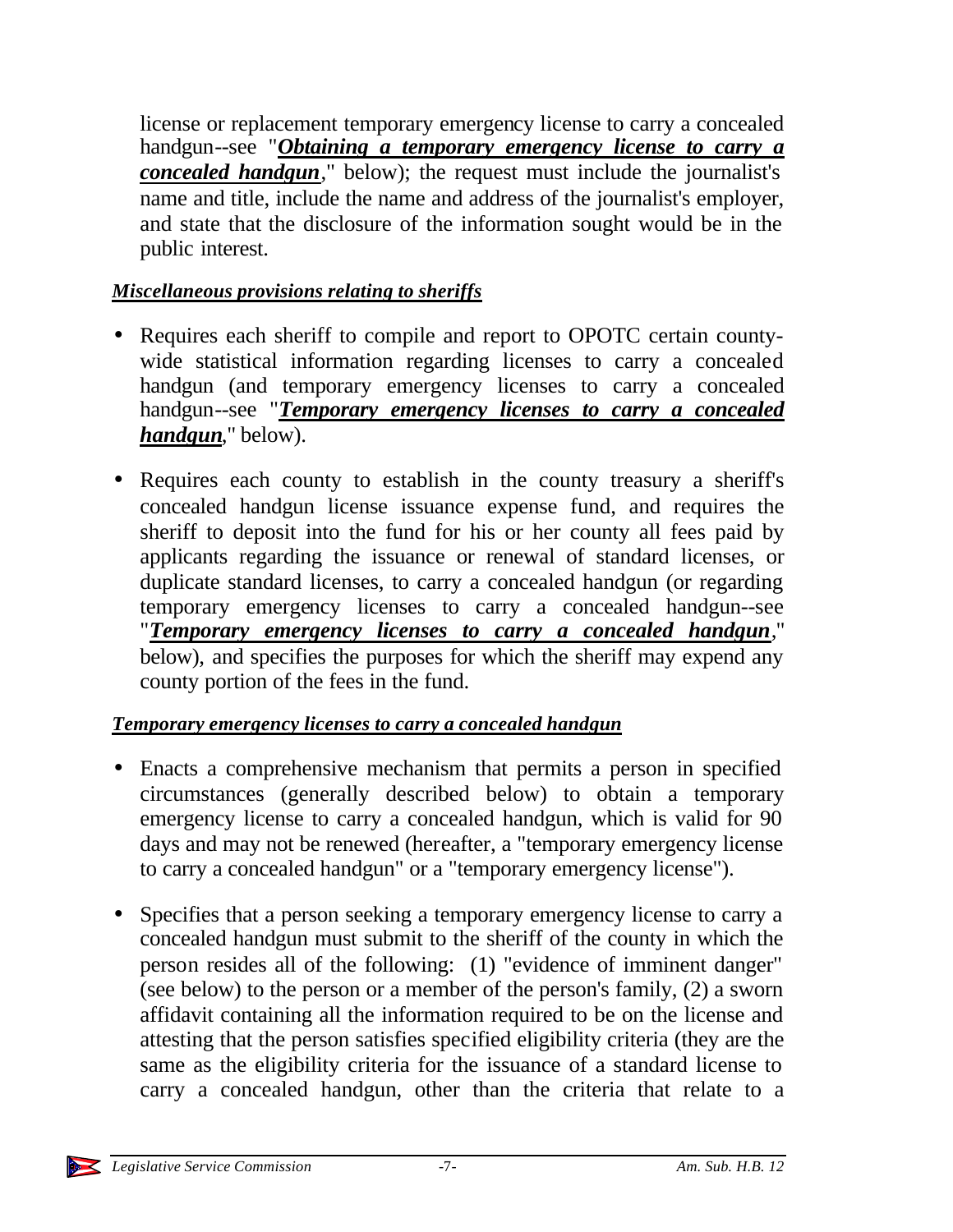competency certification and training and that require the applicant to certify that the applicant desires a legal means to carry a concealed handgun for defense of the applicant or a member of the applicant's family while engaged in lawful activity), (3) a temporary emergency license fee established by OPOTC for an amount that does not exceed the actual cost of conducting the criminal background check, or \$30, and (4) a set of fingerprints of the applicant provided in the same manner as is done for an application for a standard license.

- Defines "evidence of imminent danger," for purposes of the temporary emergency license provisions, as any of the following: (1) a statement sworn by the person seeking the license, made under threat of perjury, that states that the person has reasonable cause to fear a criminal attack upon the person or a member of the person's family, such as would justify a prudent person in going armed, or (2) a written document prepared by a governmental entity or public official describing the facts that give the person seeking the license reasonable cause to fear a criminal attack upon the person or a member of the person's family, such as would justify a prudent person in going armed (written documents of this nature include, but are not limited to, a temporary protection order, civil protection order, protection order issued by another state, or other court order, a court report, or a report filed with or made by a law enforcement agency or prosecutor).
- Requires a sheriff who receives the evidence of imminent danger, affidavit, fee, and fingerprints to: (1) immediately conduct or cause to be conducted a criminal records check and incompetency records check in the same manner as is done regarding applications for standard licenses to carry a concealed handgun, (2) immediately upon receipt of the results of the records checks, review the information and determine whether the eligibility criteria for the issuance of a standard license, other than the criteria that relate to a competency certification and training and to the applicant's certification of a desire to legally carry a concealed handgun for defense of the applicant or a member of the applicant's family, apply regarding the person, (3) if the sheriff determines that all of eligibility criteria for the issuance of a standard license, other than the two summarized in clause (2), apply regarding the person, immediately make available through LEADS all information that will be contained on the temporary emergency license if one is issued, and (4) upon making that

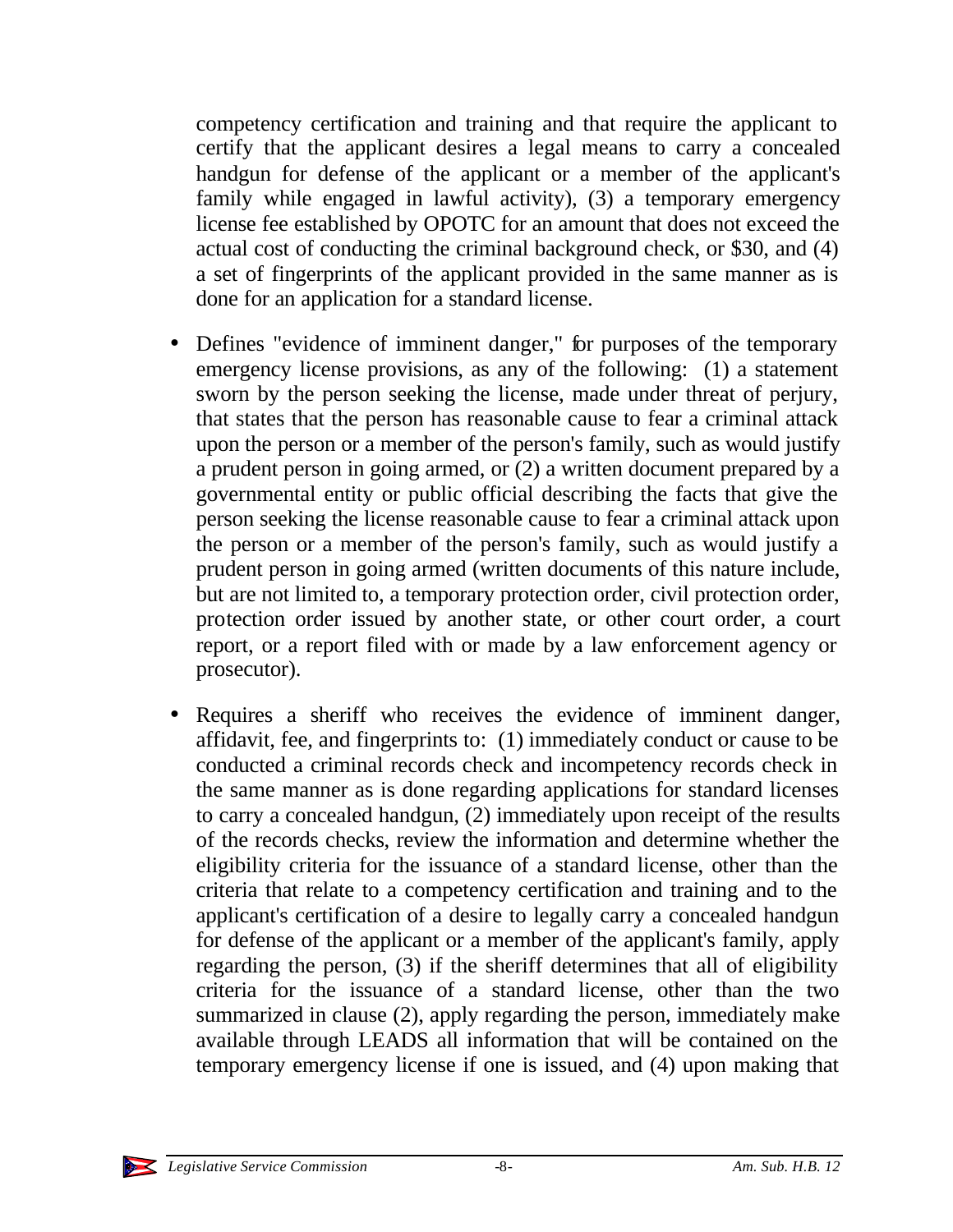information available through LEADS, immediately issue to the person a temporary emergency license to carry a concealed handgun.

- Provides procedures regarding a denial of the issuance of a temporary emergency license, and provides that a person may appeal a denial, or challenge criminal records check results that were the basis of a denial, in the same manners specified under the act regarding a denial of an application for a standard license to carry a concealed handgun.
- Specifies that, if a temporary emergency license to carry a concealed handgun is issued: (1) the license must be in the form, and must include all of the information, prescribed for standard licenses to carry a concealed handgun and also must conspicuously specify that it is a temporary emergency license and the date of its issuance, (2) the license is valid for 90 days and may not be renewed, and (3) the person who has been issued the license cannot be issued another temporary emergency license unless at least four years has expired since the issuance of the prior temporary emergency license.
- Provides that a sheriff who issues a temporary emergency license to carry a concealed handgun to a person: (1) cannot require the person to submit a competency certificate as a prerequisite for issuing the license, (2) must comply with the LEADS-related provisions that apply regarding standard licenses, in regards to the temporary emergency license, and (3) must retain, for the entire period during which the temporary emergency license is in effect, the evidence of imminent danger that the person submitted and that was the basis for the license, or a copy of that evidence.
- Provides that, if a person is issued a temporary emergency license to carry a concealed handgun: (1) the person has the same right to carry a concealed handgun as a person who was issued a standard license to carry a concealed handgun, and any exceptions to the prohibitions contained in the act for a licensee with a standard license apply to a licensee with a temporary emergency license, and (2) the person is subject to the same restrictions, and to all other procedures, duties, and sanctions, that apply to a person who carries a standard license to carry a concealed handgun, other than the standard license renewal provisions.
- Provides that, if a sheriff issues a temporary emergency license to carry a concealed handgun: (1) the sheriff must suspend or revoke the license in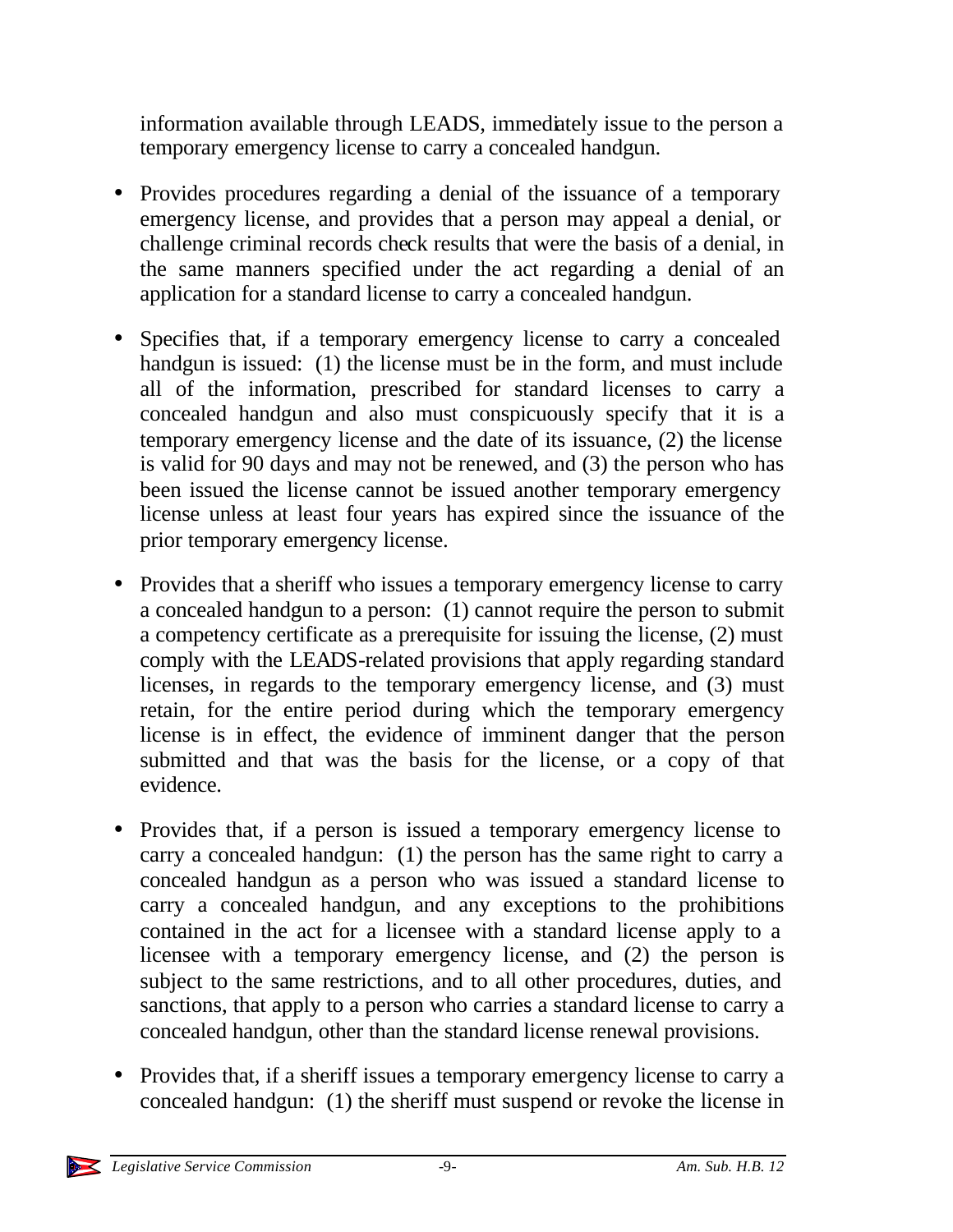accordance with the act's provisions governing the suspension and revocation of standard licenses to carry a concealed handgun, and (2) in addition, the sheriff may revoke the license upon receiving information, verifiable by public documents, that the person to whom the license was issued is not eligible to possess a firearm under Ohio or federal law or that the person committed perjury in obtaining the license.

- Provides procedures for the replacement of a lost or destroyed temporary emergency license to carry a concealed handgun.
- Requires OPOTC to prescribe and make available to sheriffs a standard form to be used by a person who applies for a temporary emergency license to carry a concealed handgun.

### *Miscellaneous offenses with respect to handgun licenses*

• Creates the offenses of falsification of a concealed handgun license, falsification to obtain a concealed handgun license, and possessing a revoked or suspended concealed handgun license.

# *Criminal trespass*

• Revises the offense of criminal trespass to prohibit a person, without privilege to do so and being on the land or premises of another, from negligently failing or refusing to leave upon being notified "by signage posted in a conspicuous place or otherwise being notified" (added by the act) to do so by the owner, occupant, or agent or servant of either.

# *Posting of signs in specified areas*

• Requires specified persons, boards, and entities with control over certain locations at which a licensee with a standard license or temporary emergency license to carry a concealed handgun is not authorized to carry a concealed handgun, to post warnings to that effect.

# *Duties of the Ohio Peace Officer Training Commission*

• Requires OPOTC to: (1) prescribe and make available to sheriffs an application form to be used for applications for standard licenses to carry a concealed handgun and for renewals of such a license, a form for the actual standard license that contains specified information, and a form for the actual temporary emergency license to carry a concealed handgun

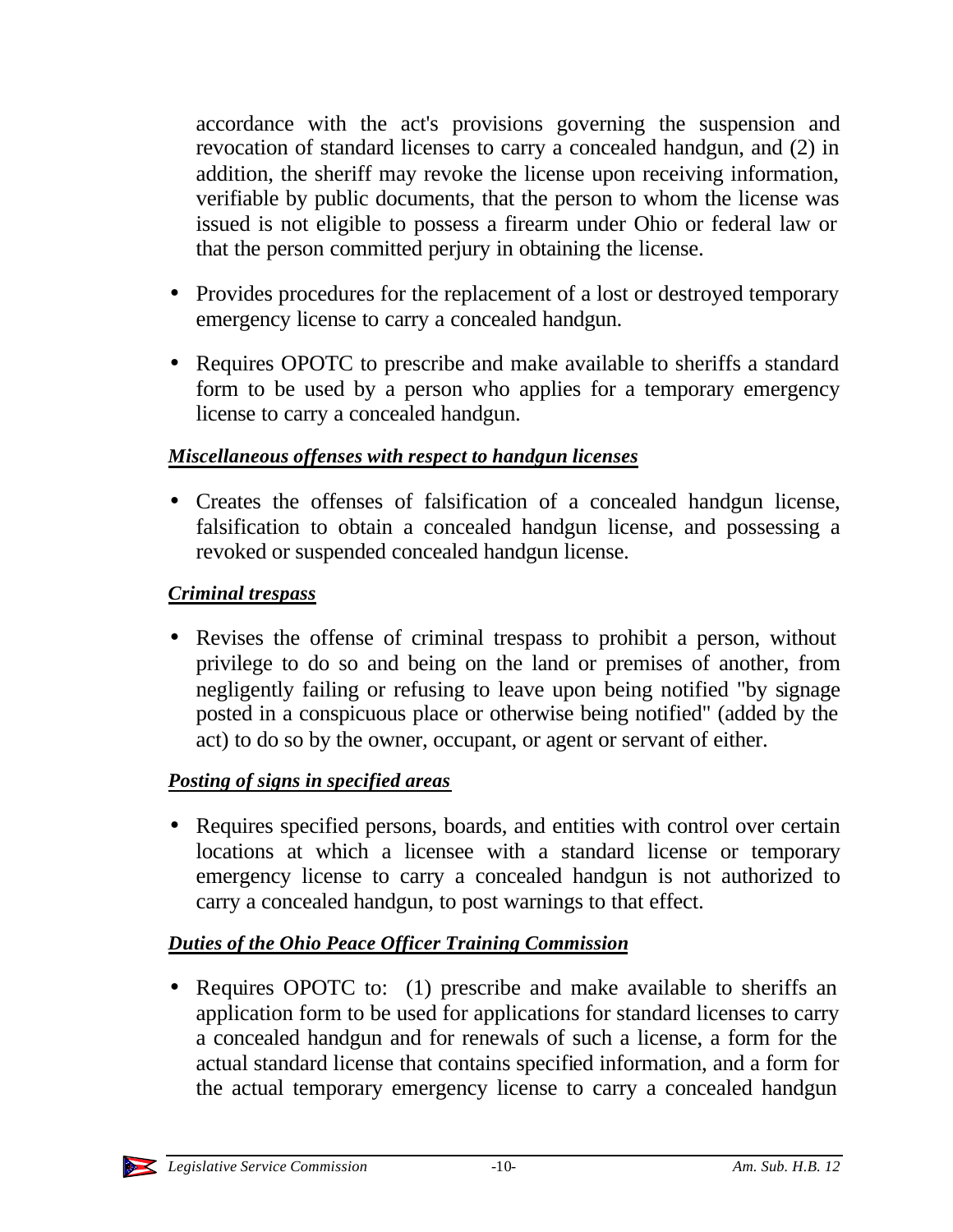that contains specified information, (2) prepare, in consultation with the AG, a firearms law, dispute resolution, and use of deadly force pamphlet that contains specified information, and make copies available to persons or entities that provide firearms competency training for distribution to training participants and to sheriffs for distribution to applicants, (3) in consultation with the AG, prescribe a fee, limited by specified criteria, to be paid by applicants for a standard license to carry a concealed handgun (and, implicitly, prescribe a fee to be paid by persons seeking a temporary emergency license to carry a concealed handgun), (4) prescribe and make available to sheriffs county codes for licenses and license identification number procedures, and (5) maintain statistics with respect to the issuance, renewal, suspension, denial, etc., of standard licenses and temporary emergency licenses to carry a concealed handgun as reported by sheriffs, and annually prepare and submit to the Governor, President of the Senate, and Speaker of the House of Representatives a statistical report regarding that information.

### *Duties of the Attorney General and the Bureau of Criminal Identification and Investigation*

- Requires the AG to: (1) in accordance with specified criteria, negotiate and enter into a reciprocity agreement with other states that issue licenses to carry a concealed handgun regarding the recognition of each other's licenses, (2) consult with and assist OPOTC in the preparation of the firearms law, dispute resolution, and use of deadly force pamphlet required under the act, and recommend changes to the pamphlet as they become necessary, (3) implicitly, consult with OPOTC in its prescribing of application fees for standard licenses and the use of the fees, and (4) by rule adopted under the Administrative Procedure Act, prescribe and make available to probate judges and chief clinical officers a form to be used by them as described below to make notifications regarding information to be used in incompetency records checks under the act.
- Requires BCII to prescribe a challenge and review procedure for applicants to use to challenge criminal records checks, if the sheriff does not have a challenge and review procedure.

### *Duties of the Office of Criminal Justice Services*

• Requires the Office of Criminal Justice Services (OCJS) to prepare a poster and brochure that describes safe firearms practices, and furnish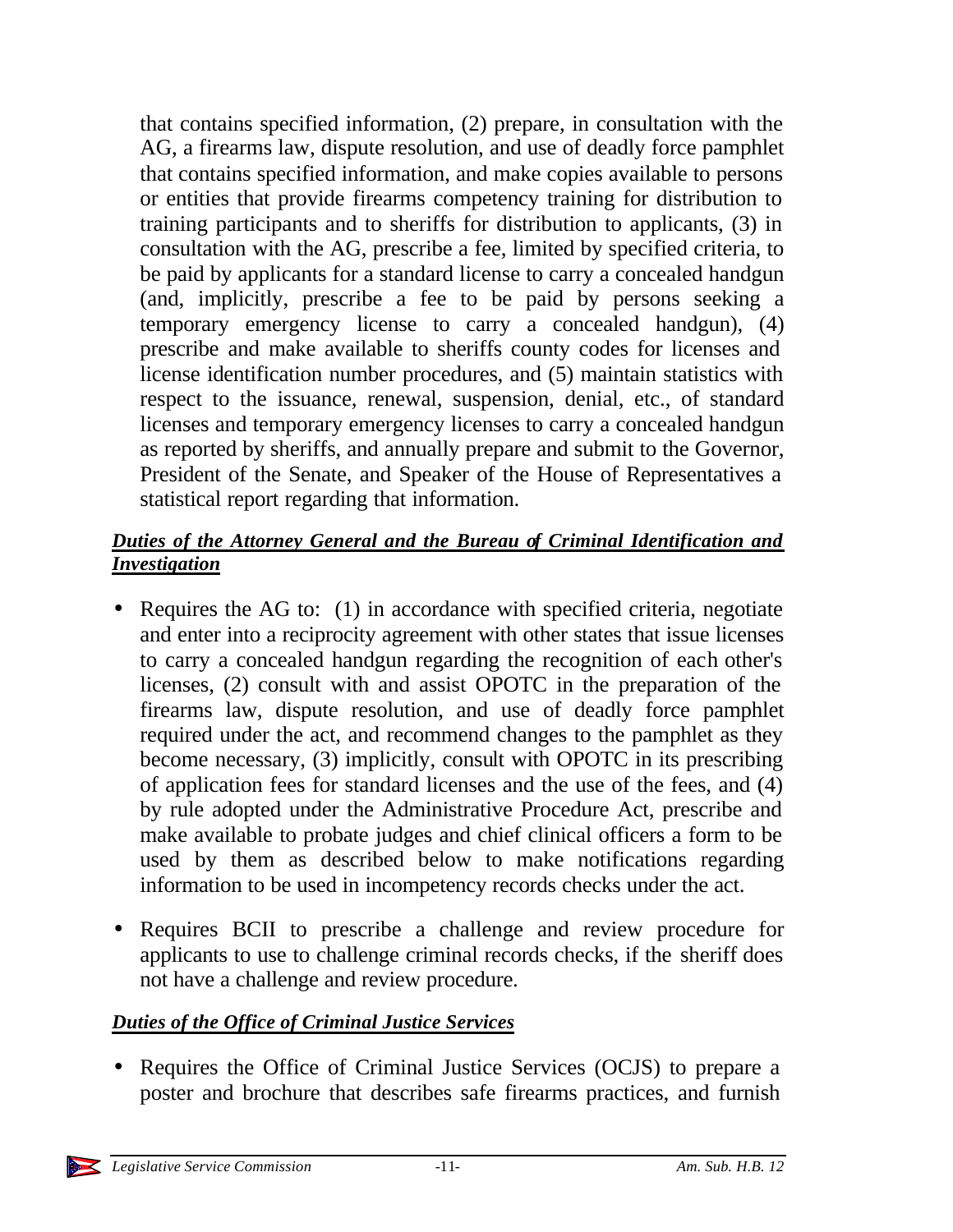copies free of charge to each federally licensed firearms dealer in Ohio, to be used by them as described below.

### *Notifications from probate courts and chief clinical officers, for use in incompetency records checks*

- Provides that if, on or after the act's effective date, an individual is found by a court to be a mentally retarded person subject to hospitalization by court order or becomes an involuntary patient other than one who is a patient only for purpose of observation, the adjudicating probate judge or the chief clinical officer of the facility in which the person is an involuntary patient must notify BCII, on a form prescribed by the AG (see above), of the individual's identity.
- Requires BCII to compile and maintain the notices it receives from probate judges and chief clinical officers as described in the preceding dot point, and to use them for the purpose of conducting incompetency records checks under the act.
- Specifies that the notices described in the second preceding dot point and the information they contain are confidential, except as described in the preceding dot point, and are not public records.

# *Duties imposed on federally licensed firearms dealers*

• Requires each "federally licensed firearms dealer" (defined in the act) to: (1) offer for sale to each person who purchases a firearm from the dealer, a trigger lock, gun lock, or gun locking device that is appropriate for the firearm purchased (the offer must be made at the time of the sale of the firearm), (2) post in a conspicuous location at the dealer's place of business the poster furnished by OCJS (see above), and (3) make available to all purchasers of firearms from the dealer the brochure furnished by OCJS (see above).

# *Carrying concealed weapons*

• In the preexisting offense of carrying concealed weapons:

(1) Restructures the preexisting prohibition against carrying a concealed weapon or dangerous ordnance and revises the penalty structure for it.

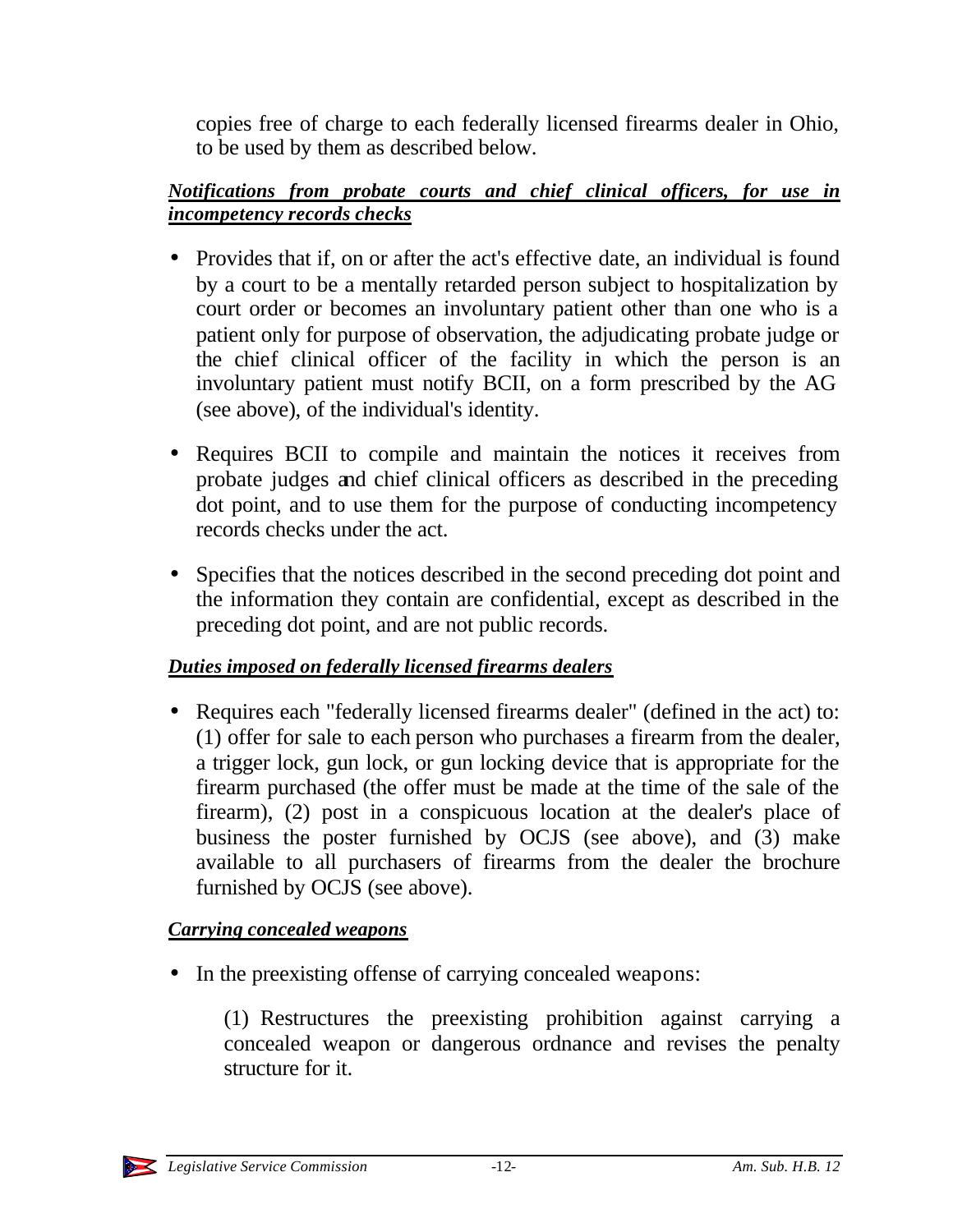(2) Enacts a new prohibition that prohibits a person who has been issued a standard license or temporary emergency license to carry a concealed handgun or a concealed handgun license issued by a reciprocity state, who is stopped for a law enforcement purpose, and who is carrying a concealed handgun from failing to inform any law enforcement officer who approaches after the stop that the person has a license and is carrying a concealed handgun.

(3) Enacts an additional exception to the preexisting prohibition when it involves a handgun other than a dangerous ordnance, which specifies that the prohibition when it involves such a handgun does not apply to a person who is carrying a valid standard license or temporary emergency license to carry a concealed handgun or a concealed handgun license issued by a reciprocity state, unless the person knowingly is in an unauthorized place.

(4) Limits the application of the preexisting affirmative defenses to a charge of the offense so that they do not apply when the weapon involved is a handgun, and creates a new affirmative defense to a charge of carrying a concealed handgun other than a dangerous ordnance, which specifies that it is an affirmative defense that the actor was not otherwise prohibited by law from having the handgun and that the handgun was carried or kept ready at hand by the actor for any lawful purpose and while in his or her own home (but this new affirmative defense is not available unless the actor, prior to arriving at his or her own home, did not transport or possess the handgun in a motor vehicle in a prohibited manner while it was being operated on a street, highway, or other public or private property used by the public for vehicular traffic).

(5) Specifies that, if a law enforcement officer stops a person to question the person regarding a possible violation of a prohibition included in the offense, for a traffic stop, or for any other law enforcement purpose, if the person surrenders a firearm to the officer, and if the officer does not charge the person with a concealed carry violation or arrest the person for any offense, the person is not otherwise prohibited by law from possessing the firearm, and the firearm is not contraband, the officer must return the firearm to the person at the termination of the stop.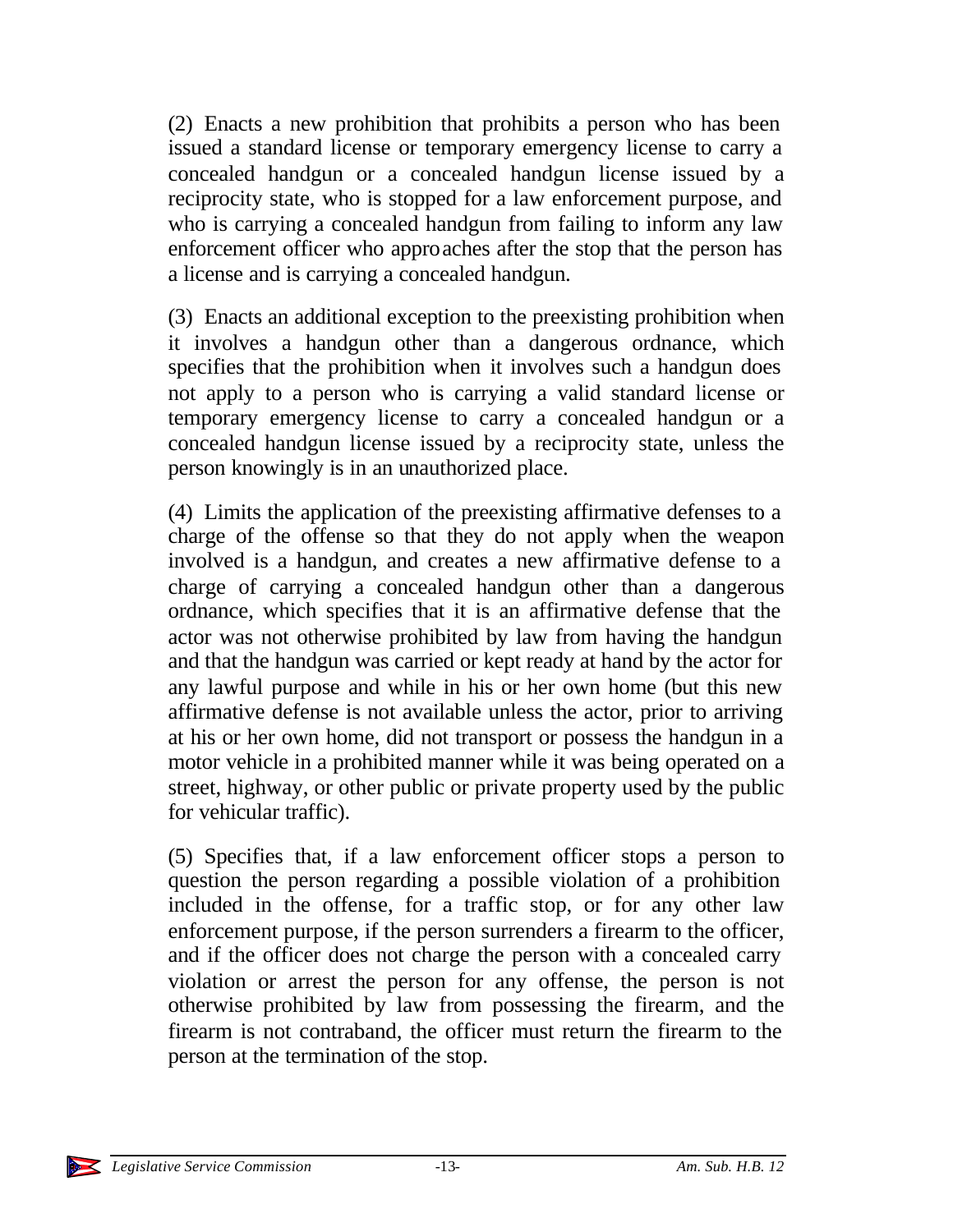(6) Specifies that no person charged with carrying concealed weapons can be required to obtain a standard license or temporary emergency license to carry a concealed handgun as a condition for the dismissal of the charge.

### *Illegal possession of a firearm in liquor permit premises*

• In the preexisting offense of illegal possession of a firearm in liquor permit premises: (1) additionally prohibits a person from possessing a firearm in an open air arena for which a D permit has been issued under the Liquor Control Law, (2) limits the application of the preexisting affirmative defenses to a charge of the offense so that they do not apply when the firearm involved is a handgun, and (3) specifies that no person charged with possession of a firearm in liquor permit premises can be required to obtain a standard license or temporary emergency license to carry a concealed handgun as a condition for the dismissal of the charge.

### *Illegal conveyance or possession of a deadly weapon or dangerous ordnance in a school safety zone*

• In the preexisting offense of illegal conveyance or possession of a deadly weapon or dangerous ordnance in a school safety zone, additionally "excepts" from the prohibitions constituting the offense a person who conveys or attempts to convey a handgun into, or possesses a handgun in, a school safety zone if, at the time of that conduct, all of the following apply: (1) the person does not enter into a school building or onto school premises and is not at a school activity, (2) the person is carrying a valid standard license or temporary emergency license to carry a concealed handgun or a concealed carry license issued by a reciprocity state, (3) the person is in the school safety zone in accordance with 18 U.S.C.  $922(q)(2)(B)$ , and (4) the person is not knowingly in a place in which a licensee is not authorized to carry a concealed handgun.

### *Illegal conveyance of a deadly weapon or dangerous ordnance into a courthouse and illegal possession or control of a deadly weapon or dangerous ordnance in a courthouse*

• In the preexisting offenses of illegal conveyance of a deadly weapon or dangerous ordnance into a courthouse and illegal possession or control of a deadly weapon or dangerous ordnance in a courthouse, additionally "excepts" from the preexisting prohibitions a person who conveys or attempts to convey a handgun into a courthouse, who, at the time of the

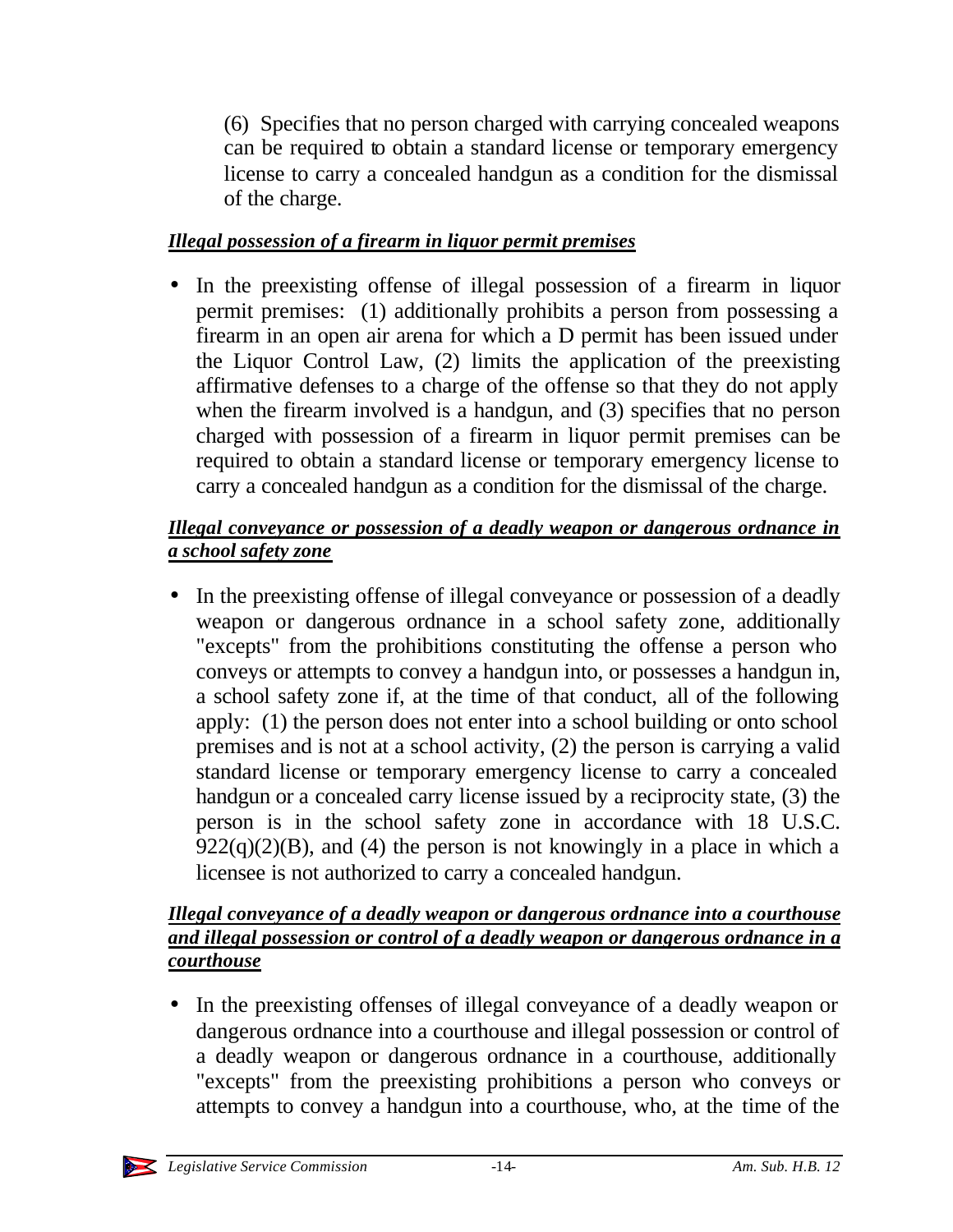conveyance or attempted conveyance in question, possesses a valid standard license or temporary emergency license to carry a concealed handgun or a concealed carry license issued by a reciprocity state, and who complies with specified handgun "check in" procedures.

#### *Improperly handling firearms in a motor vehicle*

- In the preexisting offense of improperly handling firearms in a motor vehicle:
	- (1) Revises the penalties for violations of the preexisting prohibitions.

(2) Enacts a new prohibition that prohibits any person from knowingly transporting or having a loaded handgun in a motor vehicle if, at the time of the transportation or possession in question, the person is under the influence of alcohol, a drug of abuse, or a combination of them or the person's whole blood, blood serum or plasma, breath, or urine contains a concentration of alcohol prohibited under the offense of state OMVI for persons operating a vehicle, regardless of whether the person is operating or is a passenger in the vehicle.

(3) Enacts new prohibitions that prohibit a person who has been issued a standard license or temporary emergency license to carry a concealed handgun from doing any of the following: (a) knowingly transporting or having a loaded handgun in a motor vehic le, unless the loaded handgun either is in a holster and in plain sight on the person's person or it is securely encased by being stored in a closed, locked glove compartment or in a case that is in plain sight and that is locked, (b) if the person is transporting or has a loaded handgun in a motor vehicle in a manner described in clause (a), knowingly removing or attempting to remove the loaded handgun from the holster, glove compartment, or case, knowingly grasping or holding the loaded handgun, or knowingly having contact with the loaded handgun by touching it with the person's hands or fingers while the vehicle is being operated on a street, highway, or public property unless the person does so pursuant to and in accordance with a law enforcement officer's directions, (c) if the person is the driver or an occupant of a motor vehicle that is stopped for a traffic stop or for another law enforcement purpose and the person is transporting or has a loaded handgun in the vehicle, failing to promptly inform any law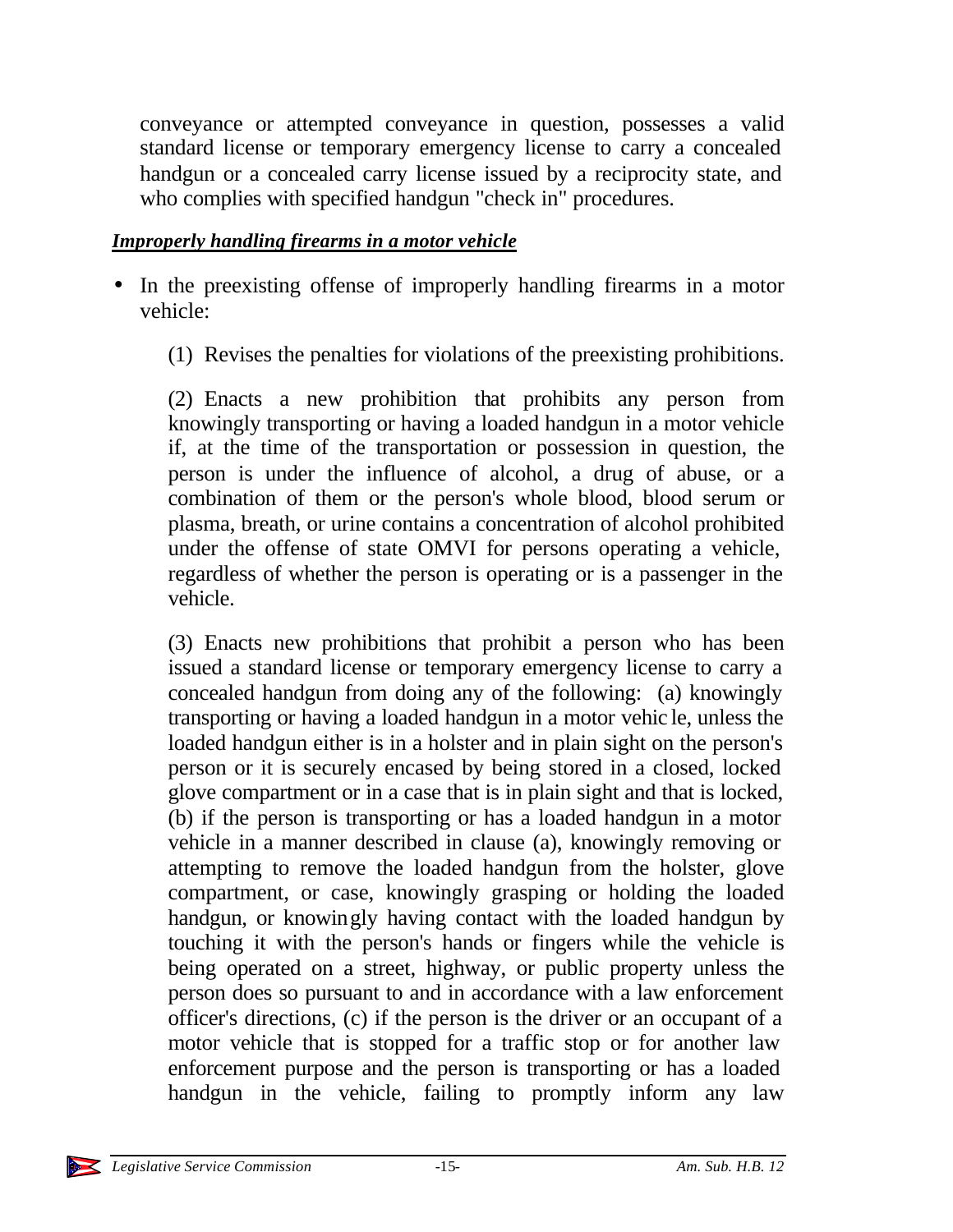enforcement officer who approaches the stopped vehicle that the person has been issued a license and then possesses a loaded handgun in the vehicle, (d) if the person is the driver or an occupant of a motor vehicle that is stopped for a traffic stop or another law enforcement purpose and the person is transporting or has a loaded handgun in the vehicle, knowingly disregarding or failing to comply with any lawful order of a law enforcement officer given while the vehicle is stopped, knowingly failing to remain in the vehicle while stopped, or knowingly failing to keep the person's hands in plain sight at any time after a law enforcement officer begins approaching the person while stopped and before the officer leaves, unless, regarding a failure to remain in the vehicle or to keep the person's hands in plain sight, the failure is pursuant to and in accordance with a law enforcement officer's directions, or (e) if the person is the driver or an occupant of a motor vehicle that is stopped for a traffic stop or another law enforcement purpose, if the person is transporting or has a loaded handgun in the vehicle in a manner described in clause (a), and if the person is approached by a law enforcement officer while stopped, knowingly removing or attempting to remove the loaded handgun from the holster, glove compartment, or case, knowingly grasping or holding the loaded handgun, or knowingly having contact with the loaded handgun by touching it with the person's hands or fingers in the vehicle at any time after a law enforcement officer begins approaching and before the officer leaves, unless the person does so pursuant to and in accordance with the officer's directions.

(4) Additionally "excepts" from the preexisting prohibitions related to transporting or possessing a firearm in a motor vehicle (but not from the new prohibitions described above in (2) and (3)), a person who: (a) possesses a valid standard license or temporary emergency license to carry a concealed handgun or a concealed carry license issued by a reciprocity state, (b) is not knowingly in an unauthorized place, and (c) either has the handgun in a holster and in plain sight on his or her person or has it securely encased by being stored in a closed, locked glove compartment or in a case that is in plain sight and that is locked.

(5) Limits the application of the preexisting affirmative defenses to a charge under the preexisting prohibitions related to transporting or possessing a firearm in a motor vehicle so that they do not apply to such a charge that involves a handgun, and enacts a new affirmative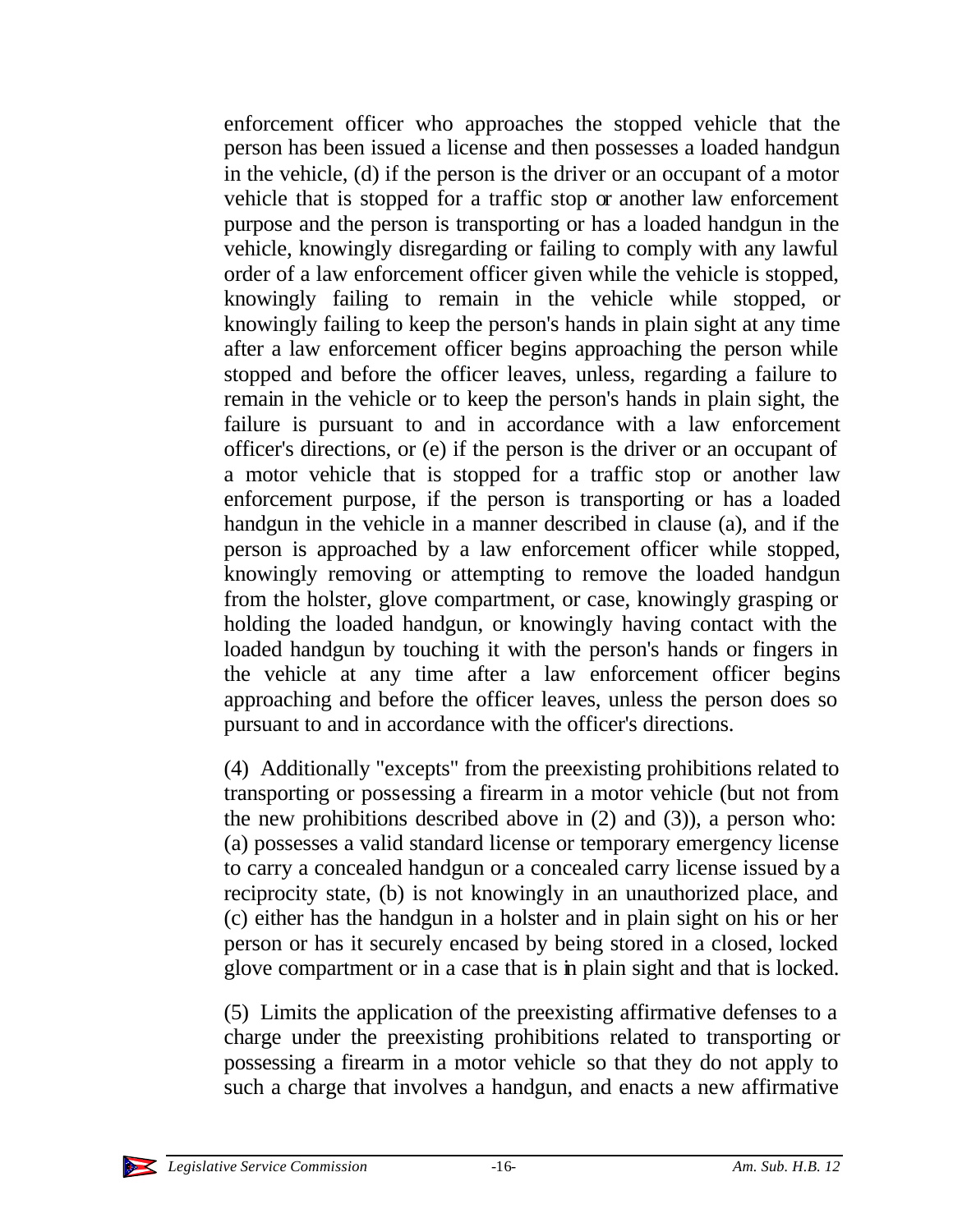defense to a charge under the preexisting prohibitions related to transporting or possessing a firearm in a motor vehicle (but not under the new prohibitions described above in (2) and (3)) that specifies that it is an affirmative defense to a charge under those prohibitions that the actor transported or had the firearm in the vehicle for any lawful purpose and while the vehicle was on his or her own property (but this new affirmative defense is not available unless the actor, prior to arriving at his or her own property, did not transport or possess the handgun in a motor vehicle in a manner prohibited under the preexisting prohibitions while the vehicle was being operated on a street, highway, or other public or private property used by the public for vehicular traffic).

(6) Specifies that, if a law enforcement officer stops a motor vehicle for a traffic stop or any other purpose, if any person in the vehicle surrenders a firearm to the officer, and if the officer does not charge the person with the offense of improperly handling firearms in a motor vehicle or arrest the person for any offense, the person is not otherwise prohibited by law from possessing the firearm, and the firearm is not contraband, the officer must return the firearm to the person at the termination of the stop.

(7) Specifies that no person charged with improperly handling firearms in a motor vehicle in violation of any of the preexisting prohibitions related to transporting or possessing a firearm in a motor vehicle or in violation of the new OMVI-related prohibition can be required to obtain a standard license or temporary emergency license to carry a concealed handgun as a condition for the dismissal of the charge.

### *Improper use or handling of firearms in a vessel*

• In the preexisting offense involving the improper use or handling of firearms in a vessel:

(1) Excepts from the preexisting prohibitions related to transporting or possessing firearms in a vessel a person who transports or has a handgun in a vessel and who, at that time, has a valid standard license or temporary emergency license to carry a concealed handgun or a concealed handgun license issued by a reciprocity state, unless the person knowingly is in an unauthorized place.

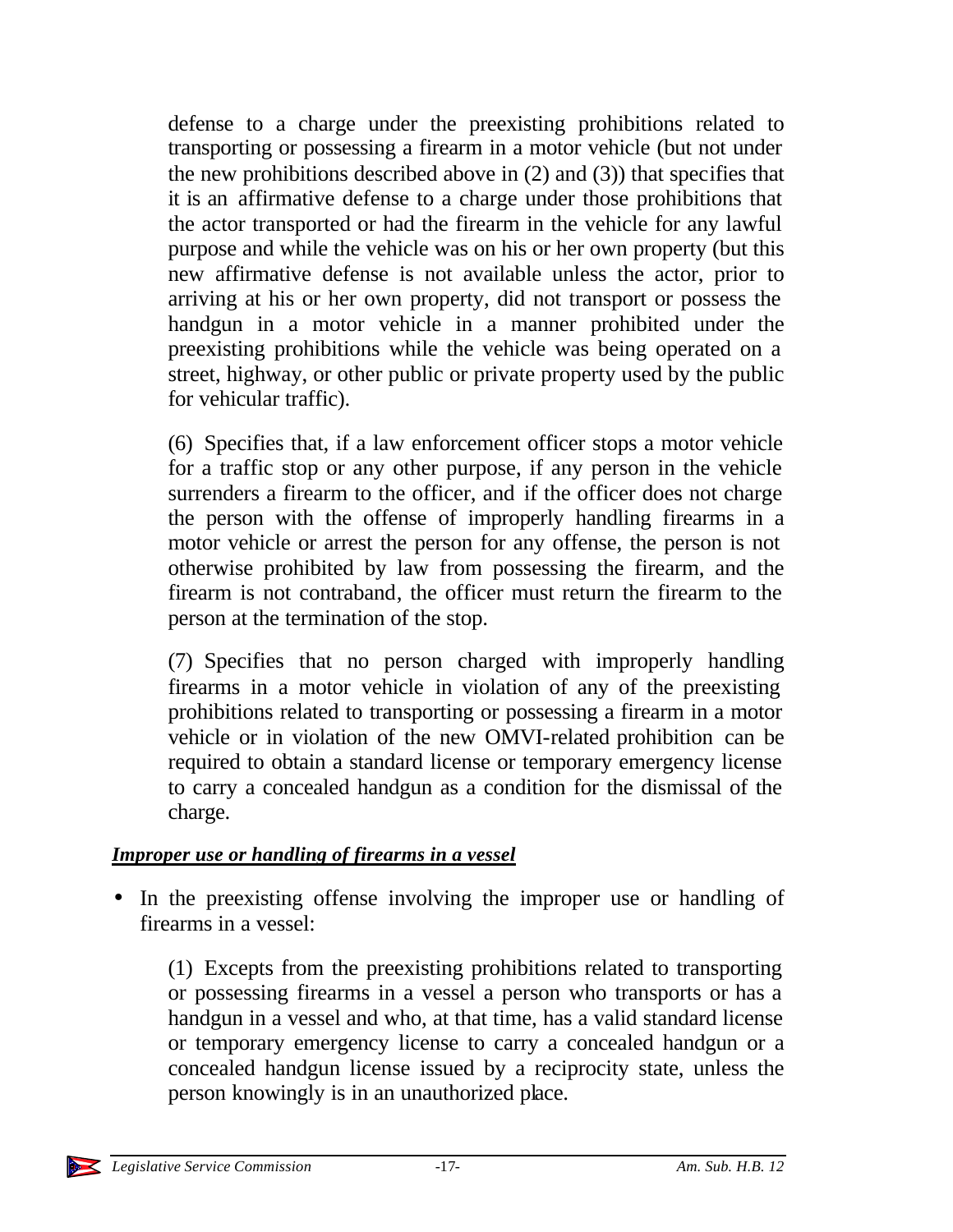(2) Limits the application of the preexisting affirmative defenses to a charge of violating the preexisting prohibitions related to transporting or possessing firearms in a vessel so that they do not apply to such a charge that involves a handgun, and enacts a new affirmative defense to a charge of violating the preexisting prohibitions related to transporting or possessing firearms in a vessel that specifies that it is an affirmative defense to a charge under those prohibitions that the actor transported or had the firearm in the vessel for any lawful purpose and while the vessel was on his or her own property (but this new affirmative defense is not available unless the actor, prior to arriving at the vessel on his or her own property, did not transport or possess the firearm in a vessel or in a motor vehicle in a prohibited manner while the vessel was being operated on a waterway that was not on his or her own property or while the vehicle was being operated on a street, highway, or other public or private property used by the public for vehicular traffic).

(3) Specifies that, if a law enforcement officer stops a vessel for a violation of the preexisting prohibitions or any other law enforcement purpose, if any person on the vessel surrenders a firearm to the officer, and if the officer does not charge the person with a violation of the preexisting prohibitions or arrest the person for any offense, the person is not otherwise prohibited by law from possessing the firearm, and the firearm is not contraband, the officer must return the firearm to the person at the termination of the stop.

(4) Specifies that no person charged with a violation of the preexisting prohibitions related to transporting or possessing firearms in a vessel can be required to obtain a standard license or temporary emergency license to carry a concealed handgun as a condition for the dismissal of the charge.

### *Having weapons while under a disability*

• In the preexisting offense of having weapons while under a disability: (1) expands the mental health-related legal disabilities that bar a person from knowingly acquiring, having, carrying, or using a firearm or dangerous ordnance to additionally prohibit a person, unless relived from the disability, from knowingly acquiring, having, carrying, or using a firearm or dangerous ordnance if the person has been adjudicated as a mental defective, has been committed to a mental institution, has been

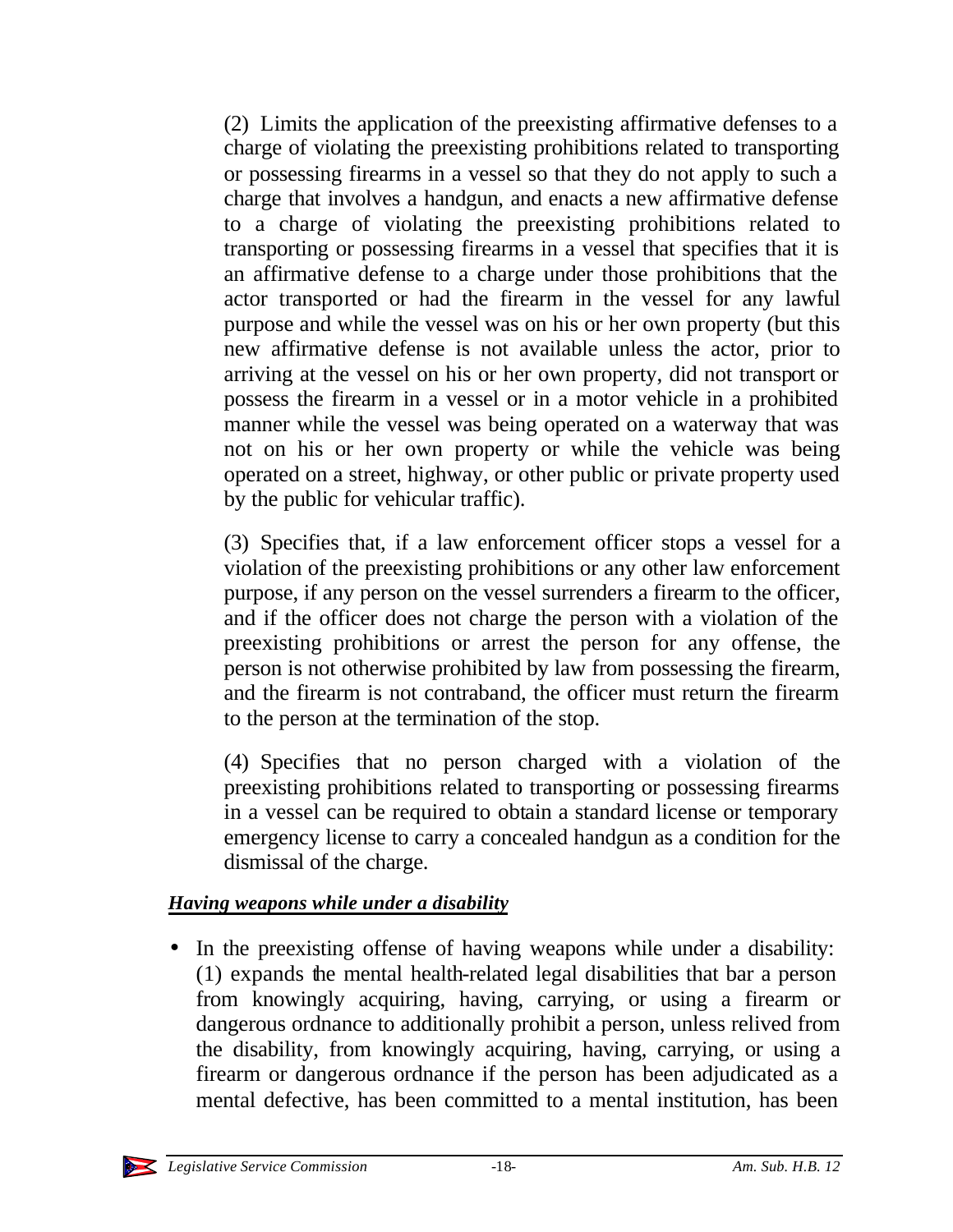found by a court to be a mentally ill person subject to hospitalization by court order, or is an involuntary (mental health) patient other than one who is a patient only for purposes of observation, (2) repeals a preexisting prohibition that had the effect of increasing the penalty for persons who committed the offense within five years of the date of their release from imprisonment or post-release control under a sentence imposed for a prior conviction of a first or second degree felony, and (3) increases the penalty for the offense to a felony of the third degree in all cases.

# *Theft of a firearm or dangerous ordnance*

• In the preexisting offense of theft, when the property stolen is a firearm or dangerous ordnance (i.e., grand theft), increases the penalty from a felony of the fourth degree to a felony of the third degree, creates a presumption in favor of the court imposing a prison term, and requires the offender to serve any prison term imposed consecutively to any other prison term or mandatory prison term previously or subsequently imposed upon the offender.

### *Unauthorized use of LEADS*

• Enacts the offense of unauthorized use of the Law Enforcement Automated Database System, a felony of the fifth degree, which prohibits a person from knowingly gaining or attempting to gain access to, causing access to be granted to, or disseminating information gained from access to LEADS without the consent of, or beyond the scope of the express or implied consent of, the chair of the LEADS Steering Committee.

### *Access to sealed criminal conviction records*

• Expands the circumstances in which sealed criminal conviction records of first offenders may be inspected, to also authorize BCII, a sheriff, and their authorized employees to inspect the sealed records in connection with a criminal records check conducted under the act regarding persons seeking a standard license or temporary emergency license to carry a concealed handgun.

### *Private investigators and security providers*

• Provides that the preexisting law regarding licensing of persons to engage in the business of private investigation, business of security services, or

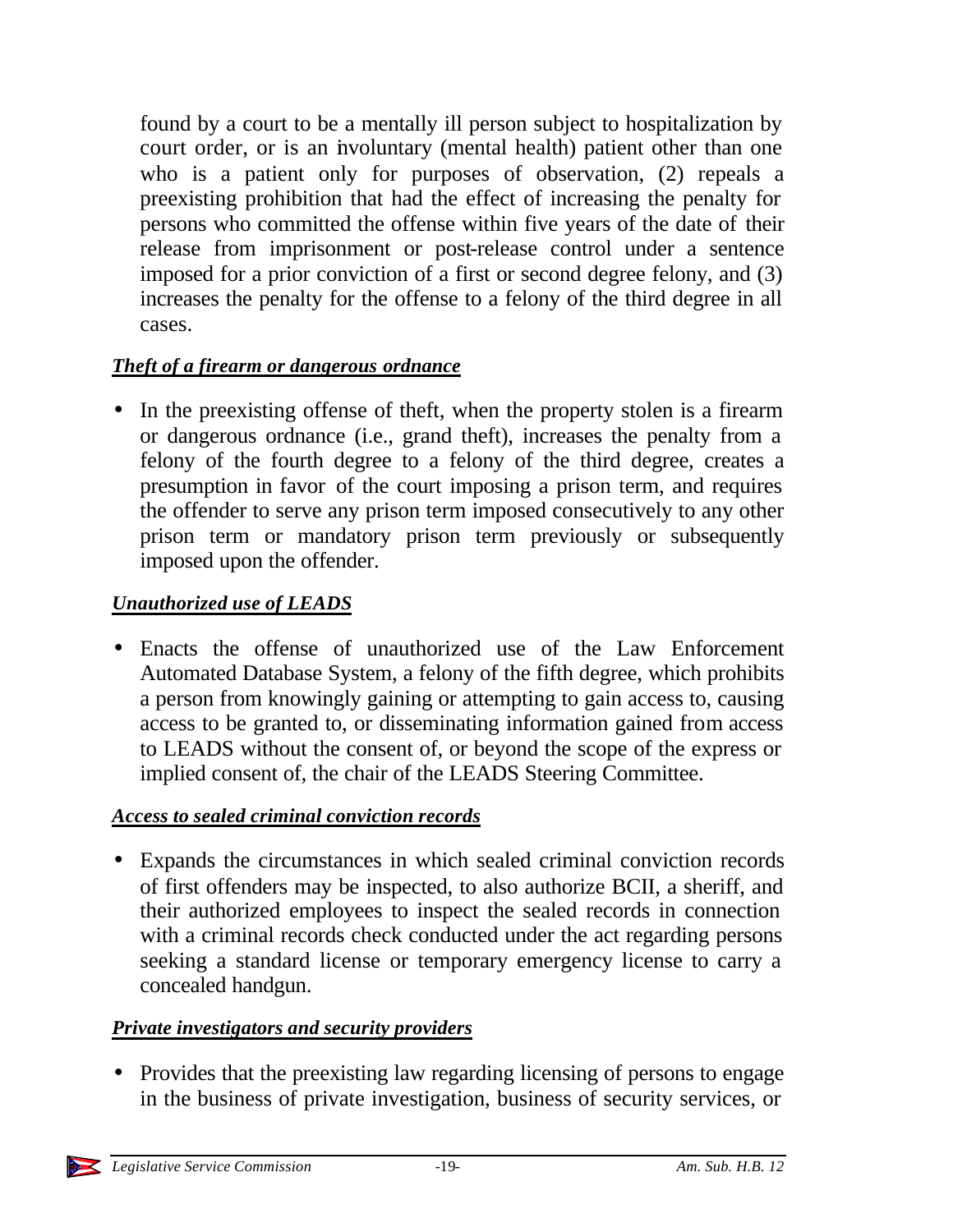both, does not prohibit a private investigator or security guard provider from carrying a concealed handgun if the person complies with the act's provisions governing standard licenses or temporary emergency licenses to carry a concealed handgun.

### *Licensing scheme is law of general nature, preemption of field, legislative intent, and severability clause*

- Contains statements specifying that: (1) the General Assembly finds that licenses to carry concealed handguns are a matter of statewide concern and wishes to ensure uniformity throughout the state regarding qualifications for, and authority granted to a person holding, such a license, (2) the General Assembly's intent in enacting the act's concealed handgun licensing mechanism is to enact laws of a general nature and, thereby, to occupy and preempt the field of issuing such licenses and the validity of such licenses, and (3) no municipal corporation or township may adopt or continue in existence any ordinance or resolution that is in conflict with the act's concealed handgun licensing mechanism.
- Contains statements specifying legislative intent in enacting the act, with respect to recognition of a person's preexisting right of defense of self and family and with respect to the validity of prior criminal convictions or the prosecution of prior offenses.
- Includes a severability clause regarding the act's provisions.

# **TABLE OF CONTENTS**

|                                                                            | .23 |
|----------------------------------------------------------------------------|-----|
|                                                                            |     |
|                                                                            |     |
|                                                                            | .24 |
| Obtaining and renewing a standard license to carry a concealed handgun24   |     |
|                                                                            |     |
|                                                                            |     |
|                                                                            |     |
|                                                                            |     |
|                                                                            |     |
|                                                                            | .32 |
| Identifying letters and numbers to be placed on an issued standard license | .32 |
|                                                                            | .33 |
|                                                                            |     |
|                                                                            |     |

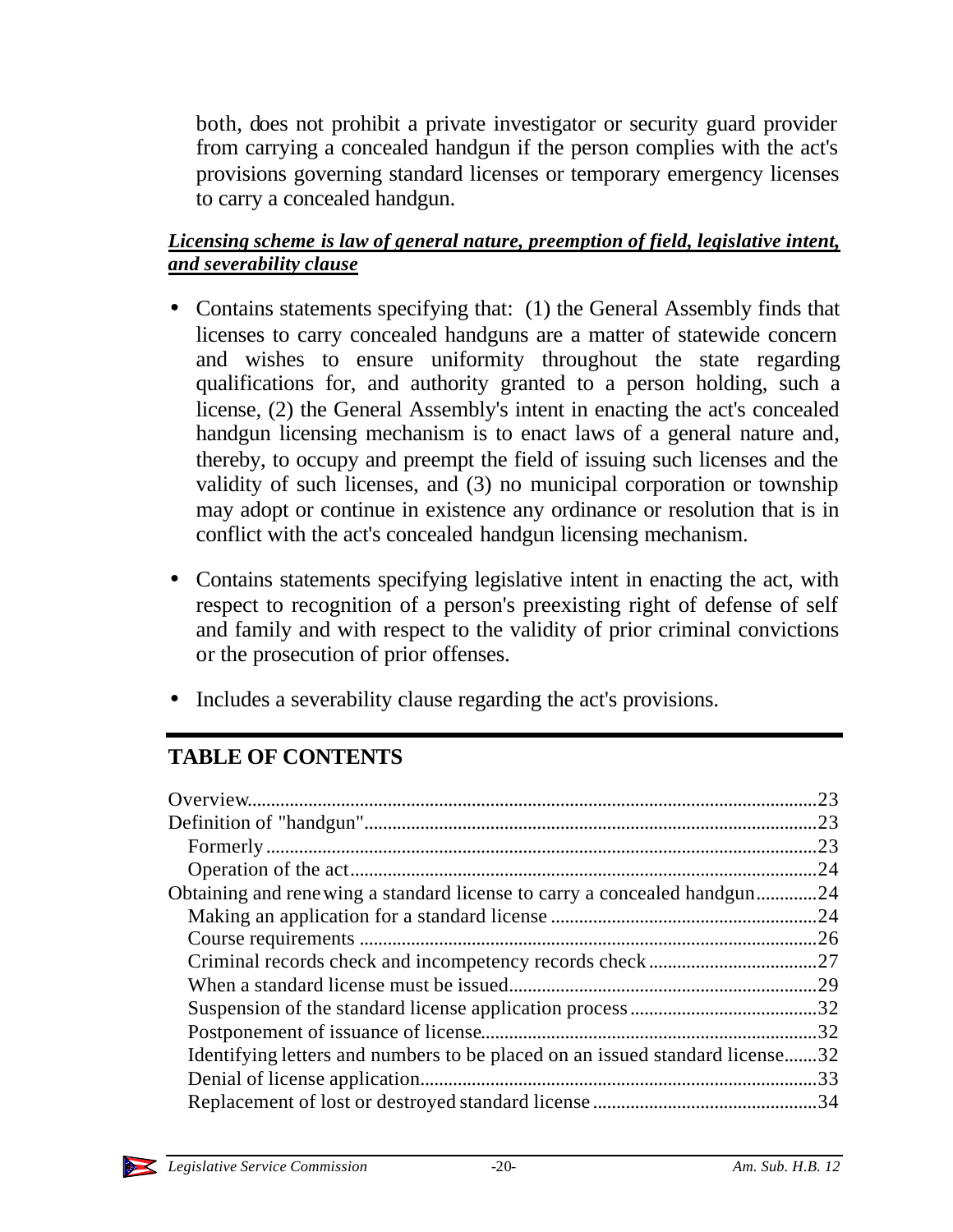| Standard license issuance, replacement, or renewal--sheriff must make         |  |
|-------------------------------------------------------------------------------|--|
| information available through LEADS; use of the information36                 |  |
|                                                                               |  |
|                                                                               |  |
|                                                                               |  |
| Policies of private employers, other than private colleges, universities,     |  |
|                                                                               |  |
| Qualified civil immunity for private employers and political subdivisions 40  |  |
| Posting of a sign on private property or property leased from a government    |  |
|                                                                               |  |
|                                                                               |  |
| Peace officer--right to carry concealed handgun and considered to be          |  |
|                                                                               |  |
|                                                                               |  |
|                                                                               |  |
|                                                                               |  |
| Possessing a revoked or suspended concealed handgun license 44                |  |
| Qualified civil immunity related to conduct under the act, and for law        |  |
|                                                                               |  |
| Sheriff's licensure records--generally not public records; journalist access; |  |
|                                                                               |  |
|                                                                               |  |
|                                                                               |  |
|                                                                               |  |
|                                                                               |  |
|                                                                               |  |
| Obtaining a temporary emergency license to carry a concealed handgun 48       |  |
| Eligibility for a temporary emergency license; submission of request 48       |  |
| Duties of the sheriff; issuance or denial of license; appeal of denial 49     |  |
| Privileges, duties, and restrictions under a temporary emergency license50    |  |
|                                                                               |  |
|                                                                               |  |
| Deposit of fees into sheriff's handgun license issuance expense fund 51       |  |
|                                                                               |  |
|                                                                               |  |
|                                                                               |  |
|                                                                               |  |
|                                                                               |  |
|                                                                               |  |
|                                                                               |  |
|                                                                               |  |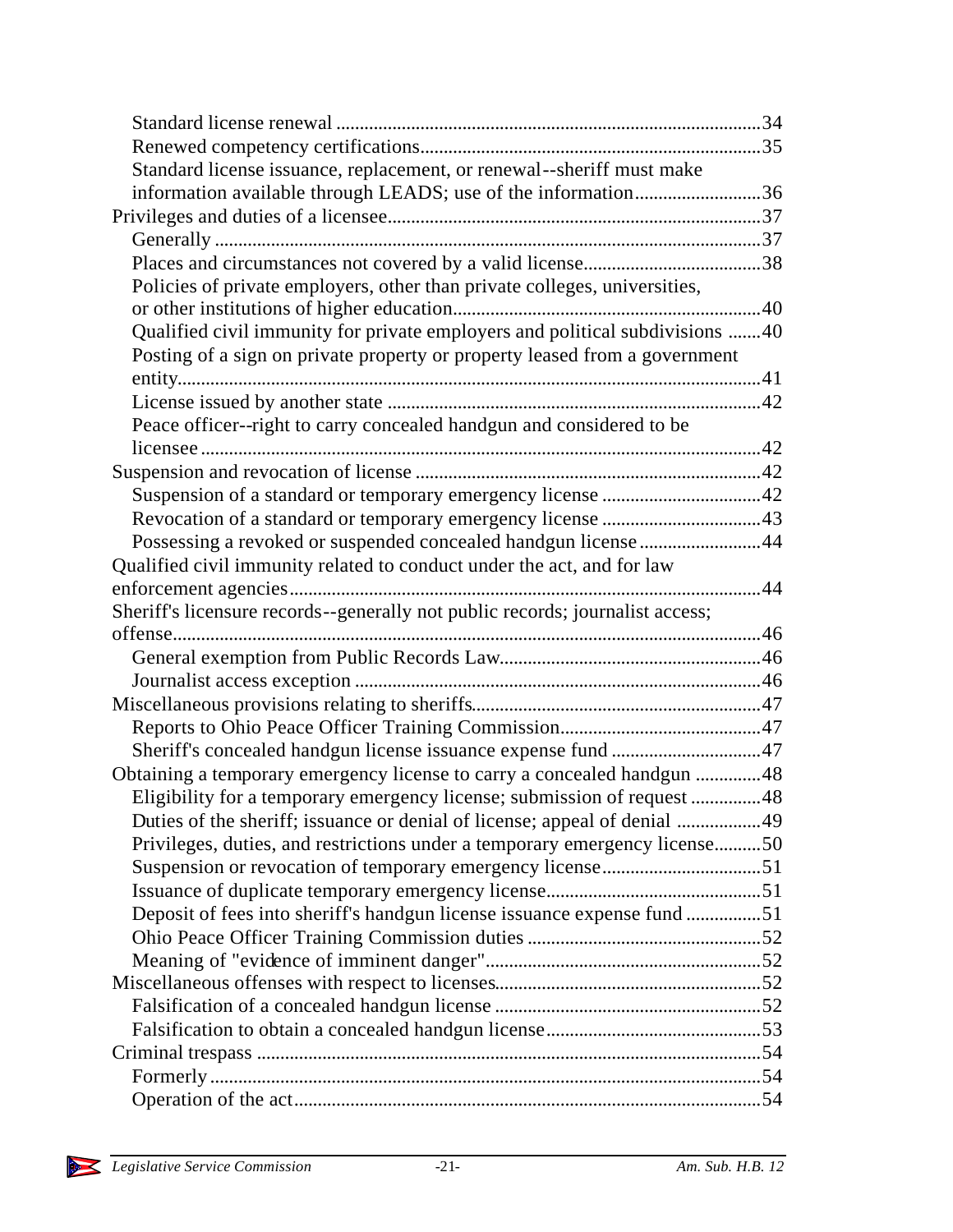| Firearms laws, dispute resolution, and use of deadly force pamphlet58            |  |
|----------------------------------------------------------------------------------|--|
|                                                                                  |  |
|                                                                                  |  |
| Timeframe for adopting rules and making forms and pamphlets available59          |  |
|                                                                                  |  |
| Duties of the Attorney General and the Bureau of Criminal Identification and     |  |
|                                                                                  |  |
|                                                                                  |  |
| Duties regarding pamphlets, fees, challenge and review procedures, and           |  |
|                                                                                  |  |
|                                                                                  |  |
| Notifications from probate courts and chief clinical officers--information to be |  |
|                                                                                  |  |
|                                                                                  |  |
|                                                                                  |  |
|                                                                                  |  |
|                                                                                  |  |
|                                                                                  |  |
|                                                                                  |  |
|                                                                                  |  |
| Illegal conveyance or possession of a deadly weapon or dangerous ordnance        |  |
|                                                                                  |  |
|                                                                                  |  |
|                                                                                  |  |
| Illegal conveyance or possession of a deadly weapon or dangerous ordnance        |  |
|                                                                                  |  |
|                                                                                  |  |
|                                                                                  |  |
|                                                                                  |  |
|                                                                                  |  |
|                                                                                  |  |
|                                                                                  |  |
|                                                                                  |  |
|                                                                                  |  |
|                                                                                  |  |
|                                                                                  |  |
|                                                                                  |  |
|                                                                                  |  |
|                                                                                  |  |
|                                                                                  |  |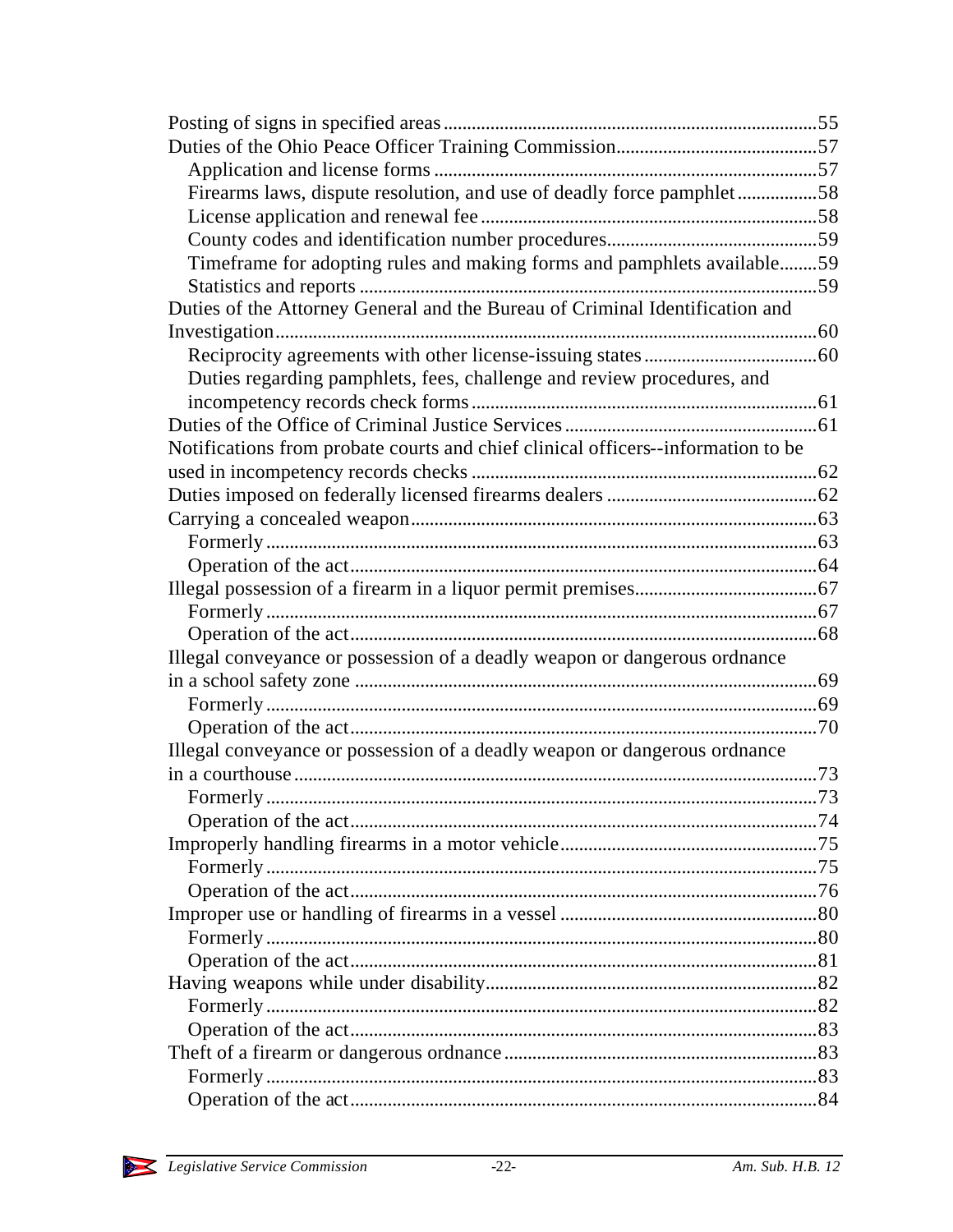# **CONTENT AND OPERATION**

#### *Overview*

The act enacts a comprehensive mechanism that permits a person in specified circumstances to obtain a license to carry a concealed handgun that is valid for four years and may be renewed (hereafter, a "standard license to carry a concealed handgun" or a "standard license"), that permits a person in specified circumstances to obtain a temporary emergency license to carry a concealed handgun that is valid for 90 days and may not be renewed (hereafter, a "temporary emergency license to carry a concealed handgun" or a "temporary emergency license"), and that establishes rules that govern the carrying of a concealed handgun. The act also and makes other changes to the Firearms Laws.

### *Definition of "handgun"*

#### *Formerly*

Formerly, as used in the Weapons Control Law (set forth in R.C. 2923.11 to 2923.24), "handgun" meant any firearm designed to be fired while being held in one hand. Significant to this definition, under preexisting law, unchanged by the act, "firearm" means any deadly weapon capable of expelling or propelling one or more projectiles by the action of an explosive or combustible propellant, including an unloaded firearm and any firearm that is inoperable but that can readily be rendered operable. When determining whether a firearm is capable of expelling or propelling a projectile by the action of an explosive or combustible propellant, the trier of fact may rely on circumstantial evidence, including, but not limited to, the representations and actions of the individual exercising control over the firearm.  $(R.C. 2923.11(B)$  and  $(C).$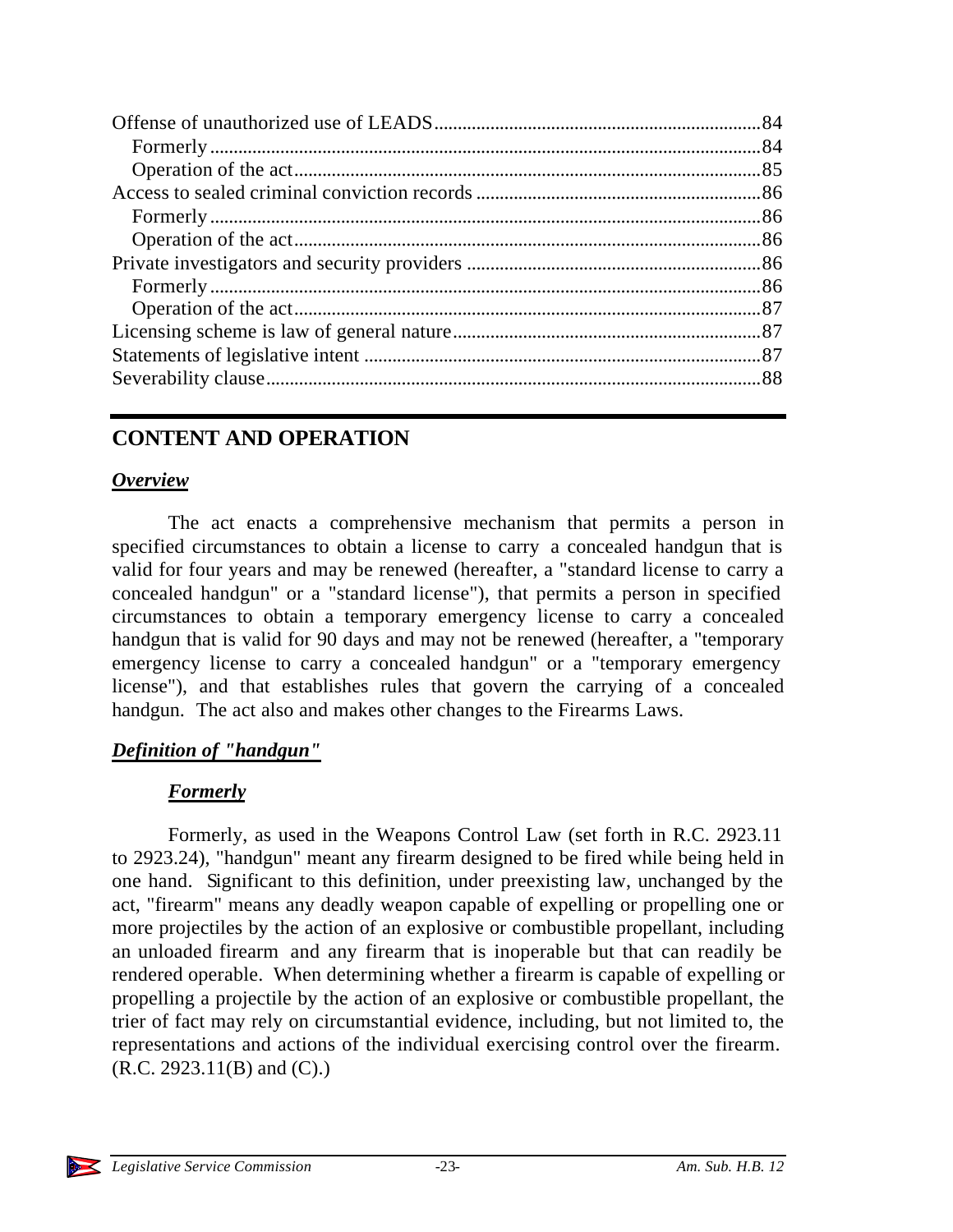### *Operation of the act*

The act modifies the definition of "handgun" that applies throughout the Weapons Control Law. Under the act, "handgun" means any of the following: (1) any firearm that has a short stock and is designed to be held and fired by the use of a single hand, or (2) any combination of parts from which a firearm of a type described in clause (1) can be assembled. (R.C. 2923.11(C).)

#### *Obtaining and renewing a standard license to carry a concealed handgun*

### *Making an application for a standard license*

Under the act, upon the request of a person who wishes to obtain a standard license to carry a concealed "handgun" or to renew a license of that nature, a sheriff must provide to the person free of charge an application form prescribed by the Ohio Peace Officer Training Commission (OPOTC) and a copy of the pamphlet prepared by the OPOTC, in consultation with the Attorney General (the AG), relating to Ohio's firearms laws, dispute resolution matters, and use of deadly force matters (see "*Duties of the Ohio Peace Officer Training Commission*," below) (in specified emergency situations, a person who wishes to carry a concealed handgun may obtain a *temporary emergency license* to carry a concealed handgun; the circumstances in which such a temporary emergency license may be obtained, and the mechanism for obtaining such a license, are described below in "*Obtaining a temporary emergency license to carry a concealed handgun*"). (R.C. 2923.125(A) and 2923.124(A).) The applicant must submit the completed application form and all of the following to the sheriff of the county in which the applicant resides or to the sheriff of any county adjacent to the county in which the applicant resides (R.C. 2923.125(B)):

(1) License fee. A nonrefundable license fee in the amount prescribed by OPOTC in consultation with the AG (see "*Duties of the Ohio Peace Officer Training Commission*," below), except that the sheriff must waive the payment of the license fee in connection with an initial or renewal application for a standard license to carry a concealed handgun that is submitted by an applicant who is a retired peace officer, a retired law enforcement staff officer, park officer, forest officer, preserve officer, wildlife officer, or state watercraft officer of the Department of Natural Resources (hereafter, "DNR officers"), or a retired federal law enforcement officer who, prior to retirement, was authorized under federal law to carry a firearm in the course of duty, unless the retired peace officer, DNR officer, or federal law enforcement officer retired as the result of a mental disability;

(2) Photograph. A color photograph of the applicant that was taken within 30 days prior to the date of the application;

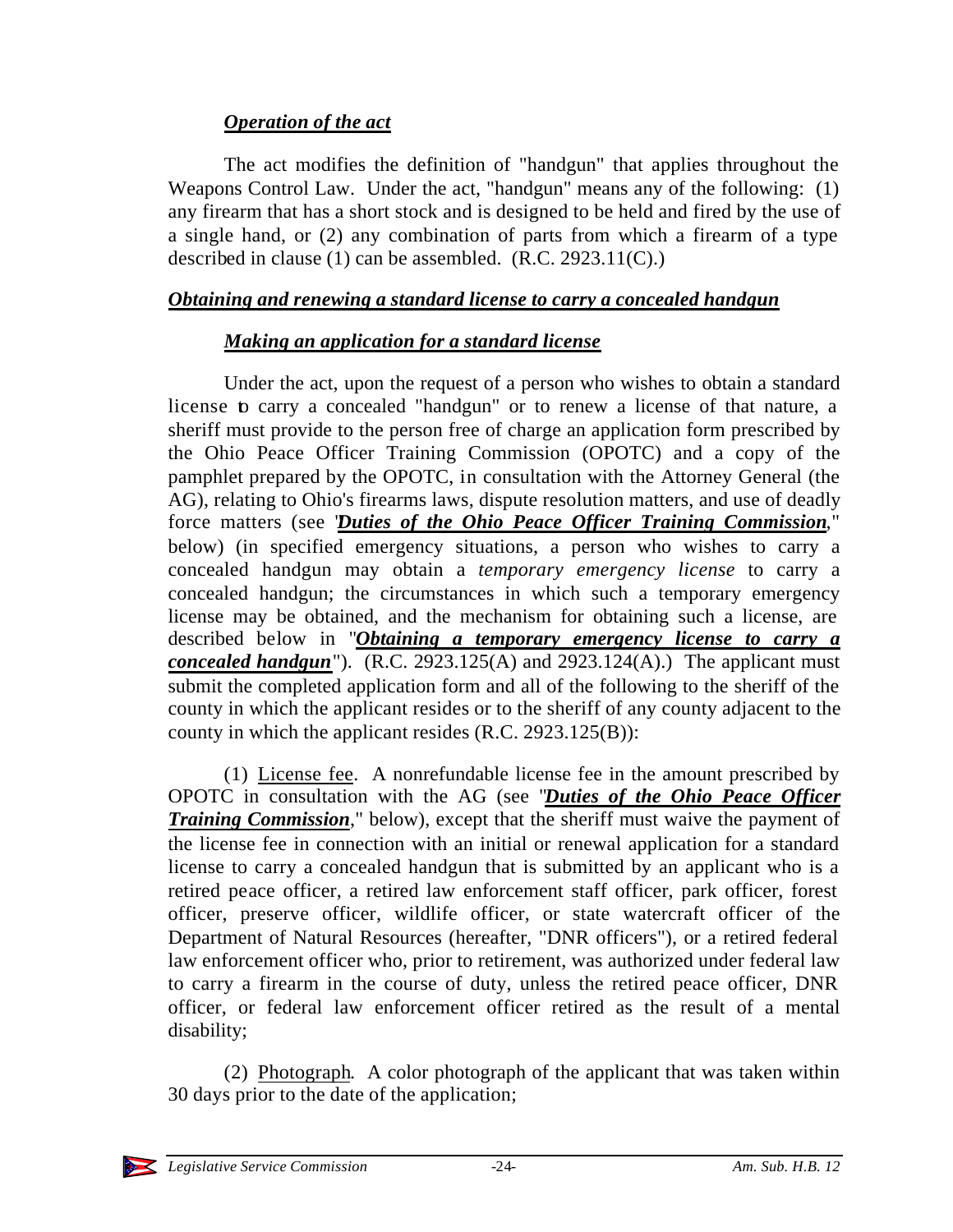(3) Competency certification. One or more of the following competency certifications, each of which must reflect that, regarding a certification described in  $(3)(a)$ ,  $(b)$ ,  $(c)$ ,  $(e)$ ,  $o$ r  $(f)$ , below, within the three years immediately preceding the application the applicant has performed that to which the competency certification relates and that, regarding a certification described in (3)(d), below, either the applicant currently is an active or reserve member of the armed forces of the United States or within the six years immediately preceding the application, the honorable discharge or retirement to which the certification relates occurred:

(a) An original or photocopy of a certificate of completion of a firearms safety, training, or requalification or firearms safety instructor course, class, or program that was offered by or under the auspices of the National Rifle Association and that complies with the requirements described below in "*Course requirements*";

(b) An original or photocopy of a certificate of completion of a firearms safety, training, or requalification or firearms safety instructor course, class, or program that satisfies all of the following: (i) it was open to members of the general public, (ii) it utilized qualified instructors who were certified by the National Rifle Association, the Executive Director of OPOTC, or a governmental official or entity of another state, (iii) it was offered by or under the auspices of a law enforcement agency of Ohio, another state, or the United States, a public or private college, university, or other similar postsecondary educational institution located in Ohio or another state, a firearms training school located in Ohio or another state, or another type of public or private entity or organization located in Ohio or another state, and (iv) it complies with the requirements described below in "*Course requirements*";

(c) An original or photocopy of a certificate of completion of a state, county, municipal, or Department of Natural Resources peace officer training school approved by OPOTC's Executive Director and that complies with the requirements described below in "*Course requirements*," or the applicant has satisfactorily completed and been issued a certificate of completion of a basic firearms training program, a firearms requalification training program, or another basic training program described in R.C. 109.78 or 109.801 that complies with those requirements;

(d) A document that evidences both of the following: (i) that the applicant is an active or reserve member of the armed forces of the United States, was honorably discharged from military service in the active or reserve armed forces of the United States, is a retired trooper of the State Highway Patrol, or is a retired peace officer, a retired DNR officer, or a retired federal law enforcement officer who, prior to retirement, was authorized under federal law to carry a firearm in the course of duty (provided that the retired peace officer, DNR officer, or federal law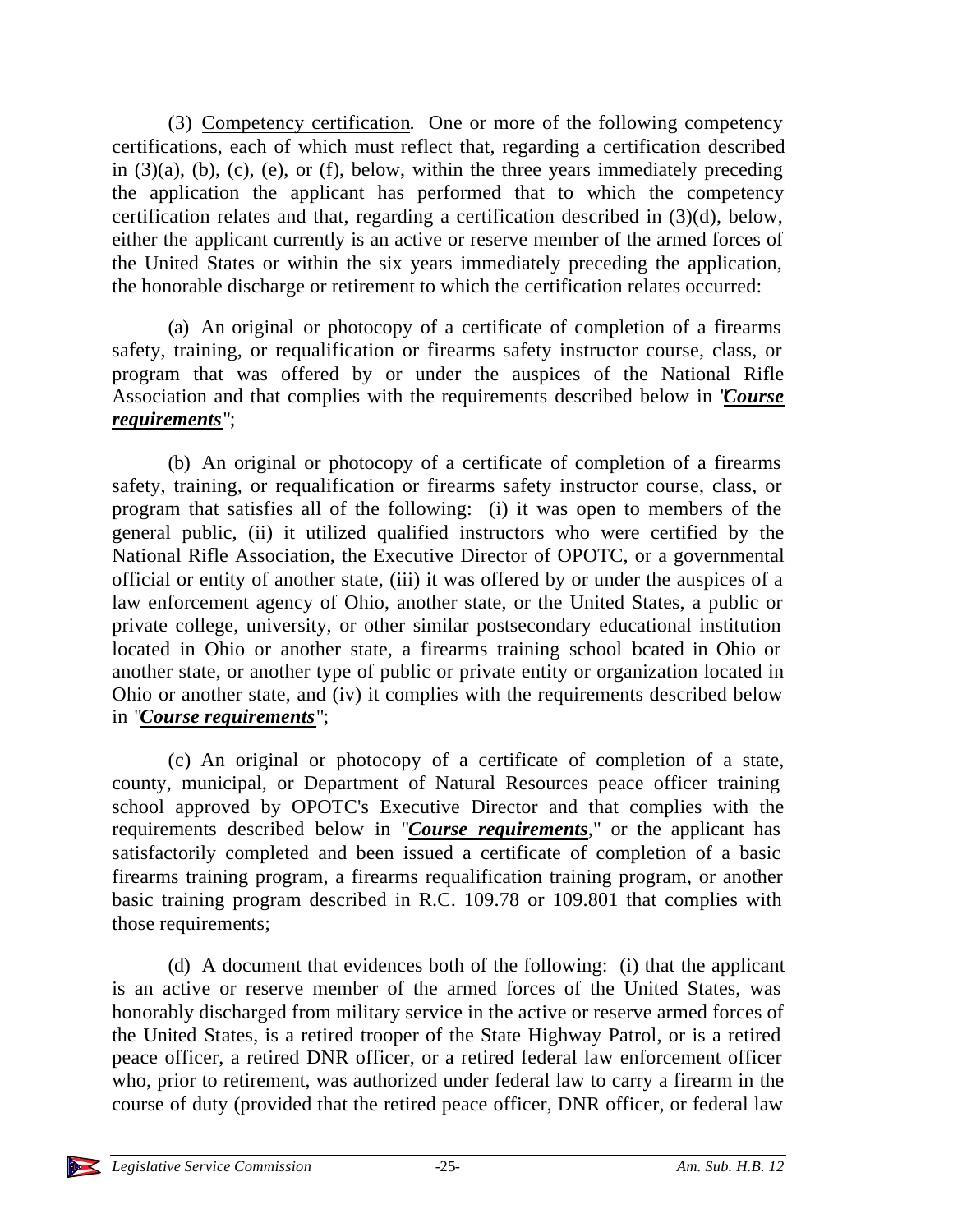enforcement officer must not have retired as a result of a mental disability), and (ii) that, through participation in that military service or through that former employment, the applicant acquired experience with handling handguns or other firearms, and the experience so acquired was equivalent to training that the applicant could have acquired in a course, class, or program described above in paragraph  $(3)(a)$ ,  $(b)$ , or  $(c)$ ;

(e) A certificate or another similar document that evidences satisfactory completion of a firearms training, safety, or requalification or firearms safety instructor course, class, or program that is not otherwise described above in paragraph  $(3)(a)$ ,  $(b)$ ,  $(c)$ , or  $(d)$ , that was conducted by an instructor who was certified by an official or entity of the government of Ohio, another state, or the United States or by the National Rifle Association, and that complies with the requirements described below in "*Course requirements*";

(f) An affidavit that attests to the applicant's satisfactory completion of a course, class, or program described above in paragraph  $(3)(a)$ ,  $(b)$ ,  $(c)$ , or  $(e)$  and that is subscribed by the applicant's instructor or an authorized representative of the entity that offered the course, class, or program or under whose auspices the course, class, or program was offered.

(4) Reading of pamphlet. A certification by the applicant that the applicant has read the pamphlet prepared by OPOTC, in consultation with the AG, that reviews firearms, dispute resolution, and use of deadly force matters (see "*Duties of the Ohio Peace Officer Training Commission*," below);

(5) Fingerprints. A set of fingerprints of the applicant provided as described below in "*Criminal records check and incompetency records check*" through use of an electronic fingerprint reading device or, if the sheriff to whom the application is submitted does not possess and does not have ready access to the use of such a reading device, on a standard fingerprint impression sheet prescribed by the AG pursuant to preexisting R.C. 109.572(C)(2), which is not in the act.

#### *Course requirements*

Each course, class, or program described above in paragraphs  $(3)(a)$ ,  $(b)$ , (c), or (e) must provide to each person who takes the course, class, or program a copy of the pamphlet prepared by the OPOTC, in consultation with the AG, that reviews firearms, dispute resolution, and use of deadly force matters (see "*Duties of the Ohio Peace Officer Training Commission*," below). Each such course, class, or program must include at least 12 hours of training in the safe handling and use of a firearm that must include all of the following: (1) at least ten hours of training on the following matters: the ability to name, explain, and demonstrate the rules for safe handling of a handgun and proper storage practices for handguns

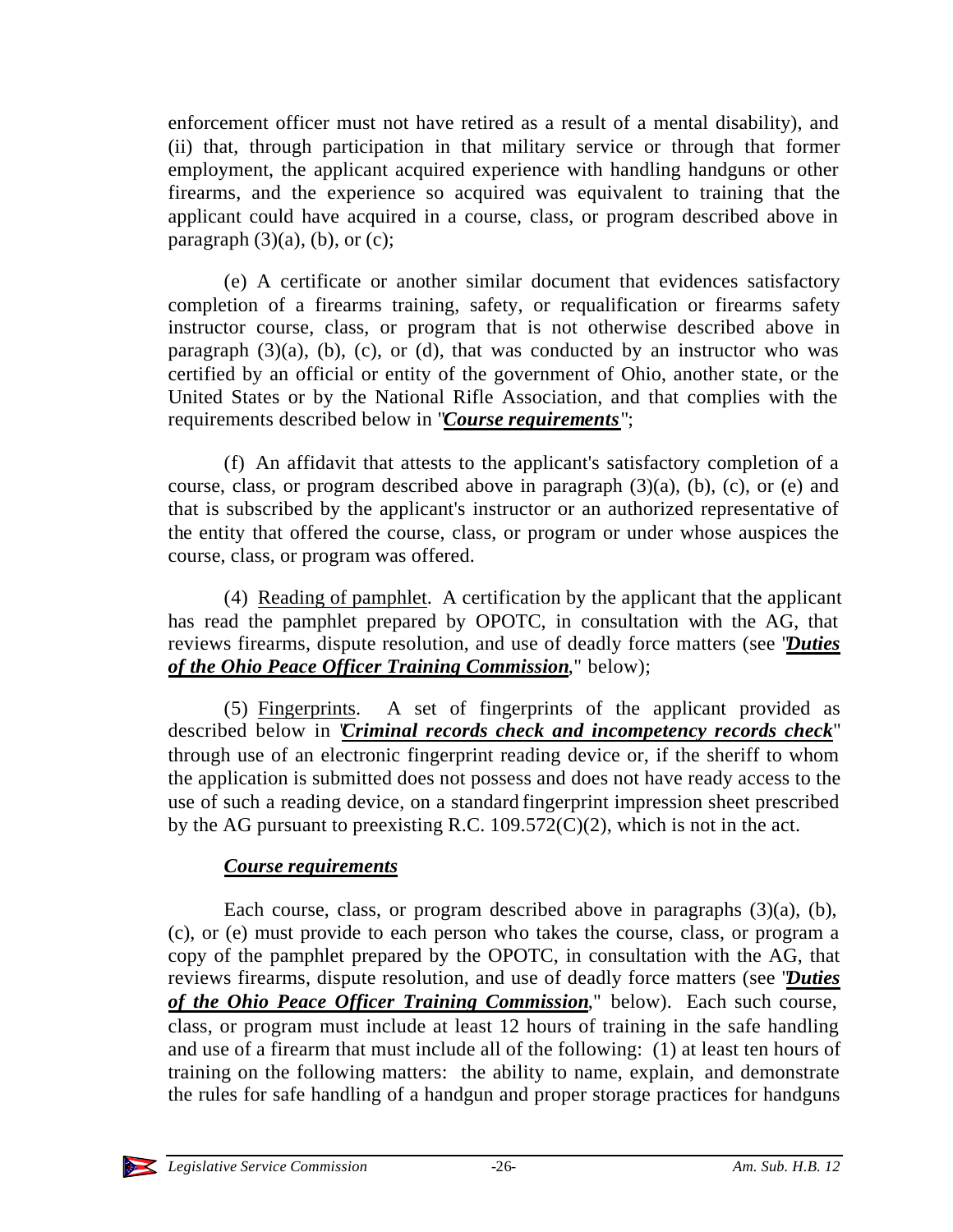and ammunition; the ability to demonstrate and explain how to handle ammunition in a safe manner; the ability to demonstrate the knowledge, skills, and attitude necessary to shoot a handgun in a safe manner; and gun handling training, and (2) at least two hours of training that consists of range time and live -fire training.

To satisfactorily complete the course, class, or program, the applicant must pass a competency examination that must include both a written section and a physical demonstration section. The written section must be on the ability to name and explain the rules for the safe handling of a handgun and proper storage practices for handguns and ammunition. The physical demonstration section must be a physical demonstration of competence in the use of a handgun and in the rules for safe handling and storage of a handgun and a physical demonstration of the attitude necessary to shoot a handgun in a safe manner.

The competency certification described above in paragraphs  $(3)(a)$ ,  $(b)$ ,  $(c)$ , or (e) must be dated and attest that the course, class, or program the applicant successfully completed met the above requirements and that the applicant passed the above competency examination. (R.C. 2923.125(G).)

### *Criminal records check and incompetency records check*

*Generally*. Upon receipt of a completed application form, supporting documentation, and, if not waived, license fee submitted by an applicant for a standard license to carry a concealed handgun or for renewal of such a license (or upon receipt of the evidence of imminent danger, sworn affidavit, fee, and set of fingerprints submitted by a person seeking a temporary emergency license to carry a concealed handgun; see "*Obtaining a temporary emergency license to carry a concealed handgun*," below), a sheriff must conduct or cause to be conducted a criminal records check and an incompetency records check of the applicant in the following manner (R.C. 311.41(A), 2923.125(C), and 2923.1213(B)(2)):

(1) The sheriff must conduct the criminal records check and the incompetency records check of the applicant to determine whether the applicant fails to meet any of the act's eligibility criteria for a standard license to carry a concealed handgun. The sheriff must conduct the criminal records check and the incompetency records check required by this provision through use of an electronic fingerprint reading device or, if the sheriff does not possess and does not have ready access to the use of such an electronic reading device, by requesting BCII to conduct the checks in the manner described below. In order to conduct the criminal records check and the incompetency records check, the sheriff must obtain the fingerprints of not more than four fingers of the applicant by using an electronic fingerprint reading device for the purpose of conducting the records checks or, if the sheriff does not possess and does not have ready access to the use of such an electronic reading device, must obtain from the applicant a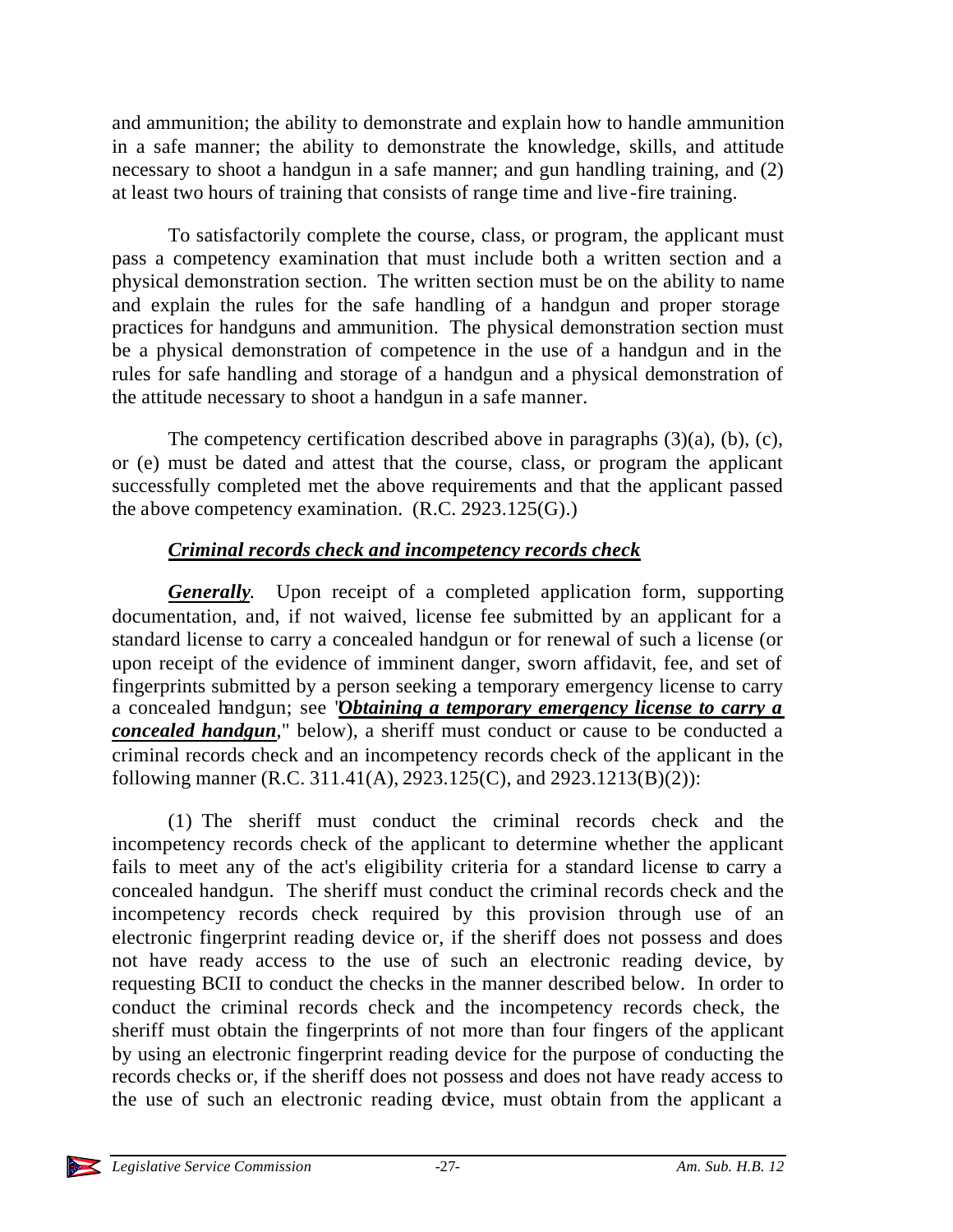completed standard fingerprint impression sheet prescribed by the AG pursuant to preexisting R.C. 109.572 $(C)(2)$ , which is not in the act. The fingerprints so obtained, along with the applicant's Social Security number, must be used to conduct the records checks. The sheriff cannot retain the applicant's fingerprints as part of the application. If the sheriff does not use an electronic fingerprint reading device to obtain the fingerprints and conduct the records checks, the sheriff must submit the completed standard fingerprint impression sheet of the applicant, along with the applicant's Social Security number, to BCII's Superintendent and must request BCII to conduct the criminal records check and the incompetency records check of the applicant and, if necessary, must request the Superintendent to obtain information from the FBI as part of the criminal records check for the applicant. If it is not possible to use an electronic fingerprint reading device to conduct an incompetency records check, the sheriff must submit the completed standard fingerprint impression sheet of the applicant, along with the applicant's Social Security number, to the Superintendent and request BCII to conduct the incompetency records check.

(2) If at any time the applicant decides not to continue with the application process, except as described in the next sentence, the sheriff immediately must cease any investigation that is being conducted as described in paragraph (1), above. However, the sheriff must not cease that investigation if, at the time of the applicant's decision not to continue with the application process, the sheriff had determined from any of the sheriff's investigations that the applicant then was engaged in activity of a criminal nature.

*Destruction of records*. If the criminal records check and the incompetency records check conducted by the sheriff do not indicate that the applicant fails to meet the act's eligibility criteria for a standard license to carry a concealed handgun, except as otherwise described in this paragraph, the sheriff must destroy or cause a designated employee to destroy all records other than the application for the standard license or renewal, or the affidavit submitted regarding an application for a temporary emergency license (see "*Obtaining a temporary emergency license to carry a concealed handgun*," below), that were made in connection with the criminal records check and incompetency records check within 20 days after conducting the records checks. If an applicant appeals a denial of an application under the act's appeal provisions, as described below, or challenges the results of a criminal records check under the act's provisions, as described below in "*Challenge of the results of a criminal records check*," records of fingerprints of the applicant cannot be destroyed during the pendency of the appeal or the challenge and review. When an applicant appeals a denial under the act, the 20-day period described in this paragraph commences regarding the fingerprints upon the determination of the appeal. When required as a result of a challenge and review of the results of a criminal records check, the source the

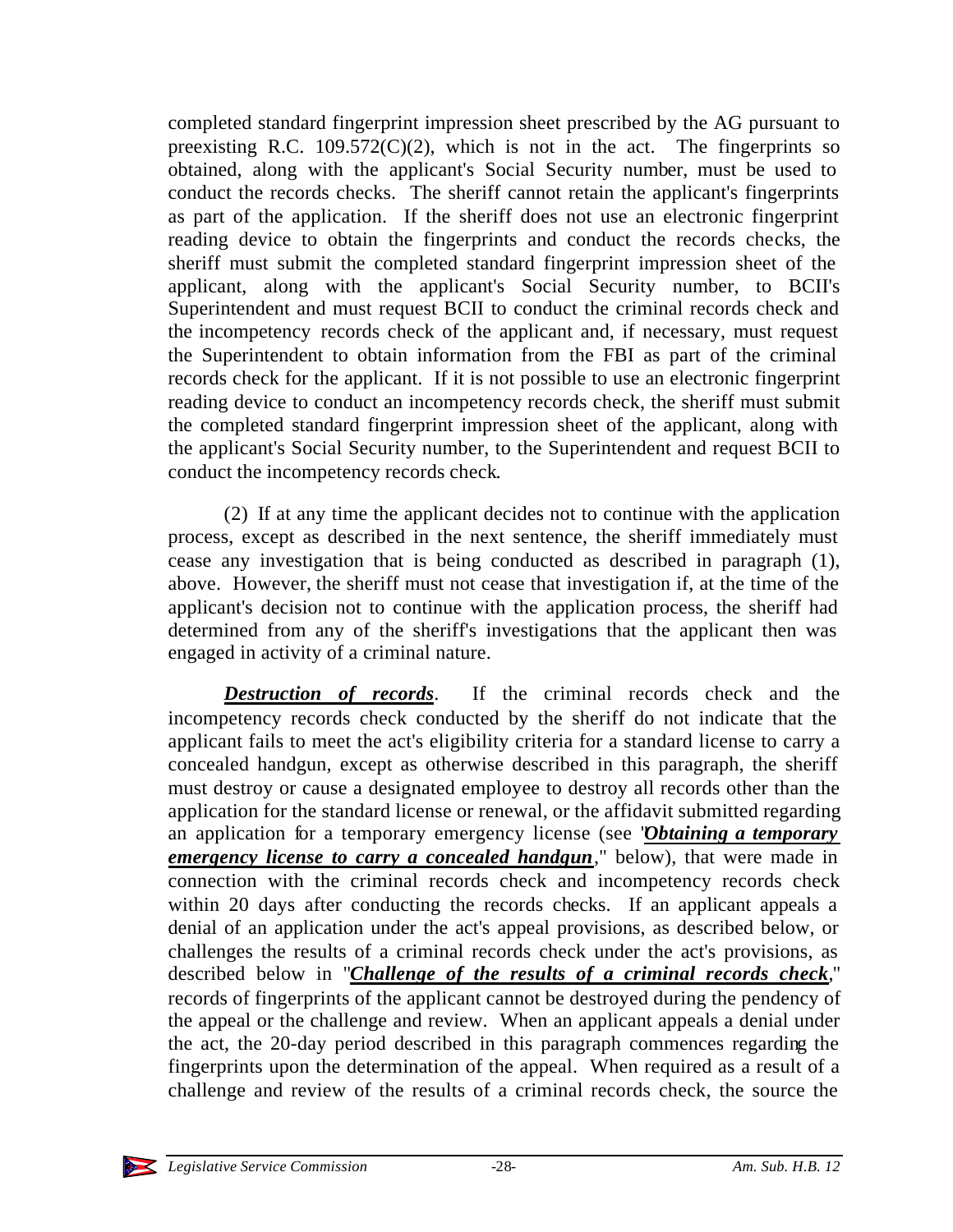sheriff used in conducting the criminal records check must destroy, or the chief operating officer of the source must cause an employee of the source to destroy, all records other than the application for the standard license or renewal, or the affidavit submitted regarding an application for a temporary emergency license, that were made in connection with the criminal records check within 20 days after completion of that challenge and review. (R.C. 311.41(B).)

With respect to a particular criminal records check or incompetency records check to which the preceding paragraph applies, the act prohibits a sheriff, the employee of a sheriff designated by the sheriff to destroy records, the source the sheriff used in conducting the criminal records check or incompetency records check, or the employee designated by the chief operating officer of the source to destroy records from failing to destroy or cause to be destroyed within the applicable 20-day period all records other than the application for the issuance or renewal of a standard license to carry a concealed handgun, or the affidavit submitted regarding an application for a temporary emergency license to carry a concealed handgun, made in connection with the particular criminal records check or incompetency records check. A person who violates this prohibition is guilty of "failure to destroy records," a misdemeanor of the second degree. (R.C. 311.41(C) and  $(D)$ .)

*Application to renewals*. A sheriff also must conduct or cause to be conducted a criminal records check and an incompetency records check in accordance with these provisions upon receipt of an application to renew a standard license, a new color photograph, a new competency certification and pamphlet-reading certification, and, if not waived, a license renewal fee, as described below in "*Standard license renewal*" (R.C. 311.41 and 2923.125(F); also see "*Obtaining a temporary emergency license to carry a concealed handgun*," below, regarding the application of these provisions regarding licenses of that nature).

### *When a standard license must be issued*

Except as specified below in "*Suspension of the standard license application process*" and "*Postponement of issuance of license*" within 45 days after receipt of a completed application form from an applicant for a standard license to carry a concealed handgun, the supporting documentation, and, if not waived, a license fee, a sheriff must make available through the Law Enforcement Automated Data System (LEADS) in accordance with the provisions described below in "*Standard license issuance, replacement, or renewal--sheriff must make information available through LEADS; use of the information*" the information described in those provisions and, upon making the information available through that System, must issue to the applicant a standard license to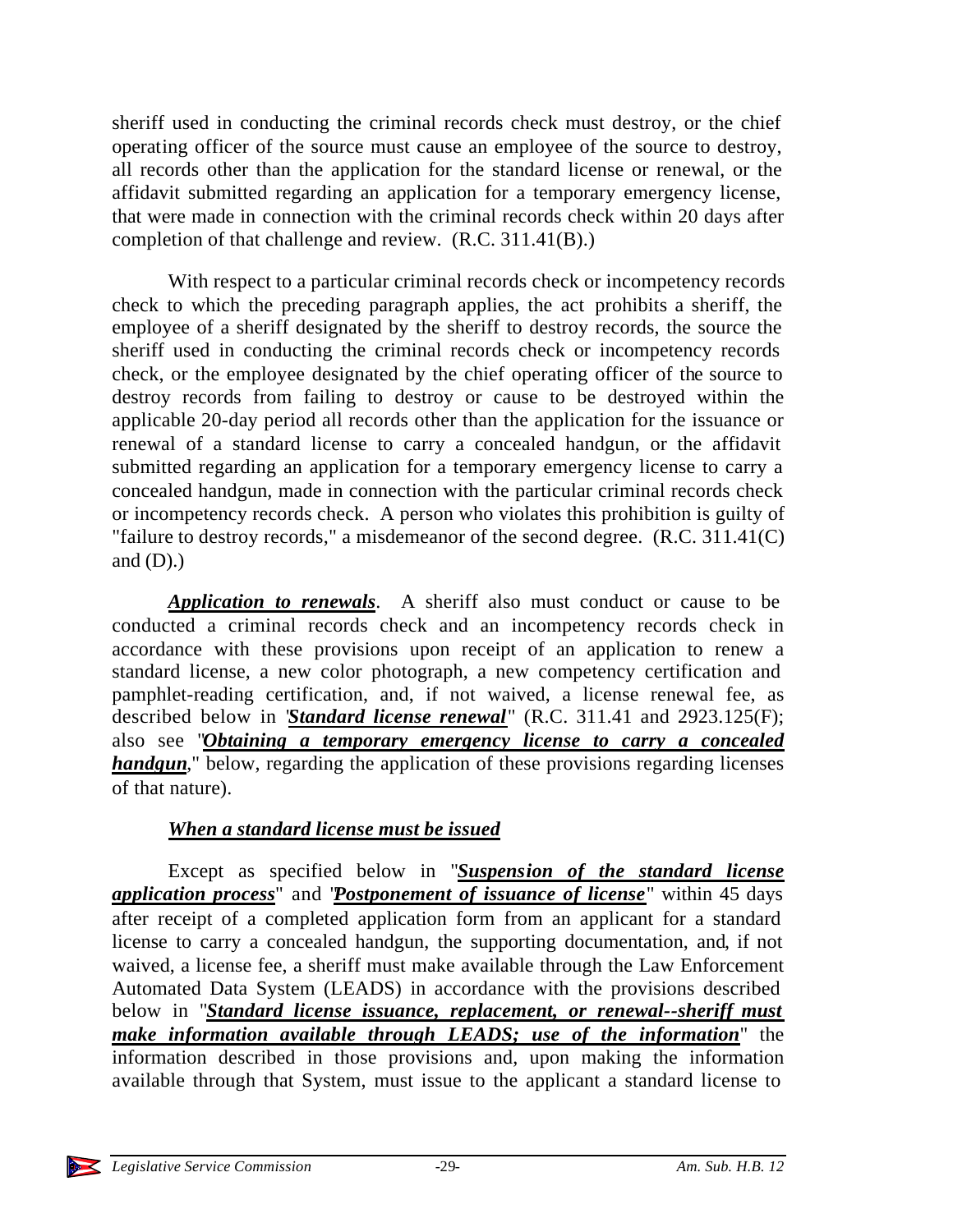carry a concealed handgun that expires four years after the date of issuance if all of the following apply  $(R.C. 2923.125(D)(1))$ :

(1) The applicant has been a resident of Ohio for at least 45 days and a resident of the county in which the person seeks the license or a county adjacent to the county in which the person seeks the license for at least 30 days.

- (2) The applicant is at least 21 years of age.
- (3) The applicant is not a fugitive from justice.

(4) The applicant is not under indictment for or otherwise charged with a felony; an offense under the Drug Offense Law, Controlled Substances Law, or Pharmacists/Dangerous Drugs Law that involves the illegal possession, use, sale, administration, or distribution of or trafficking in a drug of abuse; a misdemeanor offense of violence; or the offense of negligent assault, the new offense of falsification of a concealed handgun license, or the new offense of possessing a revoked or suspended concealed handgun license (see "*Suspension and revocation of license--Possessing a revoked or suspended license*," below).<sup>1</sup>

 *(b) A violation of an existing or former municipal ordinance or law of Ohio, any other state, or the United States, substantially equivalent to any offense listed in (a);*

l <sup>1</sup> "Offense of violence," as defined in existing law (R.C. 2901.01(A)(9)--not in the act), *means any of the following offenses:*

 *<sup>(</sup>a) Aggravated murder, murder, voluntary manslaughter, involuntary manslaughter, felonious assault, aggravated assault, assault (a misdemeanor unless certain conditions are met), permitting child abuse, aggravated menacing (misdemeanor), menacing by stalking (a misdemeanor unless the offender previously was convicted of menacing by stalking the same victim or one of eight other conditions apply), menacing (misdemeanor), kidnapping, abduction, extortion, rape, sexual battery, gross sexual imposition, aggravated arson, arson (a misdemeanor under certain circumstances), aggravated robbery, robbery, aggravated burglary, burglary under certain circumstances, inciting to violence, aggravated riot, riot (misdemeanor), inducing panic (a misdemeanor except when the violation results in physical harm to a person or any one of several other conditions apply), domestic violence (a misdemeanor unless the offender previously was convicted of domestic violence or certain assault or stalking offenses involving a household member), intimidation, intimidation of crime victim or witness (a misdemeanor under certain circumstances), escape (a misdemeanor under certain circumstances), and improperly discharging a firearm at or into a habitation or in a school safety zone, endangering children under certain circumstances (a misdemeanor under certain circumstances), and the former offense of felonious sexual penetration;*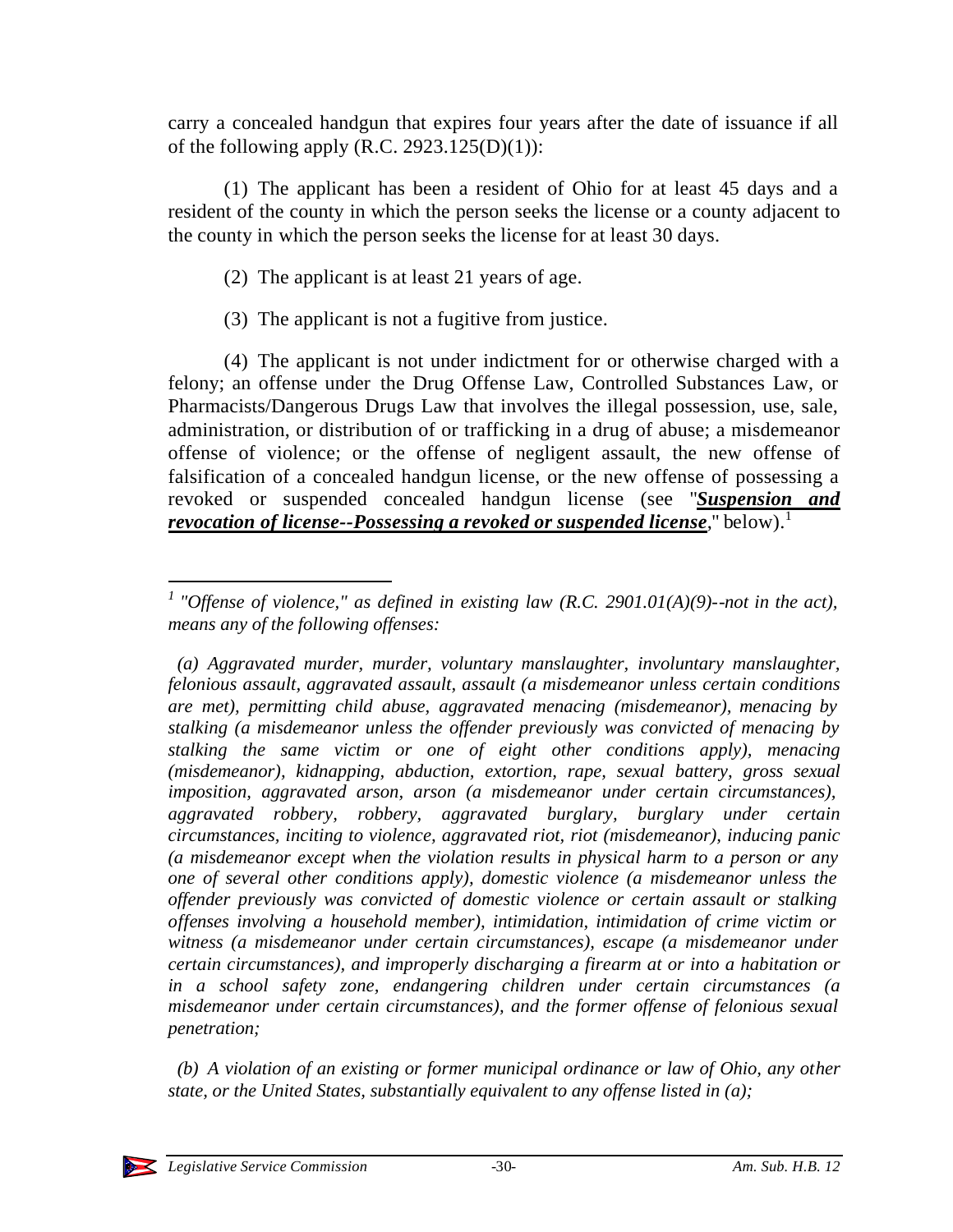(5) The applicant has not been convicted of or pleaded guilty to a felony or an offense under the Drug Offense Law, Controlled Substances Law, or Pharmacists/Dangerous Drugs Law that involves the illegal possession, use, sale, administration, or distribution of or trafficking in a drug of abuse; has not been adjudicated a delinquent child for committing an act that if committed by an adult would be a felony or an offense of a type described in the preceding clause; and has not been convicted of, pleaded guilty to, or adjudicated a delinquent child for committing the offense of assault when the victim of the assault is a peace officer, regardless of whether the applicant was sentenced under the special sentencing provisions relating to assaults upon peace officers.

(6) The applicant, within three years of the date of the application, has not been convicted of or pleaded guilty to a misdemeanor offense of violence (other than the offense of resisting arrest when it is a misdemeanor or the offense of assault when the victim of the violation is a peace officer), or the new misdemeanor offense of possessing a revoked or suspended concealed handgun license (see "*Suspension and revocation of license--Possessing a revoked or suspended license*," below); and has not been adjudicated a delinquent child for committing an act that if committed by an adult would be such a misdemeanor offense of violence or that is the new misdemeanor offense of possessing a revoked or suspended concealed handgun license.

(7) Except as otherwise provided in paragraph (5), above, the applicant, within five years of the date of the application, has not been convicted of, pleaded guilty to, or adjudicated a delinquent child for committing two or more offenses of assault or negligent assault.

(8) The applicant, within ten years of the date of the application, has not been convicted of, pleaded guilty to, or adjudicated a delinquent child for committing the offense of resisting arrest.

(9) The applicant has not been adjudicated as a ment al defective, has not been committed to any mental institution, is not under adjudication of mental incompetence, has not been found by a court to be a "mentally ill person subject to hospitalization by court order," and is not an involuntary "patient" other than one

 *(c) An offense, other than a traffic offense, under an existing or former municipal ordinance or law of Ohio, any other state, or the United States, committed purposely or knowingly, and involving physical harm to persons or a risk of serious physical harm to persons;*

 *(d) A conspiracy or attempt to commit, or complicity in committing, any offense described in (a), (b), or (c).*

l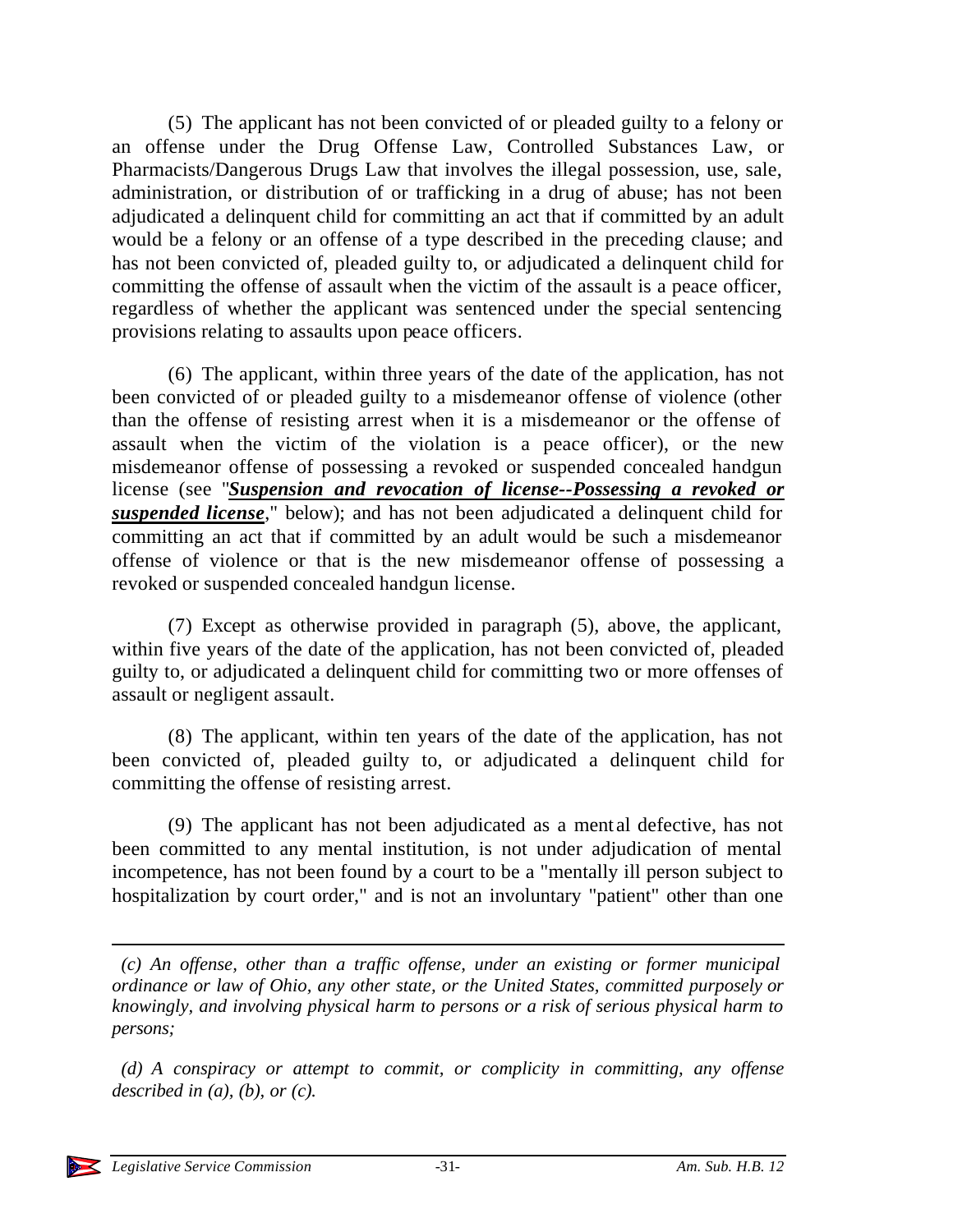who is a patient only for purposes of observation (as used in this provision, the terms in quotation marks have the same meanings as in preexisting R.C. 5122.01, not in the act, which applies to the law regarding hospitalization of mentally ill persons).

(10) The applicant is not currently subject to a civil protection order, a temporary protection order, or a protection order issued by a court of another state (see **COMMENT** 1).

(11) The applicant certifies that the applicant desires a legal means to carry a concealed handgun for defense of the applicant or a member of the applicant's family while engaged in lawful activity.

(12) The applicant submits a competency certification of the type described above under paragraph (3) of "*Making the application for a standard license*," and submits a certification of the type described above in paragraph (4) under that part regarding the applicant's reading of the pamphlet prepared by the OPOTC, in consultation with the AG, that reviews firearms, dispute resolution, and use of deadly force matters.

#### *Suspension of the standard license application process*

If the sheriff with whom an application for a standard license to carry a concealed handgun was filed becomes aware that the applicant has been arrested for or otherwise charged with an offense that would disqualify the applicant from holding the license, the sheriff must suspend the processing of the application until the disposition of the case arising from the arrest or charge (R.C. 2923.125(D)(3)).

#### *Postponement of issuance of license*

If the sheriff determines that the applicant is a resident of the county in which the applicant seeks the license or of an adjacent county but does not yet meet the residency requirements for the issuance of a license, the sheriff must not deny the license because of the residency requirements but cannot issue the license until the applicant meets those requirements (R.C. 2923.125(D)(4)).

#### *Identifying letters and numbers to be placed on an issued standard license*

If the sheriff with whom an application for a standard license to carry a concealed handgun has been filed issues the standard license, the sheriff must place on the license a unique combination of letters and numbers identifying the license in accordance with the procedure prescribed by OPOTC under the act, as described below in "*Duties of the Ohio Peace Officer Training Commission*"  $(R.C. 2923.125(D)(2)(a)).$ 

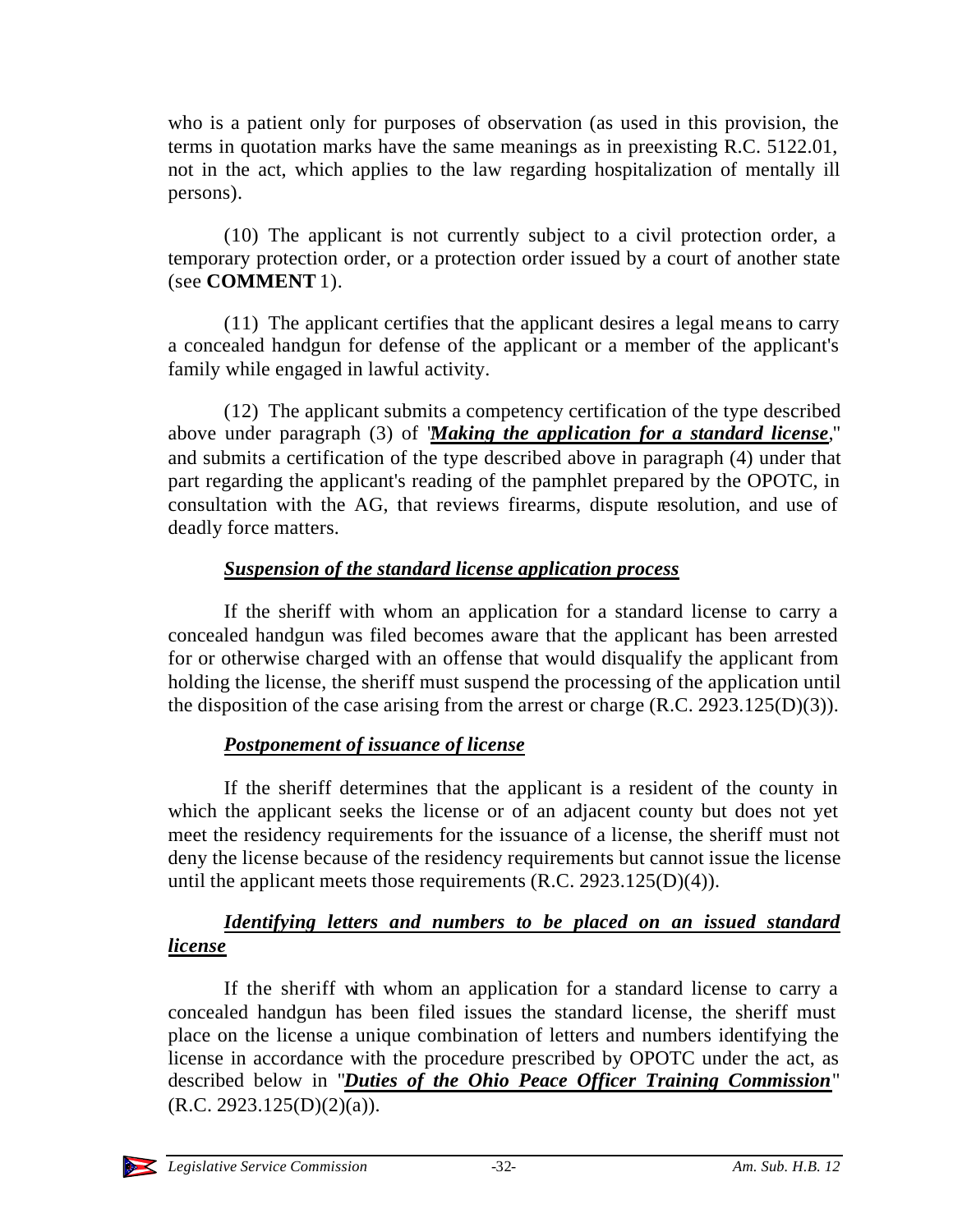#### *Denial of license application*

*General appeal of denial*. If a sheriff denies an application for a standard license to carry a concealed handgun because the applicant does not satisfy the criteria described above in "*When license must be issued*," the sheriff must specify the grounds for the denial in a written notice to the applicant. The applicant may appeal the denial pursuant to the Administrative Procedure Act appeal provisions set forth in preexisting R.C. 119.12 (not in the act). If the denial was a result of the criminal records check conducted under the act and if, pursuant to the act's provisions described below in "*Challenge of the results of a criminal records check*," the applicant challenges the criminal records check results using the appropriate challenge and review procedure, the time for filing the appeal pursuant to R.C. 119.12 is tolled during the pendency of the request or the challenge and review. If the court in the appeal enters a judgment sustaining the sheriff's refusal to grant the applicant a license to carry a concealed handgun, the applicant may file a new application beginning one year after the judgment is entered. If the court enters a judgment in favor of the applicant, that judgment does not restrict the authority of a sheriff to suspend or revoke the license pursuant to the act's suspension or revocation provisions regarding a standard license or a temporary emergency license, as described below, or to refuse to renew the license for any proper cause that may occur after the date the judgment is entered. In the appeal, the court has full powers to dispose of all costs. (R.C. 2923.125(D)(2)(b)).

*Challenge of the results of a criminal records check*. If a sheriff denies an application for a standard license to carry a concealed handgun, denies the renewal of a standard license to carry a concealed handgun, or denies an application for a temporary emergency license to carry a concealed handgun (see "*Obtaining a temporary emergency license to carry a concealed handgun*," below) as a result of the criminal records check conducted under the act's provisions and if the applicant believes the denial was based on incorrect information reported by the source the sheriff used in conducting the criminal records check, the applicant may challenge the criminal records check results using whichever of the following is applicable: (1) if BCII performed the criminal records check, by using BCII's existing challenge and review procedures, or (2) otherwise, by using the sheriff's existing challenge and review procedures or, if the sheriff does not have a challenge and review procedure, using the challenge and review procedure prescribed by BCII under the act. On this matter, the act requires BCII to prescribe a challenge and review procedure for applicants to use to challenge criminal records checks in counties in which the sheriff with whom the application was filed or submitted does not have an existing challenge and review procedure. (R.C. 2923.127.)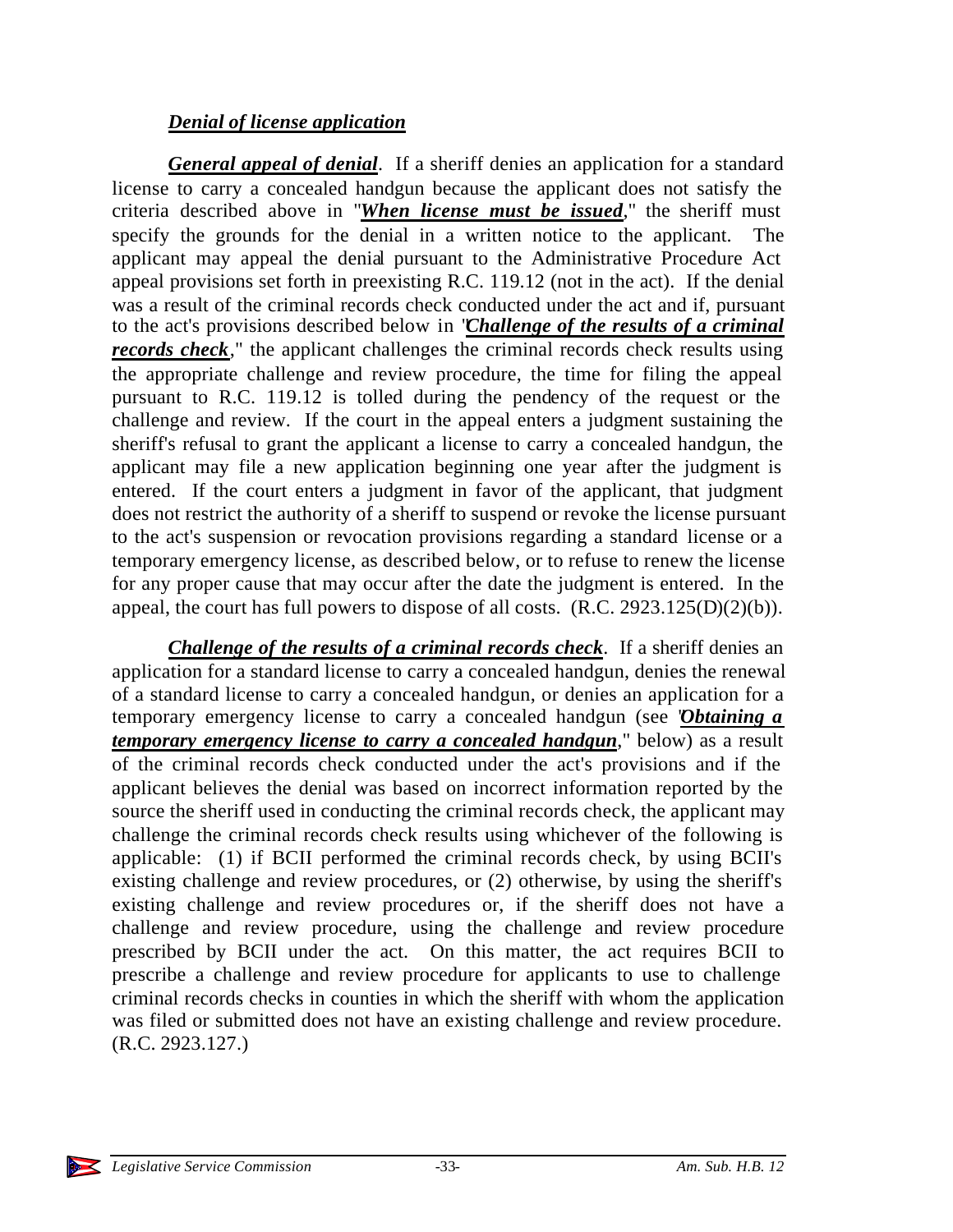*Application to renewals*. These appeal and challenge provisions also apply regarding a denial of the renewal of a license to carry a concealed handgun as a result of the criminal records check  $(R.C. 2923.125(D)(2)(a)$  and  $(F)$  and 2923.127); see "*Standard license renewal*," below; also see "*Obtaining a temporary emergency license to carry a concealed handgun*," below, regarding the application of these appeal and challenge provisions regarding licenses of that nature).

#### *Replacement of lost or destroyed standard license*

If a standard license to carry a concealed handgun issued under the act is lost or destroyed, the "licensee" (defined for purposes of the act as a person to whom a license to carry a concealed handgun has been issued under the act or, except when the context clearly indicates otherwise, to whom a temporary emergency license to carry a concealed handgun has been issued under the act-- R.C. 2923.124(D)) may obtain from the sheriff who issued that license a duplicate standard license upon the payment of \$15 and the submission of an affidavit attesting to the loss or destruction of the license. The sheriff, in accordance with the procedures that apply regarding the issuance of an original standard license as described above in "*Identifying letters and numbers to be placed on an issued standard license*," must place on the replacement standard license a combination of identifying numbers different from the combination on the license that is being replaced. (R.C. 2923.125(E).)

#### *Standard license renewal*

A licensee who wishes to renew a standard license to carry a concealed handgun must do so within 30 days after the expiration date of the license (which is four years after the date of issuance) by filing with the sheriff of the county in which the applicant resides or with the sheriff of an adjacent county an application for renewal of the standard license (obtained from the sheriff), a new color photograph of the licensee that was taken within 30 days prior to the date of the renewal application, a certification by the applicant that, subsequent to the issuance of the license, the applicant has reread the pamphlet prepared by the OPOTC, in consultation with the AG, that reviews firearms, dispute resolution, and use of deadly force matters (see "*Duties of the Ohio Peace Officer Training Commission*," below), a new set of fingerprints provided in accordance with the act's provisions regarding initial applications for a standard license to carry a concealed handgun, and a nonrefundable license renewal fee in the amount prescribed by OPOTC unless the fee is waived. The licensee also must submit a new competency certification of the type described above regarding initial applications for standard licenses that is not older than six years or a renewed competency certification of the type described below in "*Renewed competency certifications* " that is not older than six years.

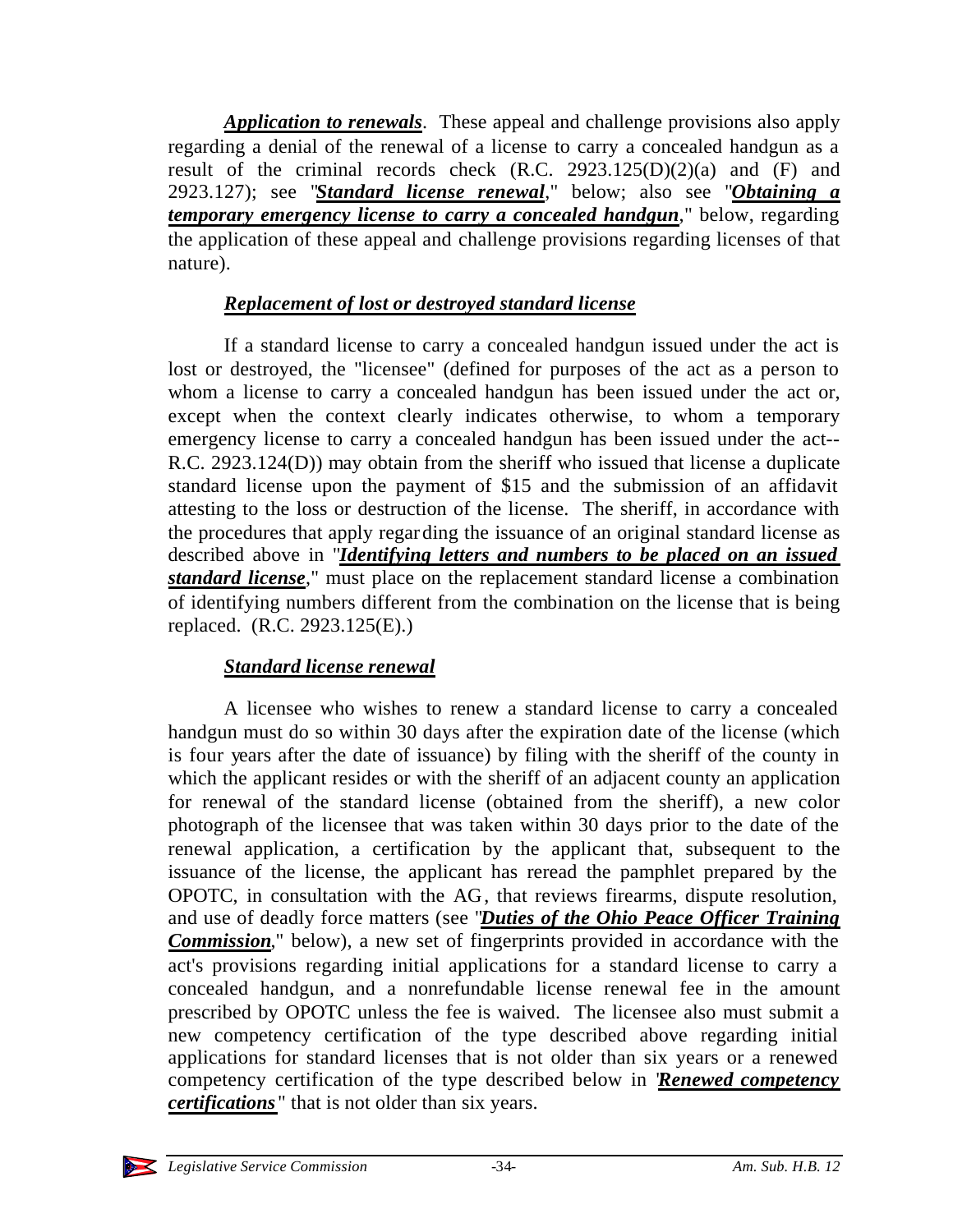Upon receipt of a completed renewal application, color photograph, certification of rereading of the pamphlet, new set of fingerprints, competency certification or renewed competency certification, and license renewal fee unless the fee is waived, a sheriff must conduct or cause to be conducted a criminal records check and incompetency records check as described in "*Criminal records check and incompetency records check*," above. The sheriff must renew the standard license if the sheriff determines that the applicant continues to satisfy the licensing eligibility requirements for standard licenses, except that the applicant is required to submit a renewed competency certification only in the circumstances described below in "*Renewed competency certifications*." A renewed standard license is valid for four years from the date of issuance and is subject to the provisions described in "*Replacement of lost or destroyed standard license*," above, and "*Privileges and duties of a licensee*," below, and to the suspension and revocation provisions. When the circumstances described in "*Denial of standard license application*," "*Suspension of the standard license application process*," and "*Postponement of issuance of standard license*," above, apply to a requested standard license renewal, the sheriff must comply with the requirements specified in those circumstances. (R.C. 2923.125(F).)

#### *Renewed competency certifications*

A person who has received a competency certification as required regarding initial applications for a standard license to carry a concealed handgun, or who previously has received a renewed competency certification as described in this paragraph, may obtain a renewed competency certification as described in this paragraph. If a person has received a competency certification within the preceding six years, or previously has received a renewed competency certification as described in this paragraph within the preceding six years, the person may obtain a renewed competency certification from an entity that offers a course, class, or program described in paragraph  $(3)(a)$ ,  $(b)$ ,  $(c)$ , or  $(e)$  under the provisions relating to the making of an initial application for a standard license to carry a concealed handgun (see "*Making an application for a standard license*," above) by passing a competency examination of the type described under those provisions relating to the making of an initial application for a standard license. In these circumstances, the person is not required to attend the course, class, or program in order to be eligible to take the competency examination for the renewed competency certification. If more than six years has elapsed since the person last received a competency certification or a renewed competency certification, in order for the person to obtain a renewed competency certification, the person must both satisfactorily complete a course, class, or program described in paragraph (3)(a), (b), (c), or (e) under the provisions relating to the making of an initial application for a license to carry a concealed handgun (see "*Making an application for a standard license*," above) and pass a competency examination of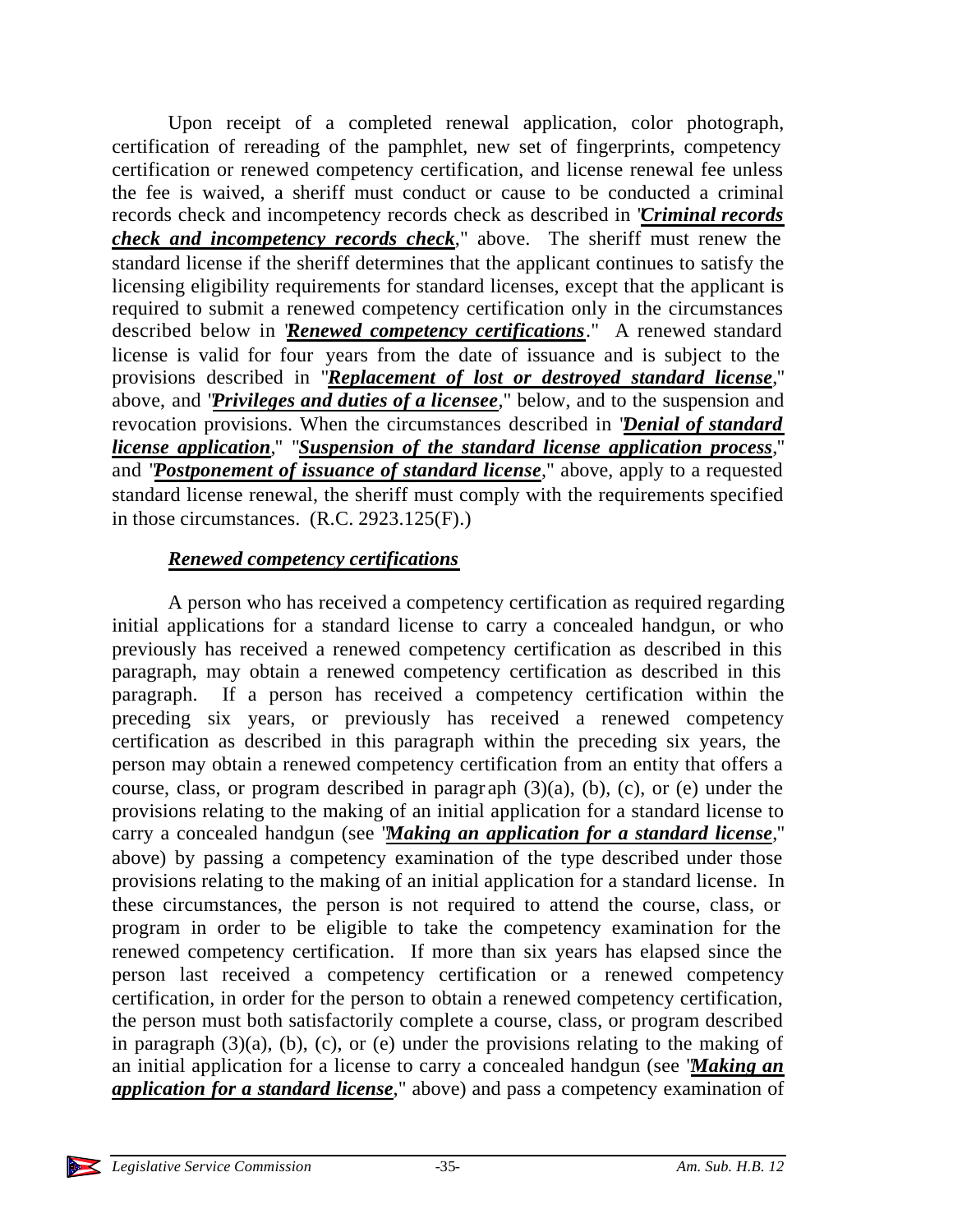the type described under those provisions relating to the making of an initial application. A renewed competency certification issued under this provision must be dated and attest that the applicant passed the competency examination and, if applicable, that the person successfully completed a course, class, or program that met the requirements specified by the act for such courses, classes, or programs relating to the making of an initial application for a standard license. (R.C. 2923.125(G)(4).)

#### *Standard license issuance, replacement, or renewal--sheriff must make information available through LEADS; use of the information*

Upon deciding to issue a standard license, issue a replacement standard license, or renew a standard license to carry a concealed handgun under the act, and before actually issuing or renewing the standard license, the sheriff must make available through LEADS all information contained on the license (see "*Application and license forms* " under "*Duties of the Ohio Peace Officer Training Commission*," below, for a description of the required content of a standard license). If the standard license subsequently is suspended or revoked under the act's provisions described below in "*Suspension and revocation of standard license*" or it is lost or destroyed, the sheriff also must make available through LEADS a notation of that fact. The act requires the Superintendent of the State Highway Patrol to ensure that LEADS is so configured as to permit the transmission through it of the information specified in this paragraph.

Law enforcement agencies may use the information a sheriff makes available through the use of LEADS pursuant to the provisions described in the preceding paragraph (or pursuant to the act's provisions regarding temporary emergency licenses to carry a concealed handgun; see *Obtaining a temporary emergency license to carry a concealed handgun*," below) for law enforcement purposes only. The information is confidential and is not a public record. The act specifies that a person who releases or otherwise disseminates this information obtained through LEADS in a manner not described in this paragraph is guilty of a violation of R.C. 2913.04 (see "*Offense of unauthorized use of LEADS*," below). The act specifies that, in addition to any penalties imposed under the Criminal Sentencing Law based on such a release of information in an unauthorized manner, if the offender is a sheriff, an employee of a sheriff, or any other public officer or employee, and if the violation was willful and deliberate, the offender is subject to a civil fine of \$1,000. Any person who is harmed by a violation of R.C. 2913.04 based on such a release of information in an unauthorized manner has a private cause of action against the offender for any injury, death, or loss to person or property that is a proximate result of the violation and may recover court costs and attorney's fees related to the action. (R.C. 2923.125(H) and 2923.129(D) and (E).)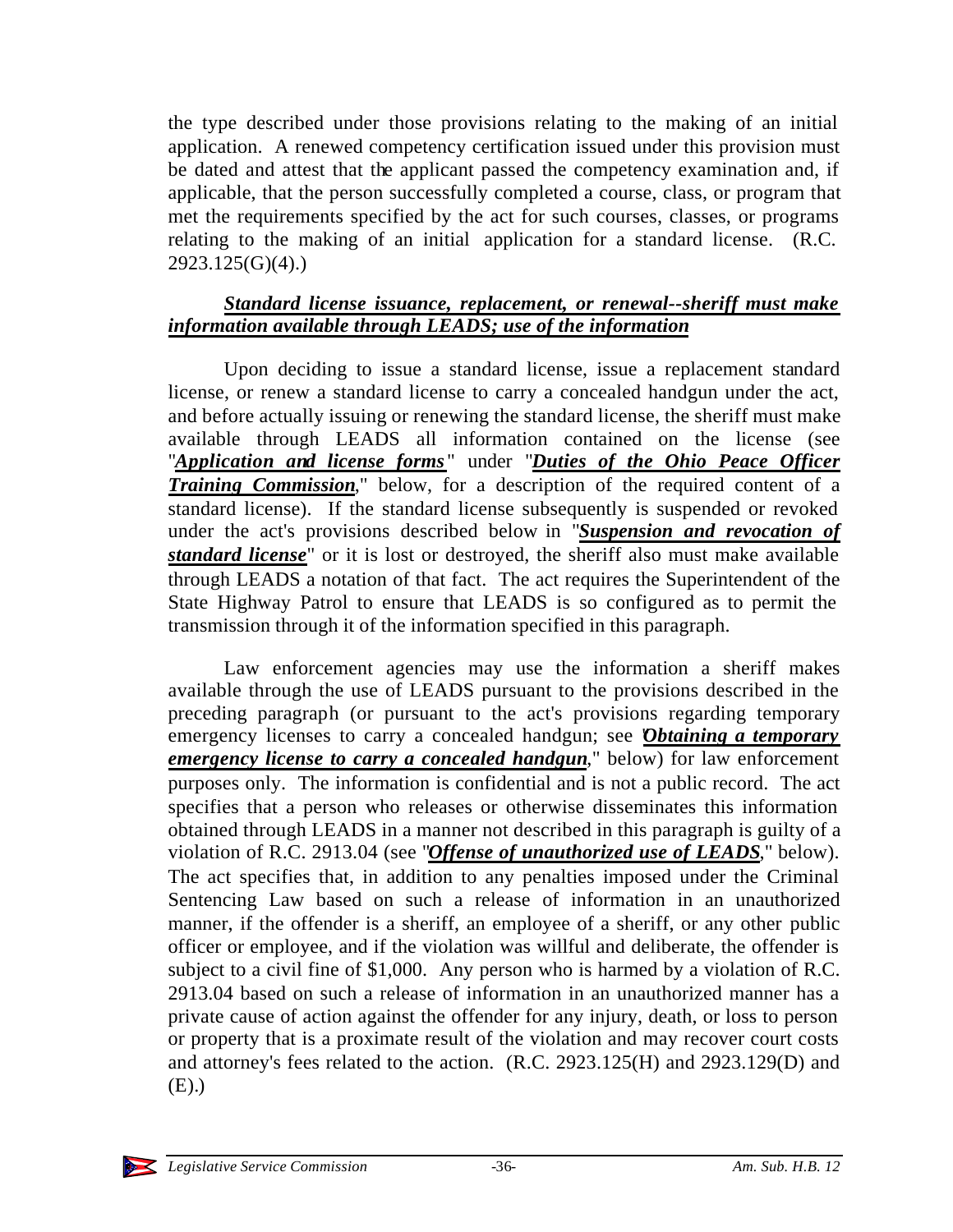# *Generally*

A standard license to carry a concealed handgun issued under the act expires four years after the date of issuance. A licensee under a standard license must be granted a 30-day grace period after the license expires during which the license remains valid. Except in the places and circumstances specified below in "*Places and circumstances not covered by a valid license*," a licensee who has been issued a standard license or a temporary emergency license may carry a concealed handgun anywhere in Ohio if the licensee also carries a valid license<sup>2</sup> and valid identification when the licensee is in actual possession of a concealed handgun. The licensee must give notice of any change in the licensee's residence address to the sheriff who issued the license within 45 days after that change. If a licensee is the driver or an occupant of a motor vehicle that is stopped as the result of a traffic stop or a stop for another law enforcement purpose and if the licensee is transporting or has a loaded handgun in the motor vehicle at that time, the licensee must promptly inform any law enforcement officer who approaches the vehicle while stopped that the licensee has been issued a standard license or temporary emergency license to carry a concealed handgun and that the licensee currently possesses or has a loaded handgun; the licensee must comply with lawful orders of a law enforcement officer given while the motor vehicle is stopped, must remain in the motor vehicle while stopped, and must keep the licensee's hands in plain sight while any law enforcement officer begins approaching the licensee while stopped and before the officer leaves, unless directed otherwise by an officer; and the licensee must not knowingly remove, attempt to remove, grasp, or hold the loaded handgun or knowingly have contact with the loaded handgun by touching it with his or her hands or fingers, in any manner in violation of the act's provisions described below in "*Improperly handling firearms in a motor vehicle*" that pertain to licensees, while any law enforcement officer begins approaching the licensee while stopped and before the officer leaves. If a law enforcement officer otherwise approaches a person who has been stopped for a law enforcement purpose, if the person is a licensee, and if the licensee is carrying a concealed handgun at the time the officer approaches, the licensee must promptly inform the officer that the licensee has been issued a standard license or temporary emergency license to carry a concealed handgun and that the licensee currently is carrying a concealed handgun. (R.C. 2923.126(A).)

l



*<sup>2</sup> "Valid license" means a standard license or temporary emergency license to carry a concealed handgun that has been issued under the act's provisions, that is currently valid, that is not under suspension, and that has not been revoked (R.C. 2923.124(H)).*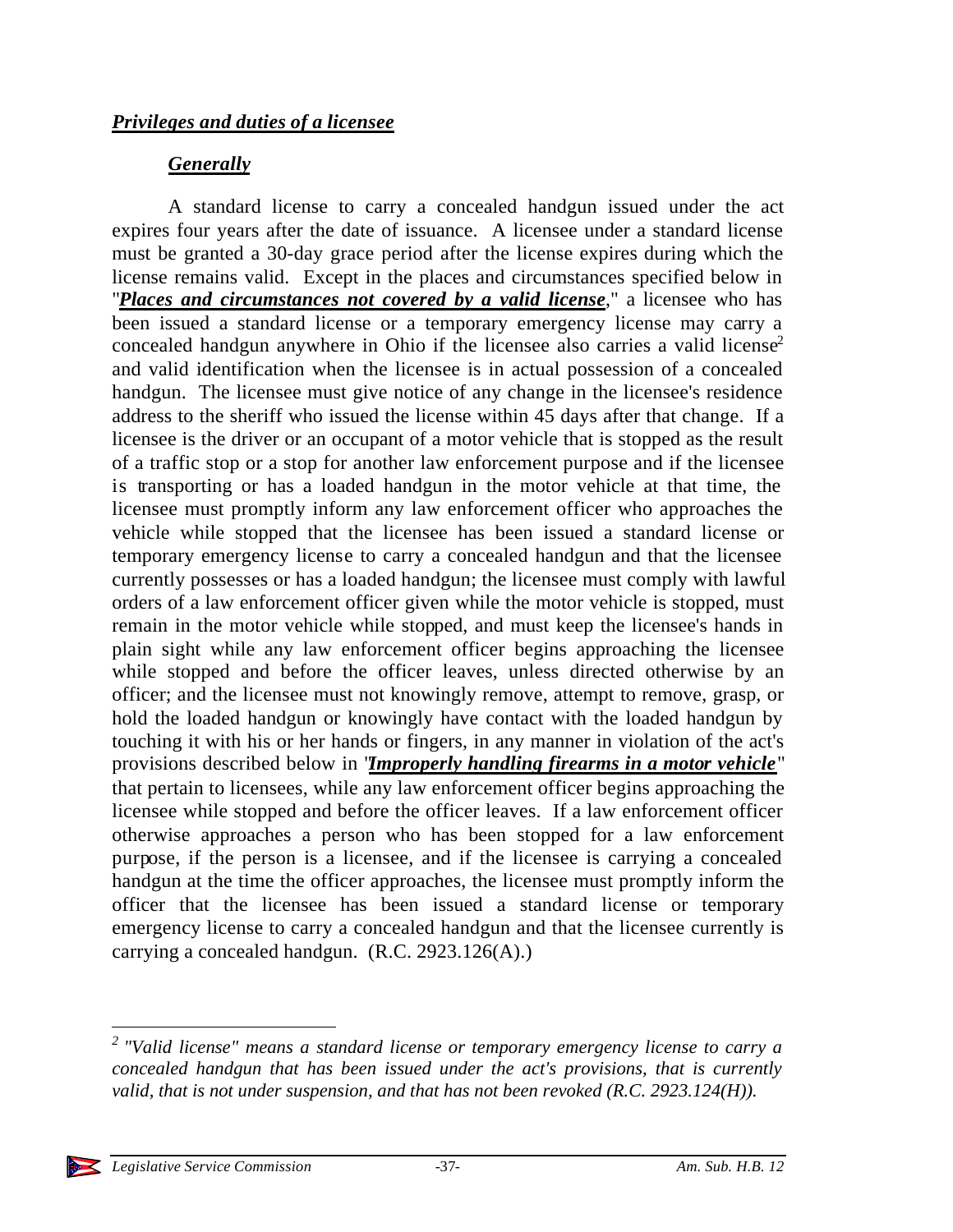# *Places and circumstances not covered by a valid license*

The act specifies that a valid standard license or temporary emergency license to carry a concealed handgun does not authorize the licensee to carry a concealed handgun in any manner prohibited under the portion of the offense of "carrying concealed weapons" that applies regarding the carrying of handguns by a licensee and the giving of notice to approaching law enforcement officers (see "*Carrying a concealed weapon*," below), in any manner prohibited under the offense of "improper handling of firearms in a motor vehicle" (see "*Improperly handling firearms in a motor vehicle*," below), or into any of the following places (R.C. 2923.126(B)):

(1) A police station, sheriff's office, or State Highway Patrol station, premises controlled by BCII, a "state correctional institution," jail, workhouse, or other "detention facility," an airport passenger terminal, or a state institution for the care, treatment, and training of mentally ill or mentally retarded persons (as used in this provision, "state correctional institution" includes any institution or facility operated by the Department of Rehabilitation and Correction that is used for the custody, care, or treatment of criminal, delinquent, or psychologically or psychiatrically disturbed offenders, and "detention facility" means any public or private place used for the confinement of a person charged with or convicted of any crime in Ohio or another state or under the laws of the United States or alleged or found to be a delinquent child or unruly child in Ohio or another state or under the laws of the United States--R.C. 2923.124(C) and (G), by reference to preexisting R.C. 2921.01 and 2967.01, not in the act);

(2) A "school safety zone," in violation of the prohibition against illegal conveyance or possession of a deadly weapon or dangerous ordnance in a school safety zone, as described below in "*Illegal conveyance or possession of a deadly weapon or dangerous ordnance in a school safety zone* ";

(3) A courthouse or another building or structure in which a courtroom is located, in violation of the prohibition against illegal conveyance, possession, or control of a deadly weapon or dangerous ordnance into, or in, a courthouse, as described below in "*Illegal conveyance or possession of a deadly weapon or dangerous ordnance in a courthouse*";

(4) Any room or open air arena in which liquor is being dispensed in premises for which a D permit has been issued under the Liquor Permit Law, in violation of the prohibition against illegal possession of a firearm in liquor permit premises, as described below in "*Illegal possession of a firearm in liquor permit premises*";

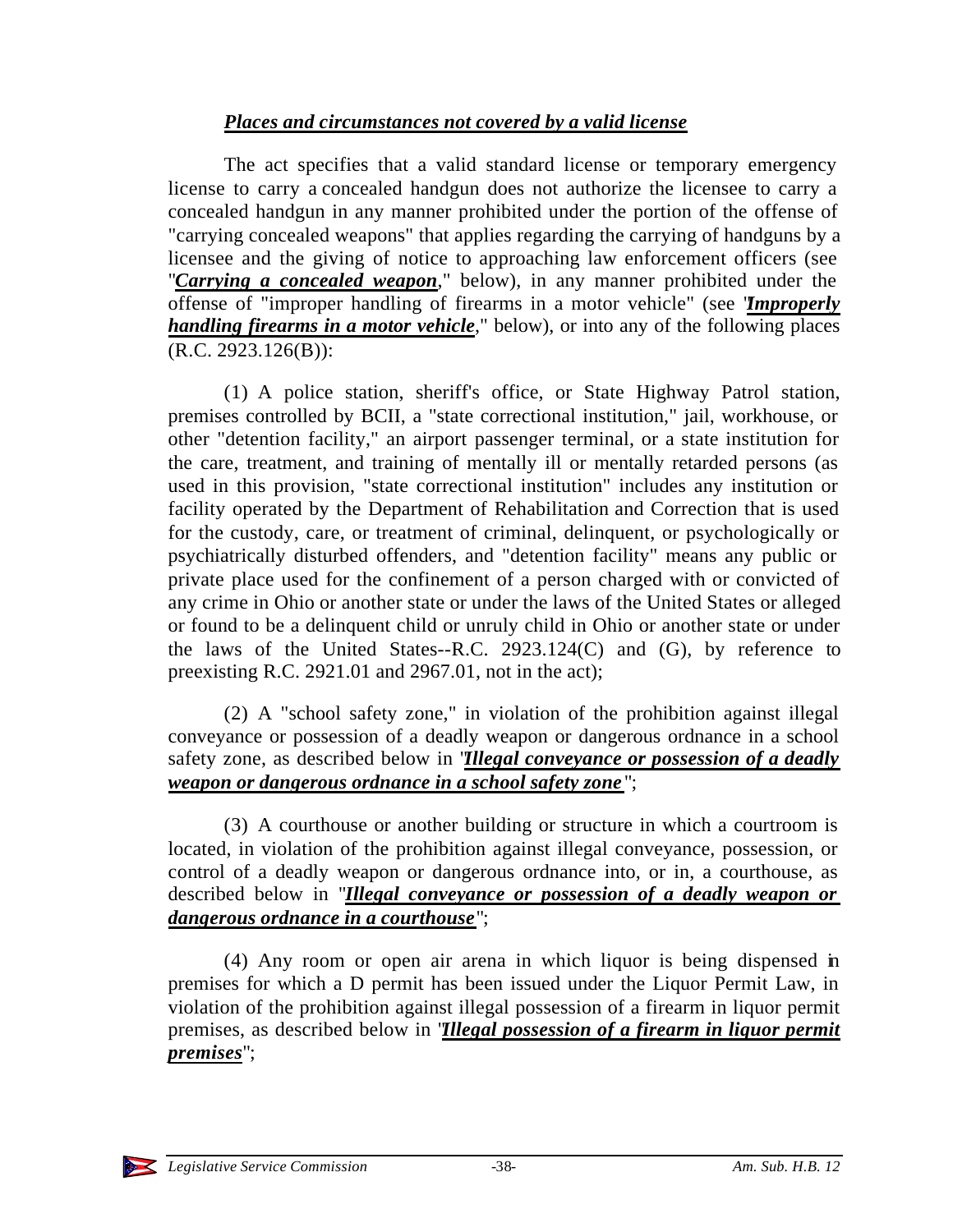(5) Any premises owned or leased by any public or private college, university, or other institution of higher education, unless the handgun is in a locked motor vehicle or the licensee is in the immediate process of placing the handgun in a locked motor vehicle;

(6) Any church, synagogue, mosque, or other place of worship, unless the church, synagogue, mosque, or other place of worship posts or permits otherwise;

(7) A child day-care center, type A family day-care home, type B family day-care home, or type C family day-care home, except that this restriction does not prohibit a licensee who resides in a type A family day-care home, type B family day-care home, or type C family day-care home from carrying a concealed handgun at any time in any part of the home that is not dedicated or used for daycare purposes, or from carrying a concealed handgun in a part of the home that is dedicated or used for day-care purposes at any time during which no children, other than children of that licensee, are in the home (as used in this provision: (a) "child day-care center" means any place in which child day-care or publicly funded child day-care is provided for 13 or more children at one time or any place that is not the permanent residence of the licensee or administrator in which child day-care or publicly funded child day-care is provided for seven to 12 children at one time, provided that the term does not include a place located in and operated by a hospital in specified circumstances, a child day camp, a place that provides child day-care, but not publicly funded child day-care, in specified circumstances, (b) "type A family day-care home" means a permanent residence of the administrator in which child day-care or publicly funded child day-care is provided for seven to 12 children at one time or a permanent residence of the administrator in which child day-care is provided for four to 12 children at one time if four or more children at one time are under two years of age, provided that the term does not include a residence in which the needs of children are administered to, if all of the children whose needs are being administered to are siblings of the same immediate family and the residence is the home of the siblings, and does not include a child day camp, (c) "type B family day-care home" means a permanent residence of the provider in which child day-care is provided for one to six children at one time and in which no more than three children are under two years of age at one time, provided that the term does not include a residence in which the needs of children are administered to, if all of the children whose needs are being administered to are siblings of the same immediate family and the residence is the home of the siblings and does not include a child day camp, and (d) "type C family day-care home" means a family day-care home authorized to provide child day-care by Sub. H.B. 62 of the 121st General Assembly, as amended by Am. Sub. S.B. 160 of the 121st General Assembly and Sub. H.B. 407 of the 123rd General Assembly--R.C. 2923.124(L), by reference to preexisting R.C. 5104.01, not in the act, and R.C. 2923.124(M)).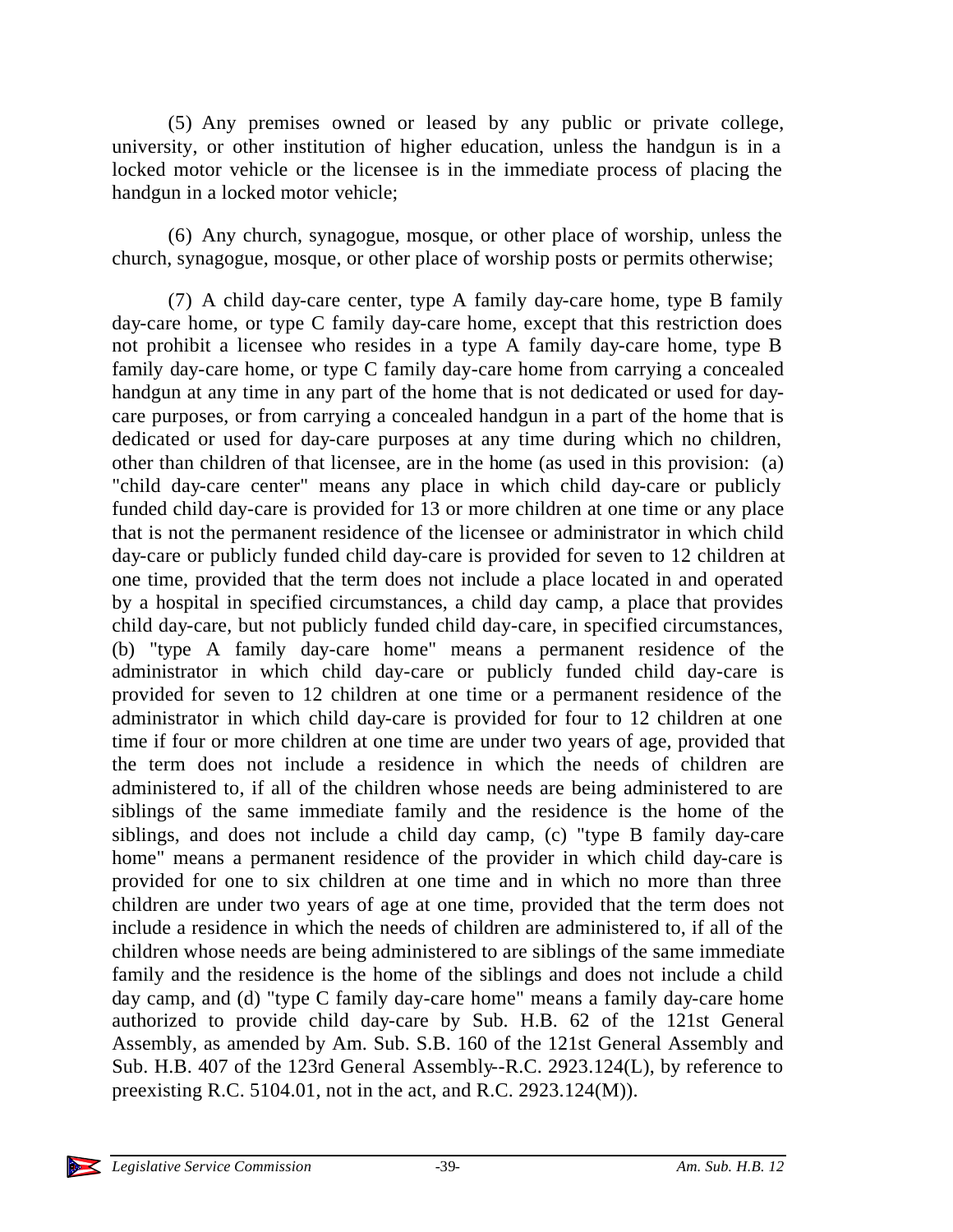(8) An aircraft that is in, or intended for operation in, foreign air transportation, interstate air transportation, intrastate air transportation, or the transportation of mail by aircraft (as used in this provision: (a) "foreign air transportation" means the transportation of passengers or property by aircraft as a common carrier for compensation, or the transportation of mail by aircraft, between a place in the United States and a place outside of the United States when any part of the transportation is by aircraft, (b) "interstate air transportation" means the transportation of passengers or property by aircraft as a common carrier for compensation, or the transportation of mail by aircraft, between a place in a state, territory, or possession of the United States and a place in the District of Columbia or another state, territory, or possession of the United States, Hawaii and another place in Hawaii through the airspace over a place outside Hawaii, the District of Columbia and another place in the District, or a territory or possession of the United States and another place in the same territory or possession, and when any part of the transportation is by aircraft, and (c) "intrastate air transportation" means the transportation by a common carrier of passengers or property for compensation, entirely in the same state, by turbojet-powered aircraft capable of carrying at least 30 passengers--R.C. 2923.124(N), by reference to preexisting 49 U.S.C. 40102, as now or hereafter amended, not in the act).

(9) Any building that is owned by Ohio or any political subdivision of Ohio, and all portions of any building that is not owned by any such governmental entity but that is leased by such a governmental entity.

(10) A place in which federal law prohibits the carrying of handguns.

# *Policies of private employers, other than private colleges, universities, or other institutions of higher education*

The act provides that nothing in the act that is contained in R.C. 2923.126 negates or restricts a rule, policy, or practice of a *private employer* (*that is not* a private college, university, or other institution of higher education) concerning or prohibiting the presence of firearms on the private employer's premises or property, including motor vehicles owned by the private employer. Nothing in the act nothing in the act that is contained in R.C. 2923.126 requires a private employer of that nature to adopt a rule, policy, or practice concerning or prohibiting the presence of firearms on the private employer's premises or property, including motor vehicles owned by the private employer. (R.C. 2923.126(C)(1).)

# *Qualified civil immunity for private employers and political subdivisions*

A *private employer* (*including* a private college, university, or other institution of higher education) is immune from liability in a civil action for any

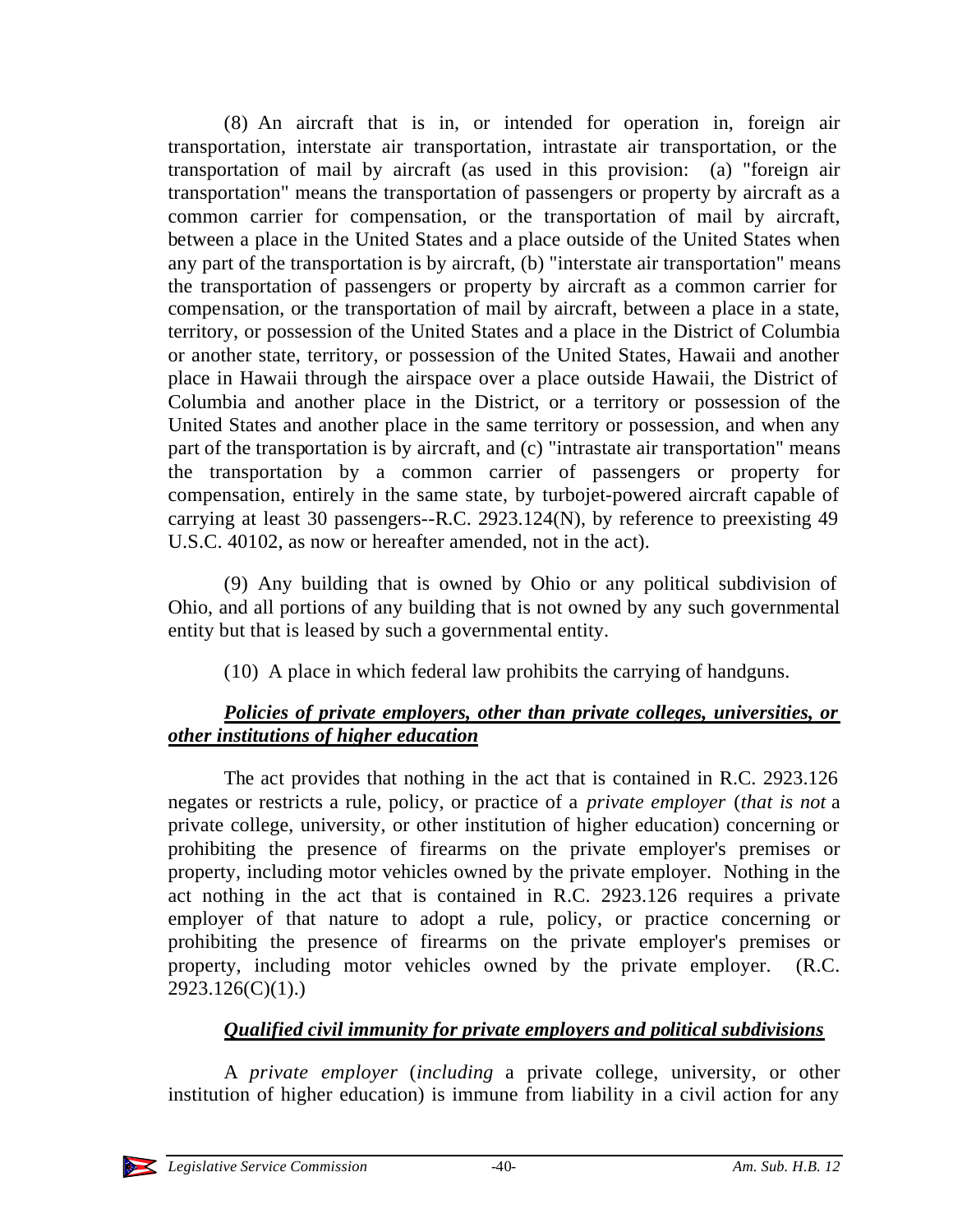injury, death, or loss to person or property that allegedly was caused by or related to a licensee bringing a handgun onto the premises or property of the private employer, including motor vehicles owned by the private employer, unless the private employer acted with malicious purpose. A private employer of the type described in this paragraph is immune from liability in a civil action for any injury, death, or loss to person or property that allegedly was caused by or related to the private employer's decision to permit a licensee to bring, or prohibit a licensee from bringing, a handgun onto the premises or property of the private employer. (R.C. 2923.126(C)(2)(a).)

A *political subdivision* is immune from liability in a civil action, to the extent and in the manner provided in the preexisting Political Subdivision Sovereign Immunity Law (R.C. Chapter 2744.--not in the act), for any injury, death, or loss to person or property that allegedly was caused by or related to a licensee bringing a handgun onto any premises owned, leased, or otherwise under the control of the political subdivision. As used in this provision, "political subdivision" means a municipal corporation, township, county, school district, or other body corporate and politic responsible for governmental activities in a geographic area smaller than that of the state, including, but not limited to, a county hospital commission appointed under R.C. 339.14, regional planning commission created pursuant to R.C. 713.21, county planning commission created pursuant to R.C. 713.22, joint planning council created pursuant to R.C. 713.231, interstate regional planning commission created pursuant to R.C. 713.30, port authority created pursuant to R.C. 4582.02 or 4582.26 or in existence on December 16, 1964, regional council established by political subdivisions pursuant to R.C. Chapter 167., emergency planning district and joint emergency planning district designated under R.C. 3750.03, joint emergency medical services district created pursuant to R.C. 307.052, fire and ambulance district created pursuant to R.C. 505.375, joint interstate emergency planning district established by an agreement entered into under that section, county solid waste management district and joint solid waste management district established under R.C. 343.01 or 343.012, and community school established under R.C. Chapter 3314. (R.C.  $2923.126(C)(2)(b)$ , by reference to preexisting R.C. 2744.01--not in the act).

# *Posting of a sign on private property or property leased from a government entity*

The *owner or person in control of private land or premises*, and *a private person or entity leasing land or premises owned by the state, the United States, or a political subdivision of the state or the United States*, may post a sign in a conspicuous location on that land or on those premises prohibiting persons from carrying firearms or concealed firearms on or onto that land or those premises. The act specifies that a person who knowingly violates a posted prohibition of that

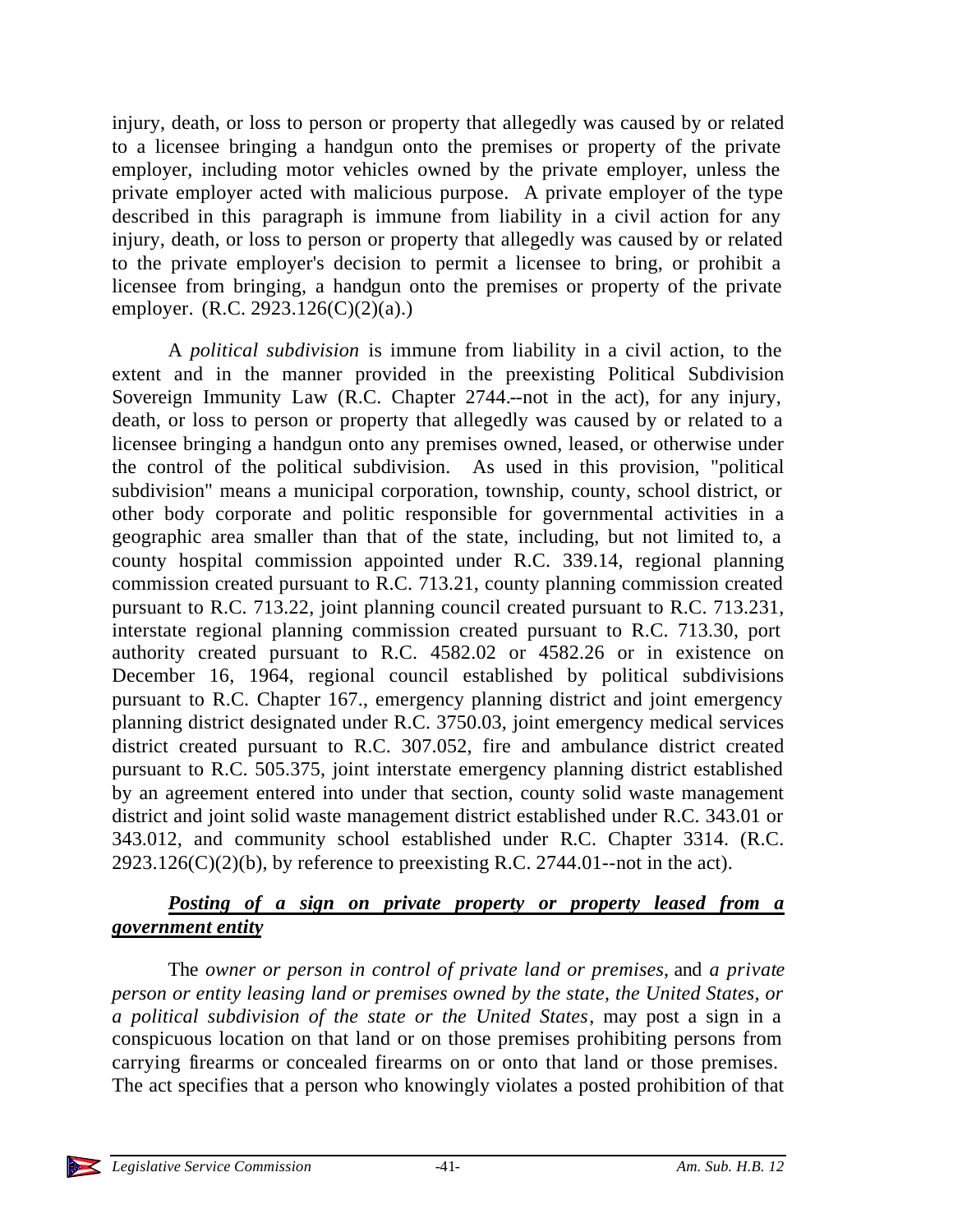nature is guilty of the offense of criminal trespass and is guilty of a misdemeanor of the fourth degree. (See "*Criminal trespass*," below.) (R.C. 2911.21(A) and (D) and 2923.126(C)(3).)

# *License issued by another state*

The act provides that a person who holds a license to carry a concealed handgun that was issued pursuant to the law of another state that is recognized by the AG pursuant to a reciprocity agreement entered into by the AG under the act (see "*Duties of the Attorney General and the Bureau of Criminal Identification and Investigation*," below) has the same right to carry a concealed handgun in Ohio as a person who was issued a standard license to carry a concealed handgun under the act and is subject to the same restrictions that apply to a person who carries a standard license issued under the act (R.C. 2923.126(D)).

# *Peace officer--right to carry concealed handgun and considered to be licensee*

The act specifies that a peace officer has the same right to carry a concealed handgun in Ohio as a person who was issued a standard license to carry a concealed handgun under the act. For purposes of reciprocity with other states, a peace officer is to be considered a licensee in Ohio. (R.C. 2923.126(D).)

# *Suspension and revocation of license*

# *Suspension of a standard or temporary emergency license*

If a licensee holding a valid standard license or temporary emergency license is arrested for or otherwise charged with an offense of a type described in paragraph (4) of "*When standard license must be issued*," above, or the offense of using weapons while intoxicated, or becomes subject to a temporary protection order or a protection order issued by a court of another state that is substantially equivalent to a temporary protection order (see **COMMENT** 1), the sheriff who issued the standard license or temporary emergency license must suspend it and comply with the provisions described in the following paragraph upon becoming aware of the arrest, charge, or temporary protection order.

Upon becoming aware of an arrest, charge, or temporary protection order as described in the preceding paragraph with respect to a licensee, the sheriff who issued the licensee's standard license or temporary emergency license must notify the licensee, by certified mail, return receipt requested, at the licensee's last known residence address that the standard or temporary emergency license has been suspended and that the licensee must surrender the standard or temporary

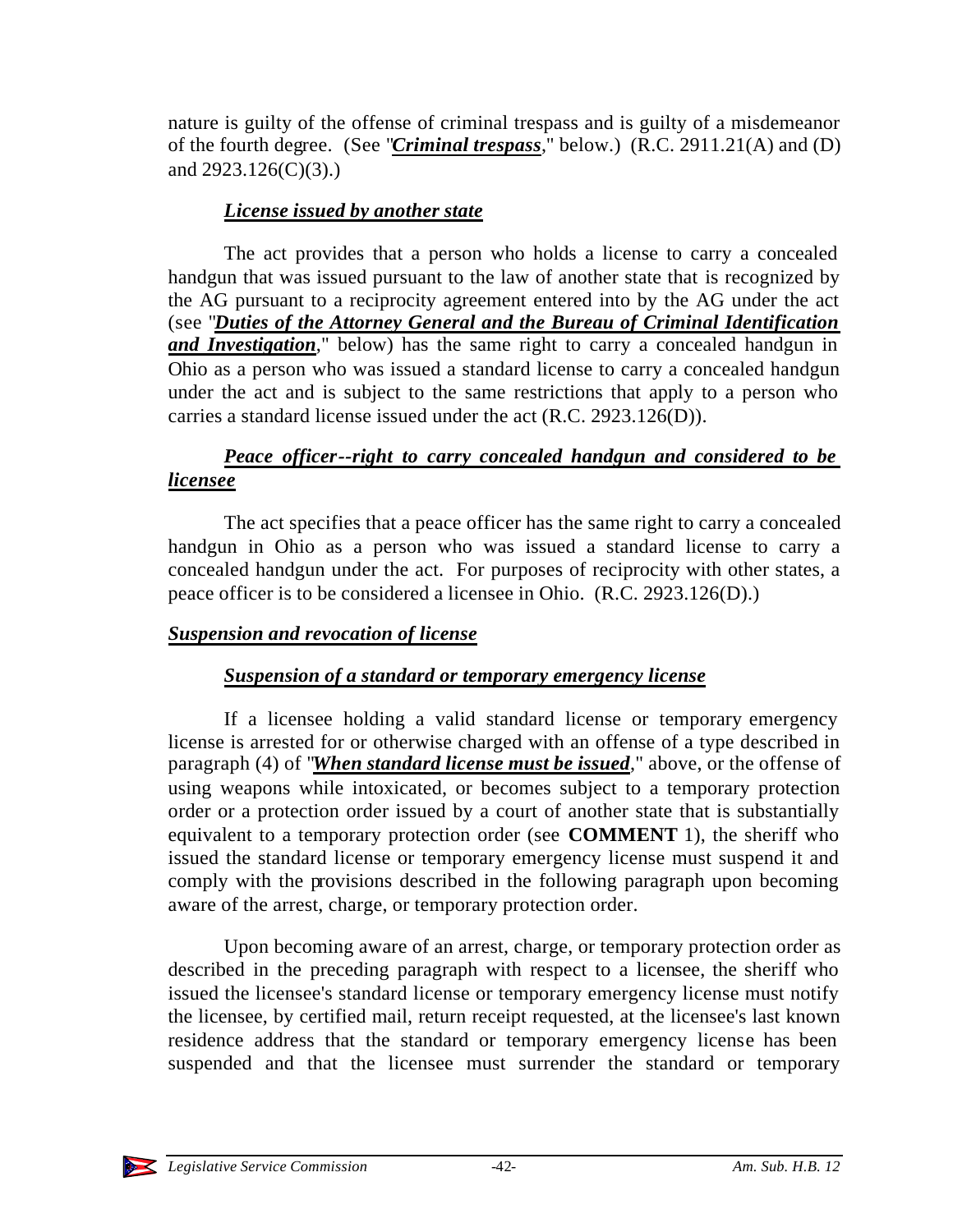emergency license at the sheriff's office within ten days of the date on which the notice was mailed.

A suspension under these provisions is to be considered as beginning o n the date that the licensee is arrested for or otherwise charged with one of the specified offenses or on the date the appropriate court issued the specified protection order, irrespective of when the sheriff notifies the licensee of the suspension. The suspension ends on the date on which the charges are dismissed or the licensee is found not guilty of the offense or, subject to the provisions requiring the revocation of the license as described below, on the date the appropriate court terminates the protection order. If the suspension so ends, the sheriff must return the standard or temporary emergency license to the licensee.  $(R.C. 2923.128(A))$ 

# *Revocation of a standard or temporary emergency license*

A sheriff who issues to a licensee a standard or temporary emergency license to carry a concealed handgun must revoke the standard or temporary emergency license under the procedures described below upon becoming aware that the licensee satisfies any of the following  $(R.C. 2923.128(B)(1))$ :

(1) The licensee is under 21 years of age.

(2) At the time of the issuance of the standard or temporary emergency license, the licensee did not satisfy the eligibility requirements described in paragraph (3), (4), (5), (6), (7), or (8) in "*When standard license must be issued*," above.

(3) On or after the date on which the standard or temporary emergency license was issued, the licensee is convicted of or pleads guilty to the offense of using weapons while intoxicated or an offense described in paragraph (5), (6), (7), or (8) in "*When standard license must be issued*," above.

(4) On or after the date on which the standard or temporary emergency license was issued, the licensee becomes subject to a civil protection order or to a protection order issued by a court of another state that is substantially equivalent to a civil protection order (see **COMMENT** 1).

(5) The licensee knowingly carries a concealed handgun into a place that the licensee knows is an unauthorized place specified above in "*Places and circumstances not covered by a valid license*" under "*Privileges and duties of a licensee*."

(6) On or after the date on which the standard or temporary emergency license was issued, the licensee is adjudicated as a mental defective or is committed to a mental institution.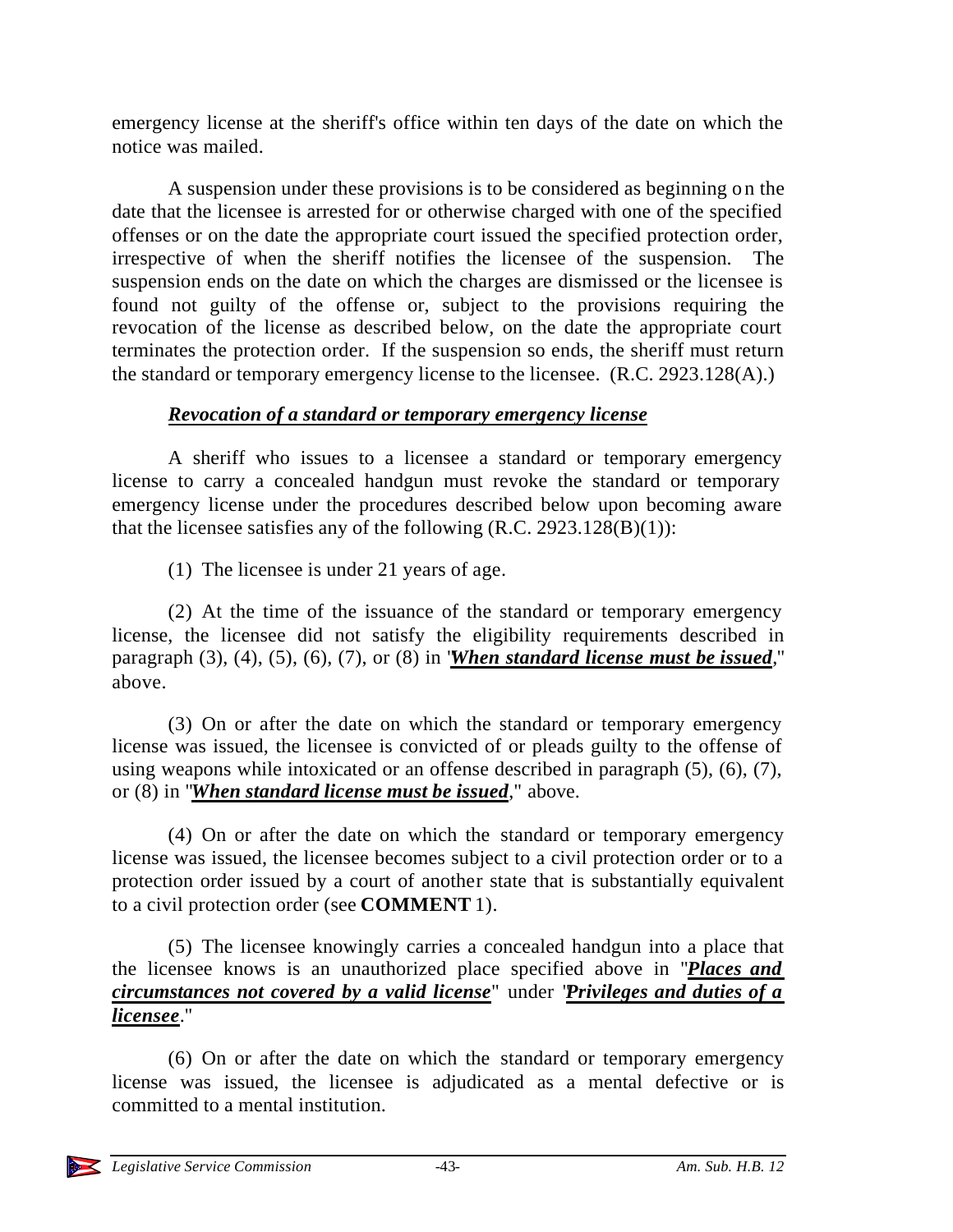(7) At the time of the issuance of the standard or temporary emergency license, the licensee did not meet the residency requirements for the issuance of a license to carry a concealed handgun and currently does not meet those residency requirements.

(8) Regarding a standard license, the competency certificate the licensee submitted was forged or otherwise was fraudulent.

Upon becoming aware of any of the eight circumstances listed above that applies to a particular licensee who was issued a standard or temporary emergency license to carry a concealed handgun, the sheriff who issued the standard or temporary emergency license must notify the licensee, by certified mail, return receipt requested, at the licensee's last known residence address that the standard or temporary emergency license is subject to revocation and that the licensee may come to the sheriff's office and contest the sheriff's proposed revocation within 14 days of the date on which the notice was mailed. After the 14-day period and after consideration of any information that the licensee provides during that period, if the sheriff determines on the basis of the information of which the sheriff is aware that any of the above eight circumstances apply to the licensee and that the licensee no longer meets the requirements for holding a license to carry a concealed handgun, the sheriff must revoke the standard or temporary emergency license, notify the licensee of that fact, and require the licensee to surrender the license. (R.C. 2923.128(B)(2).)

# *Possessing a revoked or suspended concealed handgun license*

The act prohibits a person, except in the performance of official duties, from possessing a standard or temporary emergency license that was issued and that has been revoked or suspended pursuant to the act's provisions. A person who violates this prohibition is guilty of possessing a revoked or suspended concealed handgun license, a misdemeanor of the third degree. (R.C. 2923.1211(B) and  $(C).$ 

# *Qualified civil immunity related to conduct under the act, and for law enforcement agencies*

If a sheriff, the Superintendent or the employees of BCII, or OPOTC or its employees make a good faith effort in performing the duties imposed upon them by the act, in addition to the personal immunity of state and political subdivision officers and employees and the immunity for political subdivisions provided by preexisting R.C. 9.86 (not in the act) and the preexisting Political Subdivision Sovereign Immunity Law (R.C. Chapter 2744., not in the act) and in addition to any other immunity possessed by BCII, OPOTC, and their employees, the sheriff, the sheriff's office, the county in which the sheriff has jurisdiction, BCII, the

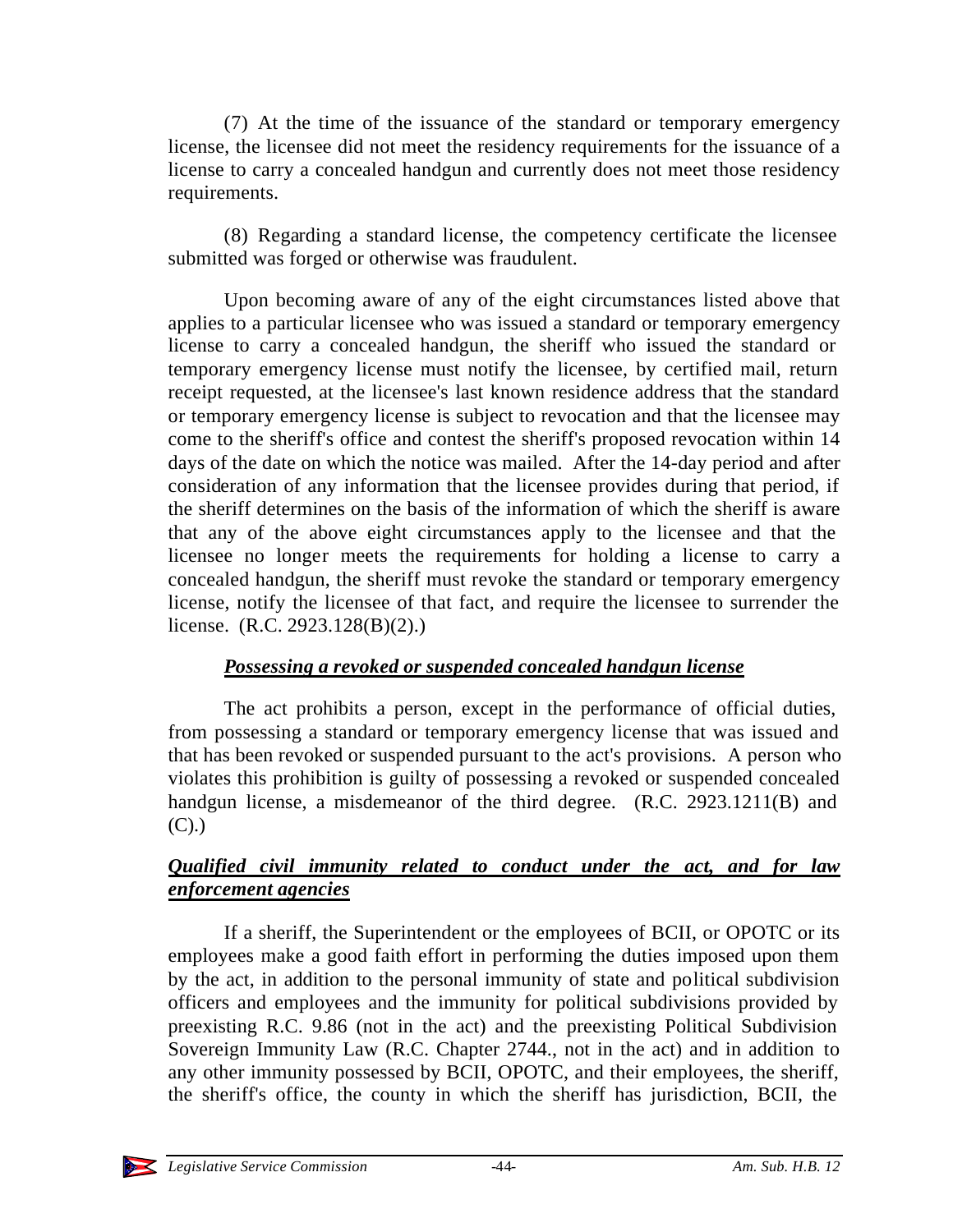Superintendent and employees of BCII, OPOTC, and the employees of OPOTC are immune from liability in a civil action for injury, death, or loss to person or property that allegedly was caused by or related to any of the following: (1) the issuance, renewal, suspension, or revocation of a standard license or the issuance, suspension, or revocation or a temporary emergency license to carry a concealed handgun, (2) the failure to issue, renew, suspend, or revoke a standard license or to issue, suspend, or revoke a temporary emergency license, or (3) any action or misconduct with a handgun committed by a licensee. The act further provides that any action of a sheriff relating to the issuance, renewal, suspension, or revocation of a standard license or the issuance, suspension, or revocation of a temporary emergency license to carry a concealed handgun is to be considered a governmental function for purposes of the preexisting Political Subdivision Sovereign Immunity Law.  $(R.C. 2923.129(A)(1)$  and  $(2)$ .)

An entity that or instructor who provides a competency certification under the act (regarding a standard license to carry a concealed handgun) is immune from civil liability that might otherwise be incurred or imposed for any death or any injury or loss to person or property that is caused by or related to a person to whom the entity or instructor has issued the competency certificate if all of the following apply  $(R.C. 2923.129(A)(3))$ : (1) the alleged liability of the entity or instructor relates to the training provided in the course, class, or program covered by the competency certificate, (2) the entity or instructor makes a good faith effort in determining whether the person has satisfactorily completed the course, class, or program and makes a good faith effort in assessing the person in the competency examination conducted under the course, class, or program, and (3) the entity or instructor did not issue the competency certificate with malicious purpose, in bad faith, or in a wanton or reckless manner.

An entity that or instructor who provides a renewed competency certification under the act (regarding a standard license to carry a concealed handgun) is immune from civil liability that might otherwise be incurred or imposed for any death or any injury or loss to person or property that is caused by or related to a person to whom the entity or instructor has issued the renewed competency certificate if all of the following apply  $(R.C. 2923.129(A)(4))$ : (1) the entity or instructor makes a good faith effort in assessing the person in the competency examination conducted regarding the renewed certification, and (2) the entity or instructor did not issue the renewed competency certificate with malicious purpose, in bad faith, or in a wanton or reckless manner.

Under the act, a law enforcement agency that employs a peace officer is immune from liability in a civil action to recover damages for injury, death, or loss to person or property allegedly caused by any act of that peace officer if the act occurred while the peace officer carried a concealed handgun and was off duty and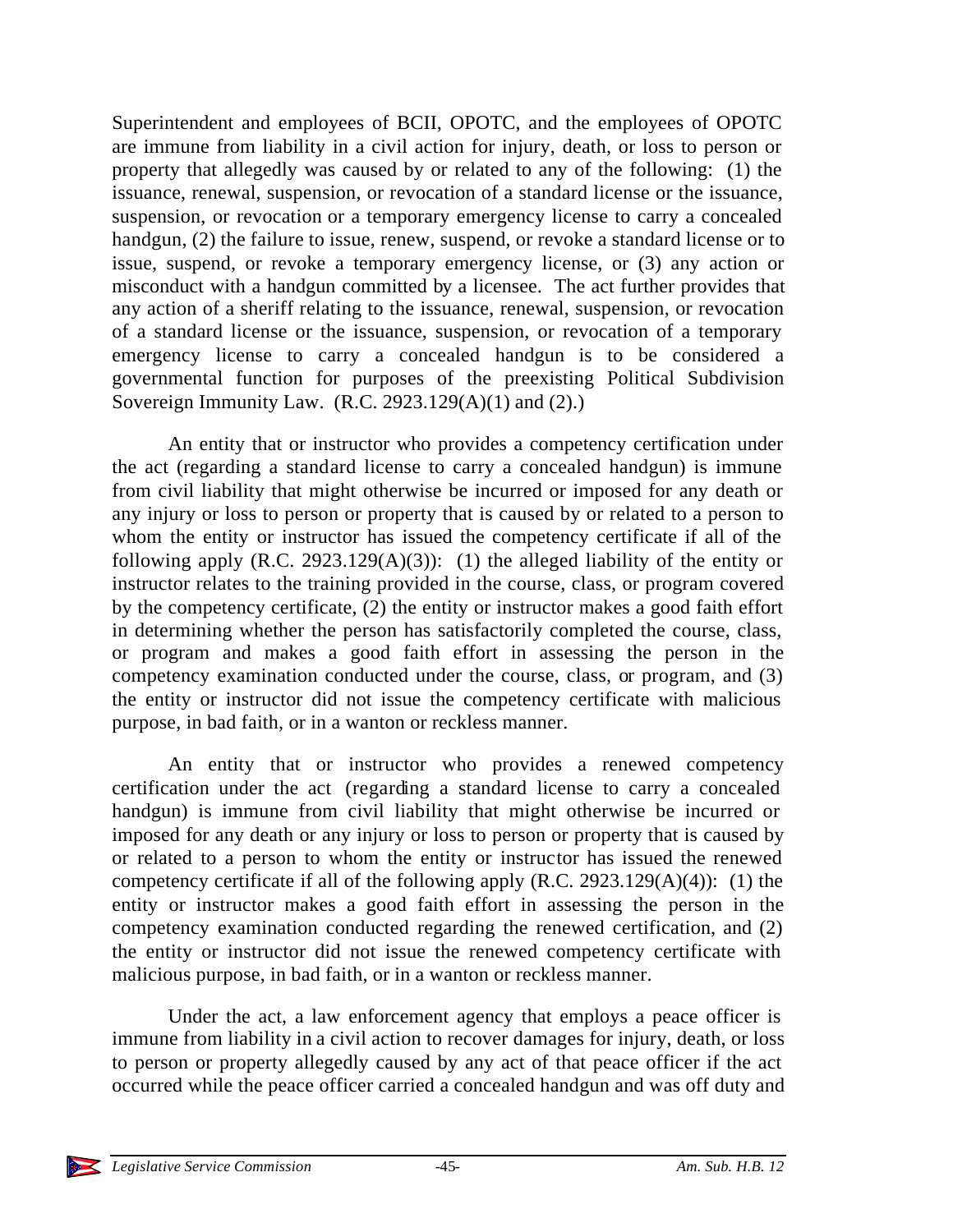if the act allegedly involved the peace officer's use of the concealed handgun. Preexisting R.C. 9.86 and 9.87 (which are not in the act, and provide for the qualified civil immunity of state governmental officers and employees and the circumstances under which it indemnifies such officers and employees) and the preexisting Political Subdivision Sovereign Immunity Law (not in the act) apply to any civil action involving a peace officer's use of a concealed handgun in the performance of the peace officer's official duties while the peace officer is off duty. (R.C. 2923.129(A)(5).)

# *Sheriff's licensure records--generally not public records; journalist access; offense*

# *General exemption from Public Records Law*

The act specifies that, notwithstanding the preexisting Public Records Law (R.C. 149.43--not in the act), except as described below in "*Journalist access exception*," the records that a sheriff keeps relative to the issuance, renewal, suspension, or revocation of a standard license or the issuance, suspension, or revocation of a temporary emergency license to carry a concealed handgun, including, but not limited to, completed applications for the issuance or renewal of a standard license, completed affidavits submitted regarding an application for a temporary emergency license, reports of criminal records checks and incompetency checks, and applicants' Social Security numbers and fingerprints, are confidential and are not public records. The act prohibits any person, except as described below in "*Journalist access exception*," from releasing or otherwise disseminating records that are confidential as described in this paragraph unless required to do so pursuant to a court order. A person who violates this prohibition is guilty of the offense of illegal release of confidential concealed handgun license records, a felony of the fifth degree. In addition to any penalties imposed for the violation under the Criminal Sentencing Law, if the offender is a sheriff, an employee of a sheriff, or any other public officer or employee, and if the violation was willful and deliberate, the offender is subject to a civil fine of \$1,000. Any person who is harmed by the violation has a private cause of action against the offender for any injury, death, or loss to person or property that is a proximate result of the violation and may recover court costs and attorney's fees related to the action.  $(R.C. 2923.129(B)(1)$  and  $(E).$ 

# *Journalist access exception*

The act provides a "journalist access exception" to the exemption described above in "*General exemption from Public Records Law*." Under the act, upon a written request made to a sheriff and signed by a "journalist" (see below) on or after the act's effective date, the sheriff must disclose to the journalist the name, county of residence, and date of birth of each person to whom the sheriff has

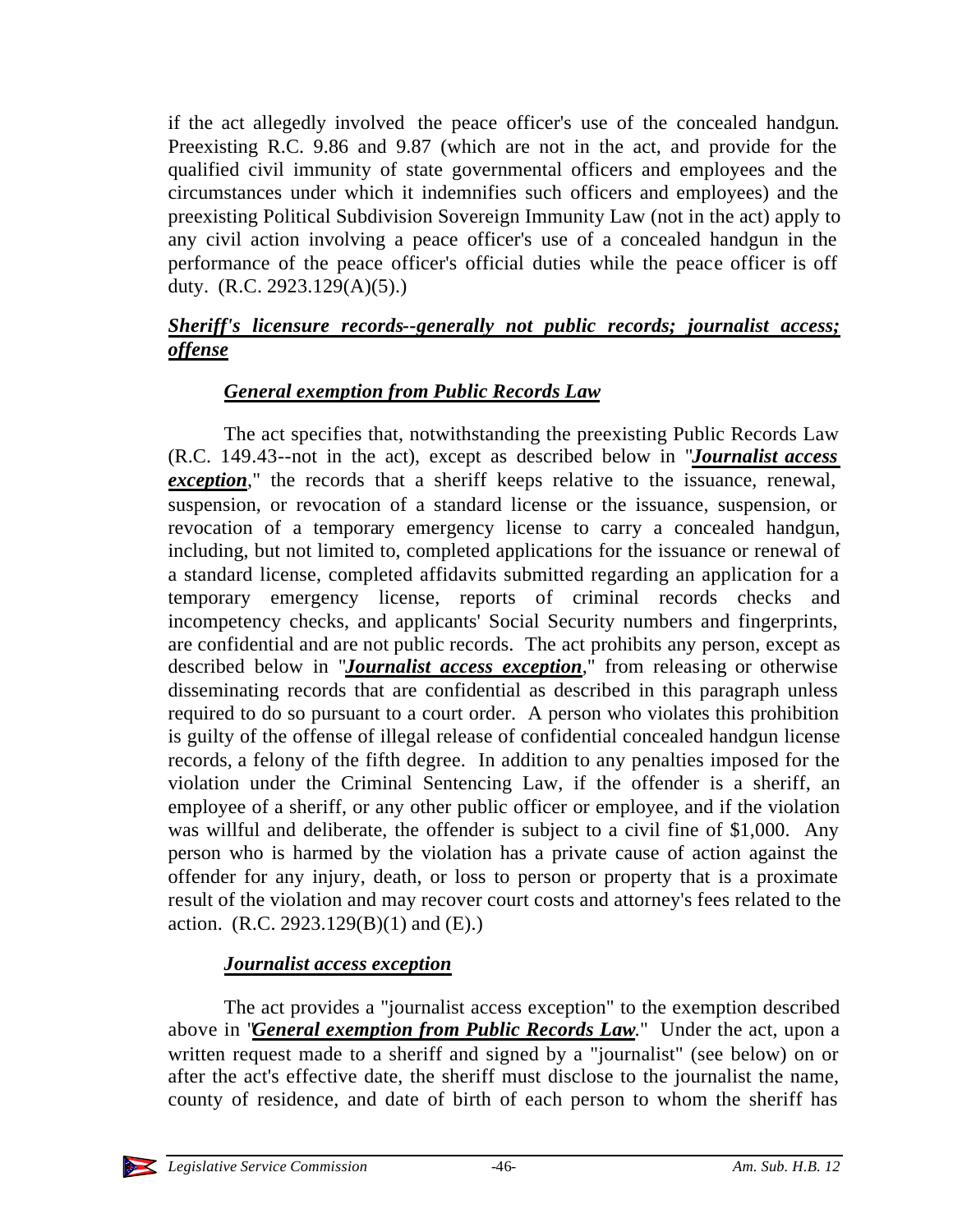issued a standard license or replacement standard license to carry a concealed handgun, renewed a standard license to carry a concealed handgun, or issued a temporary emergency license or replacement temporary emergency license to carry a concealed handgun under the act. The request must include the journalist's name and title, include the name and address of the journalist's employer, and state that the disclosure of the information sought would be in the public interest.

As used in this provision, "journalist" means a person engaged in, connected with, or employed by any news medium, including a newspaper, magazine, press association, news agency, or wire service, a radio or television station, or a similar medium, for the purpose of gathering, processing, transmitting, compiling, editing, or disseminating information for the general public. (R.C. 2923.129(B)(2).)

### *Miscellaneous provisions relating to sheriffs*

### *Reports to Ohio Peace Officer Training Commission*

Under the act, each sheriff must report to OPOTC the number of standard licenses to carry a concealed handgun that the sheriff issued, renewed, suspended, revoked, or denied during the previous quarter of the calendar year, the number of applications for those licenses for which processing was suspended as provided in the act during the previous quarter of the calendar year, and the number of temporary emergency licenses to carry a concealed handgun that the sheriff issued, suspended, revoked, or denied during the previous quarter of the calendar year. The sheriff must not include in the report the applicant's or licensee's name or other identifying information. The sheriff must report that information in a manner that permits OPOTC to maintain the statistics and to timely prepare the statistical report described below in "*Duties of the Ohio Peace Officer Training Commission*." This information received by OPOTC is a public record kept by OPOTC for purposes of the preexisting Public Records Law, which is not in the act. (R.C. 2923.129(C).)

The act specifies that any person who is "harmed by a violation" of the provisions described in the preceding paragraph has a private cause of action against "the offender" for any injury, death, or loss to person or property that is a proximate result of "the violation" and may recover court costs and attorney's fees related to the action (R.C. 2923.129(E)).

# *Sheriff's concealed handgun license issuance expense fund*

The act requires each county to establish in the county treasury a sheriff's concealed handgun license issuance expense fund, and requires the sheriff of that county to deposit into that fund all fees paid by applicants for the issuance or

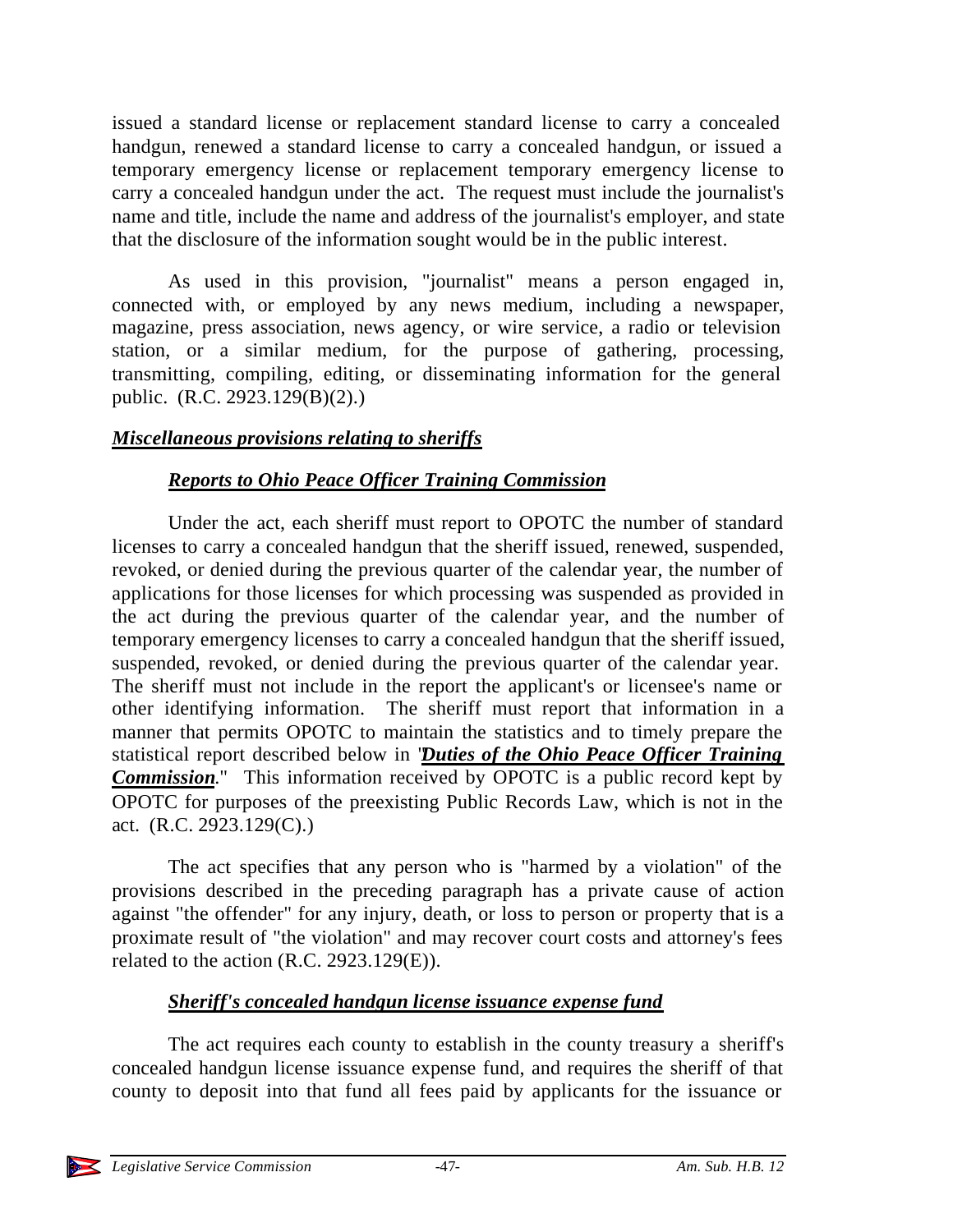renewal of a standard license or a duplicate standard license to carry a concealed handgun, and all fees paid by a person seeking a temporary emergency license to carry a concealed handgun as described below in "*Obtaining a temporary emergency license to carry a concealed handgun*." The county must distribute the fees deposited into the fund in accordance with the specifications prescribed by the OPOTC as described below in "*Duties of the Ohio Peace Officer Training Commission*."

The sheriff, with the approval of the board of county commissioners, may expend any county portion of the fees deposited into the sheriff's concealed handgun license issuance expense fund for any costs incurred by the sheriff in connection with performing any administrative functions related to the issuance of standard or temporary emergency licenses to carry a concealed handgun, including, but not limited to, personnel expenses and the costs of any handgun safety education program that the sheriff chooses to fund (R.C. 311.42).

### *Obtaining a temporary emergency license to carry a concealed handgun*

The act enacts a mechanism that permits, in specified emergency situations, a person who wishes to carry a concealed handgun to obtain a *temporary emergency license* to carry a concealed handgun that is valid for a limited period of time (R.C. 2923.1213).

# *Eligibility for a temporary emergency license; submission of request*

Under the mechanism, a person seeking a temporary emergency license to carry a concealed handgun must submit to the sheriff of the county in which the person resides all of the following: (1) "evidence of imminent danger" to the person or a member of the person's family (see "*Meaning of "evidence of imminent danger"*," below), (2) a sworn affidavit that contains all of the information required to be on the license and attesting that the person satisfies specified eligibility criteria (see below), which are the same as the eligibility criteria for the issuance of a standard license to carry a concealed handgun, other than the criterion that relates to a competency certification and training and the criterion that requires the applicant to certify that the applicant desires a legal means to carry a concealed handgun for defense of the applicant or a member of the applicant's family while engaged in lawful activity, (3) a temporary emergency license fee established by OPOTC for an amount that does not exceed the actual cost of conducting the criminal background check, or \$30, and (4) a set of fingerprints of the applicant provided through use of an electronic fingerprint reading device or, if the sheriff to whom the application is submitted does not possess and does not have ready access to the use of an electronic fingerprint reading device, on a standard impression sheet prescribed pursuant to preexisting R.C. 109.572(C), not in the act (if the fingerprints are provided on a standard

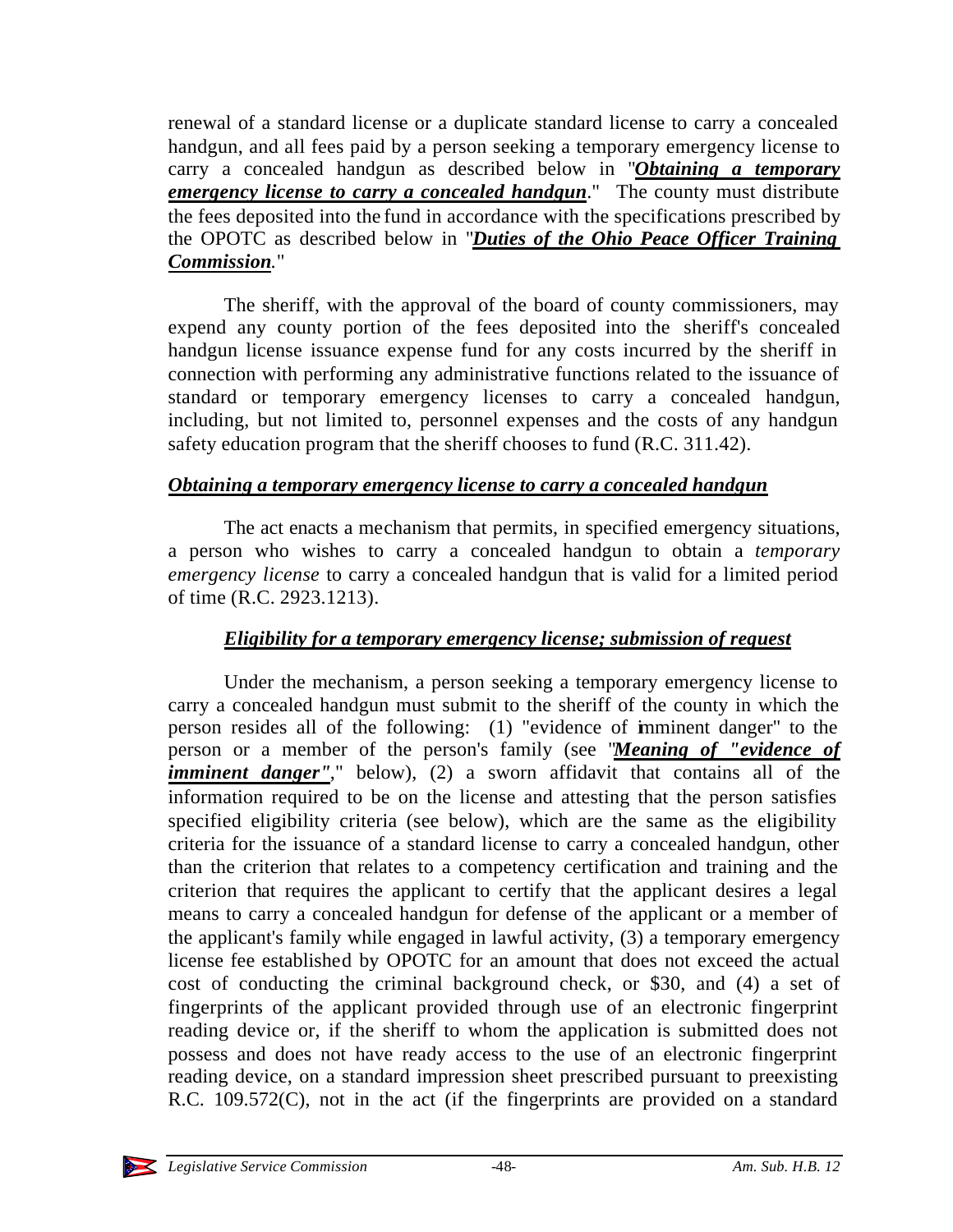impression sheet, the person also must provide the person's Social Security number to the sheriff).

The eligibility criteria to which the sworn affidavit described in clause (2) of the preceding paragraph must attest are that the person: is at least 21 years of age; is not a fugitive from justice; is not under indictment for or otherwise charged with an offense identified in R.C. 2923.125(D)(1)(d); has not been convicted of or pleaded guilty to an offense, and has not been adjudicated a delinquent child for committing an act, identified in R.C. 2923.125(D)(1)(e); within three years of the date of the submission, has not been convicted of or pleaded guilty to an offense, and has not been adjudicated a delinquent child for committing an act, identified in R.C.  $2923.125(D)(1)(f)$ ; within five years of the date of the submission, has not been convicted of, pleaded guilty, or adjudicated a delinquent child for committing two or more violations identified in R.C. 2923.125(D)(1)(g); within ten years of the date of the submission, has not been convicted of, pleaded guilty, or adjudicated a delinquent child for committing a violation identified in R.C.  $2923.125(D)(1)(h)$ ; has not been adjudicated as a mental defective, has not been committed to any mental institution, is not under adjudication of mental incompetence, has not been found by a court to be a mentally ill person subject to hospitalization by court order, and is not an involuntary patient other than one who is a patient only for purposes of observation, as described in R.C.  $2923.125(D)(1)(i)$ ; and is not currently subject to a civil protection order, a temporary protection order, or a protection order issued by a court of another state, as described in R.C. 2923.125(D)(1)(j). (R.C. 2923.1213(B)(1).)

# *Duties of the sheriff; issuance or denial of license; appeal of denial*

Upon receipt of the evidence of imminent danger, sworn affidavit, fee, and set of fingerprints required as described above, a sheriff immediately must conduct or cause to be conducted the criminal records check and the incompetency records check described in R.C. 311.41 (see "*Criminal records check and incompetency records check*" under "*Obtaining and renewing a standard license to carry a concealed handgun*," above). Immediately upon receipt of the results of the records checks, the sheriff must review the information and must determine whether the eligibility criteria summarized in the preceding paragraph apply regarding the person.

If the sheriff determines that all of the required eligibility criteria apply regarding the person, the sheriff must immediately make available through LEADS all information that will be contained on the temporary emergency license for the person if one is issued, and the Superintendent of the State Highway Patrol must ensure that the System is so configured as to permit the transmission through the system of that information. Upon making that information available through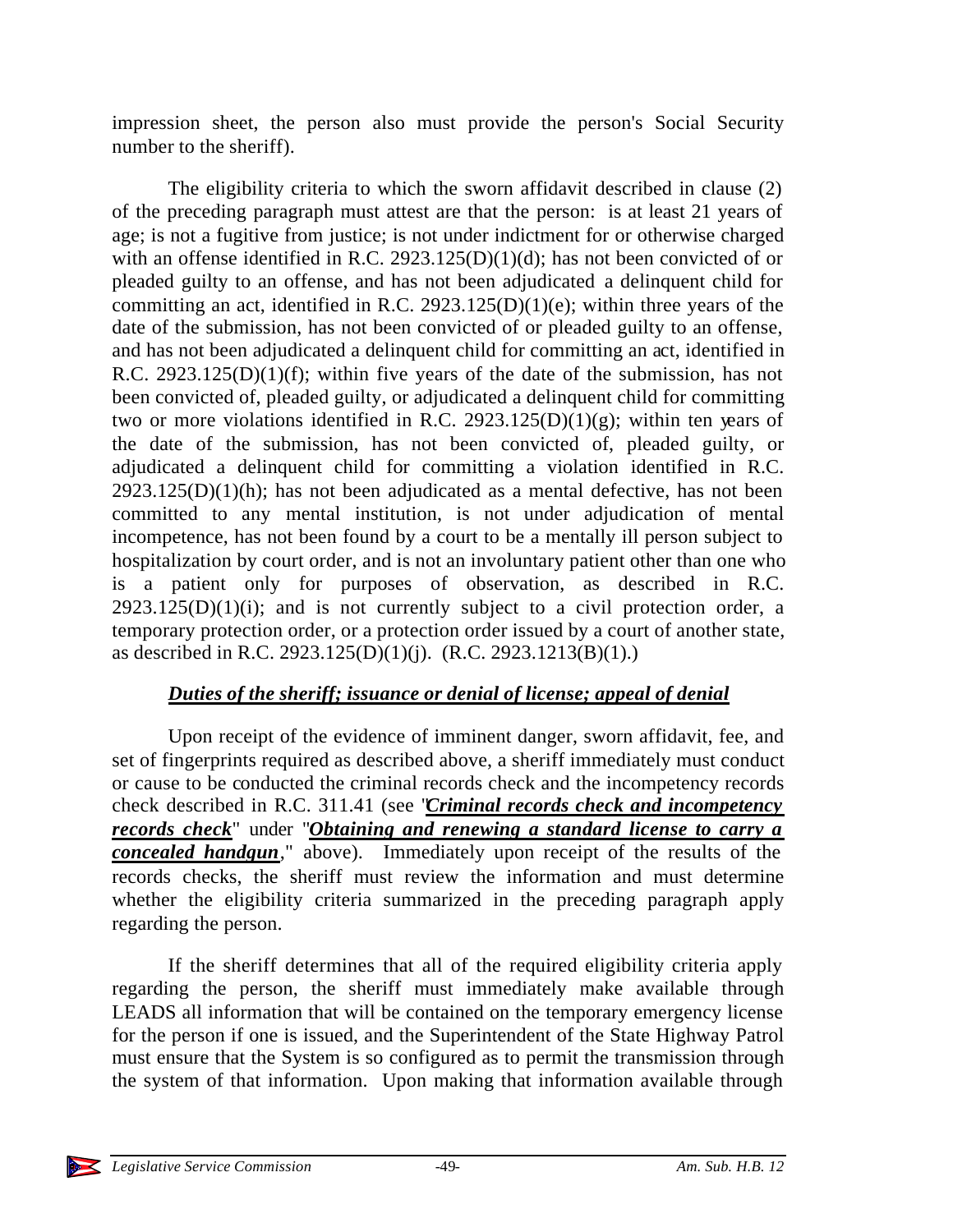LEADS, the sheriff must immediately issue to the person a temporary emergency license to carry a concealed handgun.

If the sheriff denies the issuance of a temporary emergency license to the person, the sheriff must specify the grounds for the denial in a written notice to the person. The person may appeal the denial, or challenge criminal records check results that were the basis of the denial if applicable, in the same manners specified above in "*Denial of license application*" under "*Obtaining and renewing a standard license to carry a concealed handgun*," regarding the denial of an application for a standard license to carry a concealed handgun.

A temporary emergency license to carry a concealed handgun must be in the form, and must include all of the information, described below in paragraphs (2) and (5) of "*Application and license forms* " under "*Duties of the Ohio Peace Officer Training Commission*," and also must include a unique combination of identifying letters and numbers in accordance with the provision described in paragraph (4) of that part. A temporary emergency license to carry a concealed handgun is valid for 90 days and may not be renewed. A person who has been issued a temporary emergency license to carry a concealed handgun cannot be issued another temporary emergency license unless at least four years has expired since the issuance of the prior temporary emergency license. (R.C. 2923.1213(B)(2).)

A sheriff who issues a temporary emergency license to carry a concealed handgun under the act cannot require a person seeking to carry a concealed handgun in accordance with its provisions to submit a competency certificate as a prerequisite for issuing the license and must comply with R.C. 2923.125(H) in regards to the license  $(R.C. 2923.1213(D))$ . The provisions of R.C. 2923.125(H) pertain to the sheriff's entry onto LEADS of specified information; they are described above in "*License issuance, replacement, or renewal--sheriff must make information available through LEADS; use of the information*," under "*Obtaining and renewing a standard license to carry a concealed handgun*."

A sheriff who issues a temporary emergency license to carry a concealed handgun under the act must retain, for the entire period during which the temporary emergency license is in effect, the evidence of imminent danger that the person submitted to the sheriff and that was the basis for the license, or a copy of that evidence, as appropriate (R.C. 2923.1213(E)).

# *Privileges, duties, and restrictions under a temporary emergency license*

A person who holds a temporary emergency license to carry a concealed handgun issued under the act has the same right to carry a concealed handgun as a person who is issued a standard license to carry a concealed handgun under the

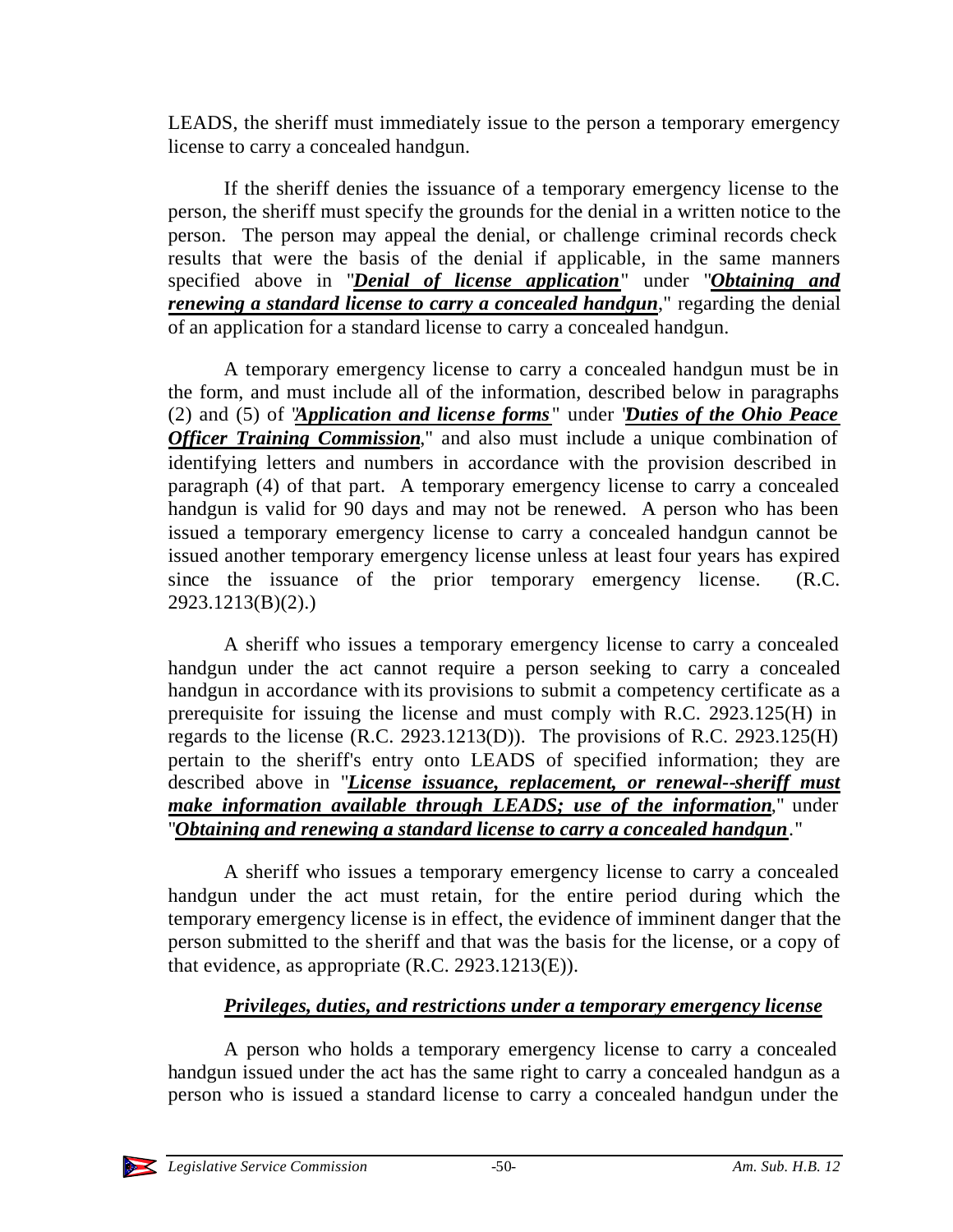act, and any exceptions to the prohibitions contained in R.C. 1547.69 and R.C. 2923.12 to 2923.16 for a licensee with a standard license issued under the act apply to a licensee with a temporary emergency license to carry a concealed handgun. A person who holds a temporary emergency license to carry a concealed handgun is subject to the same restrictions, and to all other procedures, duties, and sanctions, that apply to a person who carries a standard license to carry a concealed handgun issued under the act, other than the license renewal provisions that apply regarding a standard license. (R.C. 2923.1213(C).)

### *Suspension or revocation of temporary emergency license*

The act requires a sheriff who issues a temporary emergency license to carry a concealed handgun under its provisions to suspend or revoke the license in accordance with the provisions described above in "*Suspension and revocation of license*." It provides that, in addition to the suspension or revocation procedures under those provisions, the sheriff may revoke the temporary emergency license upon receiving information, verifiable by public documents, that the person to whom the license was issued is not eligible to possess a firearm under the laws of either Ohio or the United States or that the person committed perjury in obtaining the license; if the sheriff revokes a temporary emergency license under this additional authority, the sheriff must notify the person, by certified mail, return receipt requested, at the person's last known residence address that the license has been revoked and that the person is required to surrender the license at the sheriff's office within ten days of the date on which the notice was mailed. The act states that R.C. 2923.125(H), described above in "*Duties of the sheriff; issuance or denial of license; appeal of denial*," applies regarding any suspension or revocation of a temporary emergency license. (R.C. 2923.1213(D).)

# *Issuance of duplicate temporary emergency license*

If a temporary emergency license to carry a concealed handgun issued under the act is lost or is destroyed, the licensee may obtain from the sheriff who issued that license a duplicate license upon the payment of a \$15 fee and the submission of an affidavit attesting to the loss or destruction of the license. The sheriff, in accordance with the procedures prescribed in R.C. 109.731 regarding standard licenses to carry a concealed handgun (see "*Duties of the Ohio Peace Officer Training Commission*," below), must place on the replacement license a combination of identifying numbers different from the combination on the license that is being replaced.  $(R.C. 2923.1213(F))$ .

#### *Deposit of fees into sheriff's handgun license issuance expense fund*

The act requires a sheriff who receives any fees paid by a person in relation to a temporary emergency license to carry a concealed handgun or a replacement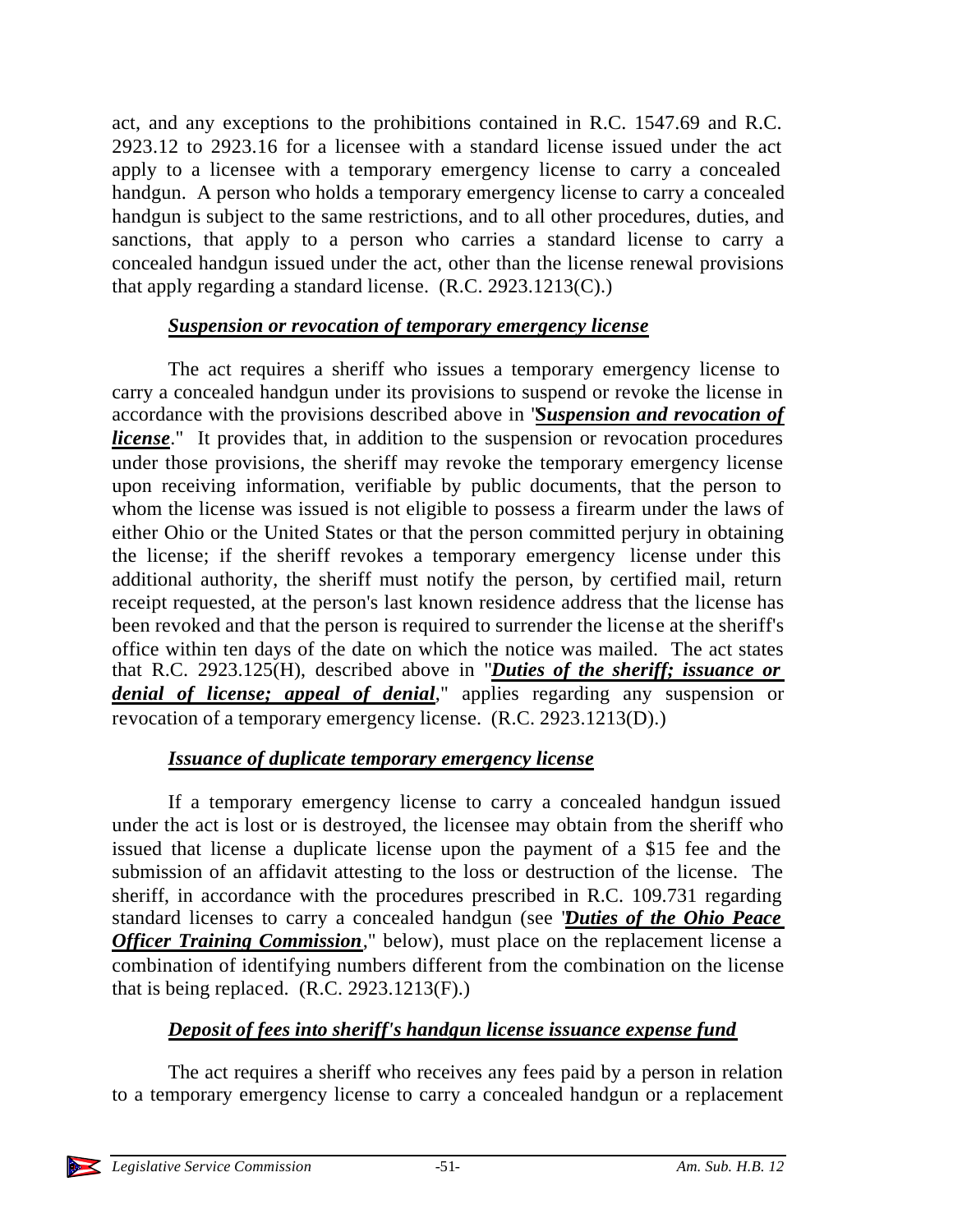temporary emergency license to carry a concealed handgun to deposit all fees so paid into the sheriff's handgun license issuance expense fund established by the act (R.C. 2923.1213(H)).

# *Ohio Peace Officer Training Commission duties*

The act requires OPOTC to prescribe, and to make available to sheriffs, a standard form to be used by a person who applies for a temporary emergency license to carry a concealed handgun on the basis of imminent danger of a type described in the first clause of the definition of that term as set forth below (R.C. 2923.1213(G)).

# *Meaning of "evidence of imminent danger"*

The act defines "evidence of imminent danger," for purposes of the above described provisions relating to temporary emergency licenses to carry a concealed handgun, as any of the following (R.C. 2923.1213(A)):

(1) A statement sworn by the person seeking to carry a concealed handgun that is made under threat of perjury and that states that the person has reasonable cause to fear a criminal attack upon the person or a member of the person's family, such as would justify a prudent person in going armed;

(2) A written document prepared by a governmental entity or public official describing the facts that give the person seeking to carry a concealed handgun reasonable cause to fear a criminal attack upon the person or a member of the person's family, such as would justify a prudent person in going armed. Written documents of this nature include, but are not limited to, any "temporary protection order," "civil protection order," "protection order issued by another state" (see **COMMENT** 1, regarding the meaning of these terms), or other court order, any court report, and any report filed with or made by a law enforcement agency or prosecutor ("prosecutor" has the same meaning as in preexisting R.C. 2935.01, not in the act).

# *Miscellaneous offenses with respect to licenses*

# *Falsification of a concealed handgun license*

The act enacts a new provision that prohibits a person from altering a standard license to carry a concealed handgun or a temporary emergency license to carry a concealed handgun that was issued pursuant to its provisions and prohibits a person from creating a fictitious document that purports to be a license of that nature. A person who violates either prohibition is guilty of the offense of falsification of a concealed handgun license, a felony of the fifth degree. (R.C. 2923.1211(A) and (C).)

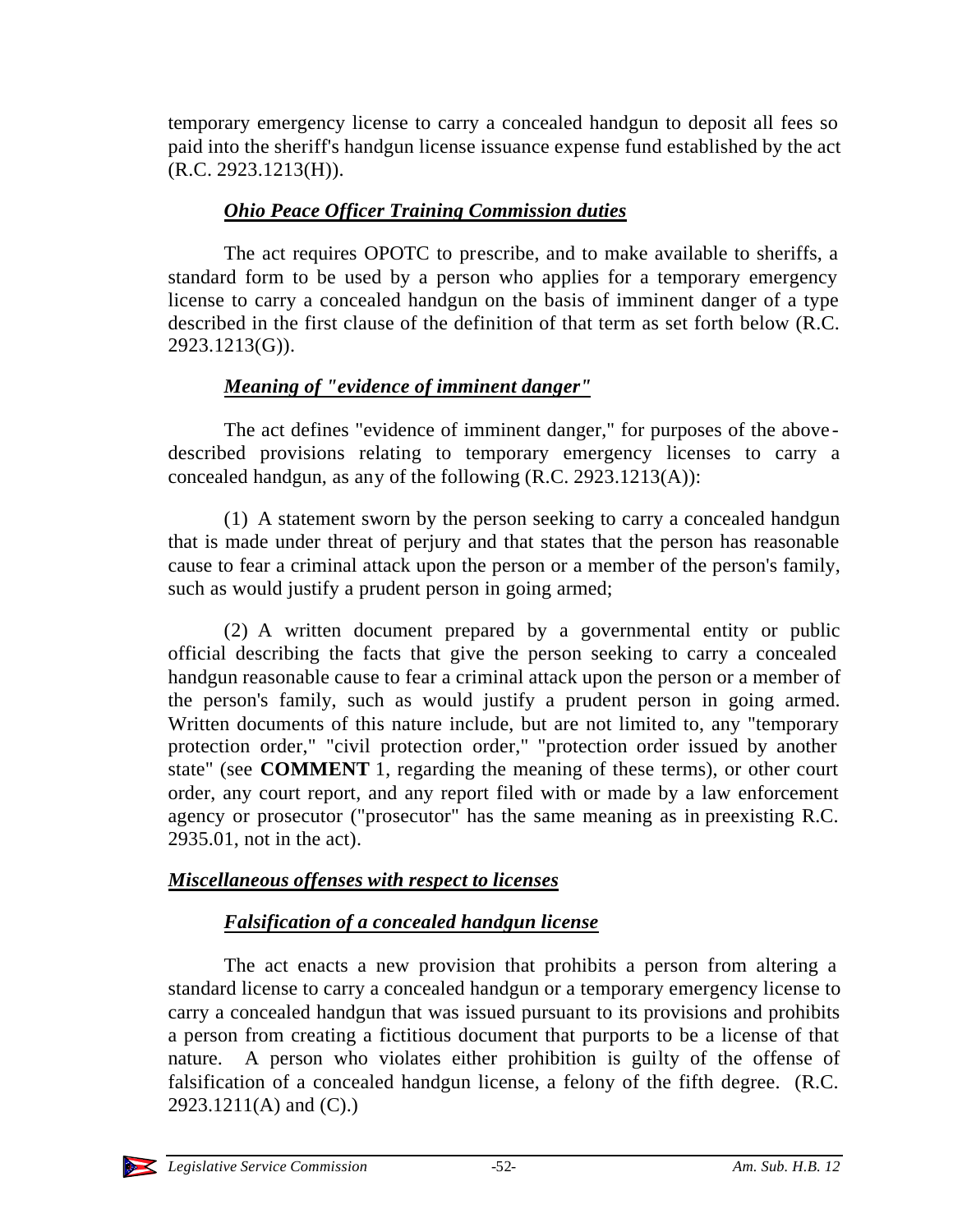# *Falsification to obtain a concealed handgun license*

*Preexisting law--prohibitions and penalties*. Preexisting law, retained by the act but expanded as described below, prohibits a person from knowingly making a false statement, or knowingly swearing or affirming the truth of a false statement previously made, in certain circumstances or in relation to certain types of documents, particularly official documents. Generally, a person who violates these prohibitions is guilty of the offense of falsification, a misdemeanor of the first degree. If the statement is made in connection with the purchase of a firearm and in conjunction with the furnishing to the seller of the firearm of a fictitious or altered driver's or commercial driver's license or permit, a fictitious or altered identification card, or any other document that contains false information about the purchaser's identity, the person is guilty of falsification to purchase a firearm, a felony of the fifth degree.

Preexisting law, unchanged by the act, also prohibits a person, in connection with the purchase of a firearm, from knowingly furnishing to the seller of the firearm a fictitious or altered driver's or commercial driver's license or permit, a fictitious or altered identification card, or any other document that contains false information about the purchaser's identity. A person who violates this prohibition is guilty of the offense of falsification to purchase a firearm, a felony of the fifth degree.  $(R.C. 2921.13(A), (B), and (E).)$ 

*Preexisting law--civil liability*. Under preexisting law, retained by the act but given a different division designation, a person who violates any of the falsification prohibitions is liable in a civil action to any person harmed by the violation for injury, death, or loss to person or property incurred as a result of the commission of the offense and for reasonable attorney's fees, court costs, and other expenses incurred as a result of prosecuting the civil action. The provision states that the civil action so authorized is not the exclusive remedy of a person who incurs injury, death, or loss to person or property as a result of a violation of a prohibition against falsification. (R.C. 2921.13(F).)

*Operation of the act*. The act adds two new prohibitions to the offense of falsification. First, it prohibits a person from knowingly making a false statement, or knowingly swearing or affirming the truth of a false statement previously made, when the statement is made in an application filed with a county sheriff under the act in order to obtain or renew a standard license to carry a concealed handgun or is made in an affidavit submitted to a sheriff under the act to obtain a temporary emergency license to carry a concealed handgun. Second, it prohibits a person, in an attempt to obtain a standard license to carry a concealed handgun under the act, from knowingly presenting to a sheriff a fictitious or altered document that purports to be a certification of the person's competence in handling a handgun as described in paragraph (3) of "*Making the application for a standard license*,"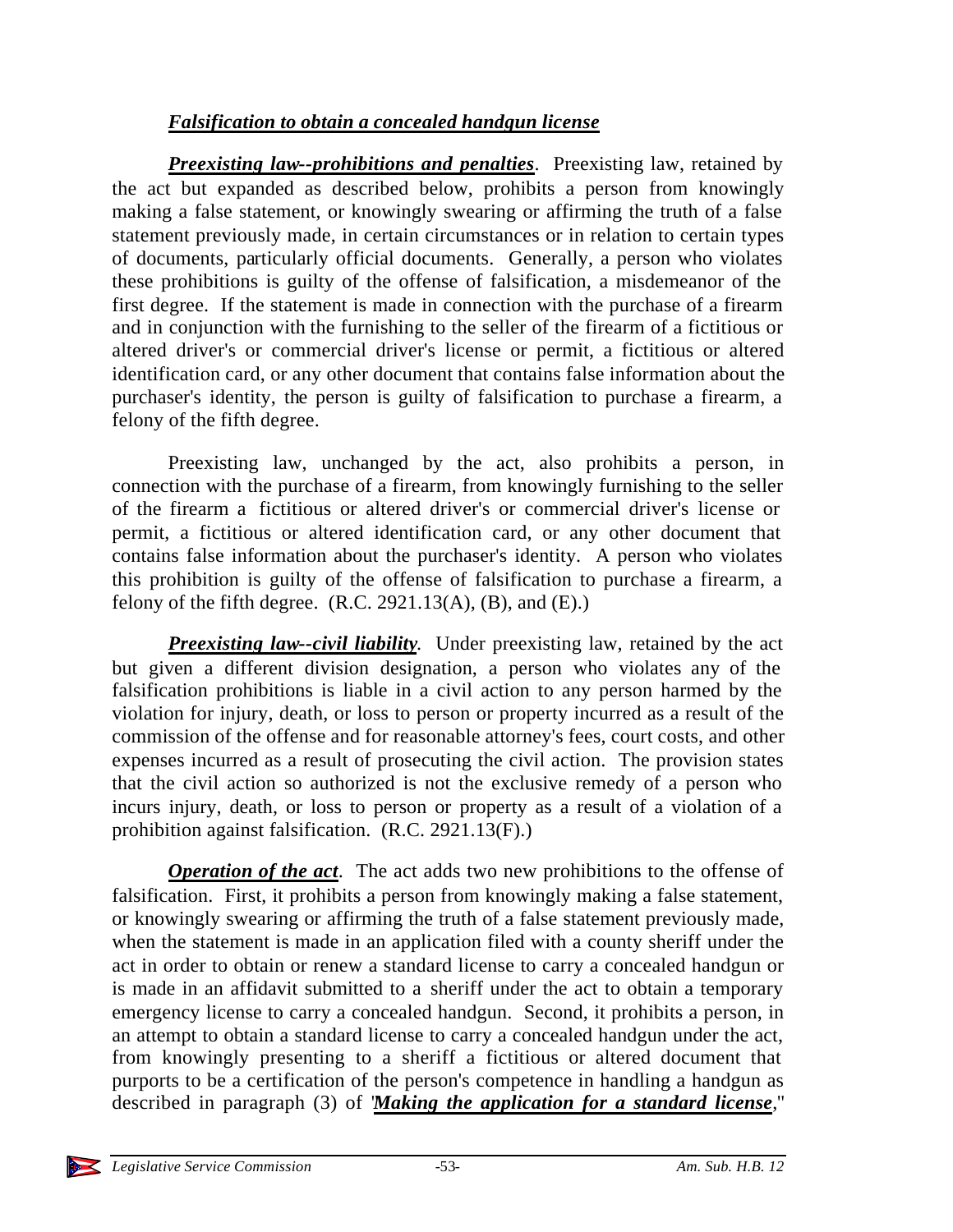above. A person who violates either prohibition is guilty of falsification to obtain a concealed handgun license, a felony of the fourth degree. The preexisting provision regarding liability in a civil action also applies to the new falsification prohibitions.  $(R.C. 2921.13(A)(14), (C), (F)(4), and (G).)$ 

# *Criminal trespass*

# *Formerly*

Preexisting law, retained by the act except for the revision described below, prohibits a person, without privilege to do so, from doing any of the following: (1) knowingly entering or remaining on the land or premises of another,  $3(2)$ knowingly entering or remaining on the land or premises of another, the use of which is lawfully restricted to certain persons, purposes, modes, or hours, when the offender knows the offender is in violation of any such restriction or is reckless in that regard, (3) recklessly entering or remaining on the land or premises of another, as to which notice against unauthorized access or presence is given by actual communication to the offender, or in a manner prescribed by law, or by posting in a manner reasonably calculated to come to the attention of potential intruders, or by fencing or other enclosure manifestly designed to restrict access, or (4) being on the land or premises of another, negligently failing or refusing to leave upon being notified to do so by the owner or occupant, or the agent or servant of either. A person who violates any of these prohibitions is guilty of the offense of criminal trespass, a misdemeanor of the fourth degree.

Under preexisting law, unchanged by the act, it is no defense to a charge of criminal trespass that the land or premises involved was owned, controlled, or in custody of a public agency or that the offender was authorized to enter or remain on the land or premises involved, when such authorization was secured by deception. (R.C. 2911.21.)

# *Operation of the act*

The act revises the fourth prohibition included in the offense of criminal trespass to prohibit a person, without privilege to do so and being on the land or premises of another, from negligently failing or refusing to leave upon being notified *by signage posted in a conspicuous place or otherwise being notified* to do so by the owner or occupant, or the agent or servant of either. The penalty

*<sup>3</sup> "Land or premises" includes any land, building, structure, or place belonging to, controlled by, or in custody of another, and any separate enclosure or room, or portion thereof (R.C. 2911.21(E)).*



l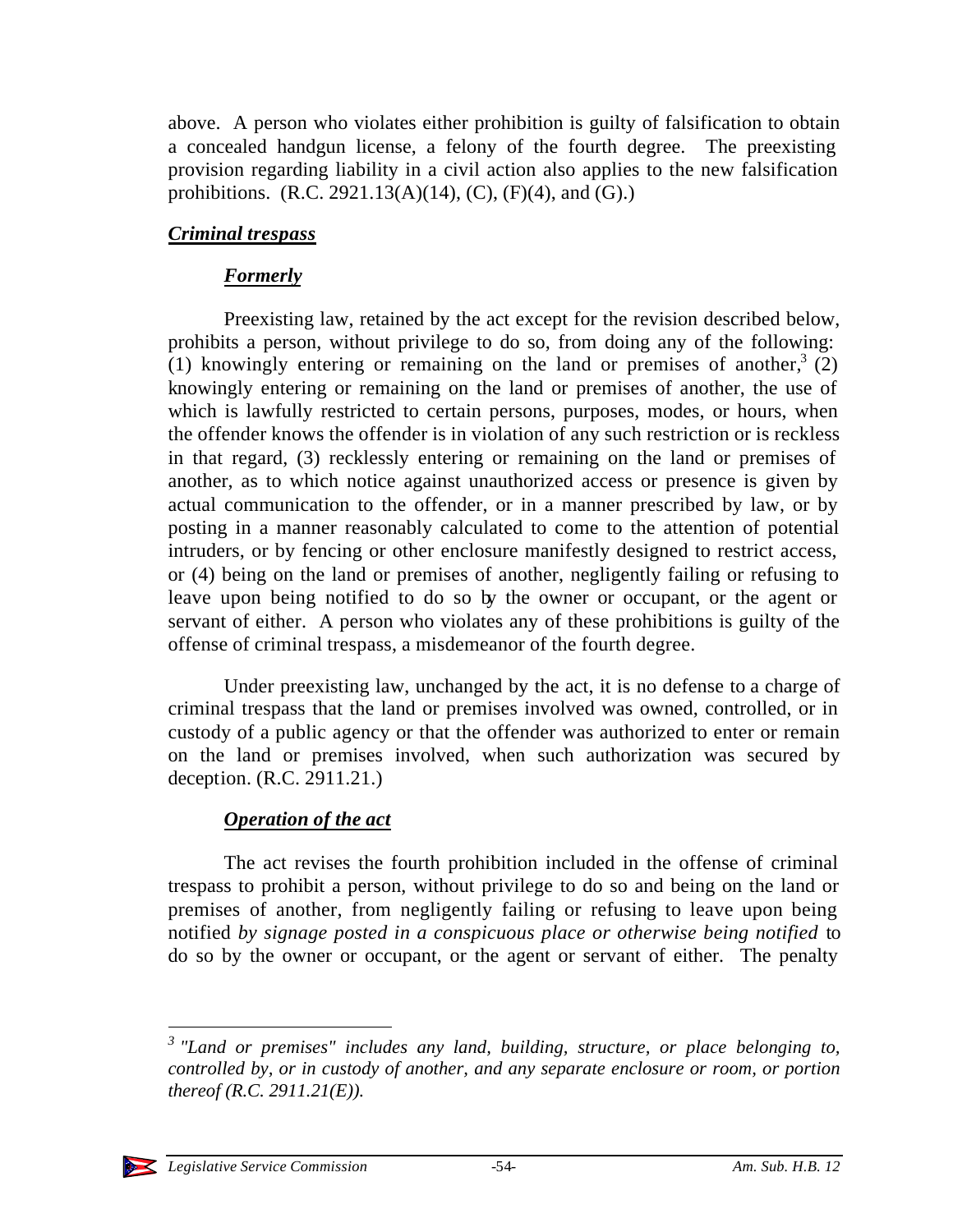remains a misdemeanor of the fourth degree. (R.C. 2911.21(A)(4) and (D) and 2923.126(C)(3).)

Related to this change, as described above in "*Places and circumstances not covered by a valid license*" under "*Privileges and duties of a licensee*," the act specifies that the owner or person in control of private land or premises, and a private person or entity leasing land or premises owned by the state, the United States, or a political subdivision of the state or the United States, may post a sign in a conspicuous location on that land or on those premises prohibiting persons from carrying firearms or concealed firearms on or onto that land or premises, and that a person who knowingly violates a posted prohibition of that nature is guilty of criminal trespass (R.C. 2923.126(C)(3)).

### *Posting of signs in specified areas*

The act requires specified persons, boards, and entities, or their designees to post a sign that contains a statement in substantially the following form: "Unless otherwise authorized by law, pursuant to the Ohio Revised Code, no person shall knowingly possess, have under the person's control, convey, or attempt to convey a deadly weapon or dangerous ordnance onto these premises." For each of the specified types of premises, the sign must be posted in a conspicuous location on the premises (the specified premises generally are within the list of premises in which a license does not authorize the licensee to carry a concealed handgun, as described above in "*Places and circumstances not covered by a valid license*" under "*Privileges and duties of a licensee*"; however, not all of the premises within that list are specified under this provision as being places at which a sign must be posted). The following table describes the places where the sign must be posted and the individual or entity responsible for putting up the sign (R.C. 2923.1212(A)):

| <b>Place</b>                                                                                                                                        | Individual or entity responsible for<br>putting up sign                                                                      |
|-----------------------------------------------------------------------------------------------------------------------------------------------------|------------------------------------------------------------------------------------------------------------------------------|
| Police stations, municipal jails, and<br>municipal courthouses and courtrooms                                                                       | The Director of Public Safety or the person<br>or board charged with the erection,<br>maintenance, or repair of the premises |
| Sheriff's offices                                                                                                                                   | The sheriff or the sheriff's designee who<br>has charge of the sheriff's office.                                             |
| State highway patrol stations                                                                                                                       | The Superintendent of the State Highway<br>Patrol or the Superintendent's designee                                           |
| County, multicounty, municipal,<br>municipal-county, or multicounty-<br>municipal jails and workhouses,<br>community-based correctional facilities, | The sheriff, chief of police, or person in<br>charge of the facility or a designee of any<br>of those persons                |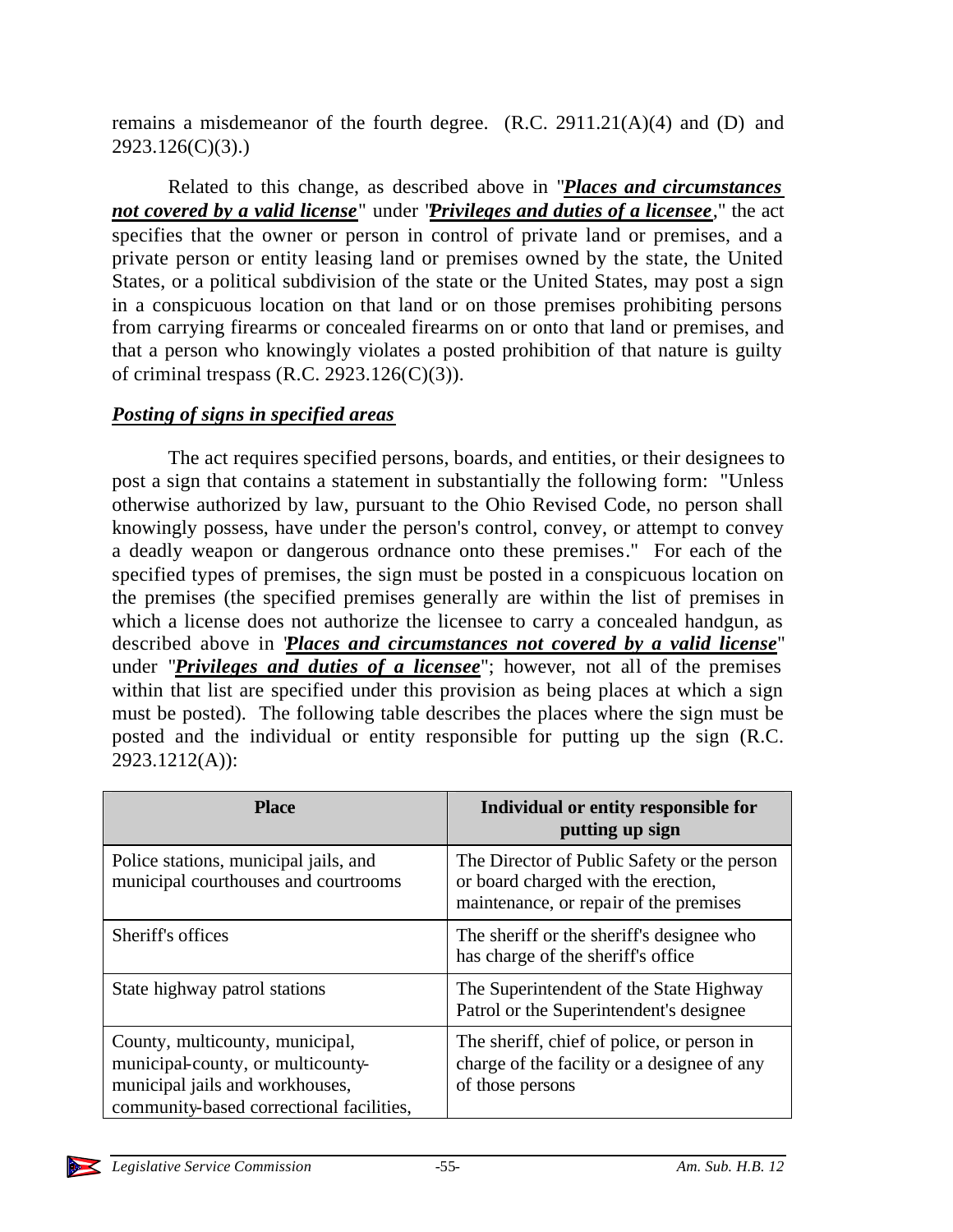| <b>Place</b>                                                                                                                                        | Individual or entity responsible for<br>putting up sign                                                                                                                                                                                                               |
|-----------------------------------------------------------------------------------------------------------------------------------------------------|-----------------------------------------------------------------------------------------------------------------------------------------------------------------------------------------------------------------------------------------------------------------------|
| halfway houses, alternative residential<br>facilities, and other state or local<br>correctional institutions or detention<br>facilities within Ohio |                                                                                                                                                                                                                                                                       |
| Airport facilities                                                                                                                                  | The board of trustees of the regional airport<br>authority with control of the facility, chief<br>administrative officer of an airport facility<br>with control of the facility, or other person<br>in charge of the airport facility with control<br>of the facility |
| Courthouses and the buildings and<br>structures in which courtrooms are located                                                                     | The officer or the officer's designee who<br>has charge of the courthouse, building, or<br>structure                                                                                                                                                                  |
| Premises controlled by BCII                                                                                                                         | The Superintendent of BCII or the<br>Superintendent's designee                                                                                                                                                                                                        |
| Child day-care centers, type A family day-<br>care homes, type B family day-care homes,<br>and type C family day-care homes                         | The owner, administrator, or operator of<br>the center or home                                                                                                                                                                                                        |
| Buildings owned by Ohio or a political<br>subdivision of Ohio                                                                                       | The officer, or the officer's designee, who<br>has charge of the building                                                                                                                                                                                             |
| Portions of a building that are leased, not<br>owned, by Ohio or a political subdivision                                                            | The officer, or the officer's designee, who<br>has charge of that portion of the building                                                                                                                                                                             |

The act further requires the following boards, bodies, and persons, or designees, to post in the following locations a sign that contains a statement in substantially the following form: "Unless otherwise authorized by law, pursuant to Ohio Revised Code section 2923.122, no person shall knowingly possess, have under the person's control, convey, or attempt to convey a deadly weapon or dangerous ordnance into a school safety zone<sup>"4</sup> (R.C. 2923.1212(B)):

(1) A board of education of a city, local, exempted village, or joint vocational school district or that board's designee in a conspicuous location in each building and on each parcel of real property owned or controlled by the board;

<sup>&</sup>lt;sup>4</sup> "School safety zone" consists of a school, school building, school premises, school *activity, and school bus (preexisting R.C. 2901.01(C)(1)--not in the act).*



l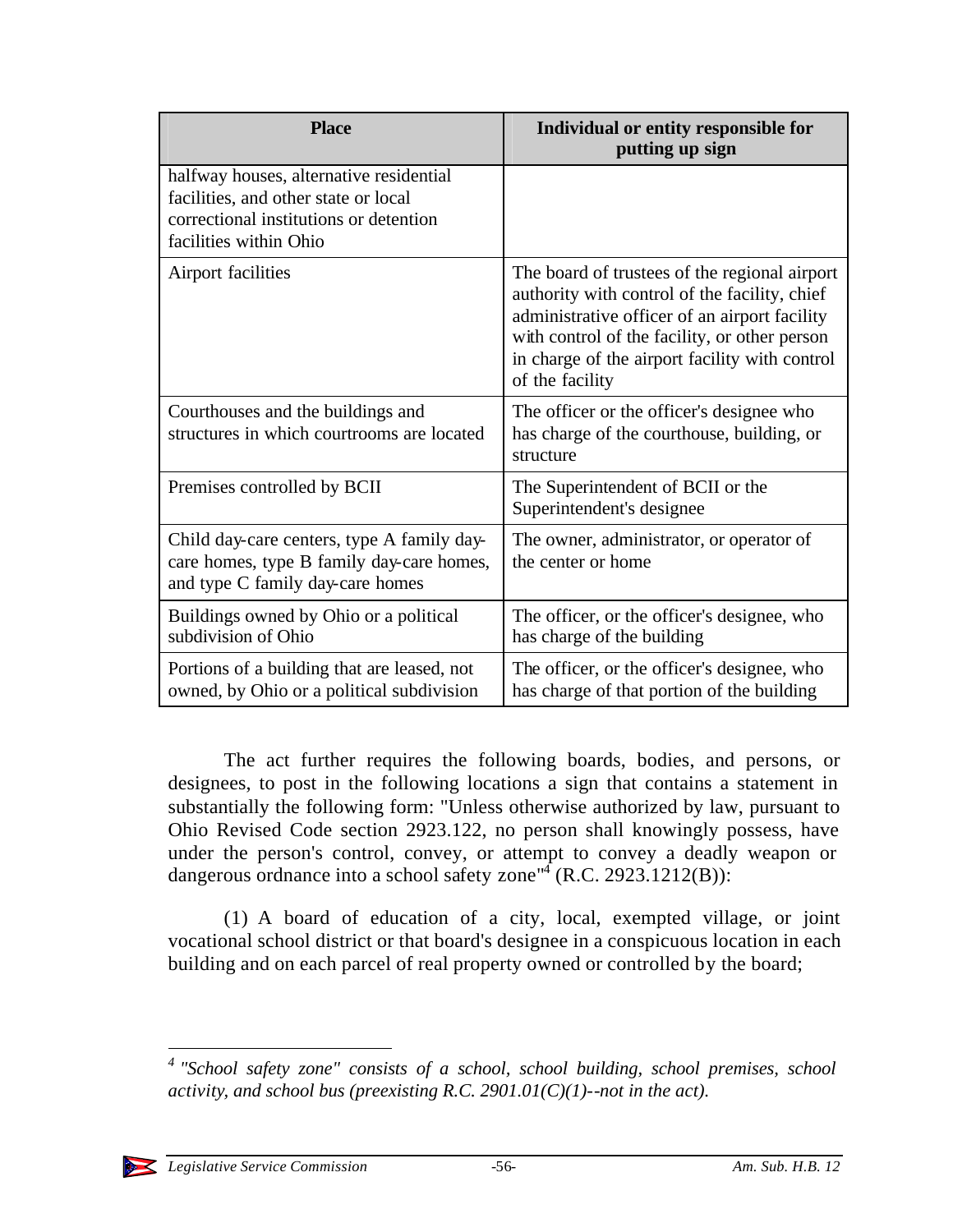(2) A governing body of a school for which the State Board of Education prescribes minimum standards under R.C. 3301.07 or that body's designee in a conspicuous location in each building and on each parcel of real property owned or controlled by the school;

(3) The principal or chief administrative officer of a nonpublic school in a conspicuous location on property owned or controlled by that nonpublic school.

# *Duties of the Ohio Peace Officer Training Commission*

### *Application and license forms*

The act requires OPOTC to prescribe, and to make available to sheriffs, all of the following (R.C. 109.731(A)(1), (2), and (5)):

(1) An application form to be used by a person who applies under the act for a standard license to carry a concealed handgun or for the renewal of a license of that nature and that conforms substantially to the form prescribed in the act (the form is prescribed in the act's R.C. 2923.1210, not reproduced in this final analysis);

(2) A form for the standard license to carry a concealed handgun that is to be issued by sheriffs to persons who qualify for such a license under the act and that conforms to the following requirements:

(a) It has space for the licensee's full name, residence address, and date of birth and for a color photograph of the licensee.

(b) It has space for the date of issuance of the license, its expiration date, its county of issuance, the name of the sheriff who issues the license, and the unique combination of letters and numbers that identify the county of issuance and the license given to the licensee by the sheriff in accordance with the provisions described below in "*Duties of the Attorney General, the Ohio Peace Officer Training Commission, and the Bureau of Criminal Identification and Investigation*."

(c) It has space for the signature of the licensee and the signature or a facsimile signature of the sheriff who issues the license.

(d) It does not require the licensee to include serial numbers of handguns, other identification related to handguns, or similar data that is not pertinent or relevant to obtaining the license and that could be used as a *de facto* means of registration of handguns owned by the licensee.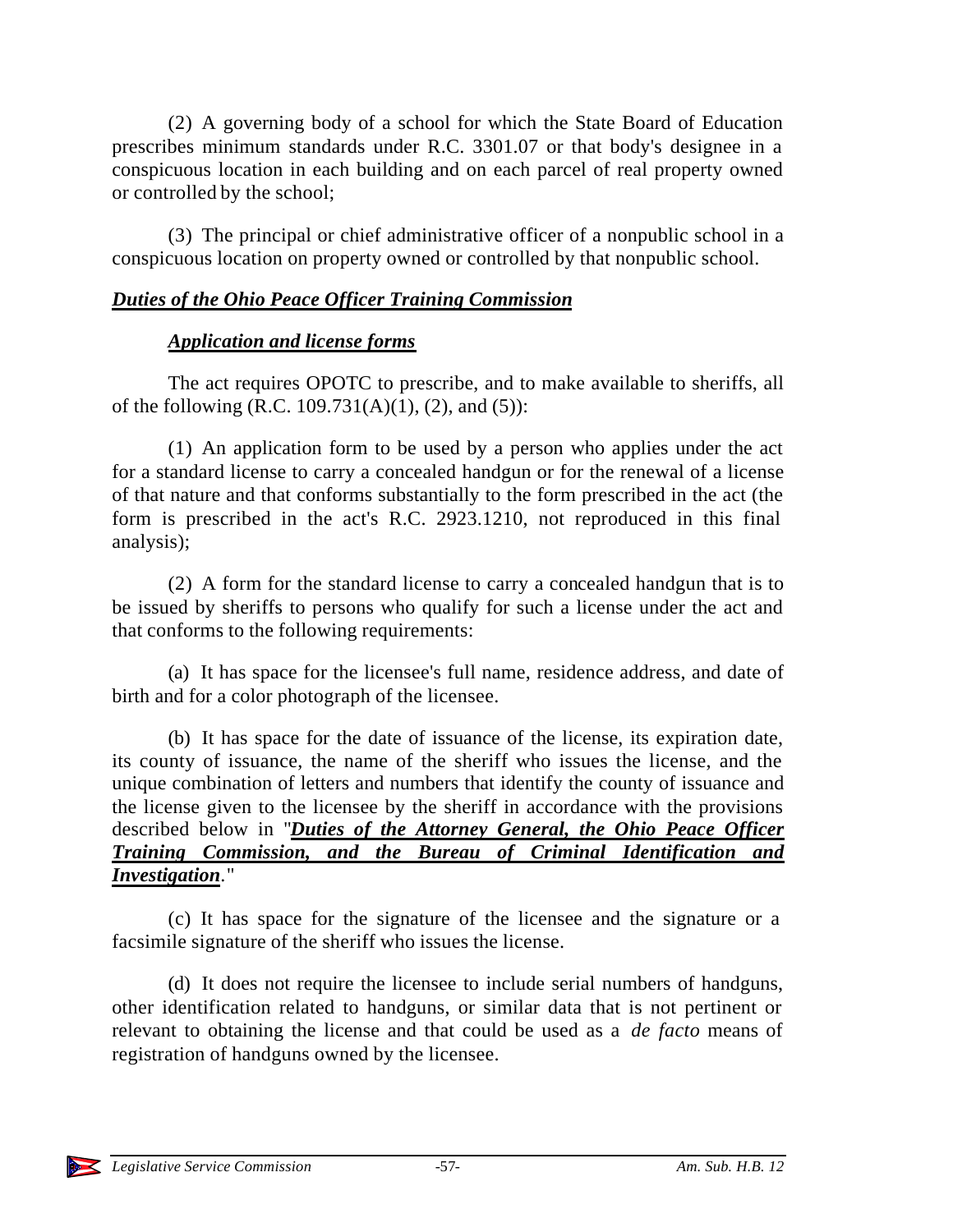(3) A form for the temporary emergency license to carry a concealed handgun that is to be issued by sheriffs to persons who qualify for such a license under the act, which form must conform to all the requirements set forth in  $(2)(a)$ to (d), above, and which additionally must conspicuously specify that the license is a temporary emergency license and the date of its issuance.

The act also requires OPOTC to prescribe, and to make available to sheriffs, a standard form to be used under the act by a person who applies for a temporary emergency license on the basis of imminent danger of a type described in the first clause of the definition of that term. (R.C. 2923.1213(H)).

### *Firearms laws, dispute resolution, and use of deadly force pamphlet*

The act further requires OPOTC, in consultation with the AG, to prepare a pamphlet that does all of the following, in everyday language: (1) explains the Ohio Firearms Laws, (2) instructs the reader in dispute resolution and explains the laws of Ohio relative to that matter, and (3) provides information to the reader regarding all aspects of the use of deadly force with a firearm, including, but not limited to, the steps that should be taken before contemplating the use of, or using, deadly force with a firearm, possible alternatives to using deadly force with a firearm, and the law governing the use of deadly force with a firearm. The act requires OPOTC to make copies of the pamphlet available to any person, public entity, or private entity that operates or teaches a training course, class, or program of a type described in the act regarding competency certifications that are required for a standard license to carry a concealed handgun and requests copies for distribution to persons who take the course, class, or program, and to sheriffs for distribution to applicants under the act for a standard license to carry a concealed handgun and applicants under the act for the renewal of such a license (R.C. 109.731(B)).

# *License application and renewal fee*

Under the act, OPOTC, in consultation with the AG, must prescribe a fee to be paid by an applicant under the act for a standard license to carry a concealed handgun or for the renewal of a license of that nature as follows: (1) for an applicant who has been a resident of Ohio for five or more years, an amount that does not exceed the lesser of the actual cost of issuing the license, including, but not limited to, the cost of conducting the criminal records check, or \$45, and (2) for an applicant who has been a resident of Ohio for less than five years, an amount that consists of the actual cost of having a criminal background check performed by the FBI, if one is so performed, plus the lesser of the actual cost of issuing the license, including, but not limited to, the cost of conducting the criminal records check, or \$45. OPOTC, in consultation with the AG, must specify the portion of the fee that will be used to pay each particular cost of the

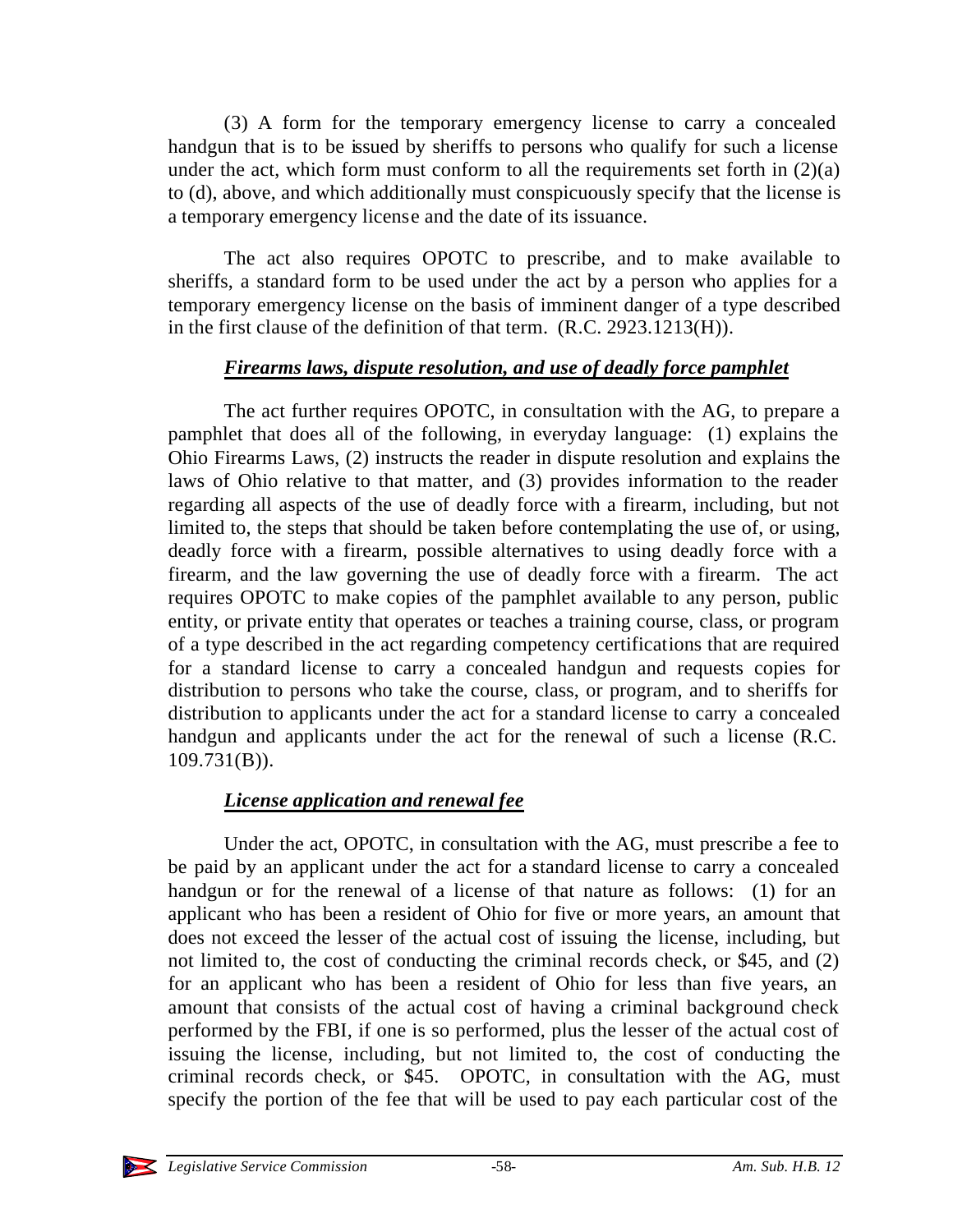issuance of the standard license. The sheriff must deposit all fees paid by an applicant under the act for the issuance or renewal of a license into the sheriff's concealed handgun license issuance expense fund established by the act. (R.C. 109.731(C).)

In a separate provision of law, the act also requires a person seeking a temporary emergency license to carry a concealed handgun to submit to the appropriate sheriff a temporary emergency license fee established by OPOTC for an amount that does not exceed the actual cost of conducting the criminal background check, or  $$30$  (R.C. 2923.1213(B)(1)). The act does not explicitly impose this duty on OPOTC, but it contemplates that OPOTC will establish such a temporary emergency license fee.

### *County codes and identification number procedures*

The act requires OPOTC to prescribe, and make available to sheriffs, a series of three-letter county codes that identify each Ohio county, and a procedure by which a sheriff is to give each standard license, replacement standard license, or renewal standard license to carry a concealed handgun, and each temporary emergency license or replacement temporary emergency license to carry a concealed handgun, the sheriff issues under the act a unique combination of letters and numbers that identifies the county in which the license was issued and that uses the county code and a unique number for each license the sheriff of that county issues (R.C. 109.69 $(A)(3)$  and  $(4)$ ).

# *Timeframe for adopting rules and making forms and pamphlets available*

Within 30 days after the effective date of the act, OPOTC must submit to the Joint Committee on Agency Rule Review the rules required under R.C. 109.731 as enacted in the act. Within 30 days after those rules take effect, OPOTC must prepare and make available to Ohio sheriffs the application and license forms and the pamphlet it is required to prepare under the act and must prescribe the license fee for standard licenses and temporary emergency licenses to carry a concealed handgun. (Section 8.)

#### *Statistics and reports*

The act requires OPOTC to maintain statistics with respect to the issuance, renewal, suspension, revocation, and denial of standard licenses to carry a concealed handgun and the suspension of processing of applications for those licenses, and with respect to the issuance, suspension, revocation, and denial of temporary emergency licenses to carry a concealed handgun, as reported by sheriffs as described in "*Reports to Ohio Peace Officer Training Commission*," above. No later than the first day of March in each year, OPOTC must submit a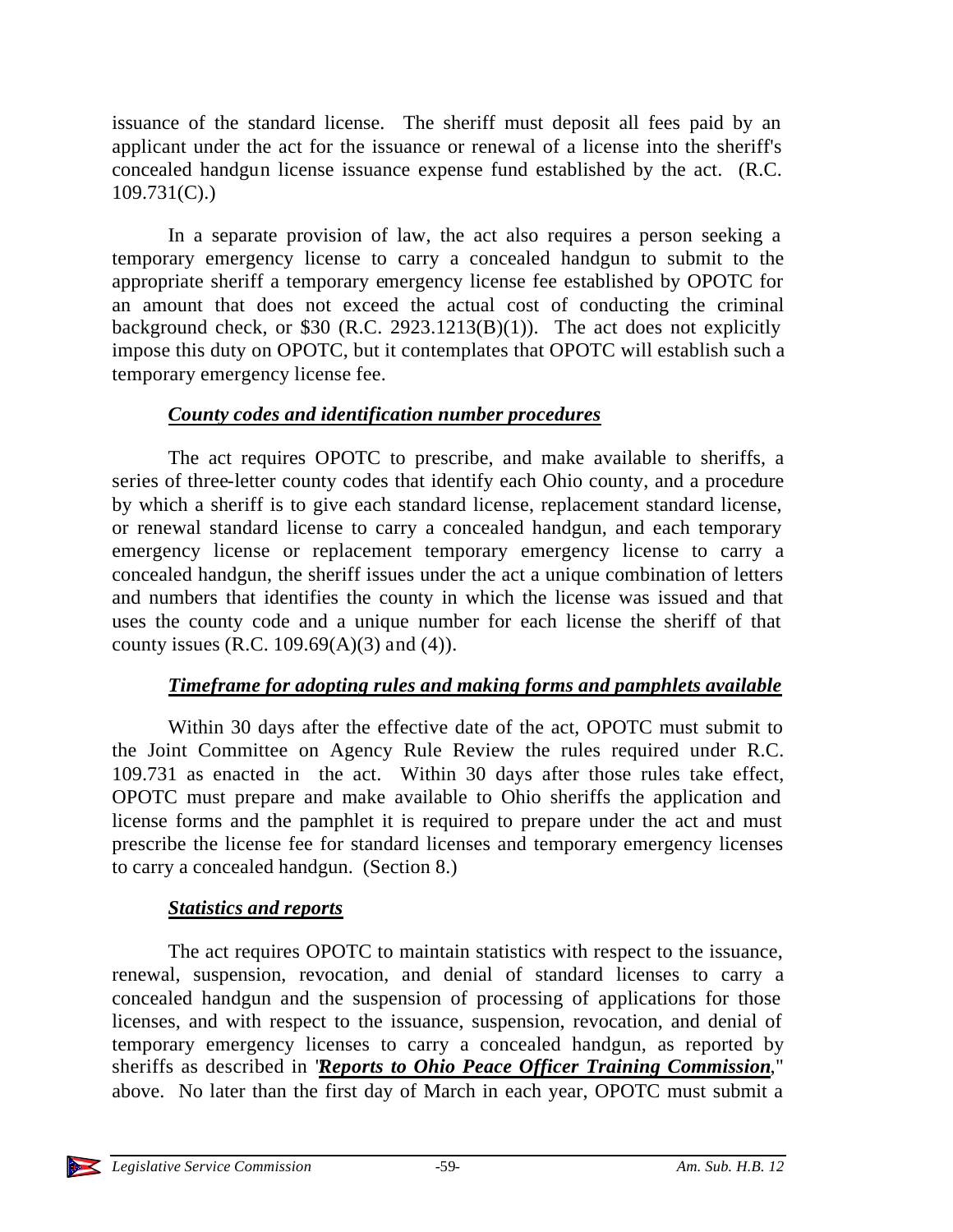statistical report to the Governor, the President of the Senate, and the Speaker of the House of Representatives indicating the number of standard licenses that were issued, renewed, suspended, revoked, and denied in the previous calendar year, the number of applications for those licenses for which processing was suspended in the previous calendar year, and the number of temporary emergency licenses to carry a concealed handgun that were issued, suspended, revoked, or denied in the previous calendar year. Nothing in the statistics or the statistical report can identify, or enable the identification of, any individual who was issued or denied a license, for whom a license was renewed, whose license was suspended or revoked, or for whom application processing was suspended. The statistics and the statistical report are public records for the purpose of the existing Public Records Law. OPOTC must submit its first annual statistical report no later than 15 months after the effective date of the act. (R.C. 109.731(D) and Section 8.)

# *Duties of the Attorney General and the Bureau of Criminal Identification and Investigation*

# *Reciprocity agreements with other license-issuing states*

The act requires the AG to negotiate and enter into a reciprocity agreement with any other license-issuing state under which a license to carry a concealed handgun that is issued by the other state is recognized in Ohio if the AG determines both of the following: (a) the eligibility requirements imposed by that license-issuing state for that license are substantially comparable to the eligibility requirements for a standard license to carry a concealed handgun in Ohio issued under the act, and (b) that license-issuing state recognizes a standard license to carry a concealed handgun issued in Ohio under the act (in the remaining parts of this final analysis, a state with which the AG has entered into an agreement under this provision is referred to as a "reciprocity state").

The act specifies that a reciprocity agreement entered into under the provision described in the preceding paragraph also may provide for the recognition in Ohio of a license to carry a concealed handgun issued on a temporary or emergency basis by the other license-issuing state, if the eligibility requirements imposed by that license-issuing state for the temporary or emergency license are substantially comparable to the eligibility requirements for a standard or temporary emergency license to carry a concealed handgun issued in Ohio under the act and if that license-issuing state recognizes a temporary emergency license to carry a concealed handgun issued in Ohio under the act.

The act prohibits the AG from negotiating any agreement with any other license-issuing state under which a license to carry a concealed handgun that is issued by the other state is recognized in Ohio other than as provided in the provisions described in the two preceding paragraphs. As used in these

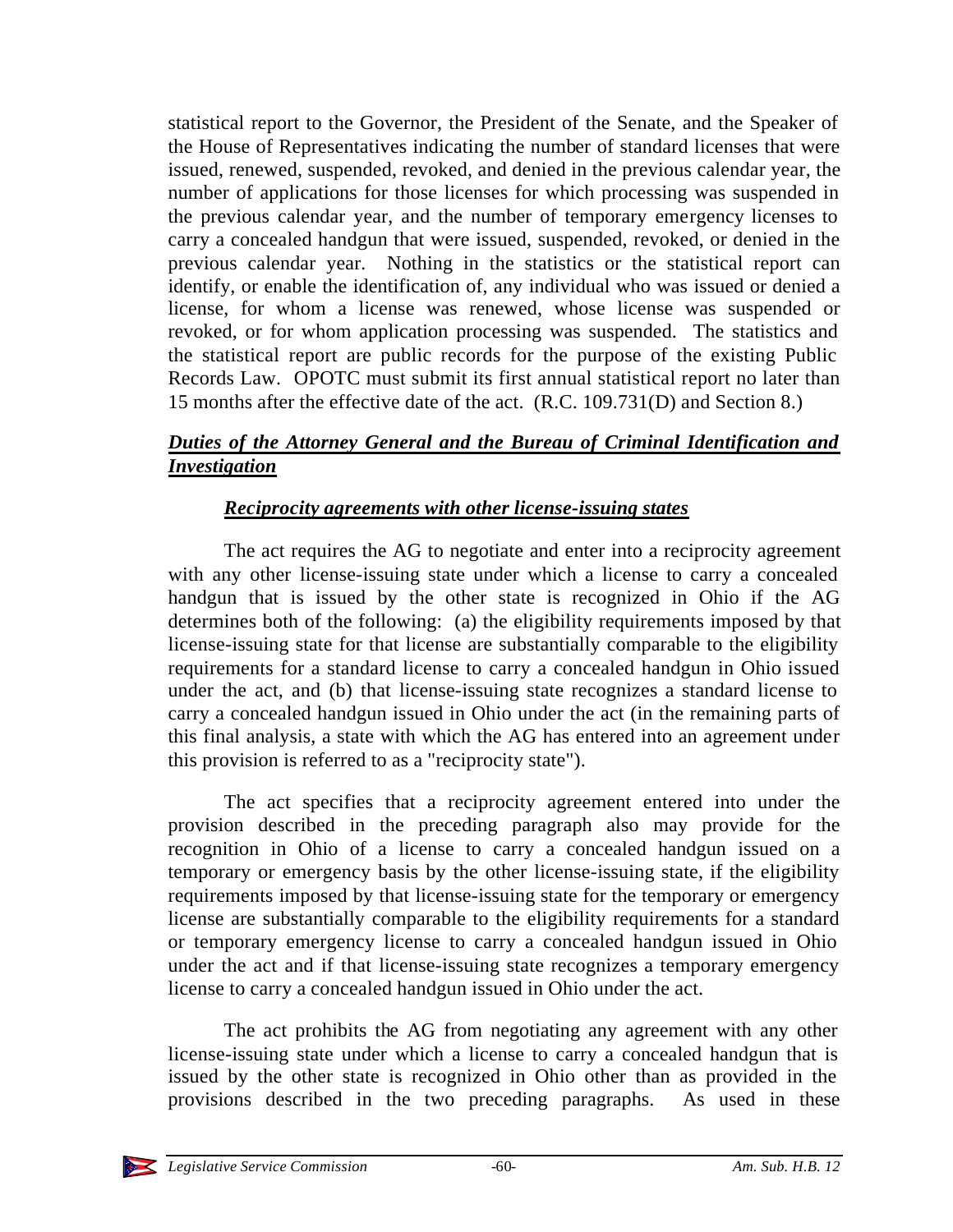provisions, "license-issuing state" means a state other than Ohio that, pursuant to law, provides for the issuance of a license to carry a concealed handgun. (R.C. 109.69.)

# *Duties regarding pamphlets, fees, challenge and review procedures, and incompetency records check forms*

The act imposes the following duties upon the AG and BCII, with respect to certain pamphlets, fees, challenge and review procedures, and incompetency records check forms that are used under the act:

(1) It requires the AG to consult with and assist OPOTC in the preparation of the pamphlet regarding firearms laws, dispute resolution, and use of deadly force matters that the act requires OPOTC to prepare, and, as necessary, to recommend to OPOTC changes in the pamphlet to reflect changes in the law that are relevant to it (R.C. 109.731(B)).

(2) Although it does not explicitly impose this "consultation duty" on the AG, it provides that OPOTC's prescribing of application fees for standard licenses and specifying the portion of the fees to be used for payment of particular costs is to be in consultation with the AG (R.C. 109.731(C)).

(3) It requires BCII to prescribe a challenge and review procedure for applicants to use to challenge criminal records checks in counties in which the sheriff with whom an application for a standard license, a standard license renewal, or a temporary emergency license was filed does not have an existing challenge and review procedure (R.C. 2923.127(B)).

(4) It requires the AG, by rule adopted under the Administrative Procedure Act, to prescribe and make available to all probate judges and all chief clinical officers a form to be used for the purpose of making notifications regarding information to be used in incompetency records checks under the act (see "*Notifications regarding information to be used in incompetency records checks*," below), and requires BCII to compile and maintain the notices it receives from the judges and officers regarding those notifications and use them for purpose of conducting the incompetency records checks (R.C. 5122.311(B) and (C)).

# *Duties of the Office of Criminal Justice Services*

The act requires the Office of Criminal Justice Services (OCJS) to prepare a poster and a brochure that describe safe firearms pr actices. The poster and brochure must contain typeface that is at least one-quarter inch tall. OCJS must furnish copies of the poster and brochure free of charge to each federally licensed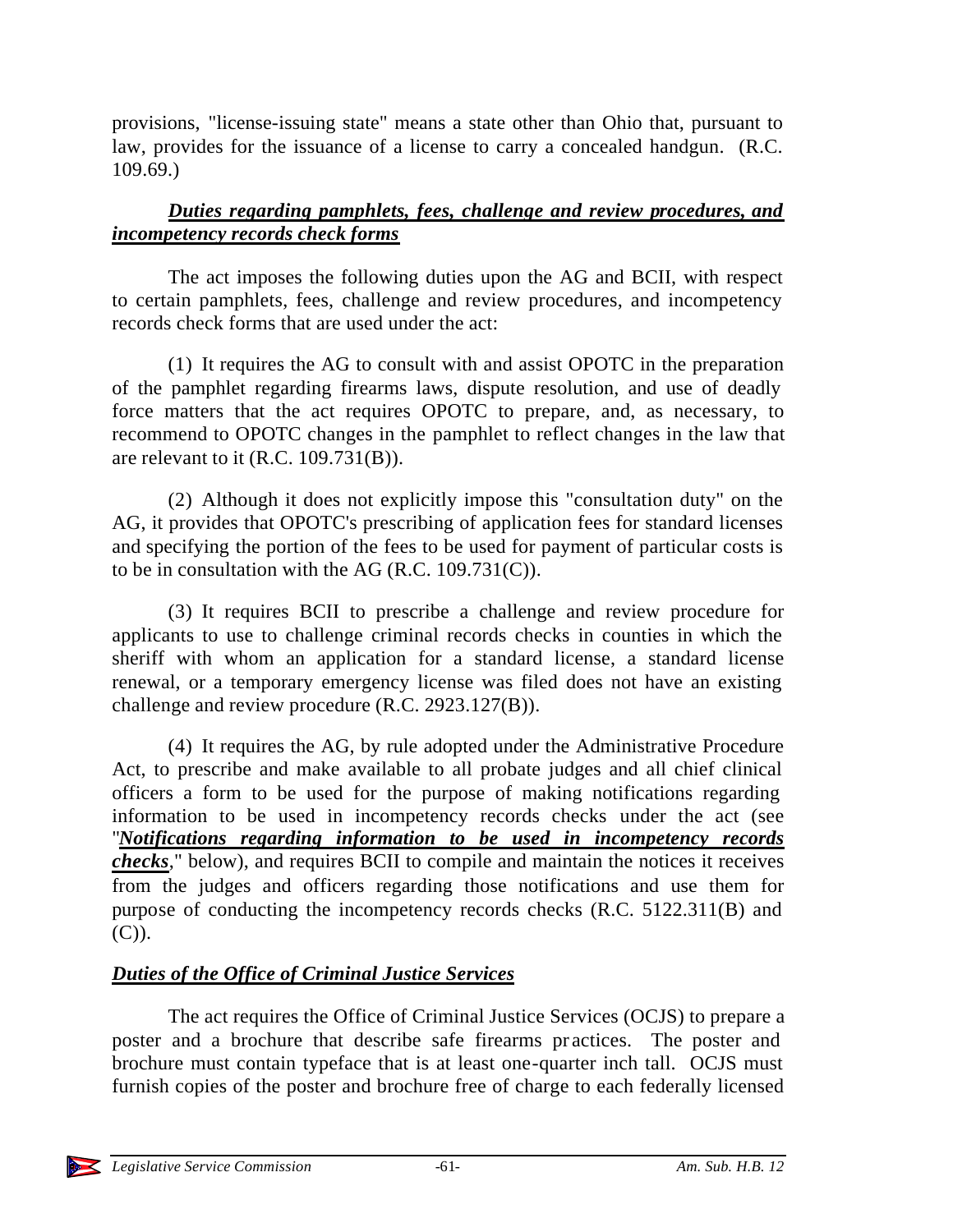firearms dealer in Ohio. As used in this provision, "federally licensed firearms dealer" means an importer, manufacturer, or dealer having a license to deal in destructive devices or their ammunition, issued and in effect pursuant to the federal "Gun Control Act of 1968," 82 Stat. 1213, 18 U.S.C. 923 et seq, and any amendments or additions to that act or reenactments of that act. (R.C. 181.251.)

The act imposes duties on federally licensed firearms dealers, with respect to their use of these posters and brochures (see "*Duties imposed on federally licensed firearms dealers*," below).

### *Notifications from probate courts and chief clinical officers--information to be used in incompetency records checks*

The act provides that, notwithstanding any Revised Code provision to the contrary, if, on or after the act's effective date, an individual is found by a court to be a mentally retarded person subject to hospitalization by court order or becomes an involuntary patient other than one who is a patient only for purposes of observation, the probate judge who made the adjudication or the chief clinical officer of the hospital, agency, or facility in which the person is an involuntary patient must notify BCII, on a form the AG must prescribe (see below), of the individual's identity. The notification must be transmitted by the judge or chief clinical officer not later than seven days after the adjudication of commitment.

Related to this, the act requires the AG, by rule adopted under the Administrative Procedure Act, to prescribe and make available to all probate judges and all chief clinical officers the form to be used for making the notifications, and requires BCII to compile and maintain the notices it receives from the judges and officers regarding those notifications and use the notice for the purpose of conducting incompetency records checks under the act (see "*Criminal records checks and incompetency records checks*," above). The notices and the information they contain are confidential, except as described in this paragraph, and are not public records. (R.C. 5122.311.)

# *Duties imposed on federally licensed firearms dealers*

The act requires each federally licensed firearms dealer who sells any firearm, at the time of the sale of the firearm, to offer for sale to the purchaser of the firearm a trigger lock, gun lock, or gun locking device that is appropriate for that firearm. It also requires each federally licensed firearms dealer to post in a conspicuous location in the dealer's place of business the poster furnished to the dealer by OCJS and to make available to all purchasers of firearms from the dealer the brochure furnished to the dealer by OCJS (see "*Duties of the Office of Criminal Justice Services*," above). The definition of the term "federally licensed

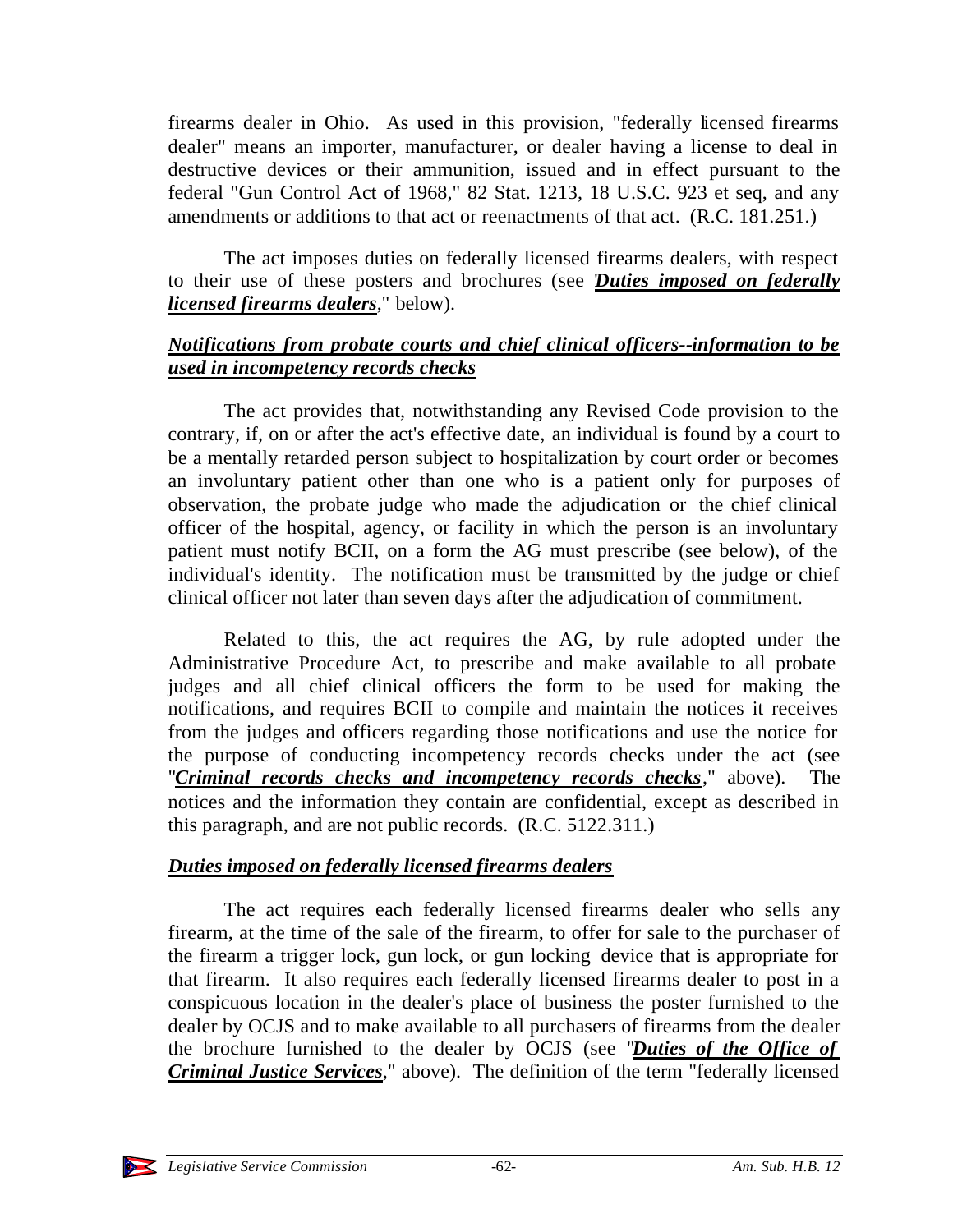firearms dealer" that is set forth above in "*Duties of the Office of Criminal Justice Services* also applies to these provisions. (R.C. 2923.25.)

#### *Carrying a concealed weapon*

# *Formerly*

Preexisting law, modified by the act as described below, set forth a prohibition that constituted the offense of carrying concealed weapons, specified penalties for the offense, and provided an exception to the offense and affirmative defenses for a person charged with it.

**Prohibition**. Formerly, the provisions prohibited a person from knowingly carrying or having, concealed on the person's person or concealed ready at hand, any deadly weapon or dangerous ordnance (R.C. 2923.12(A)--see **COMMENT** 2).

*Penalty*. A person who violated the prohibition was guilty of the offense of carrying concealed weapons. Formerly, the offense generally was a misdemeanor of the first degree. But if the offender previously had been convicted of a violation of carrying concealed weapons or of any offense of violence, if the weapon involved was a firearm that was either loaded or for which the offender has ammunition ready at hand, or if the weapon involved was dangerous ordnance, carrying concealed weapons was a felony of the fourth degree. Also, if the weapon involved was a firearm and the violation was committed at premises for which a D permit had been issued under the Liquor Control Law or if the offense was committed aboard an aircraft, or with purpose to carry a concealed weapon aboard an aircraft, regardless of the weapon involved, carrying concealed weapons was a felony of the third degree. (R.C. 2923.12(D).)

*Exception*. Formerly, the provisions specified that the prohibition did not apply to officers, agents, or employees of Ohio or any other state or the United States, or to law enforcement officers, authorized to carry concealed weapons or dangerous ordnance and acting within the scope of their duties (R.C. 2923.12(B)).

*Affirmative defenses*. Formerly, the provisions specified that it was an affirmative defense to a charge under the prohibition of carrying or having control of *a weapon other than dangerous ordnance* that the actor was not otherwise prohibited by law from having the weapon and that any of the following applied (R.C. 2923.12(C)--see **COMMENT** 2):

(1) The weapon was carried or kept ready at hand by the actor for defensive purposes while the actor was engaged in or was going to or from the actor's lawful business or occupation, which business or occupation was of a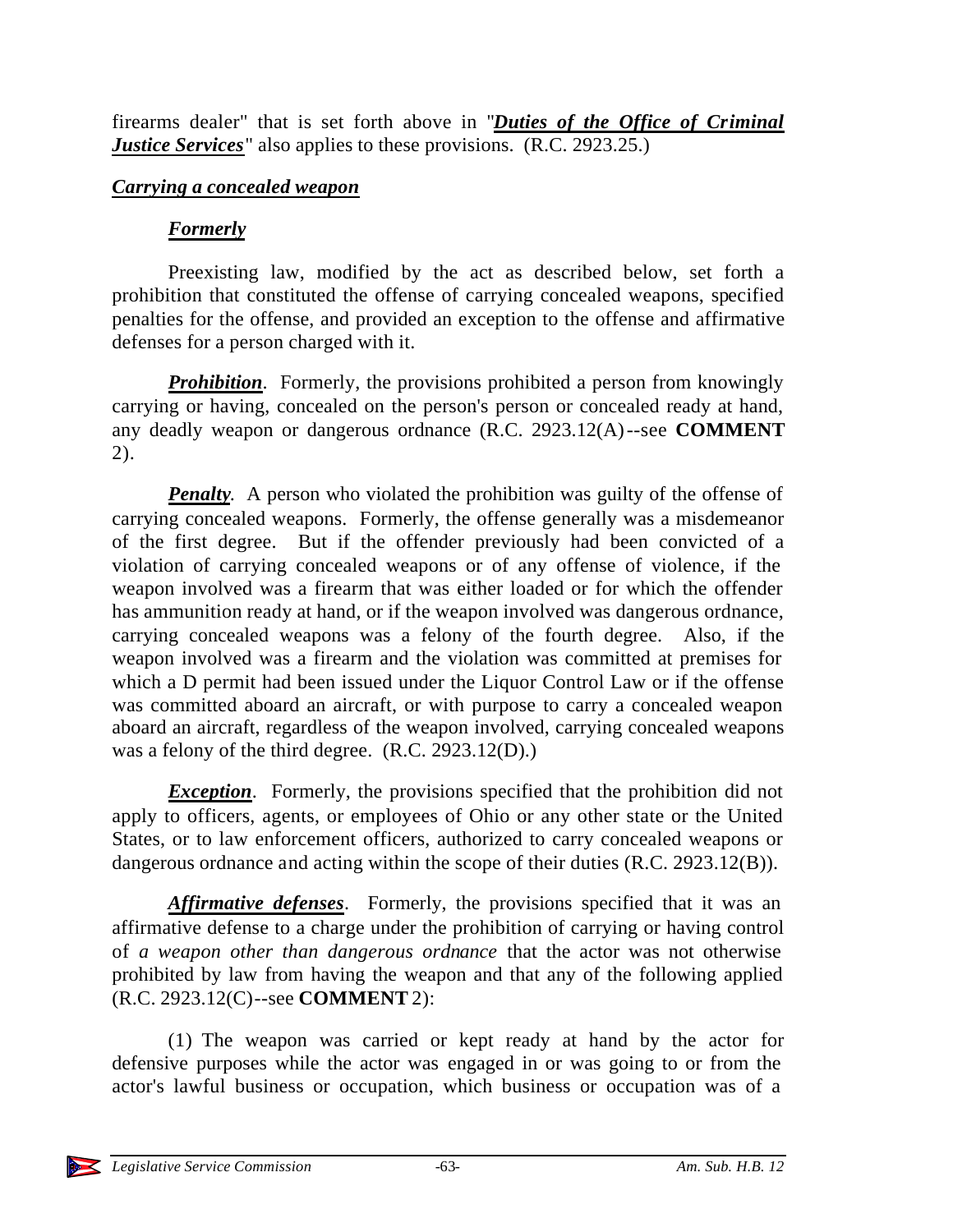character or was necessarily carried on in a manner or at a time or place as to render the actor particularly susceptible to criminal attack, such as would justify a prudent person in going armed.

(2) The weapon was carried or kept ready at hand by the actor for defensive purposes while the actor was engaged in a lawful activity and had reasonable cause to fear a criminal attack upon the actor, a member of the actor's family, or the actor's home, such as would justify a prudent person in going armed.

(3) The weapon was carried or kept ready at hand by the actor for any lawful purpose and while in the actor's own home.

(4) The weapon was being transported in a motor vehicle for any lawful purpose, was not on the actor's person, and, if the weapon was a firearm, was carried in compliance with the applicable requirements described in (3) in "*Improperly handling firearms in a motor vehicle*," below.

# *Operation of the act*

The act modifies the preexisting prohibition, the penalties for it, and the exceptions and affirmative defenses to it. It also enacts a new prohibition that applies only to persons who have been issued a standard license or temporary emergency license to carry a concealed handgun, and a new provision regarding the return of a firearm to a person.

*Prohibitions*. The act restructures the preexisting prohibition against carrying a concealed deadly weapon or dangerous ordnance (see **COMMENT** 2). Under the act, this prohibition as restructured (hereafter, referred to in this part of the final analysis as the "general concealed carry prohibition") prohibits a person from knowingly carrying or having, concealed on the person's person or concealed ready at hand, any of the following  $(R.C. 2923.12(A))$ : (1) a deadly weapon other than a handgun, (2) a handgun other than a dangerous ordnance, or (3) a dangerous ordnance.

The new prohibition the act enacts prohibits a person who has been issued a standard license or temporary emergency license to carry a concealed handgun under the act or a license to carry a concealed handgun from a reciprocity state, who is stopped for a law enforcement purpose, and who is carrying a concealed handgun from failing to promptly inform any law enforcement officer who approaches the person after the person has been stopped that the person has been issued a license to carry a concealed handgun and that the person then is carrying a concealed handgun (hereafter, in this part of the final analysis this prohibition is referred to as the "new concealed carry prohibition") (R.C. 2923.12(B)).

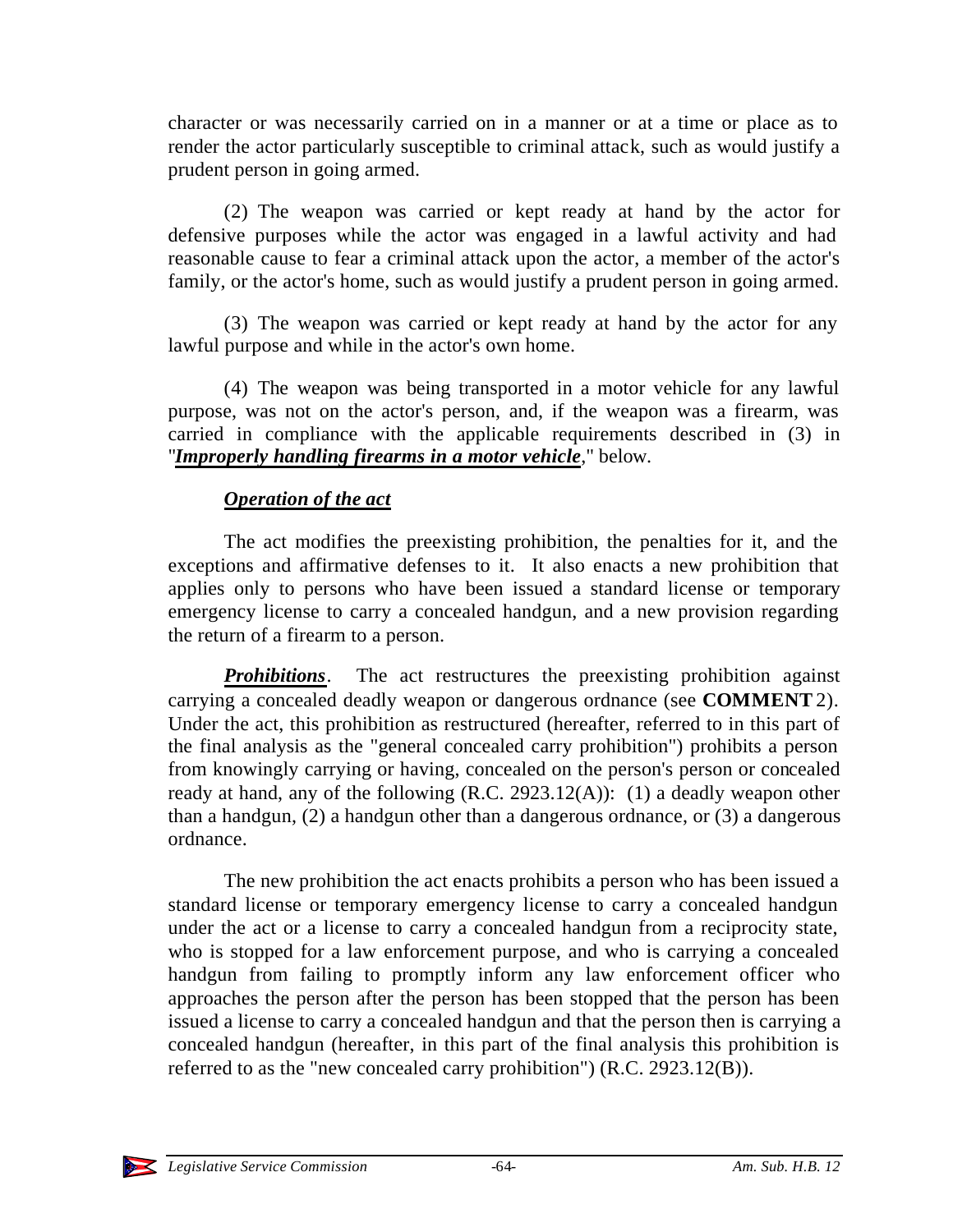*Penalties for the general concealed carry prohibition*. The act generally retains the preexisting penalties for a violation of the *general concealed carry prohibition*, but provides for a reduced penalty for violations of that prohibition involving a handgun other than dangerous ordnance for a person who has a license to carry a concealed handgun but does not possess it at the time of the violation. Under the act, if a person being arrested for possessing a concealed handgun other than dangerous ordnance in violation of the *general concealed carry prohibition* promptly produces a valid standard license or temporary emergency license to carry a concealed handgun issued under the act or a license to carry a concealed handgun issued by a reciprocity state, and if at the time of the violation the person was not knowingly in an unauthorized place specified in "*Privileges and duties of a licensee*," above, the officer cannot arrest the person for the violation (R.C.  $2923.12(G)(1)$  and  $(2)$ .)

But if the person is not able to promptly produce such a license and if the person is not in such an unauthorized place, the officer may arrest the person for the violation, and the offender must be punished as follows  $(R.C. 2923.12(G)(2))$ :

(1) The offender is guilty of a minor misdemeanor if, within ten days after the arrest, the offender presents a standard license or temporary emergency license issued under the act, or a license issued by a reciprocity state, that was valid at the time of the arrest to the law enforcement agency that employs the arresting officer and, at the time of the arrest the offender was not knowingly in a place specified in "*Privileges and duties of a licensee*," above, as a place in which a licensee is not authorized to carry a concealed handgun.

(2) The offender is guilty of a misdemeanor and must be fined \$500 if all of the following apply: (a) the offender previously had been issued a standard license under the act, or a license issued by a reciprocity state that was similar in nature to an Ohio standard license, and that license expired within the two years immediately preceding the arrest, (b) within 45 days after the arrest, the offender presents any type of license described in clause (a) to the law enforcement agency that employs the arresting officer and the offender waives in writing the offender's right to a speedy trial on the charge of the violation that is provided in preexisting R.C. 2945.71 (not in the act), and (c) at the time of the commission of the offense, the offender was not knowingly in a place specified in "*Privileges and duties of a licensee*," above, as a place in which a licensee is not authorized to carry a concealed handgun.

(3) If neither paragraph (1) nor paragraph (2) apply, the offender is punished as under preexisting law.

*Penalties for the new concealed carry prohibition*. The act provides that a violation of the *new concealed carry prohibition* also is the offense of "carrying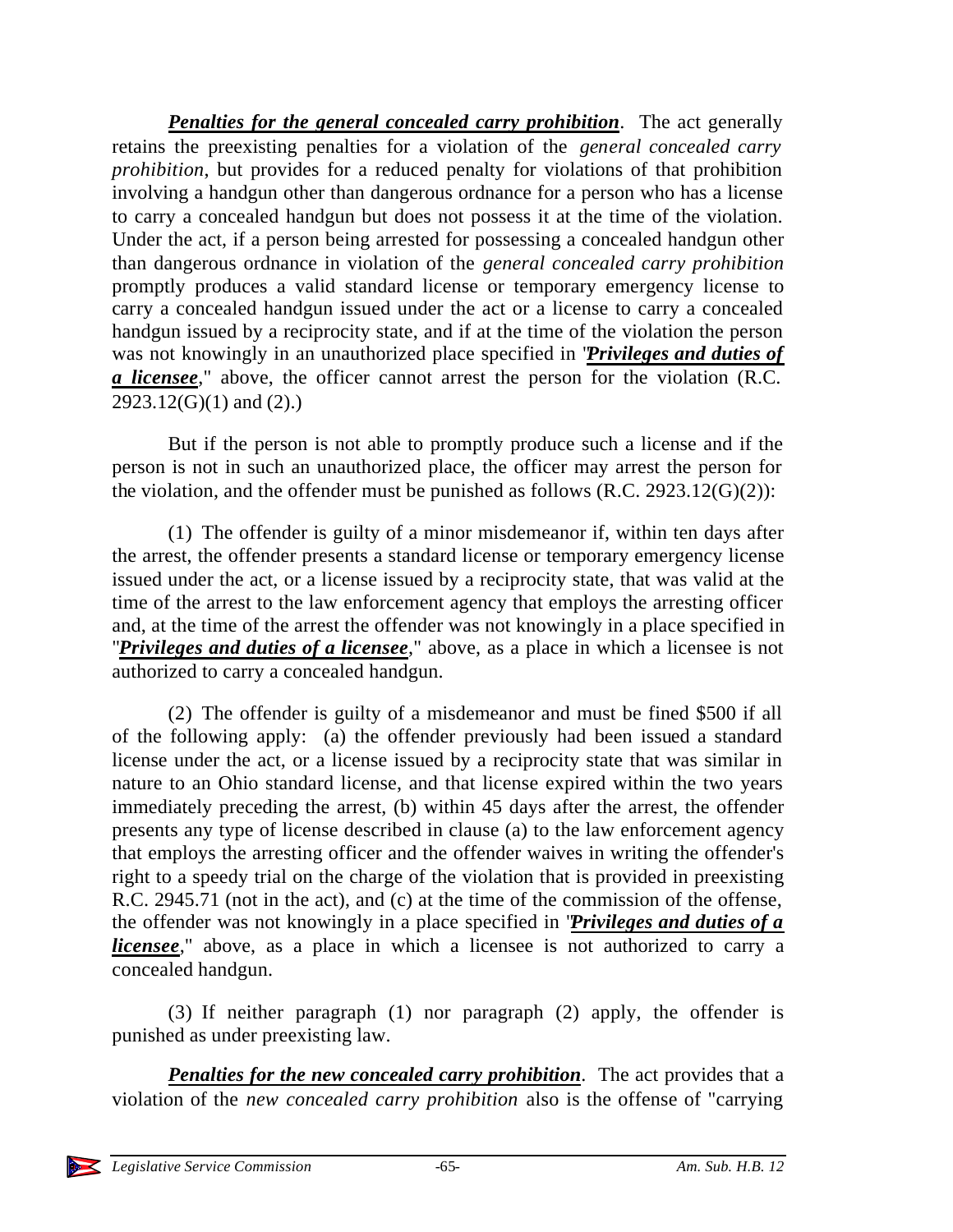concealed weapons" and is a misdemeanor of the fourth degree (R.C. 2923.12(G)(3)).

**Exception.** The act retains the preexisting exception to the general prohibition against carrying a concealed deadly weapon or dangerous ordnance, without change, and, by its terms, that exception also applies to the new concealed carry prohibition. The act enacts a new exception that specifies that the general concealed carry prohibition as rewritten by the act *against carrying a handgun other than a dangerous ordnance* ((2), above, in the first paragraph under "*Prohibitions* ") does not apply to any of the following (R.C. 2923.12(C)):

(1) An officer, agent, or employee of Ohio, another state, or the United States, or a law enforcement officer, who is authorized to carry a handgun and acting within the scope of his or her duties (this is similar to the preexisting exception, but is limited in its application to the portion of the prohibition that pertains to handguns);

(2) A person who, at the time of the alleged carrying or possession of a handgun, is carrying a valid standard license or temporary emergency license to carry a concealed handgun issued under the act or a license to carry a concealed handgun issued by a reciprocity state, unless the person knowingly is in a place specified in *Privileges and duties of a licensee*," above, as a place in which a licensee is not authorized to carry a concealed handgun.

The new exception does not apply to any of the other prohibitions set forth in the offense.

*Affirmative defenses*. The act limits the application of the preexisting affirmative defenses to a charge of carrying concealed weapons by specifying that they apply only to a charge in violation of the general concealed carry prohibition that is based on the carrying or having control of a weapon *other than a handgun* and other than a dangerous ordnance. Thus, the preexisting affirmative defenses do not apply to a charge in violation of the general concealed carry prohibition that is based on the carrying or having control of either a handgun or a dangerous ordnance, and do not apply to a charge in violation of the new concealed carry prohibition. (R.C. 2923.12(D).)

The act enacts a new affirmative defense that applies to a charge in violation of the general concealed carry prohibition that involves a handgun other than a dangerous ordnance. The new affirmative defense specifies that it is an affirmative defense to a charge in violation of the general concealed carry prohibition of carrying or having control of a handgun other than a dangerous ordnance that the actor was not otherwise prohibited by law from having the handgun and that the handgun was carried or kept ready at hand by the actor for

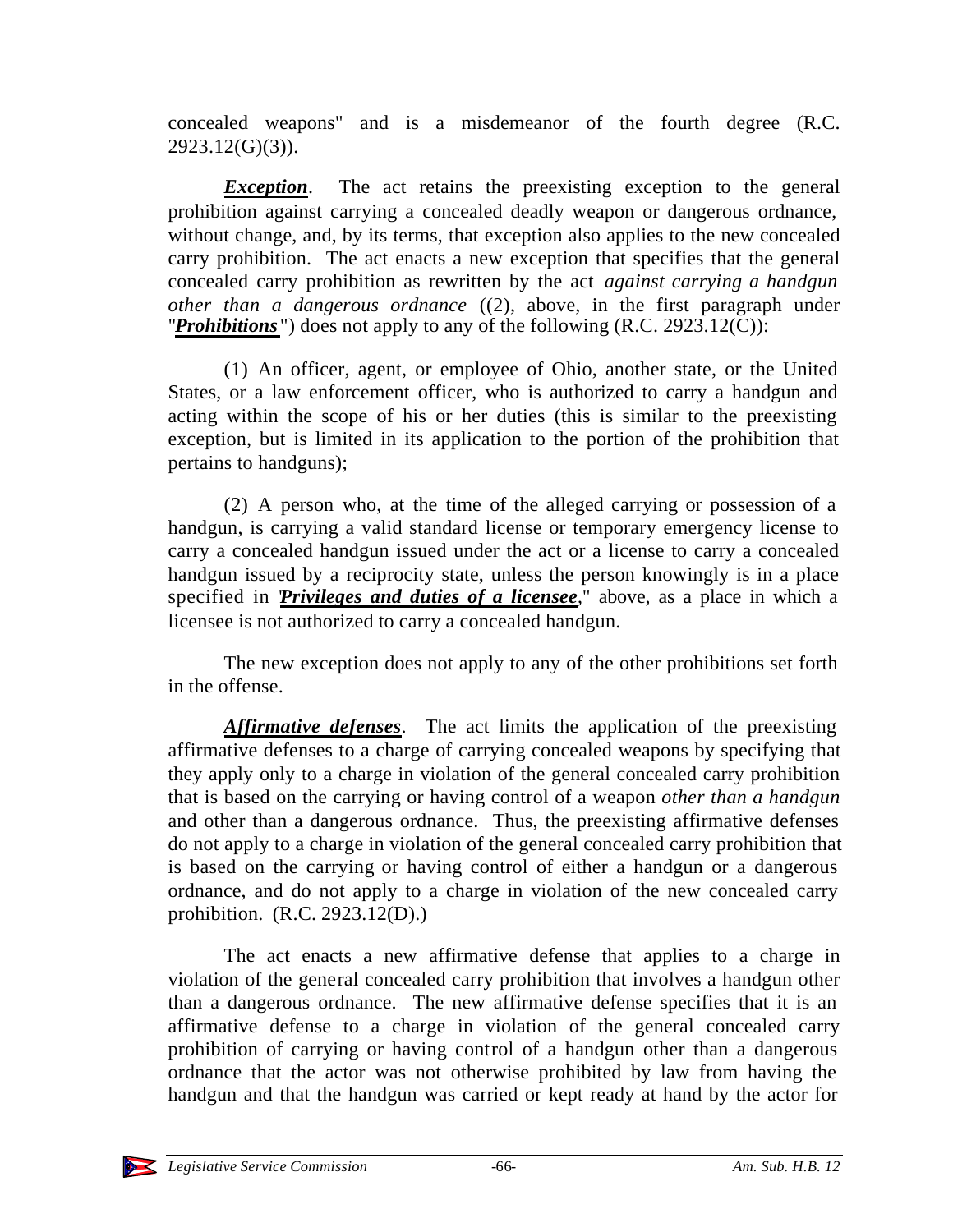any lawful purpose and while in his or her own home, provided that this new affirmative defense is not available unless the actor, prior to arriving at his or her own home, did not transport or possess the handgun in a motor vehicle in a manner prohibited under the illegal transport or possession provisions described below in "*Improperly handling firearms in a motor vehicle*" while the motor vehicle was being operated on a street, highway, or other public or private property used by the public for vehicular traffic (R.C. 2923.12(E)).

*Return of firearm*. The act specifies that, if a law enforcement officer stops a person to question the person regarding a possible violation of the general concealed carry prohibition or the new concealed carry prohibition, for a traffic stop, or for any other law enforcement purpose, if the person surrenders a firearm to the officer, either voluntarily or pursuant to a request or demand of the officer, and if the officer does not charge the person with a violation of either concealed carry prohibition or arrest the person for any offense, the person is not otherwise prohibited by law from possessing the firearm, and the firearm is not contraband (as defined for purposes of the Revised Code in preexisting R.C. 2901.01--not in the act), the officer must return the firearm to the person at the termination of the stop (R.C. 2913.12(H)).

*Prosecution*. The act specifies that no person who is charged with carrying concealed weapons in violation of either the general concealed carry prohibition or the new concealed carry prohibition can be required to obtain a standard license or temporary emergency license to carry a concealed handgun as a condition for the dismissal of the charge. (R.C. 2923.12(F).)

# *Illegal possession of a firearm in a liquor permit premises*

# *Formerly*

*Prohibition and penalty*. Preexisting law, retained but expanded by the act as described below, prohibits a person from possessing a firearm in any room in which liquor is being dispensed on premises for which a D permit has been issued under the Ohio Liquor Law. A violation of the prohibition is the offense of illegal possession of a firearm in liquor permit premises, a felony of the fifth degree. (R.C. 2923.121(A) and (D).)

*Exceptions*. Preexisting law, unchanged by the act, specifies that the prohibition does not apply to officers, agents, or employees of Ohio or another state or the United States, or to law enforcement officers, when authorized to carry firearms, and acting within the scope of their duties. The prohibition does not apply to hotel accommodations. Additionally, the prohibition does not prohibit members of veteran's organizations from possessing unloaded rifles in any room in any premises under the control of the veteran's organization as long as the person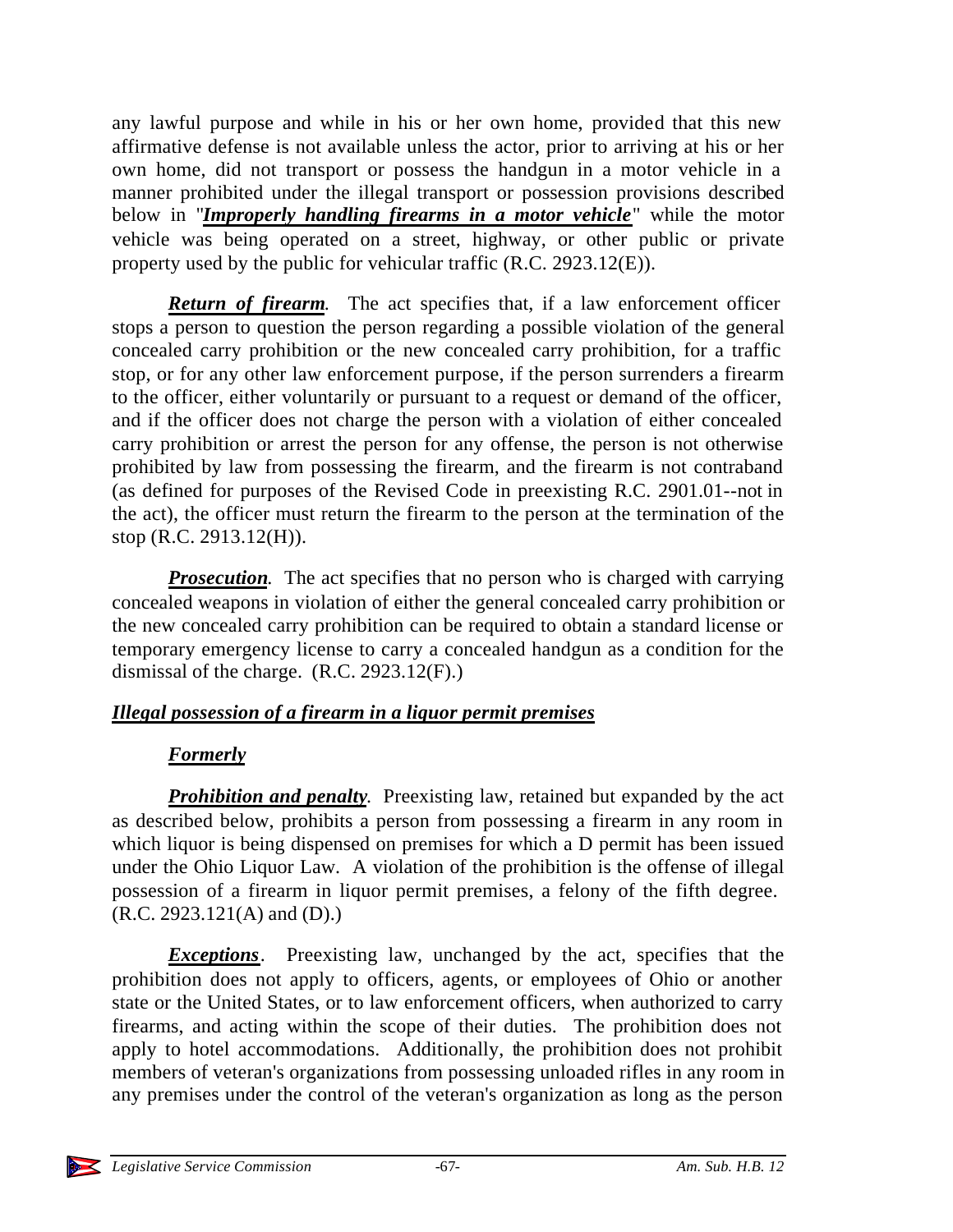is not otherwise prohibited by law from having the rifle. Finally, the prohibition does not apply to any person possessing or displaying firearms in any room used to exhibit unloaded firearms for sale or trade in a soldiers' memorial, in a convention center, or in any other public meeting place, if the person is an exhibitor, trader, purchaser, or seller of firearms and is not otherwise prohibited by law from possessing, trading, purchasing, or selling the firearms. (R.C. 2923.121(B).)

*Affirmative defenses*. Formerly, the provisions specified that it was an affirmative defense to a charge of illegal possession of a firearm in liquor permit premises that the actor was not otherwise prohibited by law from having the firearm, and that either of the following applied: (1) the firearm was carried or kept ready at hand by the actor for defensive purposes, while the actor was engaged in or was going to or from the actor's lawful business or occupation, which business or occupation was of such character or was necessarily carried on in such manner or at such a time or pl ace as to render the actor particularly susceptible to criminal attack, such as would justify a prudent person in going armed, or (2) the firearm was carried or kept ready at hand by the actor for defensive purposes, while the actor was engaged in a lawful activity, and had reasonable cause to fear a criminal attack upon the actor or a member of the actor's family, or upon the actor's home, such as would justify a prudent person in going armed. (R.C. 2923.121(C).)

# *Operation of the act*

*Prohibition*. The act expands the offense to additionally prohibit a person from possessing a firearm in an open air arena for which a D permit has been issued under the Liquor Control Law. The penalty for violating this new prohibition is the same as for violating the preexisting prohibition under preexisting law, a felony of the fifth degree (R.C. 2923.121(A) and (E)).

*Affirmative defenses*. Under the act, the preexisting affirmative defenses to a charge of illegal possession of a firearm in liquor permit premises apply to the new prohibition enacted in the act, as described above, as well as to the preexisting prohibition. But the act limits the application of the preexisting affirmative defenses to a charge of the offense, in violation of either prohibition, by specifying that they apply only to a charge of illegal possession of a firearm in liquor permit premises *that involves the possession of a firearm other than a handgun*. Thus, the preexisting affirmative defenses do not apply to a charge *that involves the possession of a handgun*. (R.C. 2923.121(C).)

*Exceptions*. The act retains the preexisting exceptions to the offense of illegal possession of a firearm in liquor permit premises, without change, and, by

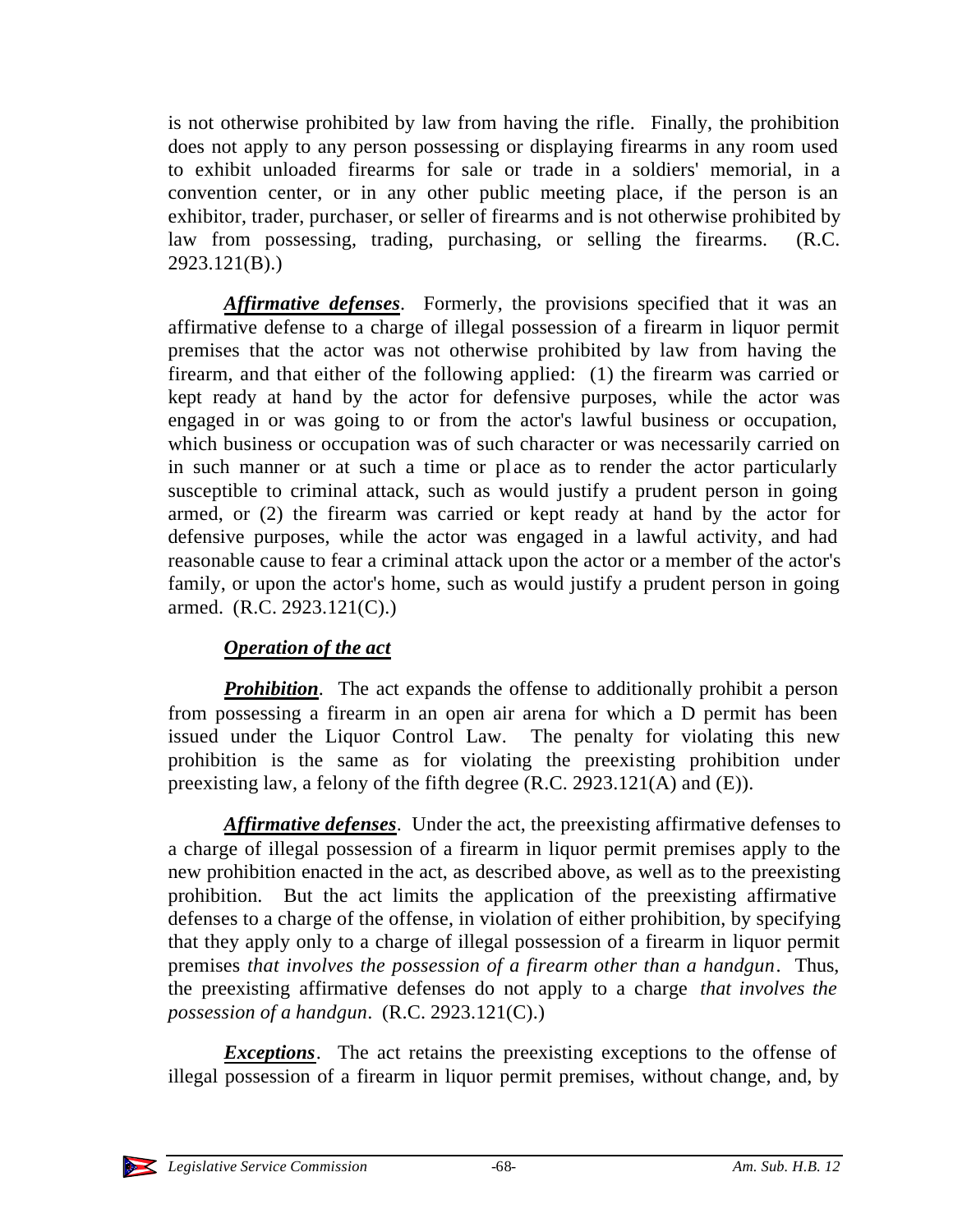their terms, there might be circumstances in which they also will apply to the new prohibition enacted in the act (R.C. 2923.121(B)).

**Prosecution**. The act specifies that no person who is charged with illegal possession of a firearm in liquor permit premises can be required to obtain a standard license or temporary emergency license to carry a concealed handgun as a condition for the dismissal of the charge. (R.C. 2923.121(D).)

# *Illegal conveyance or possession of a deadly weapon or dangerous ordnance in a school safety zone*

# *Formerly*

*Prohibitions*. Preexisting law, unchanged by the act, prohibits a person from knowingly conveying, or attempting to convey, a deadly weapon or dangerous ordnance into a school safety zone and from knowingly possessing a deadly weapon or dangerous ordnance in a school safety zone (R.C. 2923.122(A) and (B); preexisting R.C. 2923.122(C), generally not related to the act and generally not further discussed in this final analysis, set forth the offense of "illegal possession of an object indistinguishable from a firearm in a school safety zone").

*Penalties*. Under preexisting law, unchanged by the act, a person who violates either prohibition is guilty of the offense of illegal conveyance or possession of a deadly weapon or dangerous ordnance in a school safety zone. Generally, the violation is a felony of the fifth degree. But if the offender previously has been convicted of a violation of illegal conveyance or possession of a deadly weapon or dangerous ordnance in a school safety zone or illegal possession of an object indistinguishable from a firearm in a school safety zone, the violation is a felony of the fourth degree.

If the offender has not attained 19 years of age, regardless of whether the offender is attending or is enrolled in a school, the court generally also must impose upon the offender whichever of the following penalties applies:

(1) If the offender has been issued a probationary driver's license, restricted license, driver's license, or probationary commercial driver's license that then is in effect, the court must suspend for a period of not less than 12 months and not more than 36 months that license of the offender.

(2) If the offender has been issued a temporary instruction permit that then is in effect, the court must revoke it and deny the offender the issuance of another temporary instruction permit, and the period of denial must be for not less than 12 months and not more than 36 months.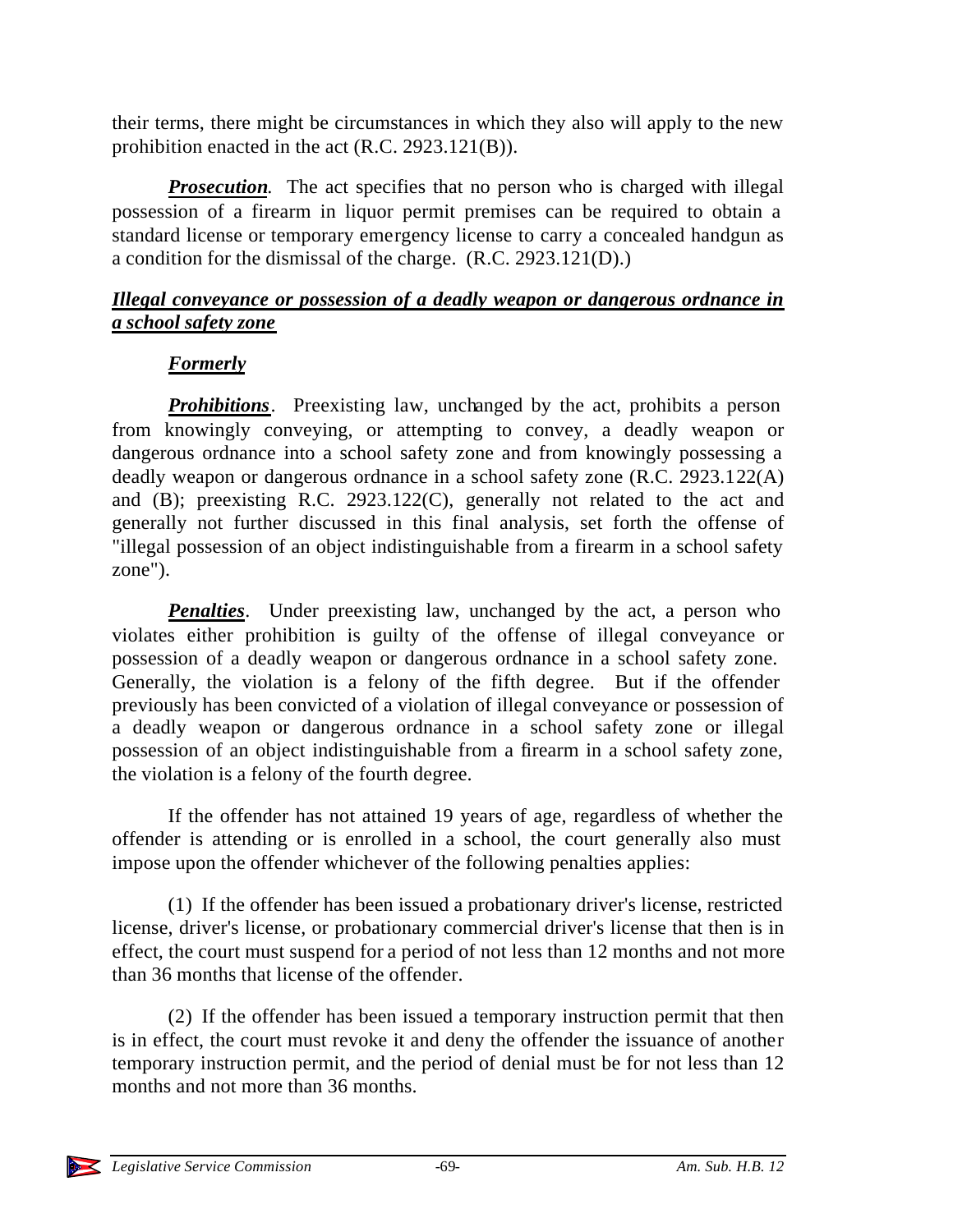(3) If the offender has been issued a commercial driver's license temporary instruction permit that then is in effect, the court must suspend the offender's driver's license, revoke the commercial driver's license temporary instruction permit, and deny the offender the issuance of another commercial driver's license temporary instruction permit, and the period of suspension plus the period of denial must total not less than 12 months and not more than 36 months.

(4) If, on the date the court imposes sentence upon the offender for the violation, the offender has not been issued any type of license that then is in effect to operate a motor vehicle in Ohio or a temporary instruction permit that then is in effect, the court must deny the offender the issuance of a temporary instruction permit for a period of not less than 12 months and not more than 36 months.

(5) If the offender is not an Ohio resident, the court must suspend for a period of not less than 12 months and not more than 36 months the nonresident operating privilege of the offender.

But, regarding an offender who has not attained 19 years of age, if the offender shows good cause why the court should not suspend or revoke one of the types of licenses, permits, or privileges described in (1) to (5) above or deny the issuance of a temporary instruction permit, the court in its discretion may choose not to impose the suspension, revocation, or denial generally required. (R.C. 2923.122(E)(1) and (F).)

*Exception*. Formerly, the provisions specified that the prohibitions constituting the offense of illegal conveyance or possession of a deadly weapon or dangerous ordnance in a school safety zone (and also those constituting the offense of illegal possession of an object indistinguishable from a firearm in a school safety zone) did not apply to officers, agents, or employees of Ohio or any other state or the United States, or to law enforcement officers, authorized to carry deadly weapons or dangerous ordnance and acting within the scope of their duties, to any security officer employed by a board of education or governing body of a school during the time that the security officer is on duty pursuant to that contract of employment, or to any other person who has written authorization from the board of education or governing body of a school to convey deadly weapons or dangerous ordnance into a school safety zone or to possess a deadly weapon or dangerous ordnance in a school safety zone and who conveys or possesses the deadly weapon or dangerous ordnance in accordance with that authorization (R.C. 2923.122(D)).

# *Operation of the act*

*Exception*. The act retains the preexisting exception to the prohibitions, without change, and enacts an additional exception. Under the new exception, the

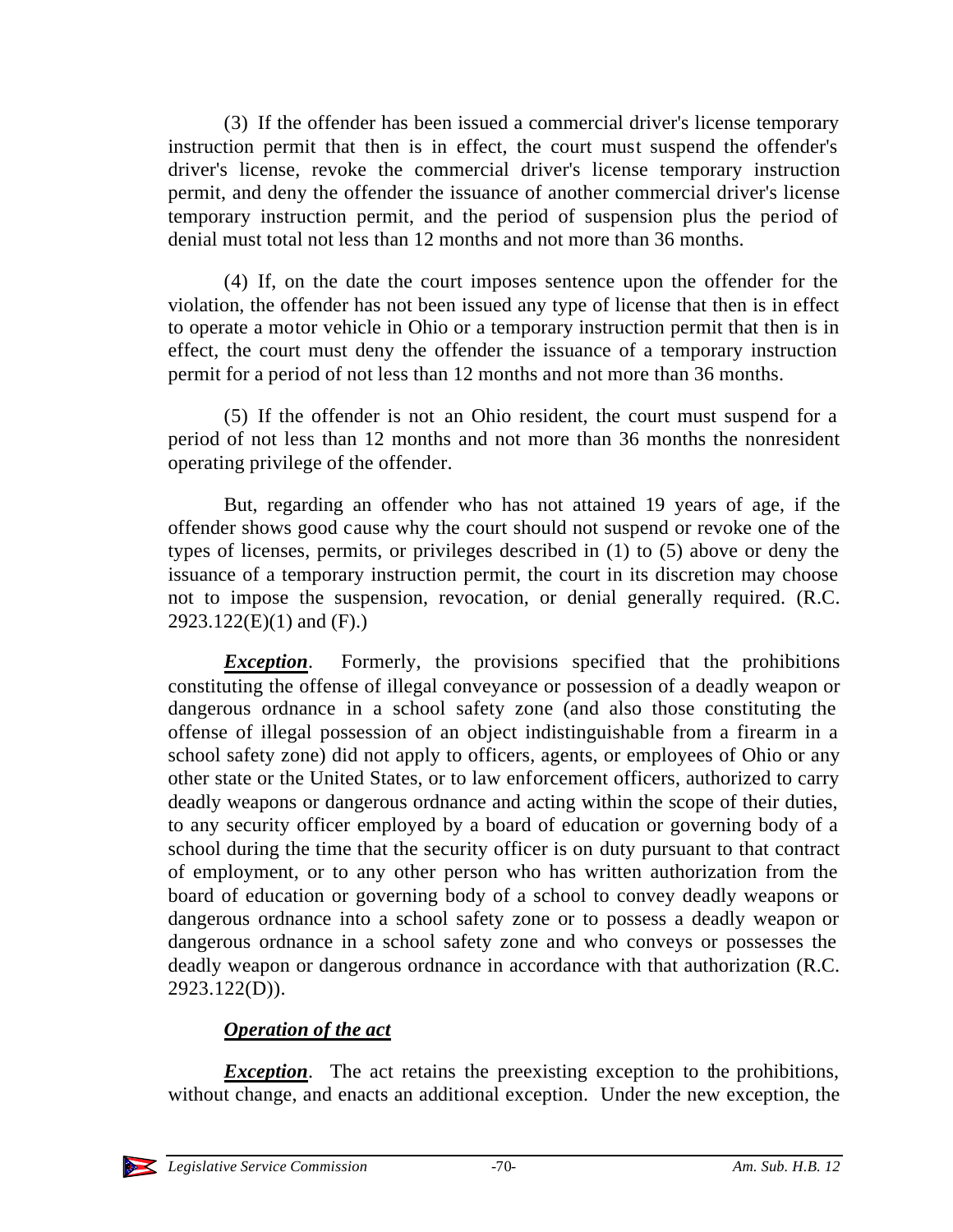prohibitions constituting the offense of illegal conveyance or possession of a deadly weapon or dangerous ordnance in a school safety zone (and also those constituting the offense of illegal possession of an object indistinguishable from a firearm in a school safety zone) do not apply to a person who conveys or attempts to convey a handgun into, or possesses a handgun in, a school safety zone if, at the time of that conveyance, attempted conveyance, or possession, all of the following apply: (1) the person does not enter into a "school building" or onto "school premises" and is not at a "school activity" (see below), (2) the person is carrying a valid standard license or temporary emergency license to carry a concealed handgun issued to the person under the act or a license to carry a concealed handgun issued by a reciprocity state, (3) the person is in the school safety zone in accordance with 18 U.S.C.  $922(q)(2)(B)$ , as described below, and (4) the person is not knowingly in a place in which a licensee is not authorized to carry a concealed handgun (see "*Privileges and duties of a licensee*," above) (R.C. 2923.122(D)(3)).

*Relevant definitions and federal law*. As used in the additional exception enacted in the act: (1) "school building" means any building in which any of the instruction, extracurricular activities, or training provided by a school is conducted, whether or not any instruction, extracurricular activities, or training provided by the school is being conducted in the school building at the time a criminal offense is committed, (2) "school premises" means either of the following: (a) the parcel of real property on which any school is situated, whether or not any instruction, extracurricular activities, or training provided by the school is being conducted on the premises at the time a criminal offense is committed, or (b) any other parcel of real property that is owned or leased by a board of education of a school, the governing authority of a community school established under existing R.C. Chapter 3314., or the governing body of a nonpublic school for which the State Board of Education prescribes minimum standards under existing R.C. 3301.07 and on which some of the instruction, extracurricular activities, or training of the school is conducted, whether or not any instruction, extracurricular activities, or training provided by the school is being conducted on the parcel of real property at the time a criminal offense is committed, and (3) "school activity" means any activity held under the auspices of a board of education of a city, local, exempted village, joint vocational, or cooperative education school district, a governing authority of a community school established under existing R.C. Chapter 3314., a governing board of an educational service center, or the governing body of a nonpublic school for which the State Board of Education prescribes minimum standards under existing R.C. 2201.07 (preexisting R.C. 2901.01 and 2925.01--not in the act).

Relevant to the additional exception, 18 U.S.C.  $922(q)(2)(A)$  prohibits an individual from knowingly possessing a firearm that has moved in or that otherwise affects interstate or foreign commerce at a place that the individual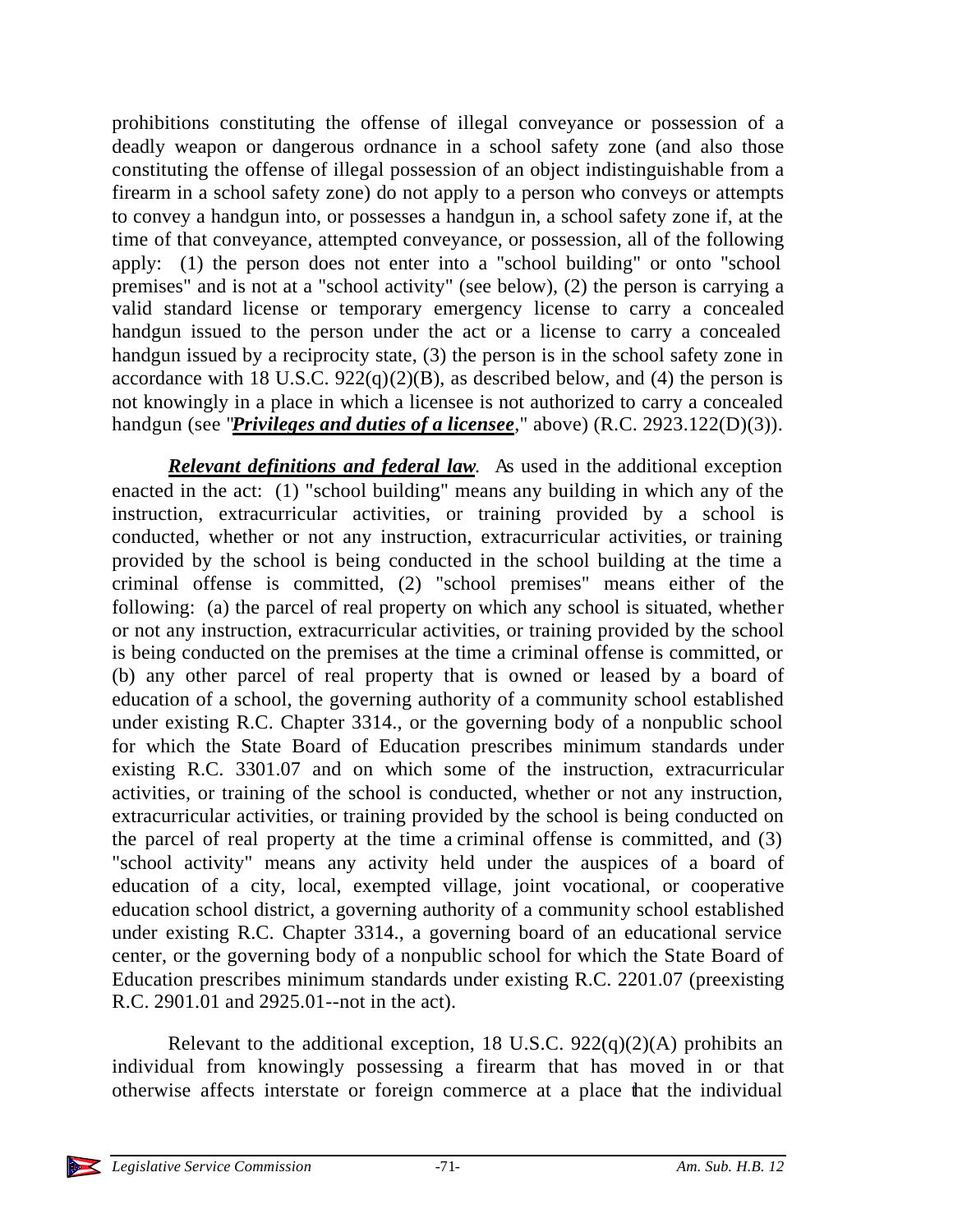knows, or has reasonable cause to believe, is a school zone. 18 U.S.C.  $922(q)(2)(B)$  provides as follows:

> (B) Subparagraph (A) does not apply to the possession of a firearm--

> (i) on private property not part of school grounds;

> (ii) if the individual possessing the firearm is licensed to do so by the State in which the school zone is located or a political subdivision of the State, and the law of the State or political subdivision requires that, before an individual obtains such a license, the law enforcement authorities of the State or political subdivision verify that the individual is qualified under law to receive the license;

> > (iii) that is--

(I) not loaded; and

 (II) in a locked container, or a locked firearms rack that is on a motor vehicle;

(iv) by an individual for use in a program approved by a school in the school zone;

(v) by an individual in accordance with a contract entered into between a school in the school zone and the individual or an employer of the individual;

(vi) by a law enforcement officer acting in his or her official capacity; or

(vii) that is unloaded and is possessed by an individual while traversing school premises for the purpose of gaining access to public or private lands open to hunting, if the entry on school premises is authorized by school authorities.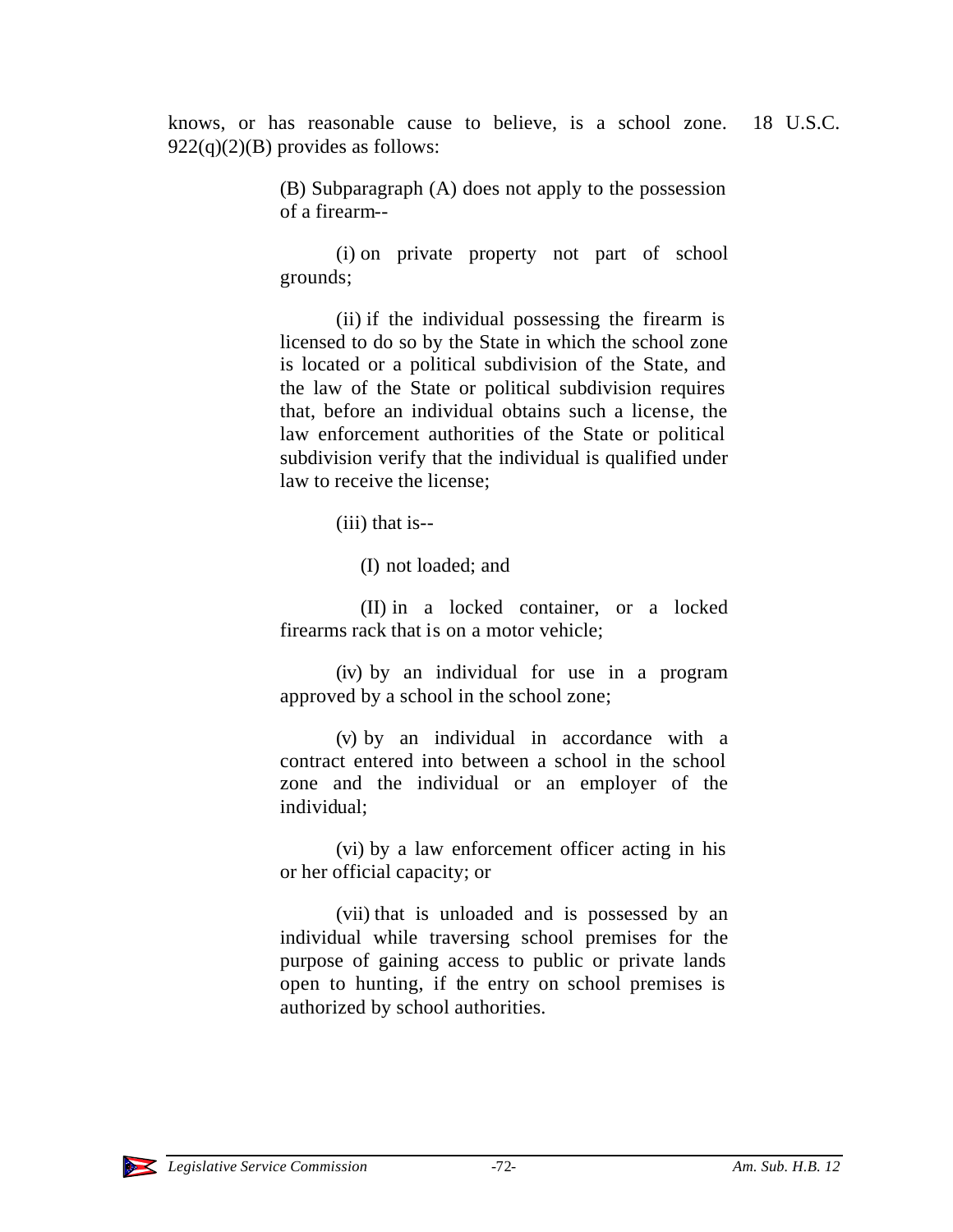### *Illegal conveyance or possession of a deadly weapon or dangerous ordnance in a courthouse*

# *Formerly*

*Prohibition and penalty*. Preexisting law, unchanged by the act, prohibits a person from knowingly conveying or attempting to convey a deadly weapon or dangerous ordnance into a courthouse or into another building or structure where a courtroom is located (hereafter, collectively referred to as a "courthouse"). A person who violates this prohibition is guilty of illegal conveyance of a deadly weapon or dangerous ordnance into a courthouse, which generally is a felony of the fifth degree. If the offender previously has been convicted of this offense or a violation of the prohibition described in the next paragraph, this offense is a felony of the fourth degree.  $(R.C. 2923.123(A)$  and  $(D)(1)$ .)

Separate from the prohibition described above, preexisting law, unchanged by the act, also prohibits a person from knowingly possessing or having under the person's control a deadly weapon or dangerous ordnance in a courthouse. A violation of this prohibition is the offense of illegal possession or control of a deadly weapon or dangerous ordnance in a courthouse. Generally, the offense is a felony of the fifth degree, but if the offender previously has been convicted of that offense or of a violation of the prohibition described in the preceding paragraph, it is a felony of the fourth degree.  $(R.C. 2923.123(B)$  and  $(D)(2)$ .)

*Exception*. Formerly, the prohibitions described above did not apply to any of the following (R.C. 2923.123(C)):

(1) A judge of an Ohio court of record or a magistrate, subject to the court rule restriction described below;

(2) A peace officer, or an officer of a law enforcement agency of another state, a political subdivision of another state, or the United States, who was authorized to carry a deadly weapon or dangerous ordnance, who possessed or had under that individual's control a deadly weapon or dangerous ordnance as a requirement of that individual's duties, and who was acting within the scope of that individual's duties at the time of that possession or control, subject to the court rule restriction described below;

(3) A person who conveyed, attempted to convey, possessed, or had under the person's control a deadly weapon or dangerous ordnance that was to be used as evidence in a pending criminal or civil action or proceeding;

(4) A bailiff or deputy bailiff of an Ohio court of record who was authorized to carry a firearm, who possessed or had under that individual's control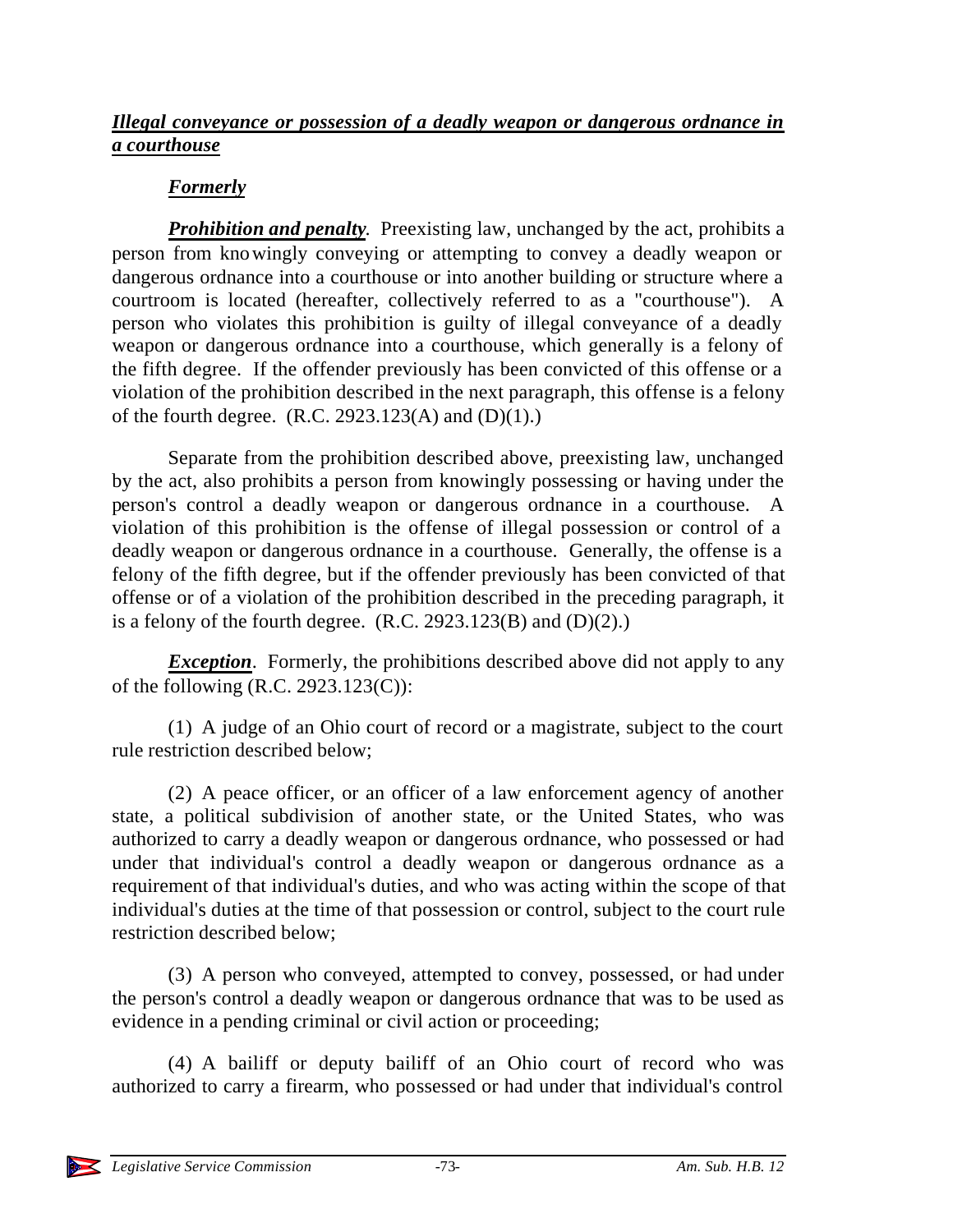a firearm as a requirement of that individual's duties, and who was acting within the scope of that individual's duties at the time of that possession or control, subject to the court rule restriction described below;

(5) A prosecutor, or a secret service officer appointed by a county prosecuting attorney, who was authorized to carry a deadly weapon or dangerous ordnance in the performance of the individual's duties, who possessed or had under that individual's control a deadly weapon or dangerous ordnance as a requirement of that individual's duties, and who was acting within the scope of that individual's duties at the time of that possession or control, subject to the court rule restriction described below.

The exceptions in (1), (2), (4), and (5), above, did not apply if a Supreme Court or local court rule prohibited all persons from conveying or attempting to convey a deadly weapon or dangerous ordnance into a courthouse or from possessing or having under one's control a deadly weapon or dangerous ordnance in a courthouse.

### *Operation of the act*

The act retains the preexisting exceptions, without change, but expands them by enacting a new exception to the prohibitions. Under the act, in addition to the above specified individuals, the section containing the prohibitions does not apply to a person who conveys or attempts to convey a handgun into a courthouse, who, at the time of the conveyance or attempt, is carrying a valid standard license or temporary emergency license to carry a concealed handgun issued pursuant to the act or a license to carry a concealed handgun issued by a reciprocity state, and who transfers possession of the handgun to the officer or officer's designee who has charge of the courthouse. The officer must secure the handgun until the licensee is prepared to leave the premises. This exception applies only if the officer who has charge of the courthouse provides services of the nature described in the exception. An officer who has charge of a courthouse is not required to offer services of that nature. This exception does not apply if a Supreme Court or local court rule prohibits all persons from conveying or attempting to convey a deadly weapon or dangerous ordnance into a courthouse or from possessing or having under one's control a deadly weapon or dangerous ordnance in a courthouse. (R.C. 2923.123(C)(6).)

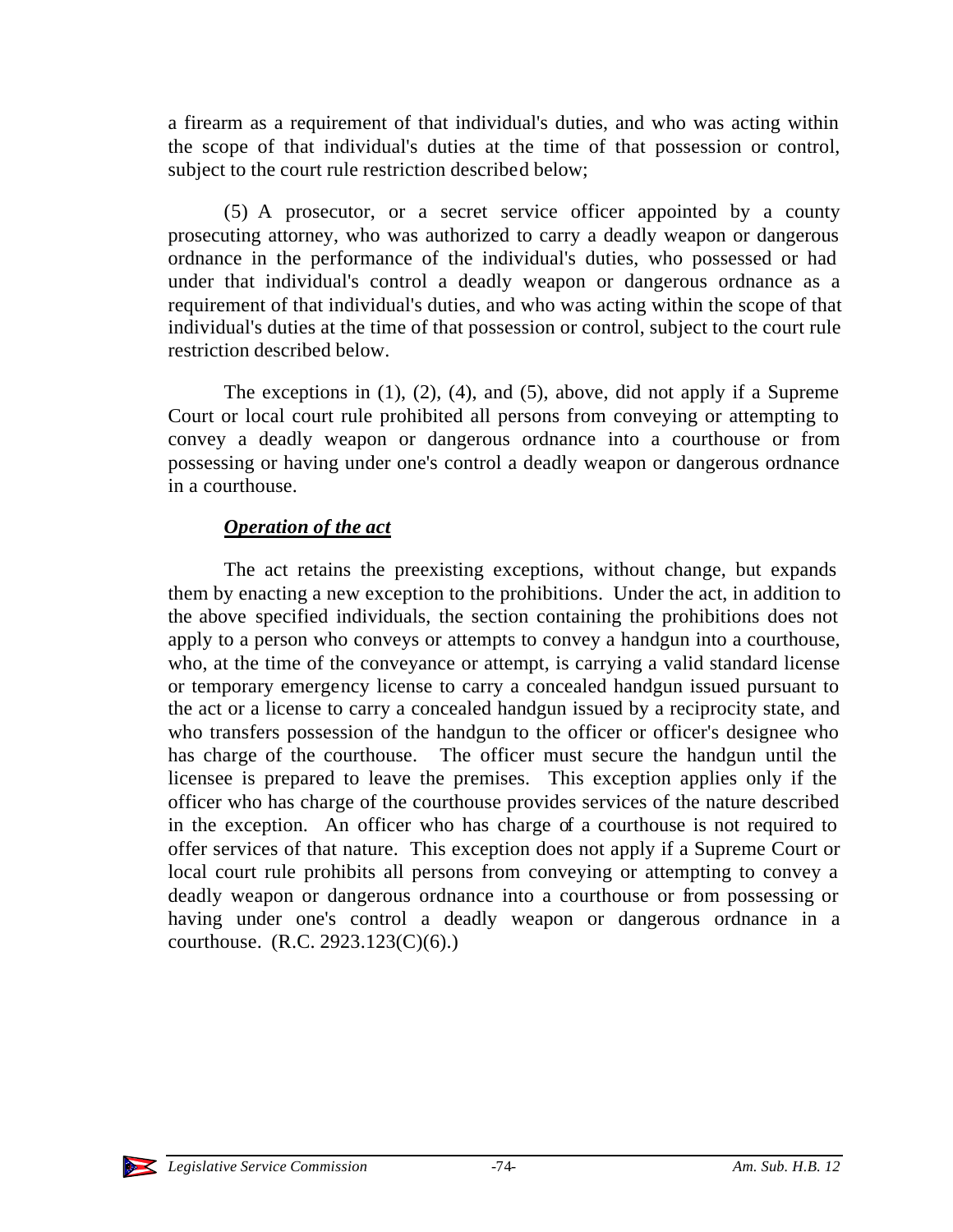### *Improperly handling firearms in a motor vehicle*

#### *Formerly*

**Prohibition.** Preexisting law, unchanged by the act but expanded as described below, prohibits a person from knowingly doing any of the following  $(R.C. 2923.16(A), (B), and (C))$ :

(1) Discharging a firearm while in or on a motor vehicle;

(2) Transporting or having a loaded firearm in a motor vehicle in a manner that the firearm is accessible to the operator or any passenger without leaving the vehicle;

(3) Transporting or having a firearm in a motor vehicle, unless it is unloaded and is carried in one of the following ways: (a) in a closed package, box, or case, (b) in a compartment that can be reached only by leaving the vehicle, (c) in plain sight and secured in a rack or holder made for the purpose, or (d) in plain sight with the action open or the weapon stripped, or, if the firearm is of a type on which the action will not stay open or which cannot easily be stripped, in plain sight.

*Penalty*. Formerly, a person who violated any of the prohibitions was guilty of the offense of improperly handling firearms in a motor vehicle. A violation of the first or second prohibition was a misdemeanor of the first degree, and a violation of the third prohibition was a misdemeanor of the fourth degree.  $(R.C. 2923.16(F))$ 

*Exceptions*. Formerly, the provisions specified that the prohibitions did not apply to officers, agents, or employees of Ohio or any other state or the United States, or to law enforcement officers, when authorized to carry or have loaded or accessible firearms in motor vehicles and acting within the scope of their duties.

The prohibition against knowingly discharging a firearm while in or on a motor vehicle did not apply to a person in specified circumstances related to shooting coyotes and groundhogs.

The prohibitions against transporting firearms in specified manners did not apply to a person if all of the following applied: (1) the person was the operator or a passenger in a motor vehicle at the time of the alleged violation, (2) the motor vehicle was on real property located in an unincorporated area of a township that was zoned or used for agriculture, (3) the person owned the property described in clause (b) or was the spouse, child, tenant, or spouse or child of a tenant of the owner of the real property, and (4) the person did not transport or possess the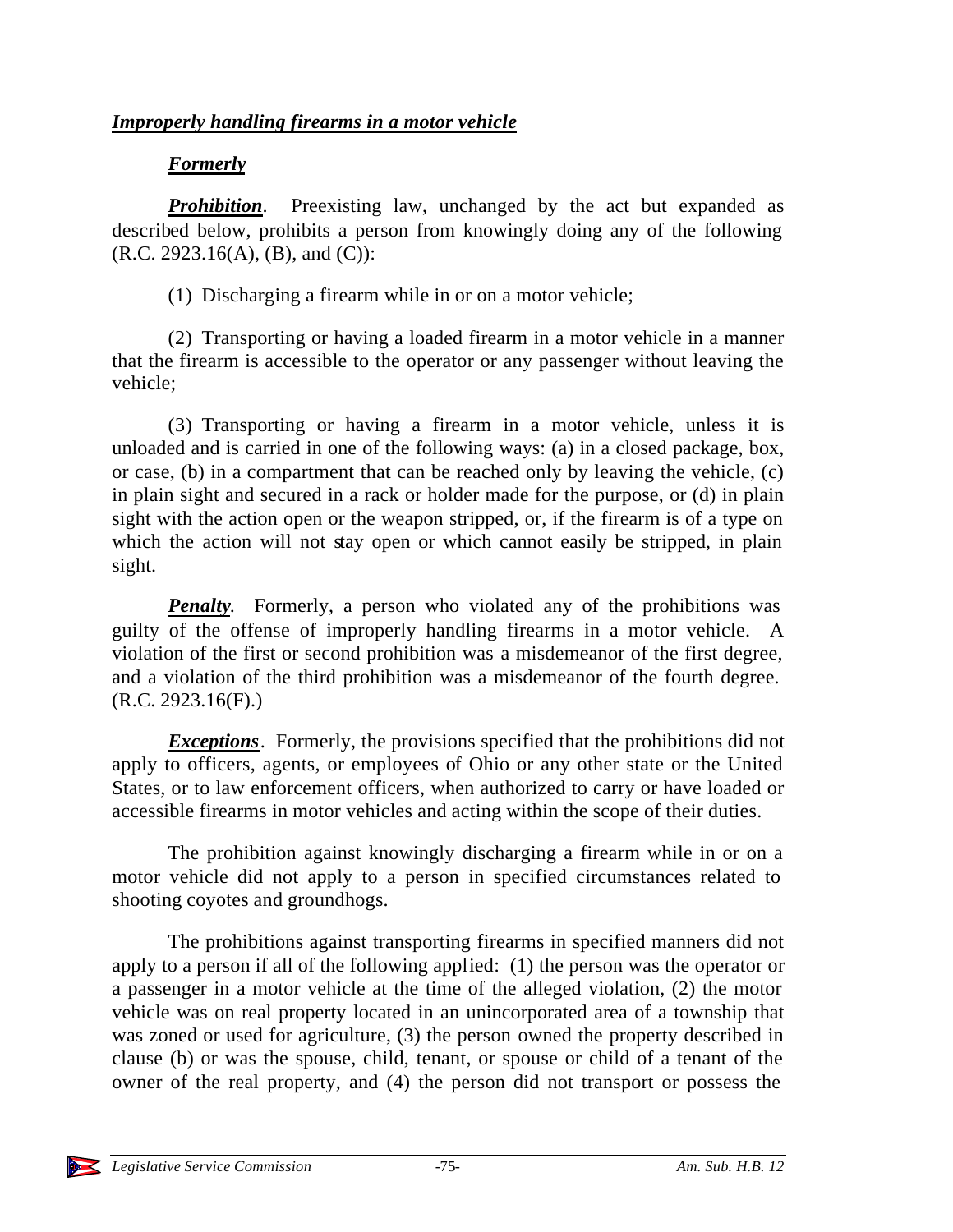firearm in an illegal manner prior to arriving at the real property. (R.C. 2923.16(D).)

*Affirmative defenses*. Formerly, the provisions specified that the first and second affirmative defenses authorized under preexisting law for persons charged with carrying a concealed weapon (see "*Carrying a concealed weapon*," above) were affirmative defenses to a charge under the second or third preexisting prohibition, related to the transport or possession of a firearm in a motor vehicle (R.C. 2923.16(E)--see **COMMENT** 2).

### *Operation of the act*

*Prohibitions*. The act retains the preexisting prohibitions, without change (R.C. 2923.16(A) to (C)), and enacts a series of new prohibitions (R.C. 2923.16(D) and (E)).

In the first new prohibition (hereafter referred to as the "new OMVI-related prohibition), the act prohibits any person from knowingly transporting or having a loaded handgun in a motor vehicle if, at the time of that transportation or possession, the person is under the influence of alcohol, a drug of abuse, or a combination of them or the person's whole blood, blood serum or plasma, breath, or urine contains a concentration of alcohol prohibited for persons operating a vehicle, as specified in the preexisting offense of state OMVI under R.C. 4511.19(A), which is not in the act, regardless of whether the person at the time of the transportation or possession as described in this paragraph is the operator of, or a passenger in, the motor vehicle (R.C. 2923.16(D)).

In the other new prohibitions, the act prohibits a person who has been issued a standard license or temporary emergency license to carry a concealed handgun under the act from doing any of the following:

(1) Knowingly transporting or having a loaded handgun in a motor vehicle unless the loaded handgun either is in a holster and in plain sight on the person's person or it is securely encased by being stored in a closed, locked glove compartment or in a case that is in plain sight and that is locked;

(2) If the person is transporting or has a loaded handgun in a motor vehicle in a manner authorized under the provision described in the preceding paragraph, knowingly removing or attempting to remove the loaded handgun from the holster, glove compartment, or case, knowingly grasping or holding the loaded handgun, or knowingly having contact with the loaded handgun by touching it with the person's hands or fingers while the motor vehicle is being operated on a street, highway, or public property, unless the person removes, attempts to remove,

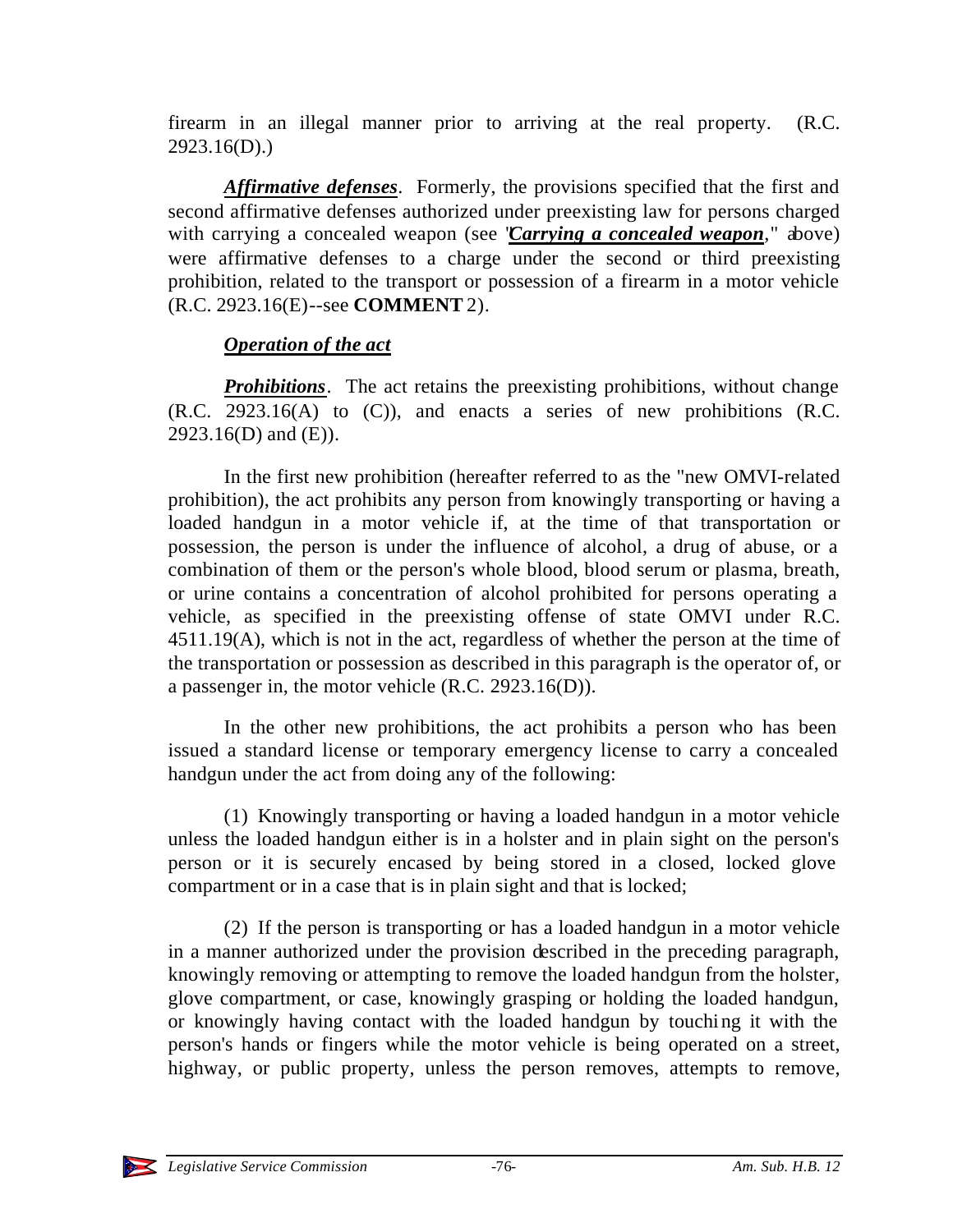grasps, holds, or has the contact with the loaded handgun pursuant to and in accordance with directions given by a law enforcement officer;

(3) If the person is the driver or an occupant of a motor vehicle that is stopped as a result of a traffic stop or a stop for another law enforcement purpose and if the person is transporting or has a loaded handgun in the motor vehicle in any manner, failing to promptly inform any law enforcement officer who approaches the vehicle while stopped that the person has been issued a license to carry a concealed handgun and that the person then possesses  $\alpha$  has a loaded handgun in the motor vehicle;

(4) If the person is the driver or an occupant of a motor vehicle that is stopped as a result of a traffic stop or a stop for another law enforcement purpose and if the person is transporting or has a loaded handgun in the motor vehicle in any manner, knowingly disregarding or failing to comply with any lawful order of any law enforcement officer given while the motor vehicle is stopped, knowingly failing to remain in the motor vehicle while stopped, or knowingly failing to keep the person's hands in plain sight at any time after any law enforcement officer begins approaching the person while stopped and before the law enforcement officer leaves, unless, regarding a failure to remain in the vehicle or to keep the person's hands in plain sight, the failure is pursuant to and in accordance with directions given by a law enforcement officer;

(5) If the person is the driver or an occupant of a motor vehicle that is stopped as a result of a traffic stop or a stop for another law enforcement purpose, if the person is transporting or has a loaded handgun in the motor vehicle in a manner authorized under the provision described above in (1), and if the person is approached by any law enforcement officer while stopped, knowingly removing or attempting to remove the loaded handgun from the holster, glove compartment, or case, knowingly grasping or holding the loaded handgun, or knowingly having contact with the loaded handgun by touching it with the person's hands or fingers in the motor vehicle at any time after the law enforcement officer begins approaching and before the officer leaves, unless the person removes, attempts to remove, grasps, holds, or has contact with the loaded handgun pursuant to and in accordance with directions given by the law enforcement officer.

*Penalty*. The act increases the penalty for a violation of the first preexisting prohibition to a felony of the fourth degree. Regarding the penalty for a violation of the second preexisting prohibition, the act provides that: (1) if the offender, at the time of the offense, was carrying a valid standard license or temporary license to carry a concealed handgun, or a license to carry a concealed handgun issued by a reciprocity state, and the offender was not knowingly in a place in which a licensee is not authorized to carry a concealed handgun (see "*Privileges and duties of a licensee*," above), the offense is a misdemeanor of the first degree or, if the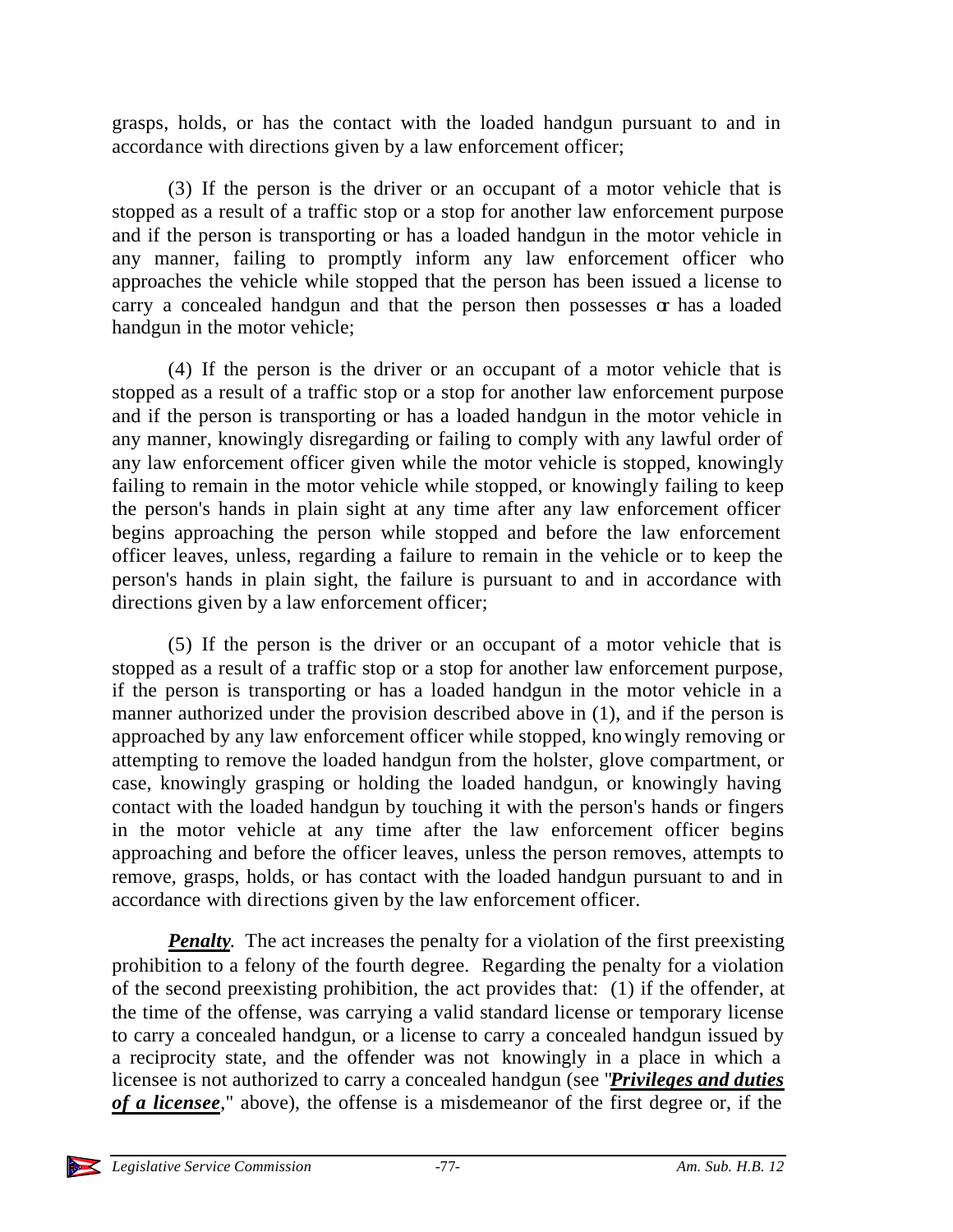offender previously has been convicted of or pleaded guilty to a violation of that preexisting prohibition, a felony of the fourth degree, and (2) if clause (1) does not apply, the offense is a felony of the fourth degree. The act retains the preexisting penalty (i.e., a misdemeanor of the fourth degree) for a violation of the third preexisting prohibition.

The act provides that a violation of any of the new prohibitions it enacts also is the offense of "improperly handling firearms in a motor vehicle." A violation of the new OMVI-related prohibition is a felony of the fifth degree. A violation of the new prohibition described above in paragraph (3) under "*Prohibitions* " is a misdemeanor of the fourth degree. A violation of the new prohibition described above in paragraph (4) under "*Prohibitions* " is a misdemeanor of the first degree or, if the offender previously has been convicted of or pleaded guilty to a violation of that prohibition, a felony of the fifth degree. A violation of the new prohibition described above in paragraph (1), (2), or (5) under "*Prohibitions* " is a felony of the fifth degree. (R.C. 2923.16(I).)

*Exception*. The act retains the preexisting exceptions to the preexisting prohibitions, without change. By its terms, the preexisting exception regarding government officers, agents, and employees and law enforcement officers also applies to the new prohibitions the act enacts, but, by their terms, the other preexisting exceptions do not apply to those new prohibitions (R.C. 2923.16(F)(1) to (3)). The act enacts a new exception to the second and third preexisting prohibitions. It states that the second and third preexisting prohibitions in the offense (i.e., the preexisting "transport or possession" prohibitions) do not apply to a person who transports or possesses a handgun in a motor vehicle if, at the time of that transportation or possession, all of the following apply (R.C.  $2923.16(F)(4)$ :

(1) The person is carrying a valid standard license or temporary emergency license to carry a concealed handgun issued under the act's provisions or a license to carry a concealed handgun issued by a reciprocity state;

(2) The person is not knowingly in a place in which a licensee is not authorized to carry a concealed handgun (see "*Privileges and duties of a licensee*," above);

(3) Either the handgun is in a holster and in plain sight on the person's person or the handgun is securely encased by being stored in a closed, locked glove compartment or in a case that is in plain sight and that is locked.

*Affirmative defenses*. The act limits the application of the preexisting affirmative defenses that are available regarding a charge of improperly handling firearms in a motor vehicle under the second or third preexisting prohibition by

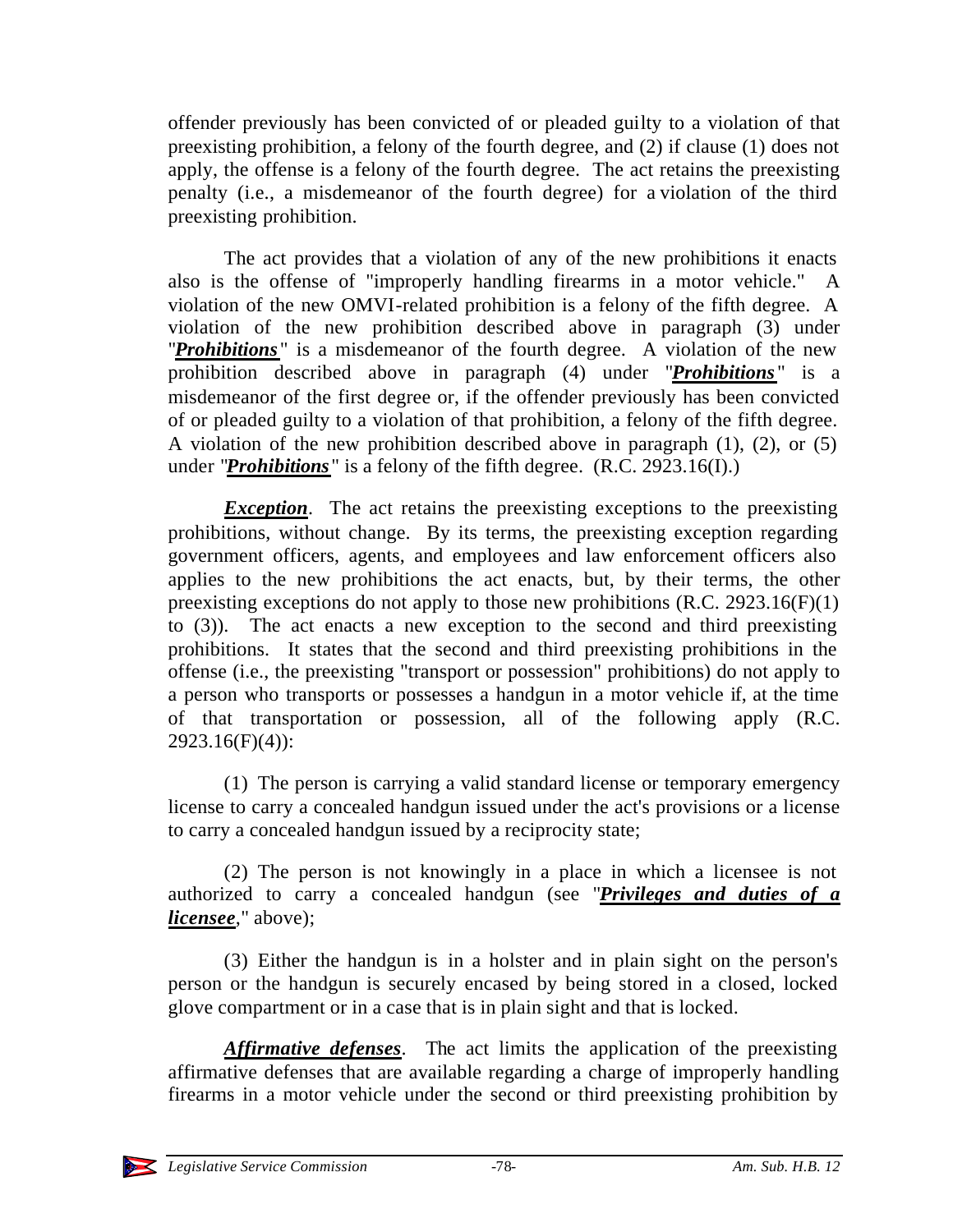specifying that they apply to a charge of improperly handling firearms in a motor vehicle under either of those prohibitions only when the charge *involves a firearm other than a handgun*. Thus, the preexisting affirmative defenses do not apply to a charge under either of those preexisting prohibitions *that involves the possession of a handgun*, do not apply to a charge under any of the new prohibitions, and (as under preexisting law) do not apply to a charge under the first preexisting prohibition. (R.C. 2923.16(G)(1).)

The act enacts a new affirmative defense that applies to a charge of improperly handling firearms in a motor vehicle under the second or third preexisting prohibition. The new affirmative defense specifies that it is an affirmative defense to a charge of improperly handling firearms in a motor vehicle under the second or third preexisting prohibition that the actor transported or had the firearm in the motor vehicle for any lawful purpose and while the motor vehicle was on his or her own property, provided that this affirmative defense is not available unless the actor, prior to arriving at his or her own property, did not transport or possess the firearm in a motor vehicle in a manner prohibited under the second or third preexisting prohibition while the motor vehicle was being operated on a street, highway, or other public or private property used by the public for vehicular traffic.  $(R.C. 2923.16(G)(2))$ .

*Return of firearm*. The act specifies that, if a law enforcement officer stops a motor vehicle for a traffic stop or any other purpose, if any person in the motor vehicle surrenders a firearm to the officer, either voluntarily or pursuant to a request or demand of the officer, and if the officer does not charge the person with the offense of improperly handling firearms in a motor vehicle or arrest the person for any offense, the person is not otherwise prohibited by law from possessing the firearm, and the firearm is not contraband (as defined for purposes of the Revised Code in preexisting R.C. 2901.01--not in the act), the officer must return the firearm to the person at the termination of the stop  $(R.C. 2923.16(J))$ .

**Prosecution**. The act specifies that no person who is charged with improperly handling firearms in a motor vehicle in violation of any of the preexisting prohibitions, other than the discharge prohibition, or in violation of the new OMVI-related prohibition can be required to obtain a standard license or temporary emergency license to carry a concealed handgun as a condition for the dismissal of the charge (R.C. 2923.16(H)).

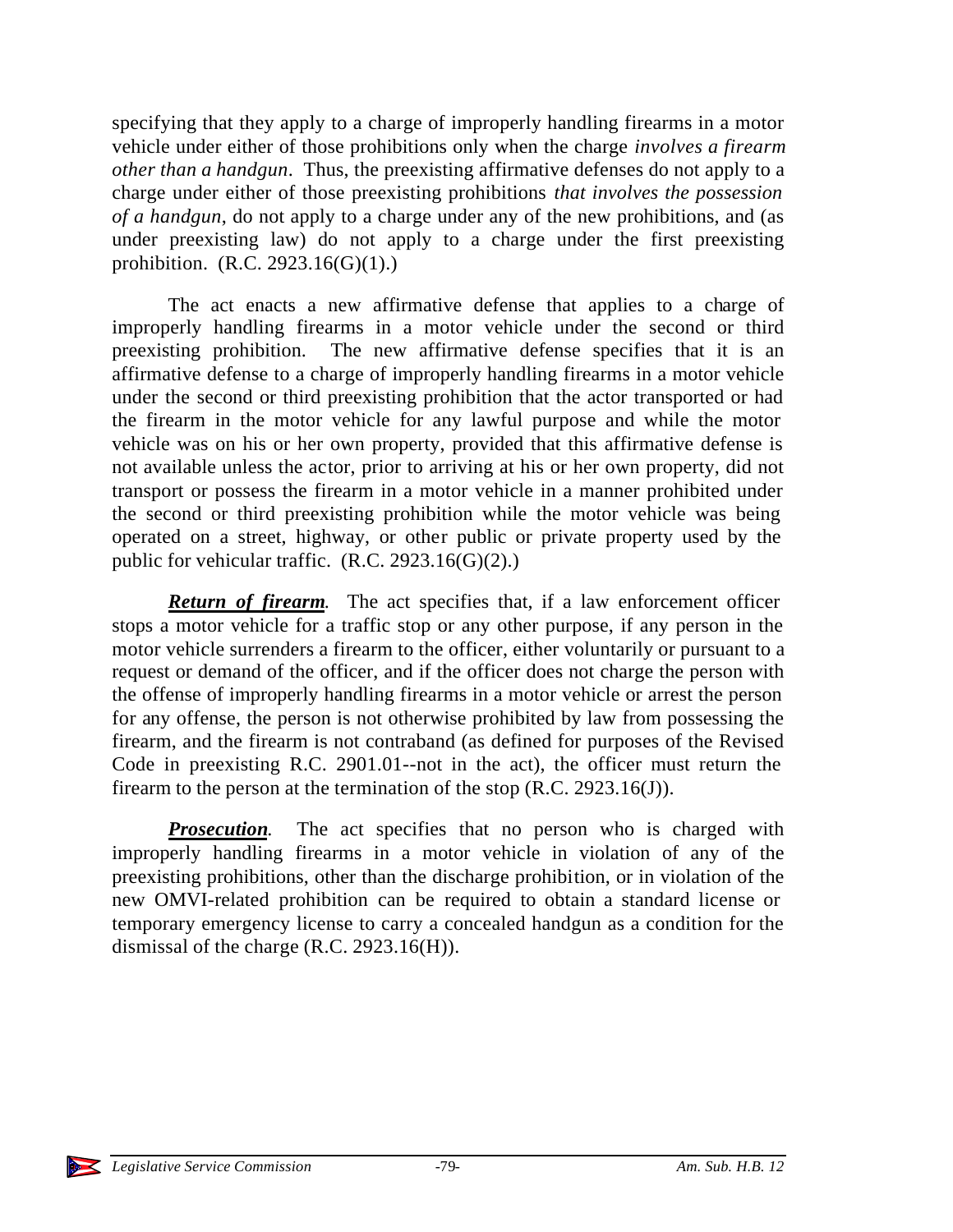### *Formerly*

**Prohibitions**. Preexisting law, unchanged by the act, contains three prohibitions with respect to the use or handling of firearms in a vessel (R.C.  $1547.69(B)$ , (C), and (D)):

(1) It prohibits a person from knowingly discharging a firearm while in or on a vessel.

(2) It prohibits a person from knowingly transporting or having a loaded firearm in a vessel in such a manner that the firearm is accessible to the operator or any passenger.

(3) It prohibits a person from knowingly transporting or having a firearm in a vessel, unless it is unloaded and is carried in one of the following ways: (a) in a closed package, box, or case, or (b) in plain sight with the action opened or the weapon stripped, or, if the firearm is of a type on which the action will not stay open or which cannot easily be stripped, in plain sight.

Preexisting R.C. 1547.69 also contains a provision, unchanged by the act, that prohibits any person from operating or permitting to be operated any vessel on Ohio waters in violation of the above prohibitions (R.C. 1547.69(G)).

*Penalty*. Under preexisting law, unchanged by the act, a person who violates any of the prohibitions is guilty of a misdemeanor of the fourth degree. (R.C. 1547.99(F)--not in the act.)

*Exceptions*. Formerly, R.C. 1547.69 specified that the prohibitions did not apply to: (1) officers, agents, or employees of Ohio or any other state or of the United States or to law enforcement officers when authorized to carry or have loaded or accessible firearms in a vessel and acting within the scope of their duties, (2) persons legally engaged in hunting, or (3) the possession or discharge of a U.S. Coast Guard approved signaling device required to be carried aboard a vessel when the signaling device is possessed or used for the purpose of giving a visual distress signal. A preexisting provision of the section, unchanged by the act, also prohibits any person from knowingly transporting or possessing a signaling device of a type described in clause (3) in or on a vessel in a loaded condition except as so authorized. (R.C. 1547.69(F) and (H).)

*Affirmative defenses*. Formerly, the provisions specified that the first two affirmative defenses authorized under preexisting law for persons charged with carrying a concealed weapon (see "*Carrying a concealed weapon*," above) were affirmative defenses to a charge under the second or third preexisting prohibition

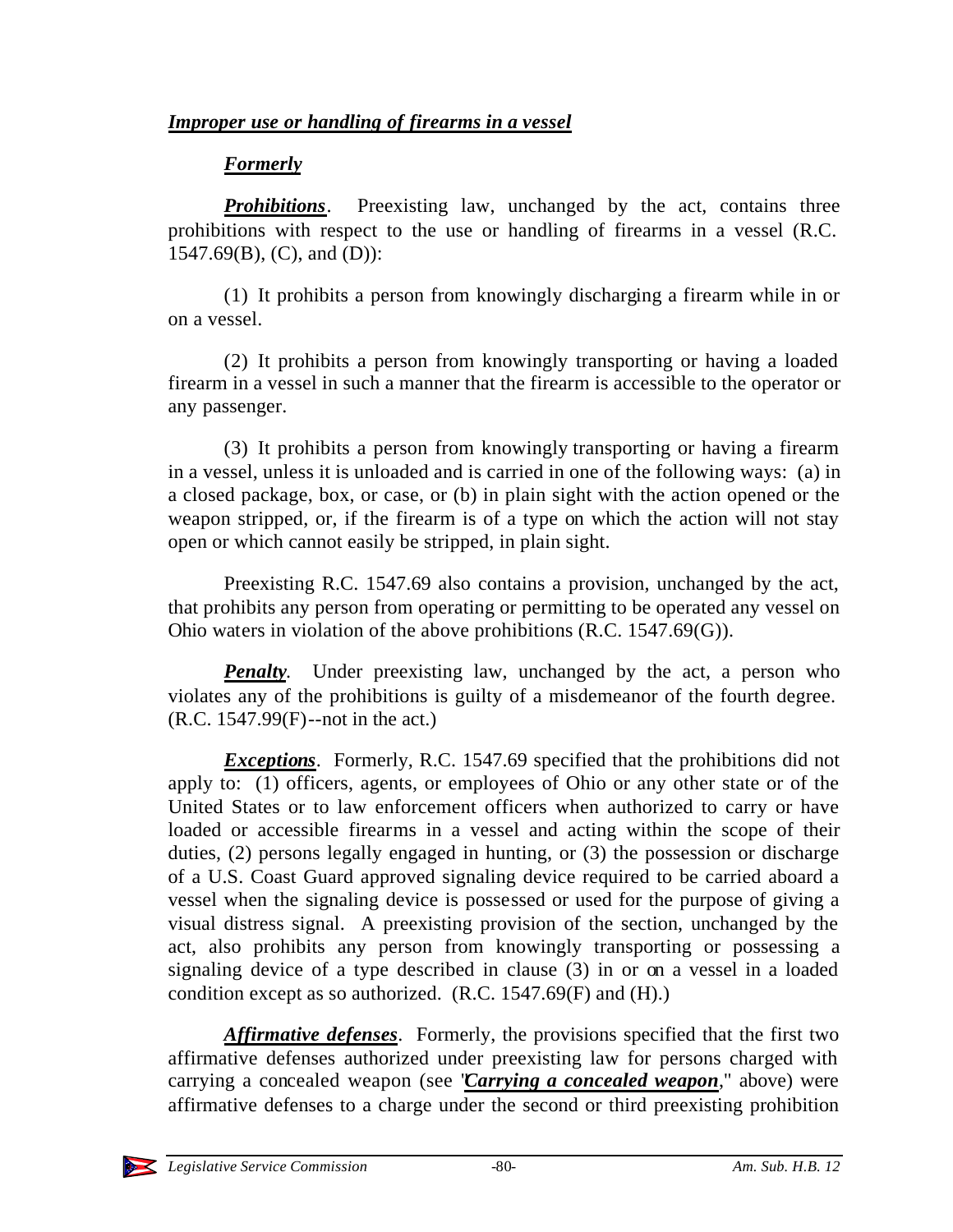related to the transport or possession of firearms in a vessel (R.C. 1547.69(E)--see **COMMENT** 2).

## *Operation of the act*

*Exception*. The act retains the preexisting exceptions to the preexisting prohibitions, without change, and enacts a new exception that states that the second and third preexisting prohibitions, relating to the transport or possession of firearms in a vessel, do not apply to a person who transports or possesses a handgun in a vessel and who, at the time of that transportation or possession, is carrying a valid standard license or temporary emergency license to carry a concealed handgun issued under the act, or a license issued by a reciprocity state, unless the person knowingly is in a place on the vessel specified in "*Privileges and duties of a licensee*," above, as a place in which a licensee is not authorized to carry a concealed handgun (R.C. 1547.69(H)).

*Affirmative defenses*. The act limits the application of the preexisting affirmative defenses to a charge of violating the second or third preexisting prohibition, relating to the transport or possession of firearms in a vessel, by specifying that they apply to such a charge only when the charge *involves a firearm other than a handgun*. Thus, the preexisting affirmative defenses do not apply to a charge under either of those preexisting prohibitions *that involves the transport or possession of a handgun*, and (as under preexisting law) do not apply to a charge under the first preexisting prohibition.  $(R.C. 1547.69(E)(1))$ .

The act enacts a new affirmative defense that applies to a charge of violating the second or third preexisting prohibition, relating to the transport or possession of firearms in a vessel. The new affirmative defense specifies that it is an affirmative defense to a charge of violating the second or third preexisting prohibition, relating to the transport or possession of firearms of any type in a vessel, that the actor transported or had the firearm in the vessel for any lawful purpose and while the vessel was on his or her own property, provided that this affirmative defense is not available unless the actor, prior to arriving at the vessel on his or her own property, did not transport or possess the firearm in a vessel or in a motor vehicle in a manner prohibited under R.C. 1547.69 or 2923.16(B) or (C) while the vessel was being operated on a waterway that was not on the actor's own property or while the motor vehicle was being operated on a street, highway, or other public or private property used by the public for vehicular traffic. (R.C.  $1547.69(E)(1)$ .

*Return of firearm*. The act specifies that, if a law enforcement officer stops a vessel for a violation of R.C. 1547.69 or any other law enforcement purpose, if any person on the vessel surrenders a firearm to the officer, either voluntarily or pursuant to a request or demand of the officer, and if the officer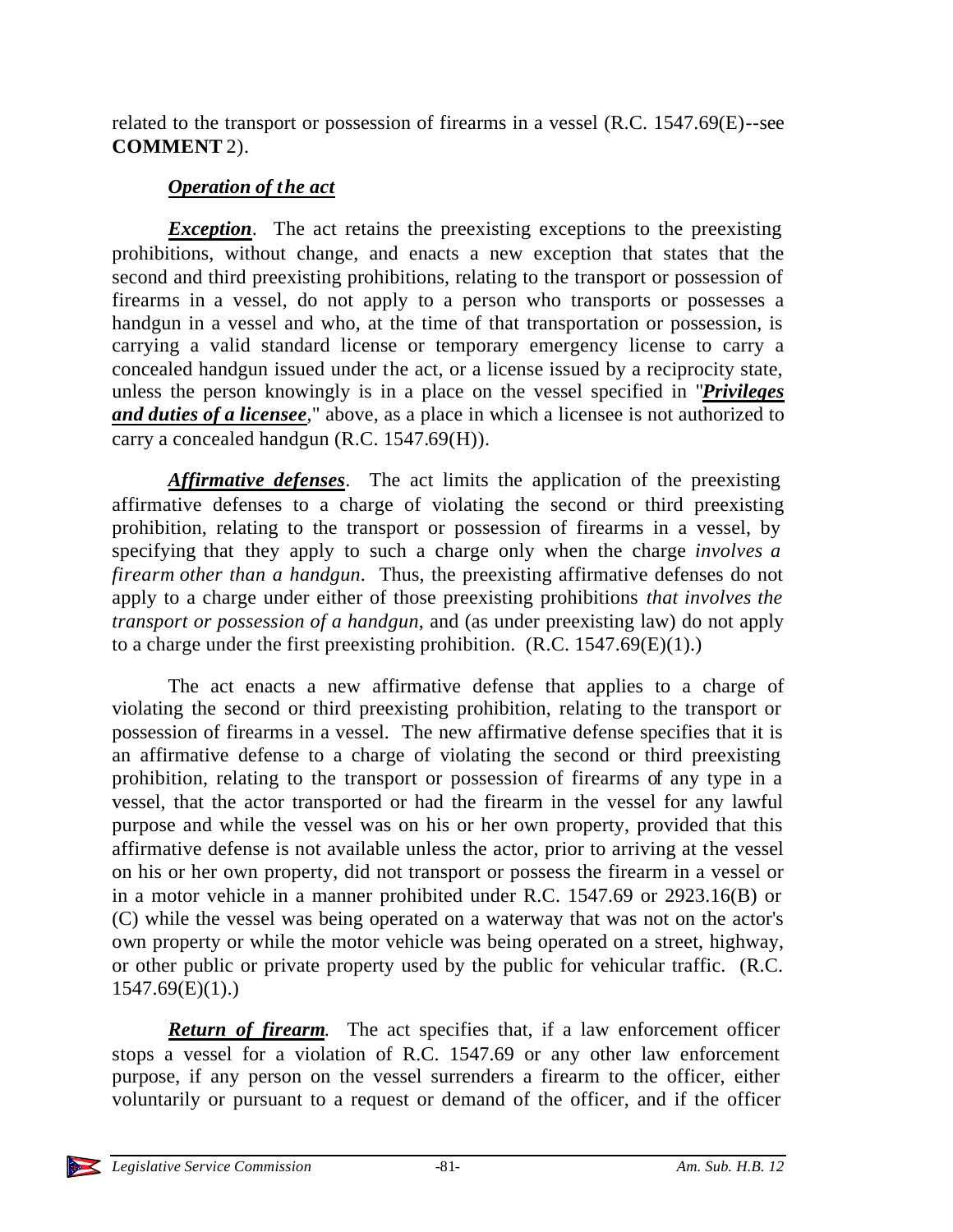does not charge the person with a violation of R.C. 1547.69 or arrest the person for any offense, the person is not otherwise prohibited by law from possessing the firearm, and the firearm is not contraband (as defined for purposes of the Revised Code in preexisting R.C. 2901.01--not in the act), the officer must return the firearm to the person at the termination of the stop  $(R.C. 1547.69(I))$ .

*Prosecution*. The act specifies that no person who is charged with a violation of the second or third preexisting prohibition, related to transporting or possessing firearms in a vessel, can be required to obtain a standard license or temporary emergency license to carry a concealed handgun as a condition for the dismissal of the charge (R.C.  $1547.69(E)(2)$ ).

### *Having weapons while under disability*

# *Formerly*

Preexisting law, modified by the act as described below, prohibited a person, unless the person was relieved from the disability under another specified provision of law, from knowingly acquiring, having, carrying, or using any firearm or dangerous ordnance, if any of the following applied:

(1) The person was a fugitive from justice.

(2) The person was under indictment for or had been convicted of any felony offense of violence or had been adjudicated a delinquent child for the commission of an offense that, if committed by an adult, would have been a felony offense of violence.

(3) The person was under indictment for or had been convicted of any offense involving the illegal possession, use, sale, administration, distribution, or trafficking in any drug of abuse or had been adjudicated a delinquent child for the commission of an offense that, if committed by an adult, would have been an offense involving the illegal possession, use, sale, administration, distribution, or trafficking in any drug of abuse.

(4) The person was drug dependent, in danger of drug dependence, or a chronic alcoholic.

(5) The person was under adjudication of mental incompetence.

Formerly, the law also prohibited a person who had been convicted of a felony of the first or second degree from violating the preceding prohibition within five years of the date of the person's release from imprisonment or from postrelease control that was imposed for the commission of a felony of the first or second degree.

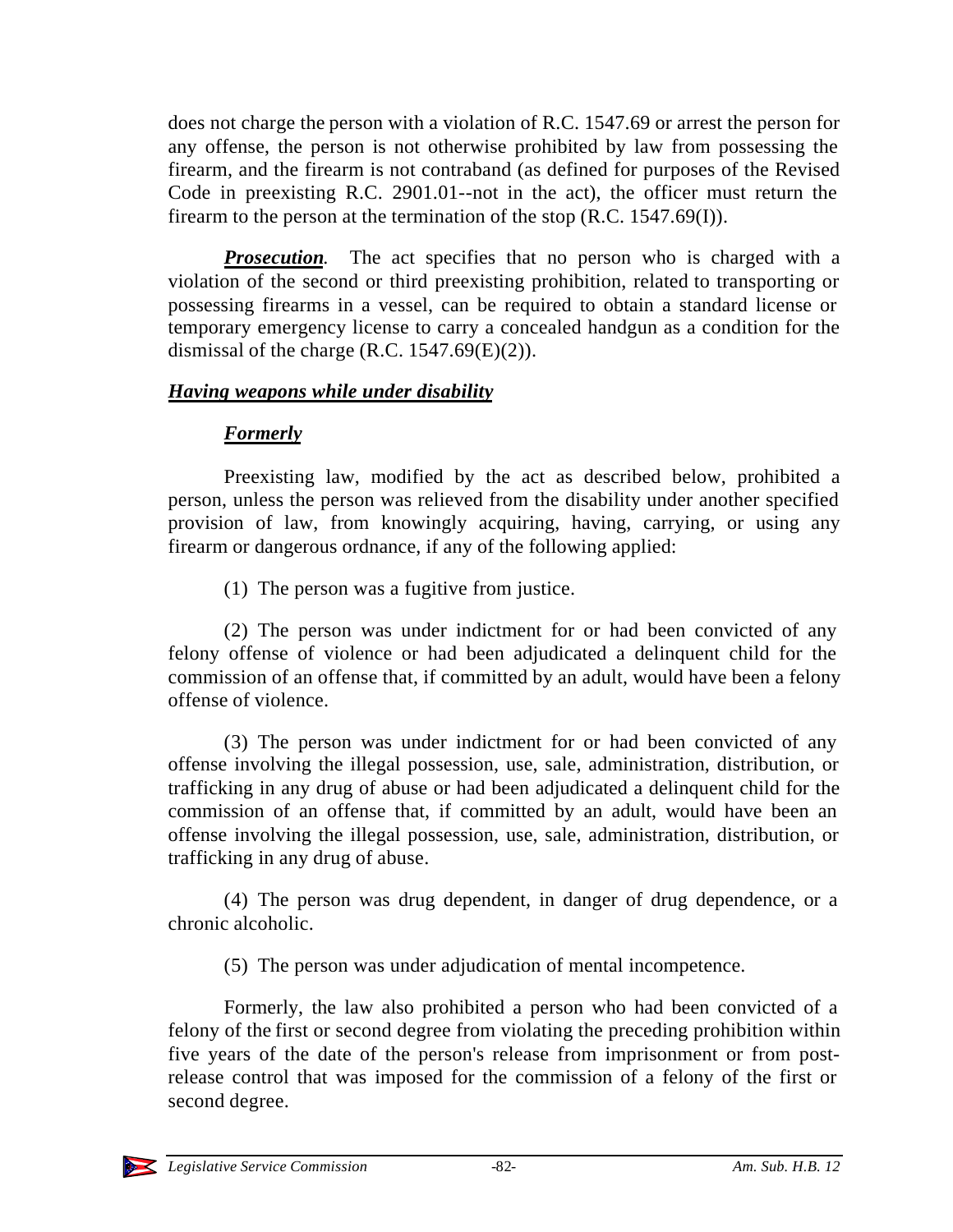Formerly, a person who violated either prohibition was guilty of having weapons while under disability. A violation of the first prohibition was a felony of the fifth degree. A violation of the second prohibition was a felony of the third degree. (R.C. 2923.13.)

### *Operation of the act*

The act retains, without change, the first preexisting prohibition when it involves the circumstances specified in (1), (2), (3), or (4), above, but it expands the circumstance specified in (5), above, to additionally prohibit a person, unless relieved from the disability, from knowingly acquiring, having, carrying, or using any firearm or dangerous ordnance if the person has been adjudicated as a mental defective, has been committed to a mental institution, has been found by a court to be a "mentally ill person subject to hospitalization by court order," or is an involuntary "patient" other than one who is a patient only for purposes of observation (the terms in quotation marks have the same meanings as in the preexisting law governing the hospitalization of mentally ill persons, which is not in the act).

The act increases the penalty for a violation of the first preexisting prohibition, as expanded by the act, to a felony of the third degree and repeals the second preexisting prohibition.  $(R.C. 2923.13(A)(5), (B), and (C)).$ 

### *Theft of a firearm or dangerous ordnance*

### *Formerly*

Preexisting law, unchanged by the act, prohibits a person, with purpose to deprive the owner of property or services, from knowingly obtaining or exerting control over either the property or services in any of the following ways (R.C.  $2913.02(A)$ :

(1) Without the consent of the owner or person authorized to give consent;

(2) Beyond the scope of the express or implied consent of the owner or person authorized to give consent;

- (3) By deception;
- (4) By threat;
- (5) By intimidation.

A person who violates this prohibition is guilty of theft. The precise name of the offense and the penalty for the offense depend on the type of the property or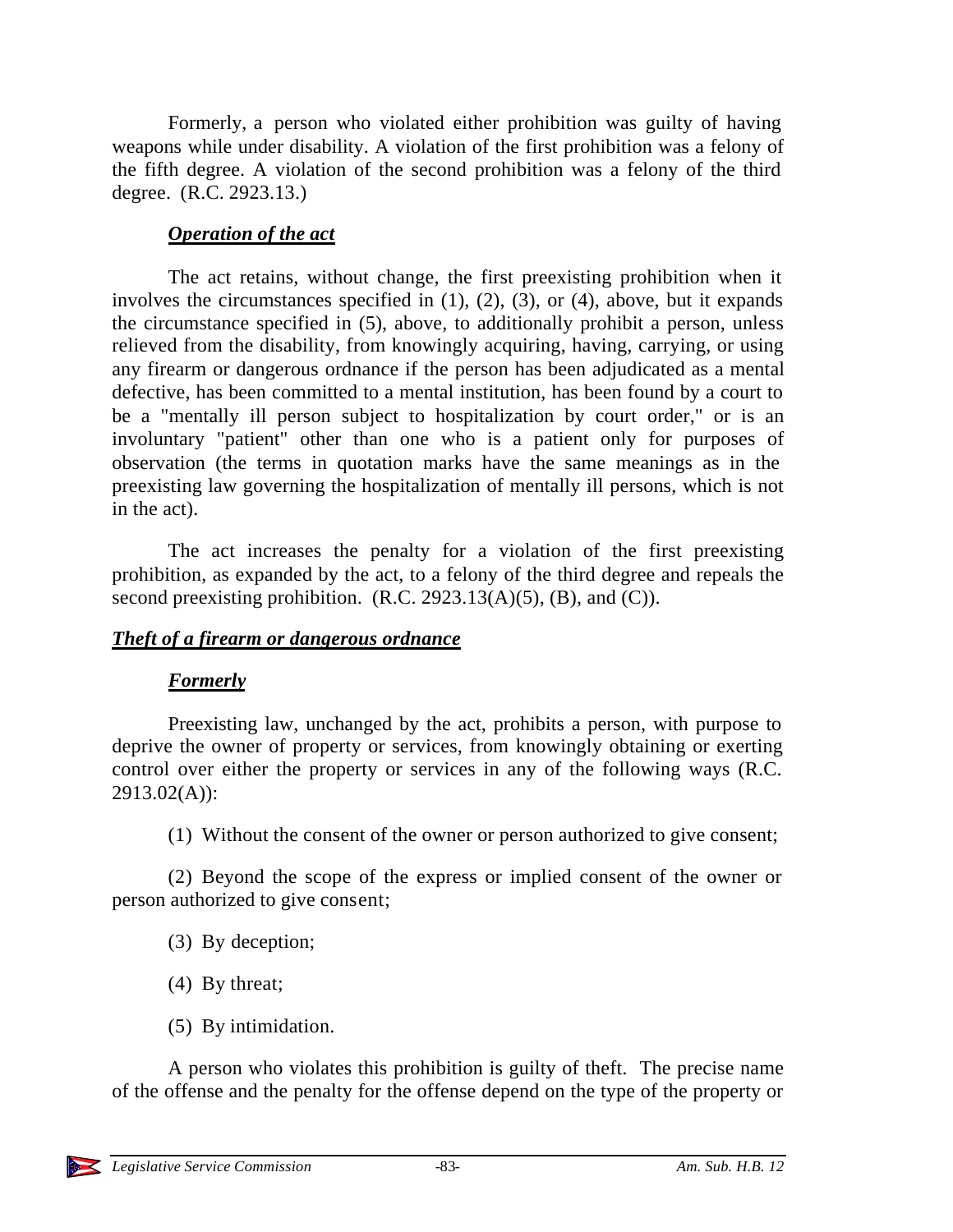the value of the property or services involved in the offense. If the property stolen is a firearm or dangerous ordnance, the violation is grand theft; formerly, grand theft committed in these circumstances was a felony of the fourth degree. (R.C.  $2913.02(B)(1)$  and  $(4)$ .)

## *Operation of the act*

The act increases the penalty for theft when the property stolen is a firearm or a dangerous ordnance to a felony of the third degree. The violation continues to be grand theft. The act creates a presumption in favor of the court imposing a prison term for the offense, and specifies that the offender must serve any prison term imposed consecutively to any other prison term or mandatory prison term previously or subsequently imposed upon the offender. Under a preexisting provision of the Felony Sentencing Law that the act does not change but that applies to the consecutive sentencing provision the act creates, when consecutive prison terms are imposed pursuant to that Law, the term to be served is the aggregate of all of the terms so imposed.  $(R.C. 2913.02(B)(4)$  and  $2929.14(E)(3)$ and  $(5)$ .)

### *Offense of unauthorized use of LEADS*

# *Forme*r*ly*

*Prohibitions*. Preexisting law, unchanged by the act but expanded as described below, prohibits a person from doing any of the following: (1) knowingly using or operating the property of another without the consent of the owner or person authorized to give consent, or (2) knowingly gaining access to, attempting to gain access to, or causing access to be gained to any computer, computer system, computer network, cable service, cable system, telecommunications device, telecommunications service, or information service without the consent of, or beyond the scope of the express or implied consent of, the owner of the computer, computer system, computer network, cable service, cable system, telecommunications device, telecommunications service, or information service or other person authorized to give consent by the owner.  $(R.C. 2913.04(A)$  and  $(B)$ ).

*Penalty*. Under preexisting law, unchanged by the act, a violation of the first preexisting prohibition is the offense of unauthorized use of property. Unauthorized use of property generally is a misdemeanor of the fourth degree, except that:

(1) If the offense is committed for the purpose of devising or executing a scheme to defraud or to obtain property or services, unauthorized use of property is whichever of the following is applicable: (a) generally, a misdemeanor of the

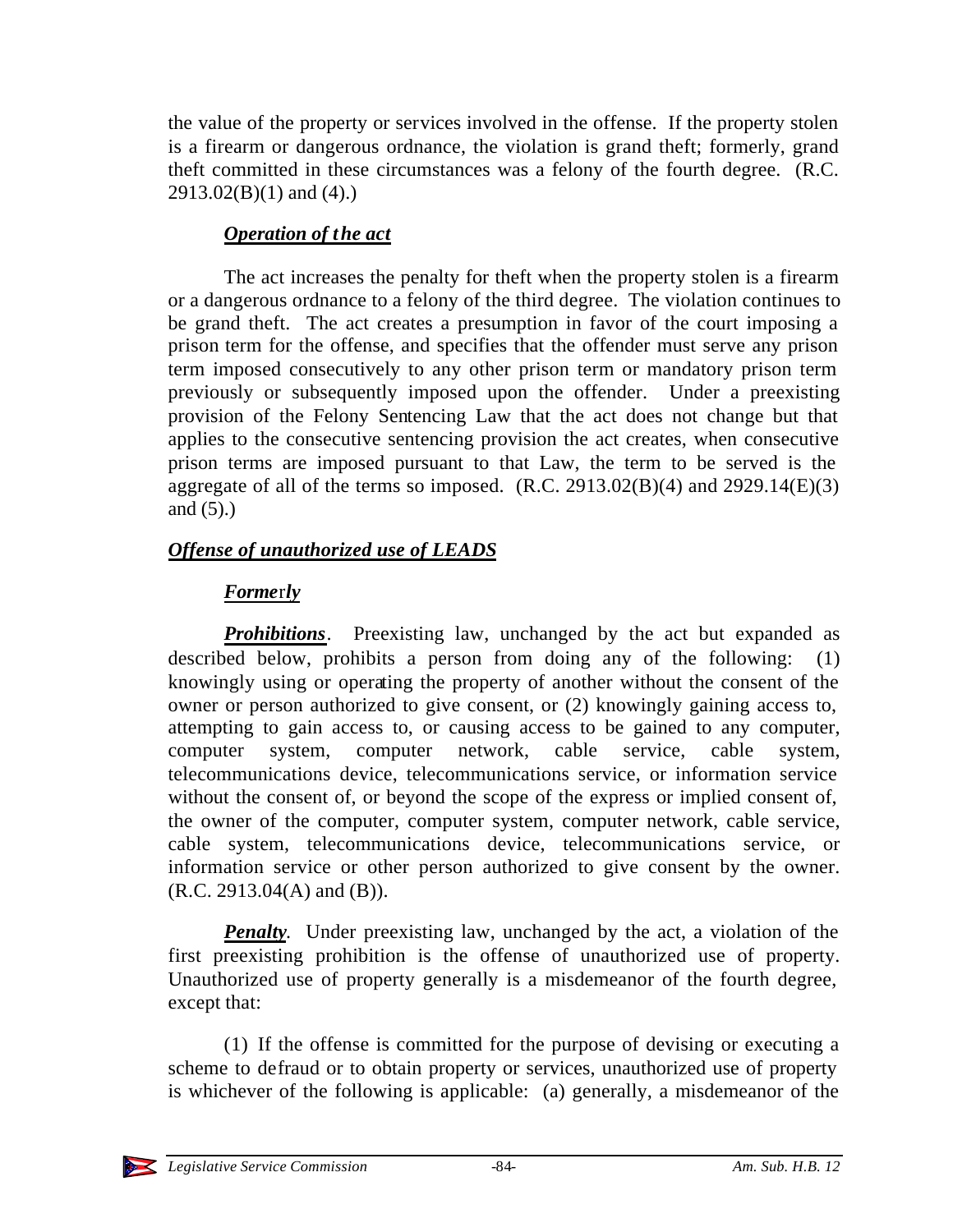first degree, (b) if the value of the property or services or the loss to the victim is \$500 or more and less than \$5,000, a felony of the fifth degree, (c) if the value of the property or services or the loss to the victim is \$5,000 or more and less than \$100,000, a felony of the fourth degree, and (d) if the value of the property or services or the loss to the victim is \$100,000 or more, a felony of the third degree.

(2) If the victim of the offense is an elderly person or disabled adult, unauthorized use of property is whichever of the following is applicable: (a) generally, a felony of the fifth degree, (b) if the value of the property or services or loss to the victim is \$500 or more and less than \$5,000, a felony of the fourth degree, (c) if the value of the property or services or loss to the victim is \$5,000 or more and less than \$25,000, a felony of the third degree, and (d) if the value of the property or services or loss to the victim is \$25,000 or more, a felony of the second degree.

Under preexisting law, unchanged by the act, a violation of the second preexisting prohibition is the offense of unauthorized use of computer, cable, or telecommunication property, a felony of the fifth degree. (R.C. 2913.04(D) and (E).)

*Affirmative defenses*. Preexisting law, unchanged by the act, specifies that the affirmative defenses contained in R.C. 2913.03 are affirmative defenses to a charge of a violation of either of the preexisting prohibitions (R.C. 2913.04(C)). Preexisting R.C. 2913.03(C), not in the act, specifies that it is an affirmative defense to a charge of unauthorized use of a vehicle brought under that section that, at the time of the alleged offense: (1) the actor, though mistaken, reasonably believed that the actor was authorized to use or operate the property, or (2) the actor reasonably believed that the owner or person empowered to give consent would authorize the actor to use or operate the property.

### *Operation of the act*

*Prohibitions*. The act retains, without change, the preexisting prohibitions that constitute the offenses of unauthorized use of property and unauthorized use of computer, cable, or telecommunication property (R.C. 2913.04(A) and (B)), but it enacts a new prohibition in the same section relative to the unauthorized use of LEADS. The new prohibition prohibits a person from knowingly gaining access to, attempting to gain access to, causing access to be granted to, or disseminating information gained from access to LEADS (created pursuant to R.C. 5503.10--see **COMMENT** 3) without the consent of, or beyond the scope of the express or implied consent of, the chair of the LEADS Steering Committee. (R.C. 2913.04(C).)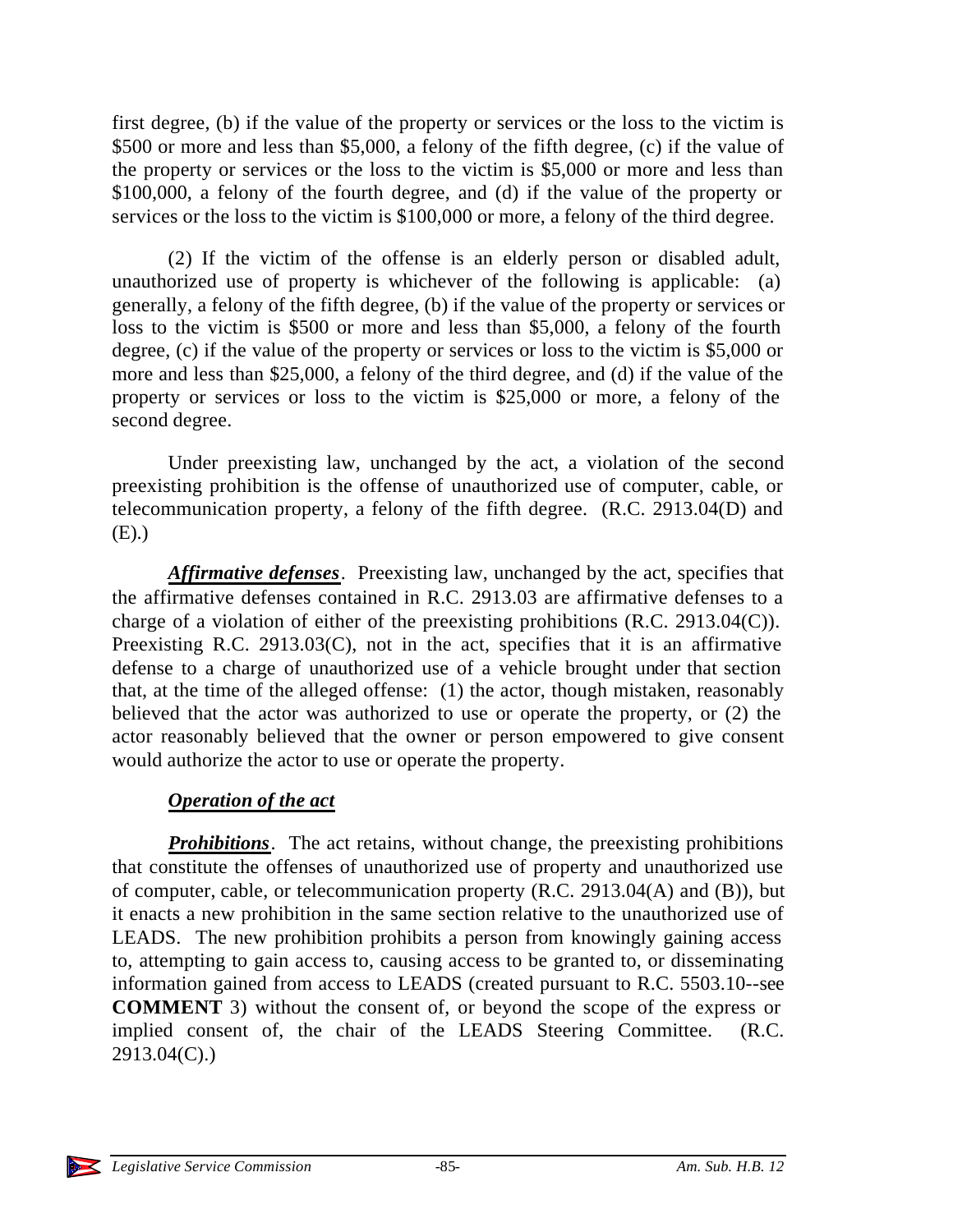*Penalty*. The act specifies that a violation of the new prohibition it enacts is the offense of unauthorized use of the law enforcement automated database system, a felony of the fifth degree; the act does not change the penalties for violations of the preexisting prohibitions (R.C. 2913.04(G)).

*Affirmative defenses*. The act does not change the preexisting affirmative defenses provided for the preexisting offenses of unauthorized use of property and unauthorized use of computer, cable, or telecommunication property but, by the terms of the preexisting provision, the affirmative defenses also will apply to a charge of a violation of the new prohibition the act enacts (R.C. 2913.04(D)).

#### *Access to sealed criminal conviction records*

### *Formerly*

Preexisting law, unchanged by the act, specifies a procedure by which a "first offender" (defined in preexisting R.C. 2953.31--not in the act) may apply to a court for the sealing of the record of the offender's criminal conviction record. Under provisions expanded by the act as described below, records that are so sealed may be inspected only by specified law enforcement officers and agencies, prosecutors, and parole or probation officers for specified purposes, by persons authorized by the person who is the subject of the records, and by BCII or an authorized BCII employee for the purpose of providing information to certain boards or persons with respect to persons who apply for employment to work with children or to provide direct care to an older adult. (R.C. 2953.32(A) and (D).)

# *Operation of the act*

The act expands the circumstances in which, and person by whom, sealed criminal conviction records may be inspected to also authorize BCII, an authorized employee of BCII, a sheriff, or an authorized employee of the sheriff to inspect sealed criminal conviction records of first offenders in connection with a criminal records check conducted under the act, as described in "*Criminal records check and incompetency records check*," above (R.C. 2953.32(D)(10)).

### *Private investigators and security providers*

# *Formerly*

Preexisting law, unchanged by the act, specifies the licensing requirements for persons to engage in the business of private investigation, the business of security services, or both. It also specifies the requirements for these licensees or registered employees of licensees (private investigators and security guard providers) to carry a firearm. These requirements include certification of satisfactory completion of firearms training, or other evidence of approval of

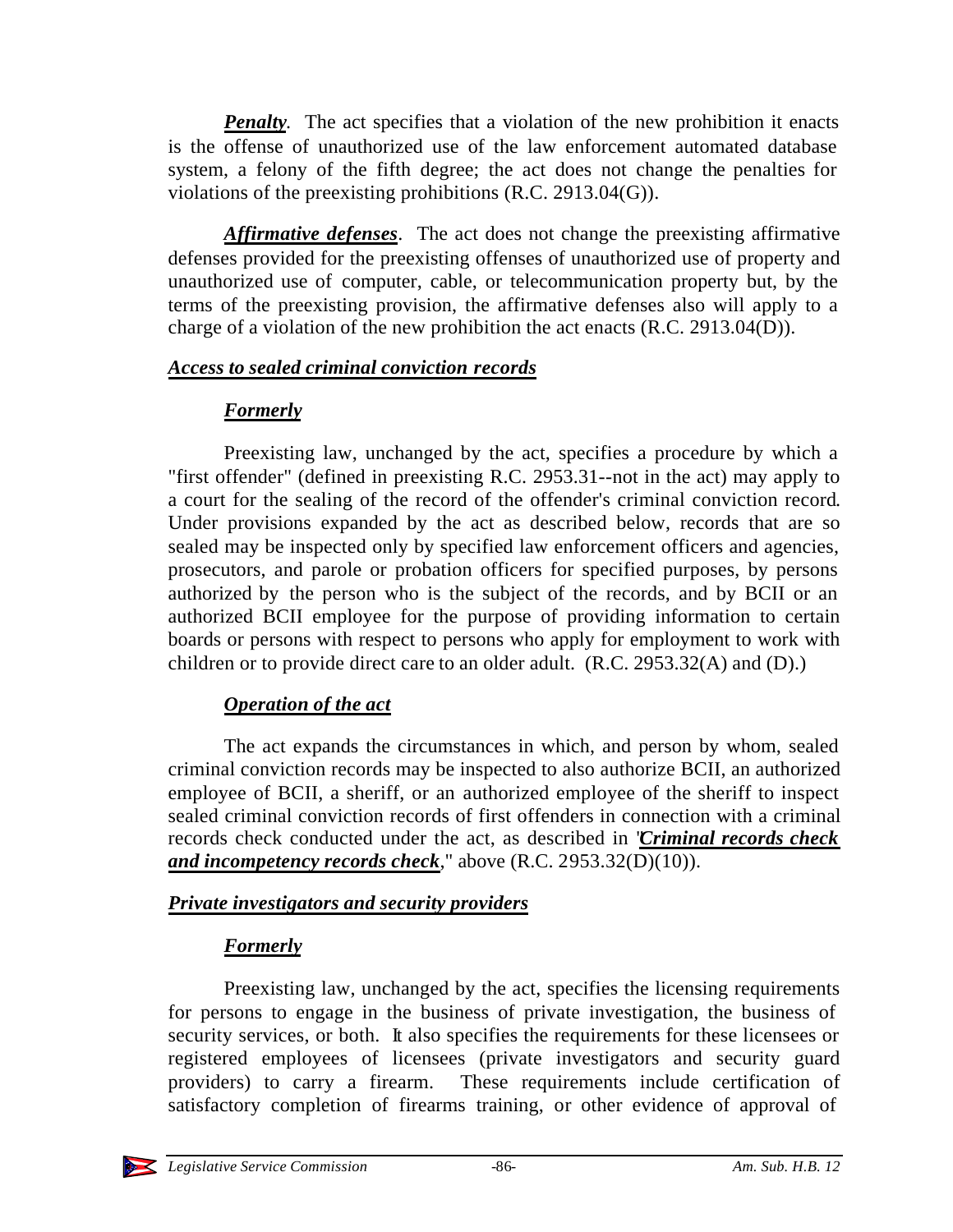firearms training, by the Executive Director of OPOTC, registration as a licensee or employee who may carry a firearm, issuance of an identification card indicating that the licensee or employee is a firearm-bearer, and satisfactory requalification in firearms use on a periodic basis. (R.C. 4749.10.)

### *Operation of the act*

The act provides that nothing in the preexisting provisions described above prohibits a private investigator or a security guard provider from carrying a concealed handgun if the private investigator or security guard provider complies with the act's provisions governing standard licenses and temporary emergency licenses to carry a concealed handgun (R.C. 4749.10(C)).

#### *Licensing scheme is law of general nature*

The act states that the General Assembly finds that licenses to carry concealed handguns are a matter of statewide concern and wishes to ensure uniformity throughout the state regarding the qualifications for a person to hold a license to carry a concealed handgun and the authority granted to a person holding a license of that nature. The act states that it is the intent of the General Assembly, in amending and enacting the sections of the Revised Code in the act that relate to standard licenses and temporary emergency licenses to carry a concealed handgun and, generally, to the firearms offenses, to enact laws of a general nature and, by enacting those laws of a general nature, the state occupies and preempts the field of issuing licenses to carry a concealed handgun and the validity of licenses of that nature. The act states that no municipal corporation may adopt or continue in existence any ordinance, and no township may adopt or continue in existence any resolution, that is in conflict with those sections, including, but not limited to, any ordinance or resolution that attempts to restrict the places where a person possessing a valid license to carry a concealed handgun may carry a handgun concealed. (Section 9.)

### *Statements of legislative intent*

The act states that, in amending and enacting the sections of the Revised Code in the act that relate to standard licenses and temporary emergency licenses to carry a concealed handgun and, generally, to the firearms offenses, the General Assembly declares its intent to recognize both of the following (Section 6):

(1) The inalienable and fundamental right of an individual to defend the individual's person and the members of the individual's family;

(2) The fact that the right described above in (1) predates the adoption of the United States Constitution, the adoption of the Ohio Constitution, and the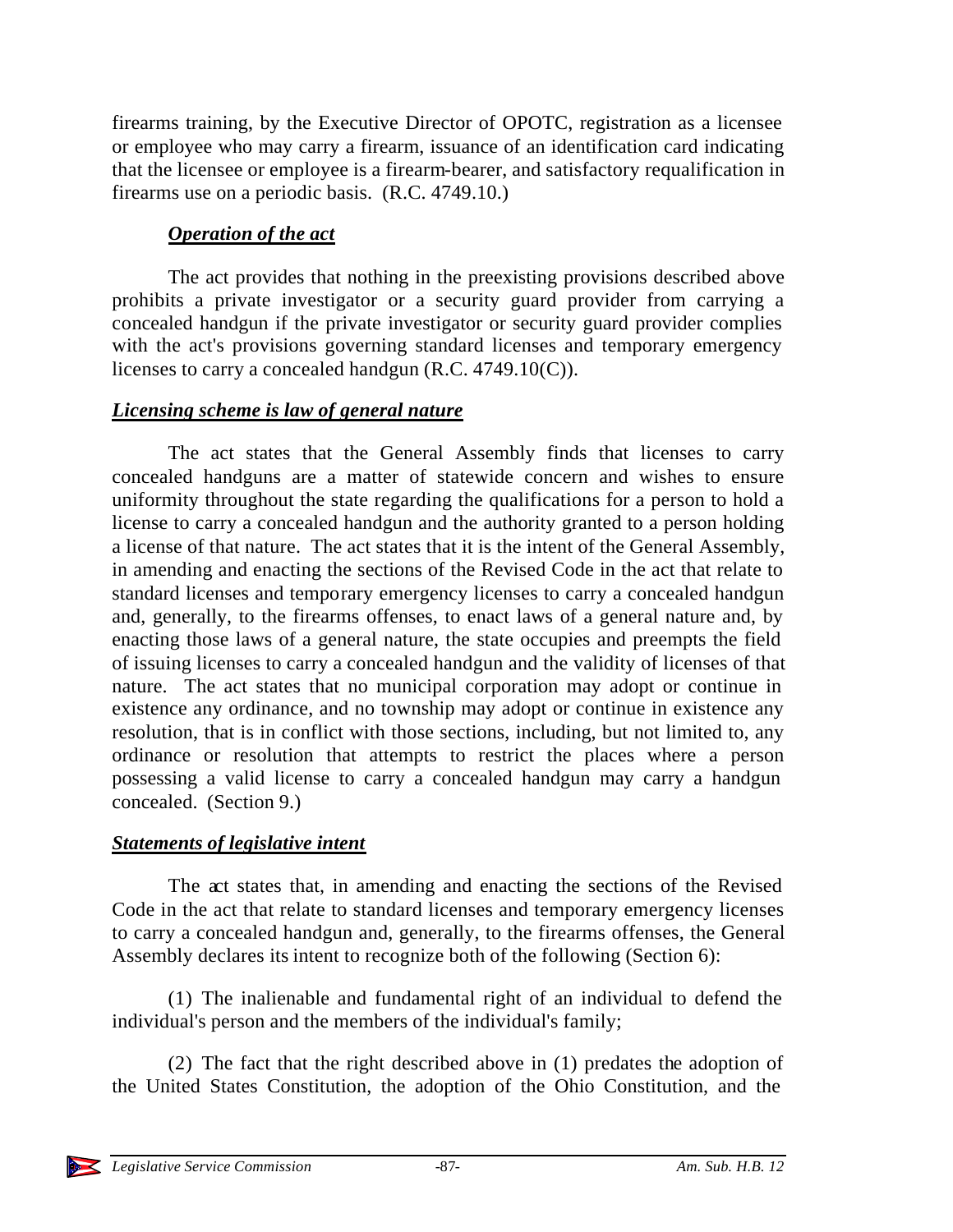enactment of all statutory laws by the General Assembly and may not be infringed by any enactment of the General Assembly.

The act further states that, in enacting and amending the sections of the Revised Code in the act relative to standard licenses and temporary emergency licenses to carry a concealed handgun and, generally, to the firearms offenses, the General Assembly declares that it is not its intent to declare or otherwise give the impression that, prior to the act's effective date, an individual did not have an inalienable and fundamental right, or a right under the Ohio Constitution or the United States Constitution, to carry a concealed handgun or other firearm for the defense of the individual's person or a member of the individual's family while engaged in lawful activity. The act further declares that it is not the General Assembly's intent to invalidate any prior convictions for violating any section of the Revised Code or a municipal ordinance prior to the act's effective date or to prevent the prosecution of any violation committed prior to that effective date. (Section 7.)

### *Severability clause*

The act provides that, if any provision of any of the listed sections of the Revised Code amended by the act, any provision of any of the listed sections of the Revised Code enacted by the act, or the application of any provision of those sections to any person or circumstance is held invalid, the invalidity does not affect other provisions or applications of the particular section or related sections that can be given effect without the invalid provision or application, and to this end the provisions of the particular section are severable (Section 10).

# **COMMENT**

1. The act specifies that, as used in its provisions relating to standard and temporary emergency licenses to carry a concealed handgun (R.C. 2923.124(I) to (K), and, by reference, preexisting R.C. 2919.27--not in the act):

(a) "Civil protection order" means a protection order issued, or a consent agreement approved, under existing R.C. 2903.214 (civil protection orders issued based on a person's commission of menacing by stalking) or 3113.31 (civil protection orders issued based on a person's commission of domestic violence);

(b) "Temporary protection order" means a protection order issued under R.C. 2903.213 (temporary protection orders issued after the filing of criminal charges against a person alleging the commission of the offense of menacing by stalking or certain assault-related or menacing-related offenses not involving a family or household member) or 2919.26 (temporary protection orders issued after the filing of criminal charges against a person alleging the commission of the

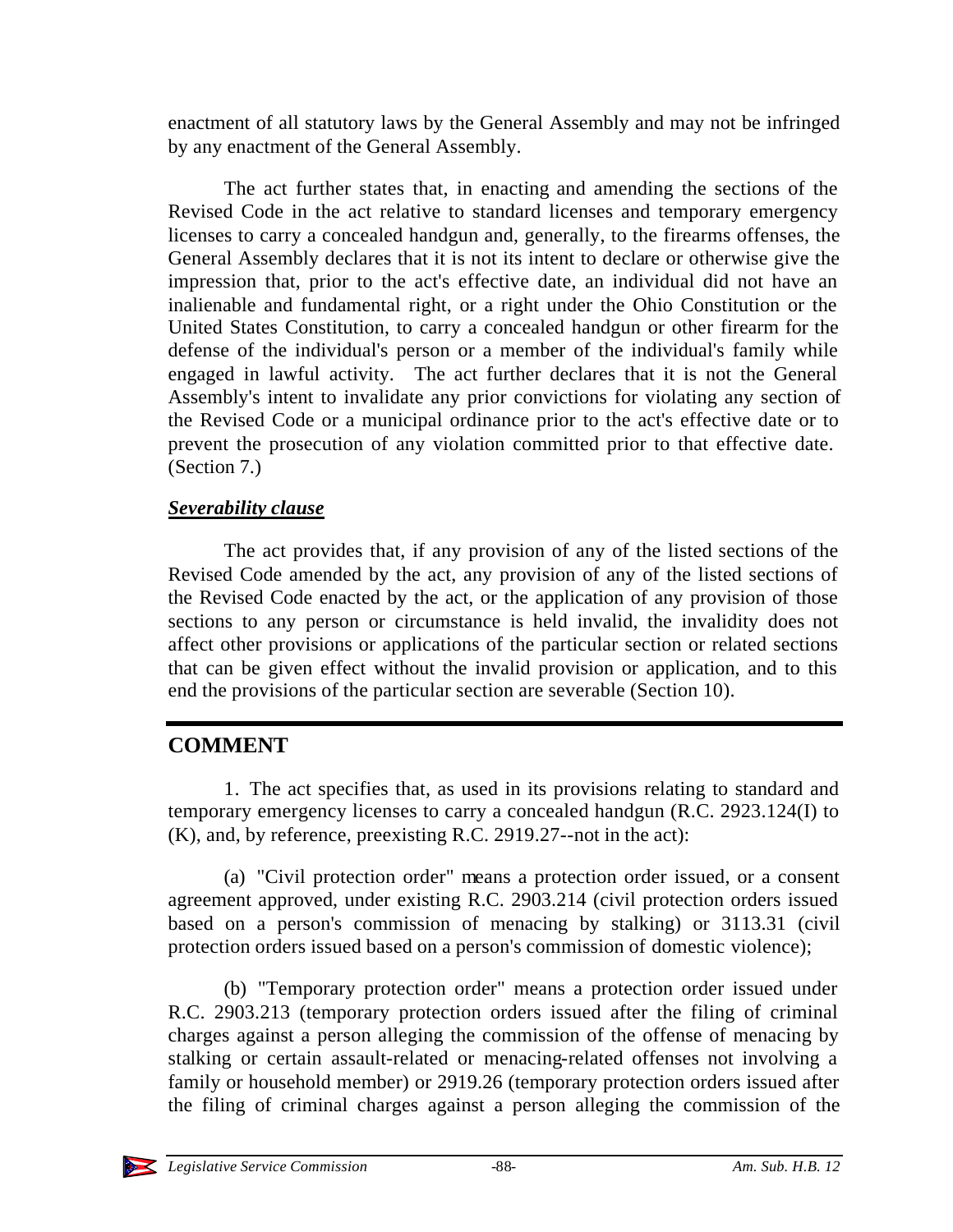offense of domestic violence or certain assault-related or menacing-related offenses involving a family or household member);

(c) "Protection order issued by a court of another state" means an injunction or another order issued by a criminal court of a state other than Ohio for the purpose of preventing violent or threatening acts or harassment against, contact or communication with, or physical proximity to another person, including a temporary order, and means an injunction or order of that nature issued by a civil court of a state other than Ohio, including a temporary order and a final order issued in an independent action or as a *pendente lite* order in a proceeding for other relief, if the court issued it in response to a complaint, petition, or motion filed by or on behalf of a person seeking protection. "Protection order issued by a court of another state" does not include an order for support or for custody of a child issued pursuant to the divorce and child custody laws of another state, except to the extent that the order for support or for custody of a child is entitled to full faith and credit under the laws of the United States.

2. The Ohio Supreme Court recently addressed the validity of preexisting R.C. 2923.12, containing the offense of carrying concealed weapons. In the syllabus to its decision in *Klein v. Leis* (2003), 99 Ohio St. 537, the Court held that:

> 1. R.C. 2923.12 does not constitutionally infringe the right to bear arms; there is no constitutional right to bear concealed weapons.

> 2. The affirmative defenses of R.C. 2923.12(C), which apply to R.C. 2923.12 and 2923.16(B) and (C), are not vague.

3. Preexisting R.C. 5503.10, not in the act, creates in the Department of Public Safety, Division of State Highway Patrol, a program for administering and operating a Law Enforcement Automated Data System, to be known as LEADS, providing computerized data and communications to the various criminal justice agencies of the state. The program is administered by the Patrol's Superintendent, who may employ such persons as are necessary to carry out the purposes of the section. The Superintendent must adopt rules under the Administrative Procedure Act establishing fees and guidelines for the operation of and participation in the LEADS program, which rules must include criteria for granting and restricting access to information maintained in LEADS. The Superintendent must appoint a steering committee to advise the Superintendent in the operation of LEADS, comprised of persons who are representative of the criminal justice agencies in Ohio that use the system, and the Superintendent or the Superintendent's designee is chairman of the committee.